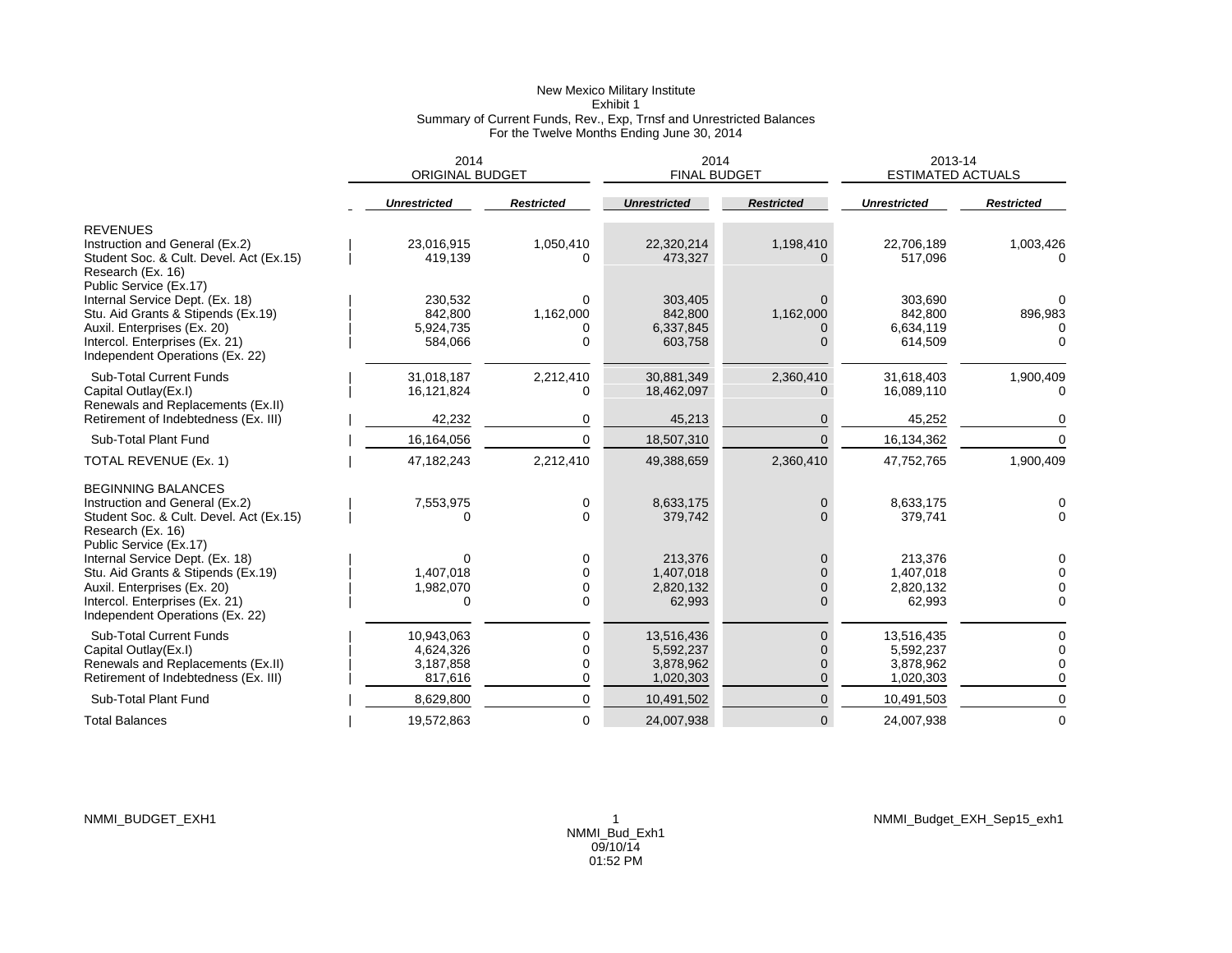## New Mexico Military Institute Exhibit 1 Summary of Current Funds, Rev., Exp, Trnsf and Unrestricted Balances For the Twelve Months Ending June 30, 2014

|                                                                                                                                                                                                                          | 2014<br><b>ORIGINAL BUDGET</b>                     |                                         | 2014<br><b>FINAL BUDGET</b>                        |                                    | 2013-14<br><b>ESTIMATED ACTUALS</b>                |                      |
|--------------------------------------------------------------------------------------------------------------------------------------------------------------------------------------------------------------------------|----------------------------------------------------|-----------------------------------------|----------------------------------------------------|------------------------------------|----------------------------------------------------|----------------------|
|                                                                                                                                                                                                                          | <b>Unrestricted</b>                                | <b>Restricted</b>                       | <b>Unrestricted</b>                                | <b>Restricted</b>                  | <b>Unrestricted</b>                                | <b>Restricted</b>    |
| <b>TOTAL AVAILABLE</b><br>Instruction and General (Ex.2)<br>Student Soc. & Cult. Devel. Act (Ex.15)<br>Research (Ex. 16)<br>Public Service (Ex.17)                                                                       | 30,570,890<br>419,139                              | 1,050,410<br>O                          | 30,953,389<br>853,069                              | 1,198,410                          | 31,339,364<br>896,837                              | 1,003,426            |
| Internal Service Dept. (Ex. 18)<br>Stu. Aid Grants & Stipends (Ex.19)<br>Auxil. Enterprises (Ex. 20)<br>Intercol. Enterprises (Ex. 21)<br>Independent Operations (Ex. 22)                                                | 230,532<br>2,249,818<br>7,906,805<br>584,066       | $\Omega$<br>1,162,000<br>0<br>$\Omega$  | 516,781<br>2,249,818<br>9,157,977<br>666,751       | $\Omega$<br>1,162,000              | 517,066<br>2,249,818<br>9,454,251<br>677,502       | 896,983              |
| <b>Sub-Total Current Funds</b><br>Capital Outlay(Ex.I)<br>Renewals and Replacements (Ex.II)<br>Retirement of Indebtedness (Ex. III)                                                                                      | 41,961,250<br>20,746,150<br>3,187,858<br>859,848   | 2,212,410<br>$\Omega$<br>0<br>$\Omega$  | 44,397,785<br>24,054,334<br>3,878,962<br>1,065,516 | 2,360,410<br>$\Omega$              | 45,134,838<br>21,681,347<br>3,878,962<br>1,065,555 | 1,900,409            |
| Sub-Total Plant Fund                                                                                                                                                                                                     | 24,793,856                                         | $\Omega$                                | 28,998,812                                         | $\Omega$                           | 26,625,864                                         |                      |
| <b>Grand Total Available</b>                                                                                                                                                                                             | 66,755,106                                         | 2,212,410                               | 73,396,597                                         | 2,360,410                          | 71,760,702                                         | 1,900,409            |
| <b>EXPENDITURES</b><br>Instruction and General (Ex.2)<br>Student Soc. & Cult. Devel. Act (Ex.15)<br>Research (Ex. 16)<br>Public Service (Ex.17)<br>Internal Service Dept. (Ex. 18)<br>Stu. Aid Grants & Stipends (Ex.19) | 19,656,954<br>419,139<br>230,532<br>1,517,784      | 1,050,410<br>0<br>$\Omega$<br>1,162,000 | 19.616.910<br>853,069<br>516,781<br>1,517,784      | 1,198,410<br>$\Omega$<br>1,162,000 | 18,973,138<br>477,221<br>204,395<br>1,367,418      | 1,003,426<br>896,983 |
| Auxil. Enterprises (Ex. 20)<br>Intercol. Enterprises (Ex. 21)<br>Independent Operations (Ex. 22)                                                                                                                         | 5.181.067<br>2,115,268                             | 0<br>$\Omega$                           | 6,105,874<br>2,519,087                             | <sup>0</sup>                       | 5,897,542<br>2,489,823                             |                      |
| <b>Sub-Total Current Funds</b><br>Capital Outlay(Ex.I)<br>Renewals and Replacements (Ex.II)<br>Retirement of Indebtedness (Ex. III)                                                                                      | 29,120,744<br>20,603,269<br>2,233,869<br>1,571,271 | 2,212,410<br>0<br>0<br>0                | 31,129,505<br>9,528,011<br>2,233,869<br>1,766,369  | 2,360,410<br>$\Omega$              | 29,409,539<br>4,076,057<br>1,492,963<br>1,561,574  | 1,900,409<br>C       |
| <b>Sub-Total Plant Funds</b>                                                                                                                                                                                             | 24,408,409                                         | $\Omega$                                | 13,528,249                                         |                                    | 7,130,594                                          |                      |
| TOTAL EXPENDITURES (Ex. 1)                                                                                                                                                                                               | 53,529,153                                         | 2,212,410                               | 44,657,754                                         | 2,360,410                          | 36,540,132                                         | 1,900,409            |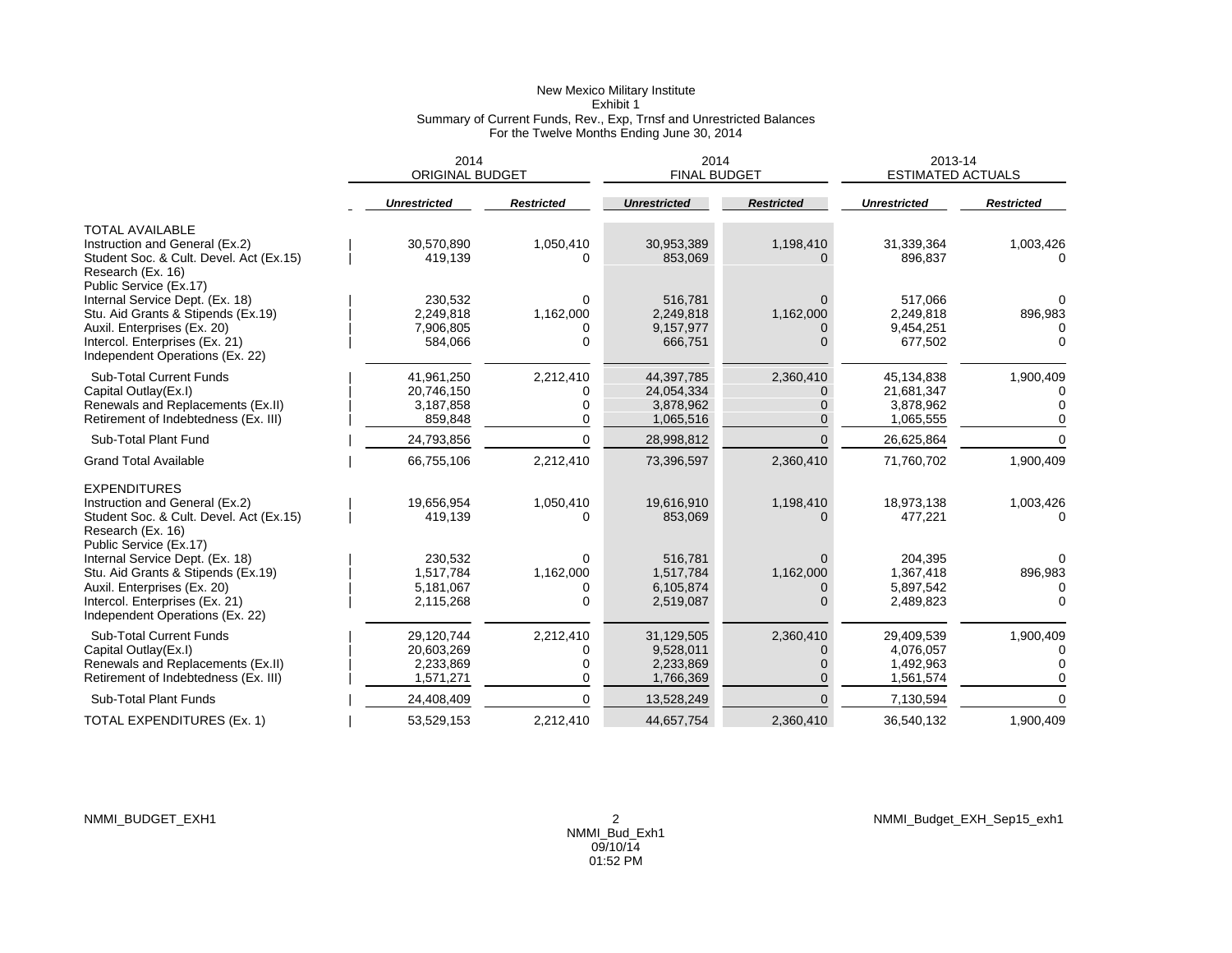## New Mexico Military Institute Exhibit 1 Summary of Current Funds, Rev., Exp, Trnsf and Unrestricted Balances For the Twelve Months Ending June 30, 2014

|                                                                                                                          | 2014<br><b>ORIGINAL BUDGET</b> |                   | 2014<br><b>FINAL BUDGET</b> |                            | 2013-14<br><b>ESTIMATED ACTUALS</b> |                   |
|--------------------------------------------------------------------------------------------------------------------------|--------------------------------|-------------------|-----------------------------|----------------------------|-------------------------------------|-------------------|
|                                                                                                                          | <b>Unrestricted</b>            | <b>Restricted</b> | <b>Unrestricted</b>         | <b>Restricted</b>          | <b>Unrestricted</b>                 | <b>Restricted</b> |
| TRANSFERS TO or (FROM)                                                                                                   |                                |                   |                             |                            |                                     |                   |
| Instruction and General (Ex.2)<br>Student Soc. & Cult. Devel. Act (Ex.15)<br>Research (Ex. 16)<br>Public Service (Ex.17) | 5,552,020<br>∩                 | 0<br>0            | 5,552,020                   | $\overline{0}$<br>$\Omega$ | 5,552,020<br>0                      | $\Omega$          |
| Internal Service Dept. (Ex. 18)                                                                                          | ∩                              | 0                 |                             | $\Omega$                   |                                     |                   |
| Stu. Aid Grants & Stipends (Ex.19)                                                                                       | (674, 984)                     | 0                 | (674, 984)                  | $\Omega$                   | (674, 984)                          |                   |
| Auxil. Enterprises (Ex. 20)                                                                                              | 486,500                        | 0                 | 920,000                     | $\Omega$                   | 920.000                             |                   |
| Intercol. Enterprises (Ex. 21)<br>Independent Operations (Ex. 22)                                                        | (1,531,202)                    | 0                 | (1,964,702)                 | $\Omega$                   | (1,964,702)                         | $\Omega$          |
| Sub-Total Current Funds                                                                                                  | 3.832.334                      | 0                 | 3,832,334                   | $\mathbf{0}$               | 3,832,334                           | C                 |
| Capital Outlay(Ex.I)                                                                                                     | (1,550,000)                    | 0                 | (1,550,000)                 | $\Omega$                   | (1,550,000)                         |                   |
| Renewals and Replacements (Ex.II)                                                                                        | (743, 800)                     | $\mathbf 0$       | (743,800)                   | $\Omega$                   | (743, 800)                          |                   |
| Retirement of Indebtedness (Ex. III)                                                                                     | (1,538,534)                    | 0                 | (1,538,534)                 | $\Omega$                   | (1,538,534)                         | $\Omega$          |
| Sub-Total Plant Funds                                                                                                    | (3,832,334)                    | 0                 | (3,832,334)                 | $\Omega$                   | (3,832,334)                         | $\Omega$          |
| <b>TOTAL NET TRANSFER</b>                                                                                                | 0                              | $\mathbf 0$       | 0                           | $\Omega$                   | $\Omega$                            | 0                 |
| <b>ENDING BALANCE</b>                                                                                                    |                                |                   |                             |                            |                                     |                   |
| Instruction and General (Ex.2)                                                                                           | 5,361,916                      | 0                 | 5,784,459                   | $\overline{0}$             | 6,814,205                           |                   |
| Student Soc. & Cult. Devel. Act (Ex.15)                                                                                  | $\Omega$                       | $\Omega$          |                             | $\Omega$                   | 419,616                             | $\Omega$          |
| Research (Ex. 16)                                                                                                        |                                |                   |                             |                            |                                     |                   |
| Public Service (Ex.17)                                                                                                   |                                |                   |                             |                            |                                     |                   |
| Internal Service Dept. (Ex. 18)                                                                                          | O                              | 0                 |                             | $\mathbf{0}$               | 312,670                             |                   |
| Stu. Aid Grants & Stipends (Ex.19)                                                                                       | 1,407,018                      | 0                 | 1,407,018                   | $\Omega$                   | 1,557,384                           |                   |
| Auxil. Enterprises (Ex. 20)                                                                                              | 2,239,238                      | $\mathbf 0$       | 2,132,103                   | $\Omega$                   | 2,636,709                           | $\Omega$          |
| Intercol. Enterprises (Ex. 21)<br>Independent Operations (Ex. 22)                                                        |                                | 0                 | 112,366                     | $\Omega$                   | 152,381                             | $\Omega$          |
| <b>Sub-Total Current Funds</b>                                                                                           | 9.008.172                      | 0                 | 9,435,946                   | $\mathbf 0$                | 11,892,965                          |                   |
| Capital Outlay(Ex.I)                                                                                                     | 1,692,881                      | $\Omega$          | 16,076,323                  | $\Omega$                   | 19,155,290                          | 0                 |
| Renewals and Replacements (Ex.II)                                                                                        | 1,697,789                      | 0                 | 2,388,893                   | $\Omega$                   | 3,129,800                           |                   |
| Retirement of Indebtedness (Ex. III)                                                                                     | 827,111                        | 0                 | 837,681                     | $\Omega$                   | 1,042,515                           | $\Omega$          |
| Sub-Total Plant Funds                                                                                                    | 4,217,781                      | $\Omega$          | 19,302,897                  | $\Omega$                   | 23,327,605                          | $\Omega$          |
| <b>TOTAL ENDING BALANCES</b>                                                                                             | 13,225,953                     | $\Omega$          | 28,738,843                  | $\Omega$                   | 35,220,570                          | $\Omega$          |
| TOTAL EXP, TRANS, BALANCES                                                                                               | 66.755.106                     | 2,212,410         | 73,396,597                  | 2.360.410                  | 71,760,702                          | 1.900.409         |

NMMI\_BUDGET\_EXH1 3 NMMI\_Budget\_EXH\_Sep15\_exh1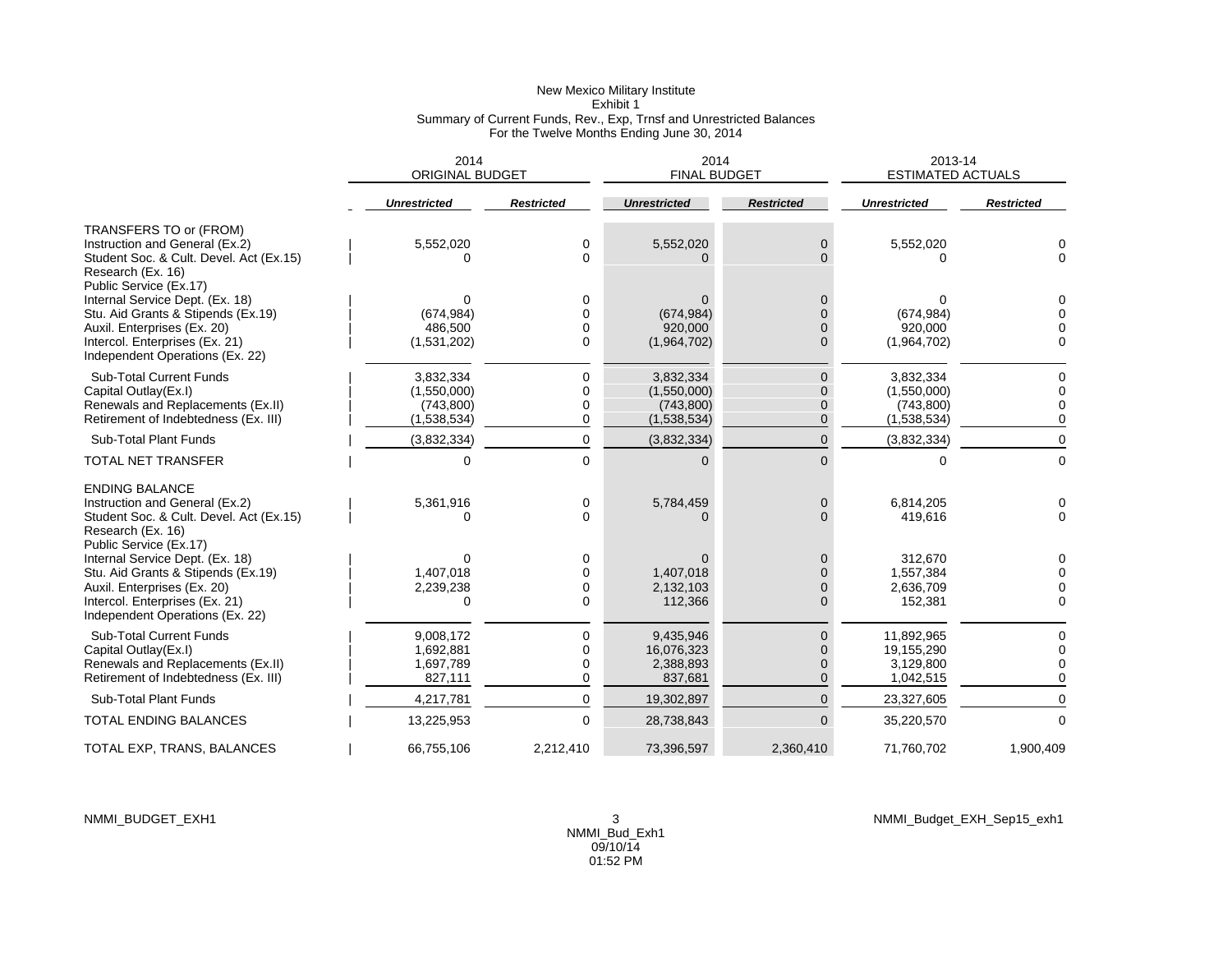#### New Mexico Military Institute EXHIBIT 1A Detail of Transfers For the Twelve Months Ending June 30, 2014

|                                                                                                                                                                                                                                      | 2014<br><b>ORIGINAL BUDGET</b>          | 2014<br><b>FINAL BUDGET</b>             | 2013-14<br><b>ESTIMATED ACTUALS</b>      |
|--------------------------------------------------------------------------------------------------------------------------------------------------------------------------------------------------------------------------------------|-----------------------------------------|-----------------------------------------|------------------------------------------|
|                                                                                                                                                                                                                                      | <b>Unrestricted</b>                     | <b>Unrestricted</b>                     | <b>Unrestricted</b>                      |
| A. FROM INSTR & GEN'L TO:<br><b>MANDATORY TRANSFERS</b><br>Renewals and Replacements                                                                                                                                                 |                                         |                                         |                                          |
| <b>Debt Service</b><br>Student Loan Matching<br>REQUIRED TRANSFERS                                                                                                                                                                   | 1,538,534                               | 1,538,534                               | 1,538,534                                |
| Renewals & Replacements<br>Intercollegiate Athletics<br>Student Aid Grants and Stipends<br>NON-MANDATORY TRANSFERS<br>Stu. Soc & Cult. Develp Activities<br>Research<br><b>Public Service</b><br><b>Internal Service Departments</b> | 743,800                                 | 743,800                                 | 743,800                                  |
| <b>Auxiliary Enterprises</b><br>Intercollegiate Athletics                                                                                                                                                                            | 1,531,202                               | 1,964,702                               | 1,964,702                                |
| <b>Independent Operations</b><br><b>Student Aid Grants and Stipends</b>                                                                                                                                                              | 674,984                                 | 674,984                                 | 674,984                                  |
| <b>Endowment funds</b><br><b>Plant Funds Capital Outlay</b><br>Renewals & Replacements<br>Major Project                                                                                                                              | 1,550,000                               | 1,550,000                               | 1,550,000                                |
| <b>Total Non-Mandatory Transfers</b>                                                                                                                                                                                                 |                                         |                                         |                                          |
| TOTAL FROM INSTRUCTION AND GENERAL                                                                                                                                                                                                   | 6,038,520                               | 6,472,020                               | 6,472,020                                |
| <b>B. From Auxiliaries To I&amp;G</b>                                                                                                                                                                                                | (486, 500)                              | (920,000)                               | (920,000)                                |
| C. From<br>To                                                                                                                                                                                                                        |                                         |                                         |                                          |
| D. From<br>To                                                                                                                                                                                                                        |                                         |                                         |                                          |
| E. From<br>To                                                                                                                                                                                                                        |                                         |                                         |                                          |
| To<br>F. From                                                                                                                                                                                                                        |                                         |                                         |                                          |
| NET TRANSFER TO OR (FROM): (EXH. 1)<br>Instruction and General (Ex.2)<br>Student Soc. & Cult. Devel. Act (Ex.15)<br>Research (Ex. 16)<br>Public Service (Ex.17)                                                                      | 5,552,020                               | 5,552,020                               | 5,552,020                                |
| Internal Service Dept. (Ex. 18)<br>Stu. Aid Grants & Stipends (Ex.19)<br>Auxil. Enterprises (Ex. 20)<br>Intercol. Enterprises (Ex. 21)<br>Independent Operations (Ex. 22)                                                            | (674, 984)<br>486,500<br>(1,531,202)    | (674, 984)<br>920,000<br>(1,964,702)    | (674, 984)<br>920,000<br>(1,964,702)     |
| Total                                                                                                                                                                                                                                | 3,832,334                               | 3,832,334                               | 3,832,334                                |
| NET TRANSFERS TO OR (FROM)<br>Current Funds<br>Loan Funds<br><b>Endowment Funds</b>                                                                                                                                                  | 3,832,334                               | 3,832,334                               | 3,832,334                                |
| Annuity & Life Income Funds<br>Plant Funds Capital Outlay (EXH 1)<br>Renewals & Replacments (EXH1)<br>Debt Service (EXH III)<br><b>Agency Funds</b>                                                                                  | (1,550,000)<br>(743,800)<br>(1,538,534) | (1,550,000)<br>(743,800)<br>(1,538,534) | (1,550,000)<br>(743, 800)<br>(1,538,534) |
| Total                                                                                                                                                                                                                                | 0                                       | $\mathbf 0$                             | 0                                        |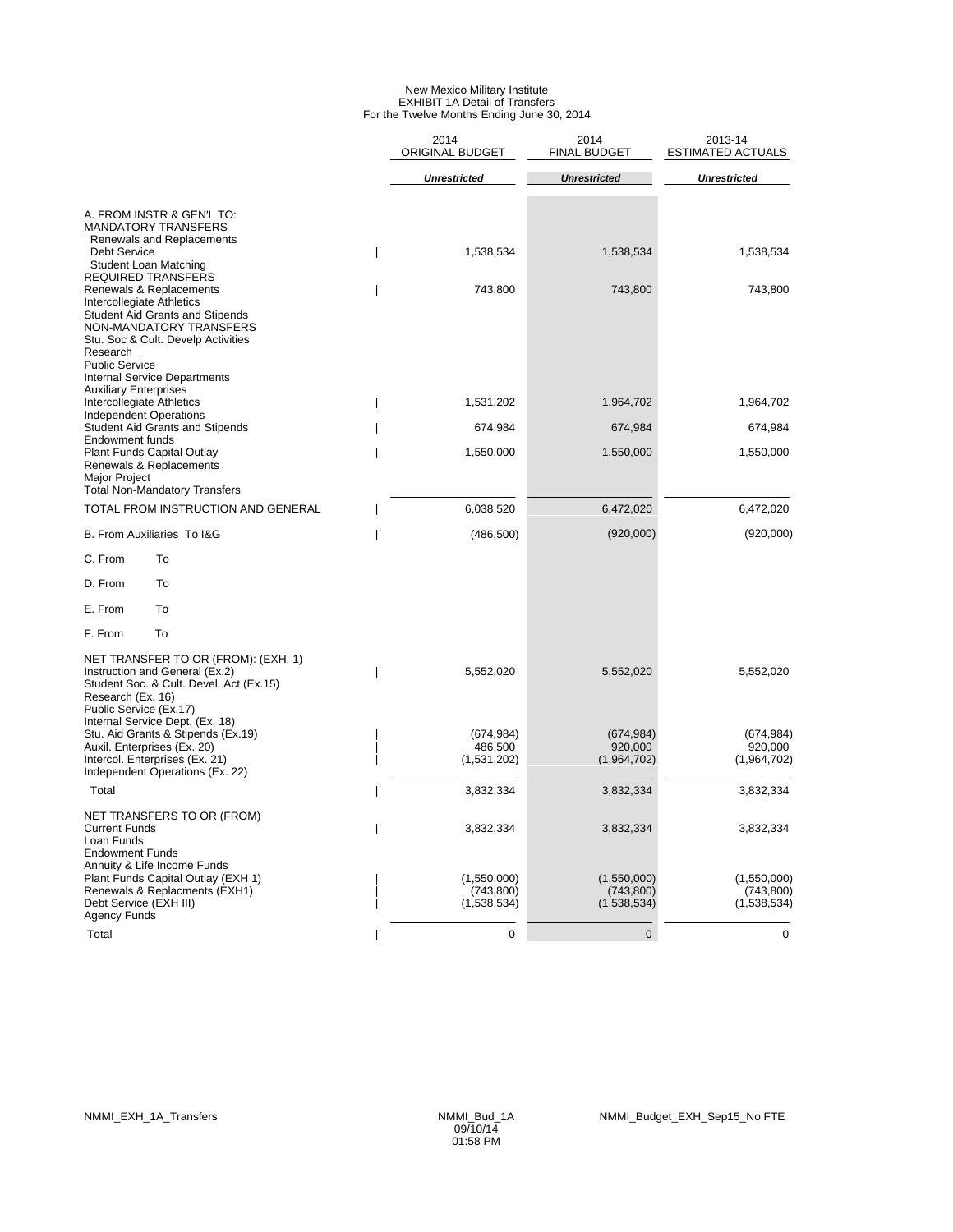## New Mexico Military Institute Exhibit 2 Summary of Instruction and General For the Twelve Months Ending June 30, 2014

|                                                                                                                     | 2014<br><b>ORIGINAL BUDGET</b> |                   | 2014<br><b>FINAL BUDGET</b> |                   | 2013-14<br><b>ESTIMATED ACTUALS</b> |                   |
|---------------------------------------------------------------------------------------------------------------------|--------------------------------|-------------------|-----------------------------|-------------------|-------------------------------------|-------------------|
|                                                                                                                     | Unrestricted                   | <b>Restricted</b> | <b>Unrestricted</b>         | <b>Restricted</b> | <b>Unrestricted</b>                 | <b>Restricted</b> |
| <b>REVENUES</b>                                                                                                     |                                |                   |                             |                   |                                     |                   |
| Tuition and Misc. Fees (Ex.3)<br>Fed. Govt. Appropriations (Ex.4)                                                   | 2,985,772                      | $\mathbf 0$       | 3,009,686                   | $\Omega$          | 3,054,061                           | $\Omega$          |
| State Govt. Appropriations(Ex. 4)<br>Local Govt. Appropriations(Ex.4)                                               | 1,062,700                      | $\Omega$          | 1,173,600                   | 0                 | 1,173,600                           | 0                 |
| Fed. Govt. Grants & Contracts (Ex.5)                                                                                | 0                              | 116,468           | 0                           | 204,468           | 0                                   | 148,452           |
| State Govt. Grants & Contracts (Ex.5)<br>Local Govt. Grants & Contracts(Ex.5)                                       | $\Omega$                       | 2,800             | $\Omega$                    | 2,800             | $\Omega$                            | 1,158             |
| Priv. Gifts, Grants & Contracts (Ex 6)<br>Endow.Land & Perm. Fund Income (Ex.<br>Sales & Service of Edu. Act (Ex.8) | O<br>18,914,693                | 931,142<br>0      | $\Omega$<br>18,050,219      | 991,142           | 18,261,925                          | 853,816<br>O      |
| Other Sources (Ex.9)                                                                                                | 53,750                         | 0                 | 86,709                      | $\Omega$          | 216,602                             | 0                 |
| TOTAL REVENUE (Ex. 1)                                                                                               | 23,016,915                     | 1,050,410         | 22,320,214                  | 1,198,410         | 22,706,189                          | 1,003,426         |
| <b>BEGINNING BALANCES</b>                                                                                           | 7,553,975                      | $\Omega$          | 8,633,175                   | $\Omega$          | 8,633,175                           | 0                 |
| <b>TOTAL AVAILABLE</b>                                                                                              | 30,570,890                     | 1,050,410         | 30,953,389                  | 1,198,410         | 31,339,364                          | 1,003,426         |
| <b>EXPENDITURES</b>                                                                                                 |                                |                   |                             |                   |                                     |                   |
| Instruction (Ex.10)                                                                                                 | 9,934,555                      | 660,028           | 9,785,677                   | 748,028           | 9,552,032                           | 690,825           |
| Academic Support (Ex. 11)                                                                                           | 1,223,295                      | 1,445             | 1,223,295                   | 1,445             | 1,206,069                           | 1,158             |
| Student Services (Ex. 12)                                                                                           | 1,790,714                      | 200               | 1,828,973                   | 200               | 1,654,863                           |                   |
| Institutional Support (Ex. 13)                                                                                      | 3,285,015                      | 388,737           | 3,434,777                   | 448,737           | 3,283,169                           | 311,443           |
| Oper. & Maint of Plant (Ex. 14)                                                                                     | 3,423,375                      | 0                 | 3,344,188                   | $\Omega$          | 3,277,004                           | $\Omega$          |
| TOTAL EXPENDITURES (Ex. 1)                                                                                          | 19,656,954                     | 1,050,410         | 19,616,910                  | 1,198,410         | 18,973,138                          | 1,003,426         |
| TRANSFERS TO or (FROM)                                                                                              |                                |                   |                             |                   |                                     |                   |
| Capital Outlay                                                                                                      | 1,550,000                      | 0                 | 1,550,000                   |                   | 1,550,000                           | 0                 |
| Renewal & Replacement                                                                                               | 743.800                        | $\Omega$          | 743,800                     |                   | 743.800                             |                   |
| <b>Debt Service</b><br>Other(Specify) Int. Svs Dept                                                                 | 1,538,534                      | $\Omega$          | 1,538,534                   | ∩                 | 1,538,534                           | 0                 |
| State Scholarship                                                                                                   | 674,984                        | $\mathbf 0$       | 674,984                     | 0                 | 674,984                             | 0                 |
| <b>Auxiliaries</b>                                                                                                  | (486, 500)                     | 0                 | (920,000)                   | 0                 | (920,000)                           | 0                 |
| <b>Athletics</b>                                                                                                    | 1,531,202                      | $\Omega$          | 1,964,702                   | $\Omega$          | 1,964,702                           | 0                 |
| <b>TOTAL NET TRANSFER</b>                                                                                           | 5,552,020                      | 0                 | 5,552,020                   | $\Omega$          | 5,552,020                           | $\mathbf 0$       |
| <b>ENDING BALANCE</b>                                                                                               | 5,361,916                      | $\Omega$          | 5,784,459                   | $\overline{0}$    | 6,814,205                           | $\mathbf 0$       |

NMMI\_BUDGET\_EXH2\_I&G 1 NMMI\_Budget\_EXH\_Sep15\_exh2\_I&G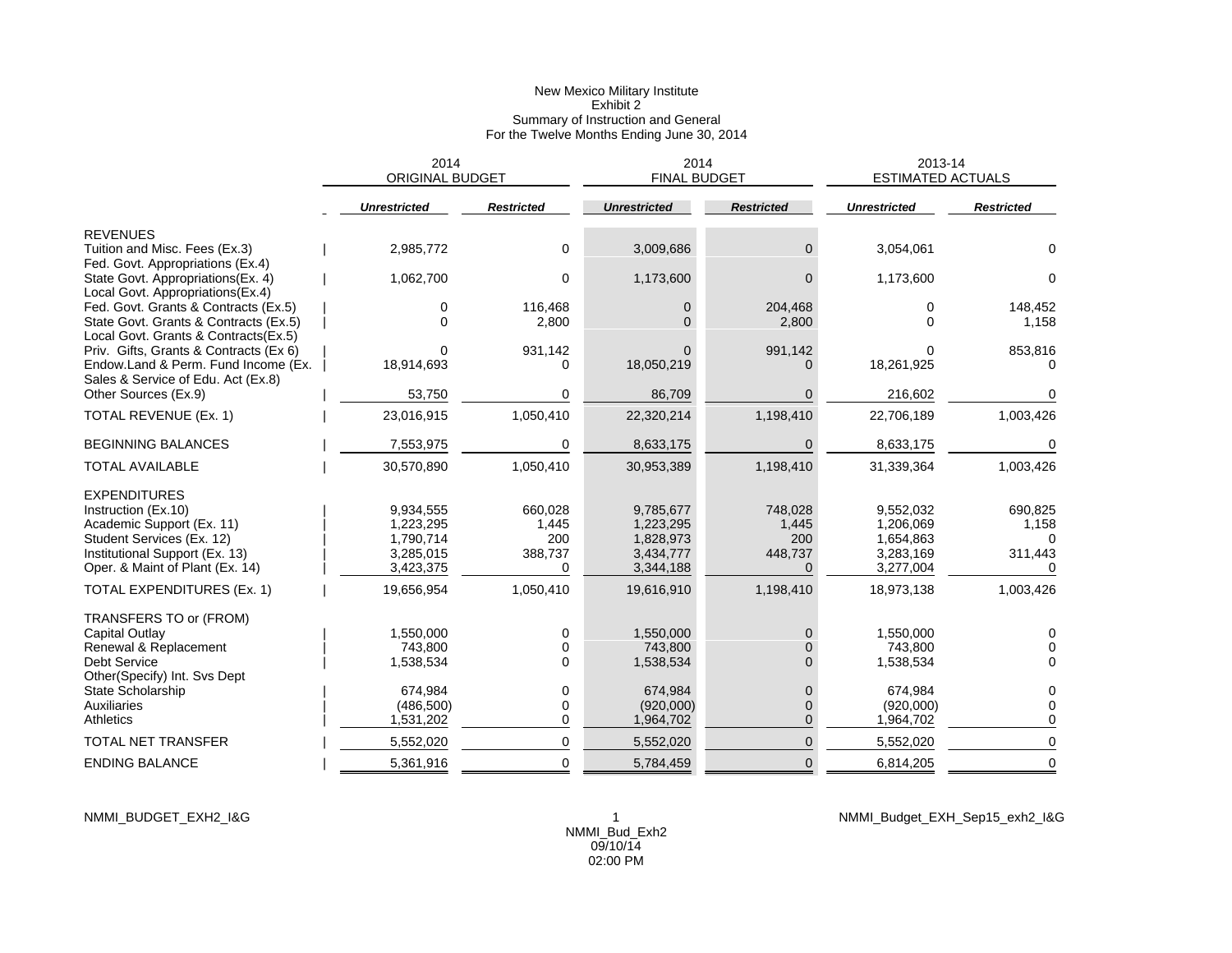#### New Mexico Military Institute Exhibit 3 Student Tuitions and Miscellaneous Fees for I&G For the Twelve Months Ending June 30, 2014

|                                                                                                                                                                                                                                                                                                                    | 2014<br>ORIGINAL BUDGET | 2014<br><b>FINAL BUDGET</b> | 2013-14<br><b>ESTIMATED ACTUALS</b> |
|--------------------------------------------------------------------------------------------------------------------------------------------------------------------------------------------------------------------------------------------------------------------------------------------------------------------|-------------------------|-----------------------------|-------------------------------------|
|                                                                                                                                                                                                                                                                                                                    | <b>Unrestricted</b>     | <b>Unrestricted</b>         | <b>Unrestricted</b>                 |
| I. REG. ACAD. - MAIN CAMPUS<br><b>Resident Student Full Time</b>                                                                                                                                                                                                                                                   |                         |                             |                                     |
| Summer<br>Fall                                                                                                                                                                                                                                                                                                     | 389,674                 | 448,428                     | 449,213                             |
| Winter<br>Spring<br><b>Resident Student Part Time</b><br>Summer<br>Fall<br>Winter<br>Spring                                                                                                                                                                                                                        | 337,592                 | 412,634                     | 413,812                             |
| Tot. Tuition from Resident Stu.                                                                                                                                                                                                                                                                                    | 727,266                 | 861,062                     | 863,025                             |
| Non-Resident Student Full Time<br>Summer                                                                                                                                                                                                                                                                           |                         |                             |                                     |
| Fall<br>Winter                                                                                                                                                                                                                                                                                                     | 1,139,557               | 1,067,382                   | 1,067,419                           |
| Spring<br>Non-Resident Student Part Time<br>Summer<br>Fall<br>Winter                                                                                                                                                                                                                                               | 987,249                 | 901,449                     | 889,720                             |
| Spring<br>Tot. Tuition from Non-Resident Stu.                                                                                                                                                                                                                                                                      | 2,126,806               | 1,968,831                   | 1,957,139                           |
| II. OCCUPA'L & VOC. - MAIN CAMPUS<br><b>Full Time Student</b><br>Part Time Student<br>Tot. Tuition from Occupa'l & Voc.<br>III COMMUNITY EDUC - MAIN CAMPUS<br>IV OFF-CAMPUS EXTENSION<br>Regular Academic<br>Occupa'l & Voc.<br>Community Educ.<br>Tot. Tuition from Off-Campus Extension<br>V OFF-CAMPUS CENTERS |                         |                             |                                     |
| At:<br>At:<br>Tot. Tuition from Off-Campus Centers                                                                                                                                                                                                                                                                 |                         |                             |                                     |
| VI MISC. FEES-MAIN CAMPUS<br><b>Application Fee</b><br><b>Matriculation Fee</b><br>Late Registration Fee                                                                                                                                                                                                           | 2,500<br>2,700          | 2,500<br>2,700              | 90<br>2,705                         |
| Deferred Payment Fee<br><b>Laboratory Fees</b><br><b>Dissertation Fee</b>                                                                                                                                                                                                                                          | 20,000<br>41,000        | 57,150<br>46,187            | 56,025<br>46,187                    |
| <b>Graduation Fee</b><br><b>Testing Fees</b><br><b>CLEP</b> Fees                                                                                                                                                                                                                                                   | 2,800                   | 2,800                       | 2,360                               |
| <b>Other Special Examination Fees</b><br>Recruit-at-Training Fee                                                                                                                                                                                                                                                   | 0<br>62,700             | 0<br>68,456                 | 58,075<br>68,456                    |
| Tot. Misc. Fees-Main Campus                                                                                                                                                                                                                                                                                        | 131,700                 | 179,793                     | 233,897                             |
| VII MISC. FEES-OFF CAMPUS EXTENSION                                                                                                                                                                                                                                                                                |                         |                             |                                     |
| TOT TUITION & MISC FEES INC FOR I & G (EXH2)                                                                                                                                                                                                                                                                       | 2,985,772               | 3,009,686                   | 3,054,061                           |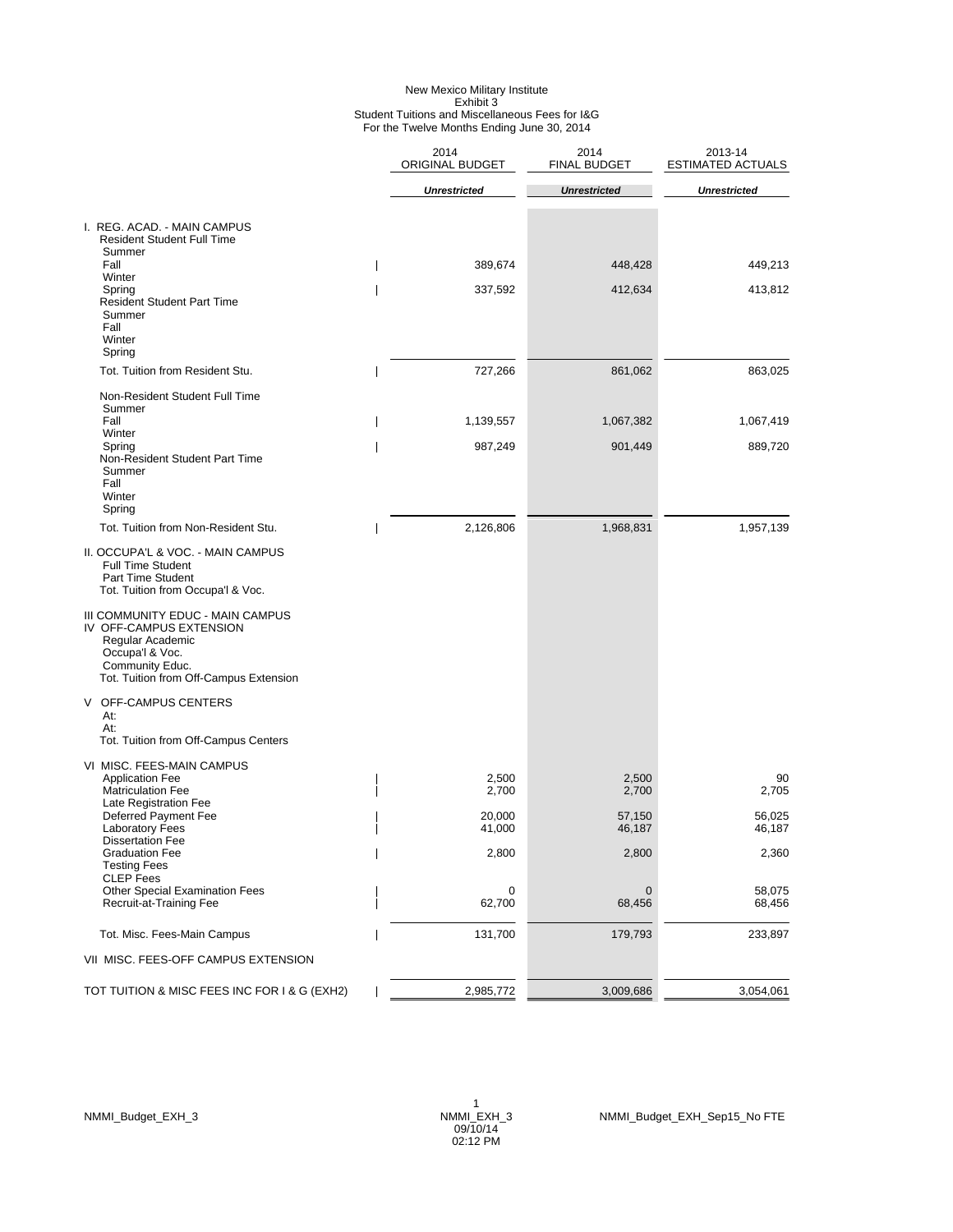#### New Mexico Military Institute Exhibits 4 and 5 For the Twelve Months Ending June 30, 2014

|                                                                                                                                        | 2014<br>ORIGINAL BUDGET | 2014<br>FINAL BUDGET | 2013-14<br><b>ESTIMATED ACTUALS</b> |
|----------------------------------------------------------------------------------------------------------------------------------------|-------------------------|----------------------|-------------------------------------|
|                                                                                                                                        | <b>Unrestricted</b>     | <b>Unrestricted</b>  | <b>Unrestricted</b>                 |
| Exhibit 4. Governmental Appropriations for I&G-Unrestricted<br><b>FEDERAL</b><br>Land Grant Teaching Funds                             |                         |                      |                                     |
| Total Federal (Exhibit 2)                                                                                                              |                         |                      |                                     |
| <b>STATE</b><br>Regular (Exhibit 2)                                                                                                    | 1,062,700               | 1,173,600            | 1,173,600                           |
| <b>Total State</b><br>$\overline{\phantom{a}}$                                                                                         | 1,062,700               | 1,173,600            | 1,173,600                           |
| <b>LOCAL</b><br>Regular Levy                                                                                                           |                         |                      |                                     |
| Total Local (Exhibit 2)                                                                                                                |                         |                      |                                     |
| Exhibit 5. Governmental Grants and Contracts for I & G                                                                                 |                         |                      |                                     |
| <b>UNRESTRICTED</b><br><b>FEDERAL</b><br>For Reporting Veterans<br>For Admin. of Student Aid Prog.<br>Cost of Educ. - Fellowship Prog. |                         |                      |                                     |
| Total Federal (Exhibit 2)                                                                                                              |                         |                      |                                     |
| <b>STATE</b>                                                                                                                           |                         |                      |                                     |
| Total State (Exhibit 2)                                                                                                                |                         |                      |                                     |
| <b>LOCAL</b>                                                                                                                           |                         |                      |                                     |
| Total Local (Exhibit 2)                                                                                                                |                         |                      |                                     |
| <b>RESTRICTED</b><br><b>FEDERAL</b><br><b>Library Grants</b>                                                                           |                         |                      |                                     |
| Work-Study Funds/SEOG<br>Instruction Program (Exhibit 5A)                                                                              | 4,468                   | 4,468                | 16,310                              |
| <b>JROTC</b><br>Alliance for Minority Participation                                                                                    | 112,000                 | 200,000              | 132,142                             |
| Total Federal (Exhibit 2)                                                                                                              | 116,468                 | 204,468              | 148,452                             |
| <b>STATE</b><br>State Workstudy                                                                                                        | 2,800                   | 2,800                | 1,158                               |
| Total State (Exhibit 2)                                                                                                                | 2,800                   | 2,800                | 1,158                               |
| LOCAL                                                                                                                                  |                         |                      |                                     |
| Total Local (Exhibit 2)                                                                                                                |                         |                      |                                     |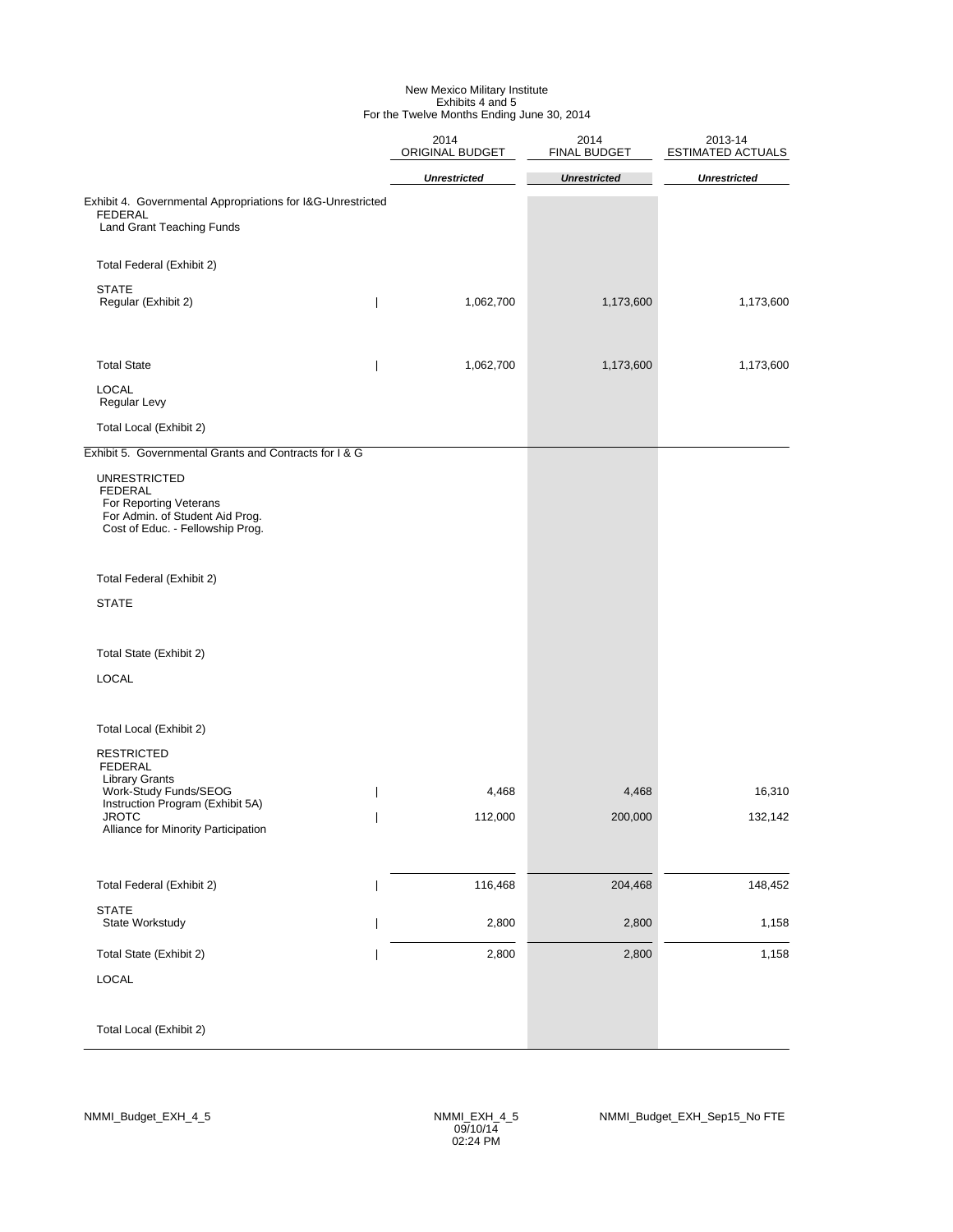#### New Mexico Military Institute Exhibits 6, 7, 8 and 9 For the Twelve Months Ending June 30, 2014

|                                                                                                                                                                                                                                                                                  | 2014<br>ORIGINAL BUDGET                  | 2014<br><b>FINAL BUDGET</b>               | 2013-14<br><b>ESTIMATED ACTUALS</b>  |
|----------------------------------------------------------------------------------------------------------------------------------------------------------------------------------------------------------------------------------------------------------------------------------|------------------------------------------|-------------------------------------------|--------------------------------------|
|                                                                                                                                                                                                                                                                                  | <b>Unrestricted</b>                      | <b>Unrestricted</b>                       | <b>Unrestricted</b>                  |
| Exhibit 6. Private Gifts, Grants and Contracts for I & G                                                                                                                                                                                                                         |                                          |                                           |                                      |
| <b>UNRESTRICTED</b>                                                                                                                                                                                                                                                              |                                          |                                           |                                      |
| Total Unrestricted (Exhibit 2)                                                                                                                                                                                                                                                   |                                          |                                           |                                      |
| <b>RESTRICTED</b><br>Instr. Programs (Exhibit 6A)<br>Foundation<br><b>Other Support</b>                                                                                                                                                                                          | 931,142<br>$\overline{1}$                | 991,142                                   | 853,816                              |
| Total Restricted (Exhibit 2)                                                                                                                                                                                                                                                     | 931,142                                  | 991,142                                   | 853,816                              |
| Exhibit 7 Endowment Income, Land Income and Permanent Fund Income for I & G                                                                                                                                                                                                      |                                          |                                           |                                      |
| <b>UNRESTRICTED</b><br>Inc. from Unrest. Endow. Funds<br>Inc. from Quasi-Endow. Funds<br>Inc. from State Lands<br>Inc. from Permanent Funds                                                                                                                                      | 1,000,000<br>17,914,693                  | 400,000<br>17,650,219                     | 708,018<br>17,553,907                |
| Total Unrestricted (Exhibit 2)                                                                                                                                                                                                                                                   | 18,914,693                               | 18,050,219                                | 18,261,925                           |
| <b>RESTRICTED Revenue from Endowment</b><br>Funds-Restricted to I&G Purposes (Exh 2)                                                                                                                                                                                             |                                          |                                           |                                      |
| Exhibit 9 Other Sources of Revenue for I & G - Unrestricted                                                                                                                                                                                                                      |                                          |                                           |                                      |
| Interest on Current Fund Balances<br>Recov. of Indirect Costs - Instr. Prog.<br>Recov. of Indir. Costs - Other I&G Prog.<br>Recov. of Indirect Costs - Research Prog<br>Recov. of Indir. Costs - Pub.Serv.Prog.<br>Recov. of Inst.Part of NDSL Loans Forgiv.<br>Vending Machines | 27,000                                   | 27,000                                    | 103,262                              |
| Pay Telephones<br>Rentals                                                                                                                                                                                                                                                        | 4.000<br>1,950                           | 4.000<br>1,950                            | 28,440<br>$\mathbf 0$                |
| Auto Registration, Parking, Etc.<br><b>Deposit Forfeits</b><br><b>Transcript Charge</b><br><b>Breakage Charges</b><br><b>Library Fines</b><br>Miscellaneous Income                                                                                                               | 15,500<br>1,800<br>250<br>1,250<br>2,000 | 15,500<br>1,800<br>250<br>1,250<br>34,959 | 9,385<br>7,958<br>0<br>612<br>66,945 |
| Total other sources of Rev for I&G (Ex 2)                                                                                                                                                                                                                                        | 53,750                                   | 86,709                                    | 216,602                              |
|                                                                                                                                                                                                                                                                                  |                                          |                                           |                                      |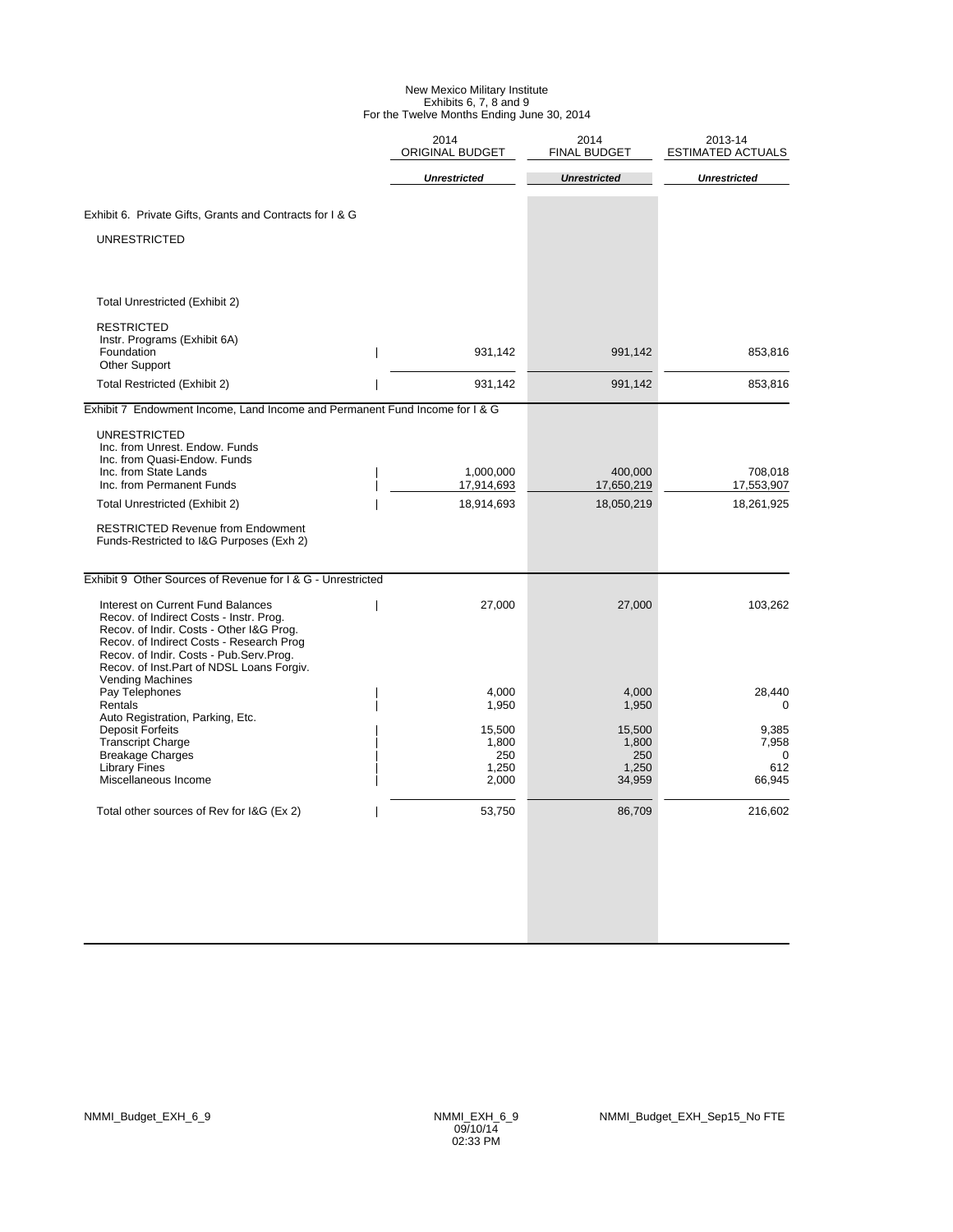|                                                                           | 2014<br>ORIGINAL BUDGET |                   | 2014<br><b>FINAL BUDGET</b> |                   | 2013-14<br><b>ESTIMATED ACTUALS</b> |                            |
|---------------------------------------------------------------------------|-------------------------|-------------------|-----------------------------|-------------------|-------------------------------------|----------------------------|
|                                                                           | <b>Unrestricted</b>     | <b>Restricted</b> | <b>Unrestricted</b>         | <b>Restricted</b> | <b>Unrestricted</b>                 | <b>Restricted</b>          |
| EXHIBIT 10 EXPENDITURES FOR INSTRUCTION                                   |                         |                   |                             |                   |                                     |                            |
| General Academic Instruction-By Department (EXH. 10A)<br>PHYSICAL SCIENCE | 411,425                 | $\mathbf 0$       | 411,425                     | $\mathbf 0$       | 408,324                             |                            |
| <b>BIOLOGY</b>                                                            | 352,062                 | 0                 | 354,056                     | $\Omega$          | 339,157                             | $\Omega$                   |
| <b>MATHEMATICS</b>                                                        | 808,961                 | 0                 | 809,961                     | $\Omega$          | 819,555                             | $\Omega$                   |
| SOCIAL SCIENCE                                                            | 589,893                 | 298,600           | 562,161                     | 298,600           | 558,619                             | 303,777                    |
| <b>BUSINESS ADMINISTRATION</b>                                            | 255,867                 | 0                 | 250,117                     | $\mathbf{0}$      | 249,482                             | $\mathbf 0$                |
| EDUCATIONAL TECHNOLOGY                                                    | 37,610                  | 0                 | 41,610                      | $\Omega$          | 34,416                              | $\Omega$                   |
| <b>ENGLISH</b>                                                            | 839,074                 | 0                 | 773,384                     | $\Omega$          | 821,098                             | $\Omega$                   |
| LANGUAGES PROFESSIONAL                                                    | 257,830                 | 0                 | 217,644                     | $\mathbf{0}$      | 207,482                             | $\Omega$                   |
| <b>MUSIC</b>                                                              | 159,842                 | 0                 | 159,842                     | $\mathbf{0}$      | 155,454                             | $\Omega$                   |
| ART                                                                       | 64,300                  | 0                 | 64,300                      | $\Omega$          | 68,954                              | $\mathbf 0$                |
| <b>COMMUNICATIONS</b>                                                     | 4,100                   | 0                 | 4,100                       | $\Omega$          | 4,571                               | $\Omega$                   |
| PHYSICAL EDUCATION                                                        | 1,010,268               | 68,085            | 966,863                     | 68,085            | 902,386                             | 91,772                     |
| STUDENT ASSISTANCE CENTER                                                 | 543,860                 | 175,720           | 544,283                     | 175,720           | 546,785                             | 145,715                    |
| <b>MERIT &amp; SUBSTITUTE</b>                                             | 122,642                 | 0                 | 122,642                     | $\mathbf{0}$      | 93,750                              | $\mathbf 0$                |
| Total Gen'l Acad. Instr                                                   | 5,457,734               | 542,405           | 5,282,388                   | 542,405           | 5,210,032                           | 541,264                    |
| NMMI_BUDET_EXH_10_14                                                      |                         |                   | NMMI_BUD_10_14<br>09/10/14  |                   |                                     | NMMI_Budget_EXH_Sep15_exh1 |

02:40 PM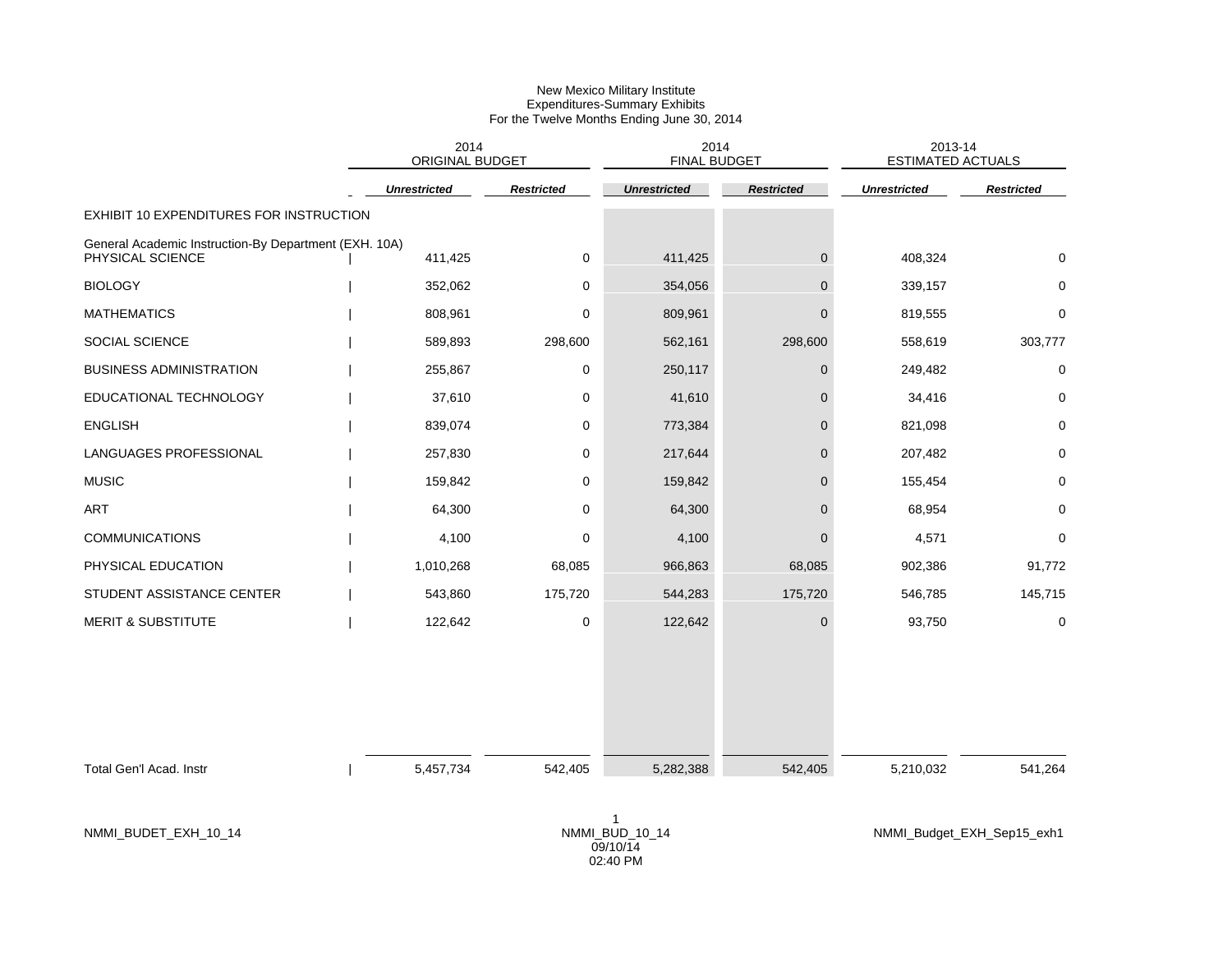|                                                                                                                                                                                                                                                                                                                                                                                                                    | 2014<br><b>ORIGINAL BUDGET</b>                                                                                                                |                                                                            | 2014<br><b>FINAL BUDGET</b>                                                                                                                   |                                                                                                            | 2013-14<br><b>ESTIMATED ACTUALS</b>                                                                                               |                                                                         |
|--------------------------------------------------------------------------------------------------------------------------------------------------------------------------------------------------------------------------------------------------------------------------------------------------------------------------------------------------------------------------------------------------------------------|-----------------------------------------------------------------------------------------------------------------------------------------------|----------------------------------------------------------------------------|-----------------------------------------------------------------------------------------------------------------------------------------------|------------------------------------------------------------------------------------------------------------|-----------------------------------------------------------------------------------------------------------------------------------|-------------------------------------------------------------------------|
|                                                                                                                                                                                                                                                                                                                                                                                                                    | <b>Unrestricted</b>                                                                                                                           | <b>Restricted</b>                                                          | <b>Unrestricted</b>                                                                                                                           | <b>Restricted</b>                                                                                          | <b>Unrestricted</b>                                                                                                               | <b>Restricted</b>                                                       |
| Occupational & Vocational Instruction-By Prog. (EXH. 10A)<br><b>COMMANDANT</b>                                                                                                                                                                                                                                                                                                                                     | 1,252,292                                                                                                                                     | 0                                                                          | 1,253,696                                                                                                                                     | 0                                                                                                          | 1,220,574                                                                                                                         | $\Omega$                                                                |
| <b>ROTC</b>                                                                                                                                                                                                                                                                                                                                                                                                        | 16,970                                                                                                                                        | 0                                                                          | 16,970                                                                                                                                        | $\overline{0}$                                                                                             | 13,778                                                                                                                            | 0                                                                       |
| <b>JR ROTC</b>                                                                                                                                                                                                                                                                                                                                                                                                     | 254,644                                                                                                                                       | 112,000                                                                    | 264,966                                                                                                                                       | 200,000                                                                                                    | 231,049                                                                                                                           | 132,142                                                                 |
| <b>CADET COUNSELING</b>                                                                                                                                                                                                                                                                                                                                                                                            | 9,750                                                                                                                                         | 0                                                                          | 9,750                                                                                                                                         | $\mathbf 0$                                                                                                | 1,726                                                                                                                             | 0                                                                       |
| Total Occupa'l & Voc. Instr.                                                                                                                                                                                                                                                                                                                                                                                       | 1,533,656                                                                                                                                     | 112,000                                                                    | 1,545,382                                                                                                                                     | 200,000                                                                                                    | 1,467,127                                                                                                                         | 132,142                                                                 |
| Community Education-By Program (EXH. 10A)                                                                                                                                                                                                                                                                                                                                                                          |                                                                                                                                               |                                                                            |                                                                                                                                               |                                                                                                            |                                                                                                                                   |                                                                         |
| <b>CONTRACTED SERVICES</b><br><b>FED CWS NMMI SHARE</b><br><b>RETIREMENT EXP.</b><br>SOCIAL SECURITY EXP.<br><b>GROUP INSURANCE EXP.</b><br><b>WORKMANS COMP</b><br>UNEMPLOYMENT COMP<br>NEW MEXICO RETIREE HEALTH CAR<br><b>COMPUTER EXP.</b><br>ASSESSMENT/TESTING/NCA<br><b>FACULTY RESEARCH &amp; SCHOLARLY ACT</b><br><b>EMPLOYEE UNIFORMS</b><br><b>LITIGATION LOSS</b><br>Total Items not Included in 10A's | 92,750<br>28,000<br>847,853<br>494,228<br>600,835<br>97,730<br>11,607<br>113,364<br>564,503<br>10,000<br>60,890<br>20,775<br>630<br>2,943,165 | 0<br>5,623<br>0<br>0<br>0<br>0<br>0<br>0<br>U<br>U<br>0<br>0<br>0<br>5,623 | 92,750<br>28,000<br>847,853<br>494,228<br>600,835<br>97,730<br>11,607<br>128,106<br>564,503<br>10,000<br>60,890<br>20,775<br>630<br>2,957,907 | $\Omega$<br>5,623<br>0<br>0<br>$\Omega$<br>$\Omega$<br>$\Omega$<br>$\Omega$<br>$\Omega$<br>0<br>0<br>5,623 | 0<br>31,617<br>870,825<br>474,488<br>615,612<br>62,967<br>20,769<br>132,186<br>564,503<br>14,832<br>67,063<br>20,011<br>2,874,872 | O<br>16,310<br>O<br>$\Omega$<br>$\Omega$<br>$\Omega$<br>1,109<br>17,419 |
|                                                                                                                                                                                                                                                                                                                                                                                                                    |                                                                                                                                               |                                                                            |                                                                                                                                               |                                                                                                            |                                                                                                                                   |                                                                         |
| <b>Total Instruction and General</b>                                                                                                                                                                                                                                                                                                                                                                               | 9,934,555                                                                                                                                     | 660,028                                                                    | 9,785,677                                                                                                                                     | 748,028                                                                                                    | 9,552,032                                                                                                                         | 690,825                                                                 |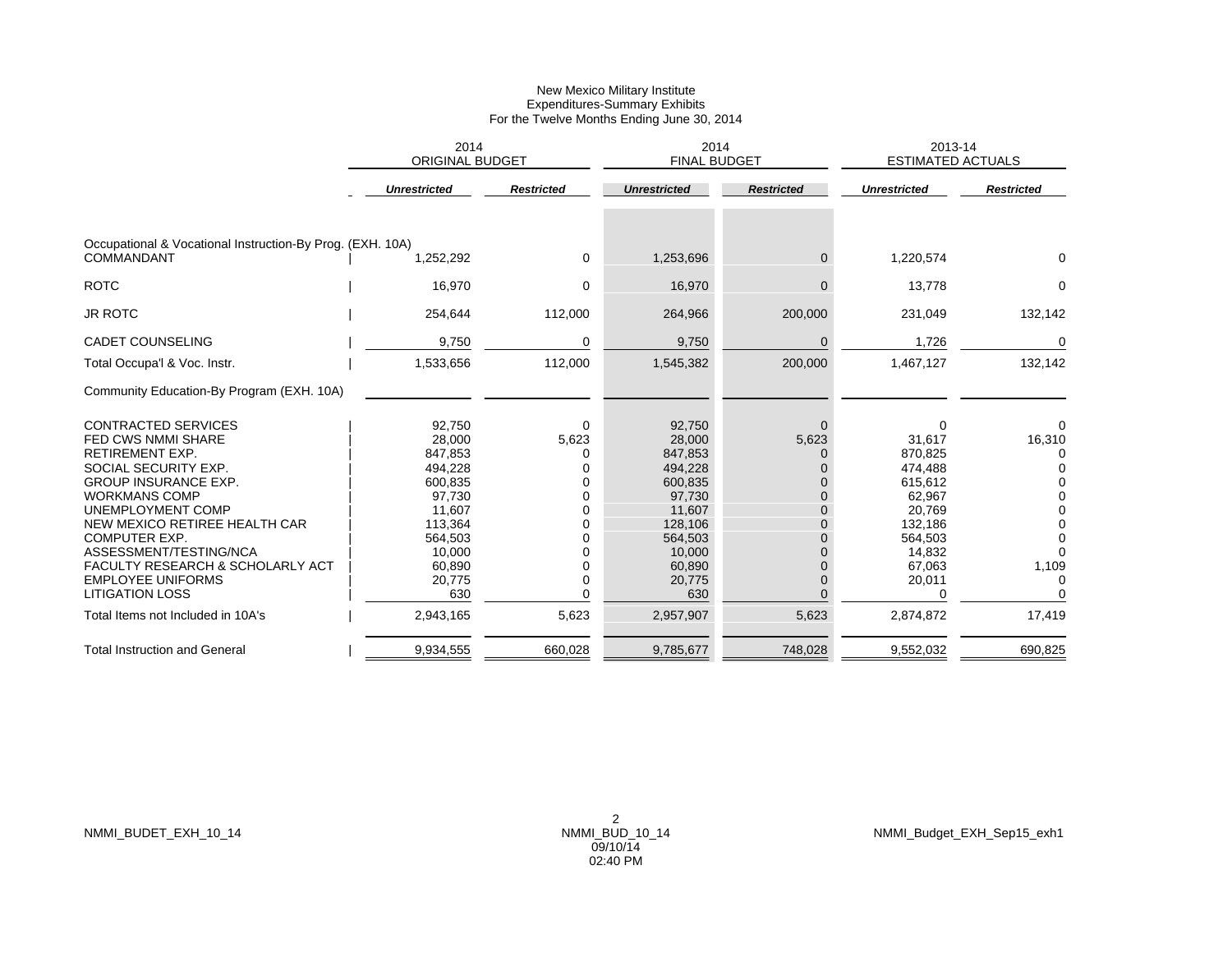### For the Twelve Months Ending June 30, 2014

|                                                                                                                                                              |                                      | ORIGINAL BUDGET                                       | 2014                                             |                                                | 2014<br><b>FINAL BUDGET</b>        |                                                           |                                                |                                                |                                      | 2013-14<br><b>ESTIMATED ACTUALS</b>           |                                                         |                                                |
|--------------------------------------------------------------------------------------------------------------------------------------------------------------|--------------------------------------|-------------------------------------------------------|--------------------------------------------------|------------------------------------------------|------------------------------------|-----------------------------------------------------------|------------------------------------------------|------------------------------------------------|--------------------------------------|-----------------------------------------------|---------------------------------------------------------|------------------------------------------------|
|                                                                                                                                                              | <b>FTE</b>                           | <b>Unrestricted</b>                                   | <b>FTE</b>                                       | <b>Restricted</b>                              | <b>FTE</b>                         | <b>Unrestricted</b>                                       | FTE                                            | <b>Restricted</b>                              | <b>FTE</b>                           | <b>Unrestricted</b>                           | <b>FTE</b>                                              | <b>Restricted</b>                              |
| PHYSICAL SCIENCE<br><b>Professional Salaries</b><br><b>Technician Salaries</b><br>Supplies & Expense<br>Travel<br>Equipment                                  | 6<br>$\mathbf{1}$                    | 365,302<br>21,431<br>20,312<br>4,380                  | $\mathsf 0$<br>$\mathbf 0$                       | 0<br>$\mathbf{0}$                              | 6<br>$\mathbf{1}$                  | 365,302<br>21,431<br>20,312<br>4,380                      | $\mathbf 0$<br>$\mathbf{0}$                    | $\mathsf{O}\xspace$<br>$\mathbf{0}$            | 6<br>1                               | 365,302<br>21,000<br>17,278<br>4,743          | $\pmb{0}$<br>$\mathbf 0$                                | 0<br>$\Omega$                                  |
| Total                                                                                                                                                        | $\overline{7}$                       | 411,425                                               | $\mathbf 0$                                      | $\Omega$                                       | $\overline{7}$                     | 411,425                                                   | $\mathbf{0}$                                   | $\mathbf 0$                                    | $\overline{7}$                       | 408,324                                       | $\mathbf 0$                                             | $\Omega$                                       |
| <b>BIOLOGY</b><br><b>Professional Salaries</b><br>Supplies & Expense<br>Travel<br>Equipment                                                                  | 5                                    | 328,175<br>19,537<br>4,350                            | $\mathbf 0$                                      | $\mathbf{0}$                                   | 5                                  | 330,169<br>19,537<br>4,350                                | $\mathbf{0}$                                   | $\mathbf{0}$                                   | 5                                    | 318,015<br>17,819<br>3,322                    | $\mathbf 0$                                             | $\Omega$                                       |
| Total                                                                                                                                                        | 5                                    | 352,062                                               | $\mathbf 0$                                      | 0                                              | 5                                  | 354,056                                                   | $\mathbf 0$                                    | $\pmb{0}$                                      | 5                                    | 339,157                                       | $\pmb{0}$                                               | $\mathbf 0$                                    |
| <b>MATHEMATICS</b><br><b>Professional Salaries</b><br>Secretarial & Clerical Sal.<br><b>Technician Salaries</b><br>Supplies & Expense<br>Travel<br>Equipment | 12<br>$\mathbf{1}$<br>$\overline{1}$ | 748,529<br>18,889<br>31,079<br>9,764<br>700           | $\mathbf 0$<br>$\mathbf 0$<br>$\mathbf 0$        | 0<br>0<br>$\Omega$                             | 12<br>$\mathbf{1}$<br>$\mathbf{1}$ | 749,529<br>18,889<br>31,079<br>9,764<br>700               | $\mathbf 0$<br>$\mathbf 0$<br>$\Omega$         | $\pmb{0}$<br>$\mathbf 0$<br>$\Omega$           | 12<br>$\overline{1}$<br>$\mathbf{1}$ | 759,989<br>18,889<br>32,883<br>6,586<br>1,208 | $\mathbf 0$<br>0<br>$\Omega$                            | $\Omega$<br>$\Omega$<br>$\Omega$               |
| Total                                                                                                                                                        | 14                                   | 808,961                                               | $\mathbf 0$                                      | $\mathbf 0$                                    | 14                                 | 809,961                                                   | $\mathbf 0$                                    | $\mathbf 0$                                    | 14                                   | 819,555                                       | $\mathsf 0$                                             | $\mathbf 0$                                    |
| SOCIAL SCIENCE<br><b>Professional Salaries</b><br>Secretarial & Clerical Sal.<br><b>Other Salaries</b><br>Supplies & Expense<br>Travel<br>Equipment          | 11<br>$\mathbf 0$<br>$\mathsf 0$     | 577,893<br>$\mathbf 0$<br>$\Omega$<br>10,050<br>1,950 | $\mathbf{1}$<br>$\overline{1}$<br>$\overline{1}$ | 99,007<br>34,247<br>42,675<br>56,394<br>25,000 | 11<br>$\mathbf 0$<br>$\mathbf 0$   | 550,161<br>$\mathbf{0}$<br>$\mathbf 0$<br>10,050<br>1,950 | $\overline{c}$<br>$\mathbf{1}$<br>$\mathbf{1}$ | 99,007<br>34,247<br>47,325<br>48,362<br>25,000 | 11<br>$\mathbf 0$<br>$\pmb{0}$       | 549,549<br>$\Omega$<br>0<br>6,887<br>2,184    | $\overline{\mathbf{c}}$<br>$\mathbf{1}$<br>$\mathbf{1}$ | 99,007<br>34,247<br>39,328<br>34,130<br>39,272 |
| <b>Fringe Benefits</b>                                                                                                                                       |                                      |                                                       |                                                  | 41,277                                         |                                    |                                                           |                                                | 44,659                                         |                                      |                                               |                                                         | 57,793                                         |
| Total                                                                                                                                                        | 11                                   | 589,893                                               | $\mathbf{3}$                                     | 298,600                                        | 11                                 | 562,161                                                   | $\overline{4}$                                 | 298,600                                        | 11                                   | 558,619                                       | $\overline{4}$                                          | 303,777                                        |
| <b>BUSINESS ADMINISTRATION</b><br><b>Professional Salaries</b><br>Secretarial & Clerical Sal.<br>Supplies & Expense<br>Travel<br>Equipment                   | 3<br>1                               | 227,919<br>19,101<br>7,547<br>1,300                   | $\mathbf 0$<br>$\mathbf 0$                       | 0<br>0                                         | 3<br>$\mathbf{1}$                  | 222,169<br>19,101<br>7,547<br>1,300                       | $\mathbf 0$<br>$\mathbf{0}$                    | $\mathsf{O}\xspace$<br>$\mathbf{0}$            | 3<br>1                               | 221,169<br>19,101<br>5,232<br>3,980           | $\pmb{0}$<br>$\mathbf 0$                                | 0                                              |
| Total                                                                                                                                                        | $\overline{4}$                       | 255,867                                               | $\mathbf 0$                                      | $\mathbf{0}$                                   | $\overline{4}$                     | 250,117                                                   | $\mathbf 0$                                    | $\mathbf{0}$                                   | $\overline{4}$                       | 249,482                                       | $\mathbf 0$                                             | $\mathbf 0$                                    |
| EDUCATIONAL TECHNOLOGY<br><b>Professional Salaries</b><br><b>Technician Salaries</b><br>Supplies & Expense                                                   | 1<br>$\mathbf{1}$                    | 4,000<br>29,610<br>1,000                              | $\mathbf 0$<br>$\mathbf 0$                       | 0<br>0                                         | $\mathbf 1$<br>$\mathbf{1}$        | 4,000<br>33,610<br>1,000                                  | $\pmb{0}$<br>$\mathbf 0$                       | $\pmb{0}$<br>$\pmb{0}$                         | $\mathbf{1}$<br>$\mathbf{1}$         | 0<br>33,610<br>249                            | $\pmb{0}$<br>$\mathbf 0$                                | $\mathbf 0$<br>$\mathbf 0$                     |
| NMMI_Budget_EXH_A_10A_14A                                                                                                                                    |                                      |                                                       |                                                  |                                                |                                    | NMMI_BUD_A<br>NMMI:1110<br>09/10/14                       |                                                |                                                |                                      |                                               |                                                         | NMMI_Budget_EXH_Sep15                          |

02:51 PM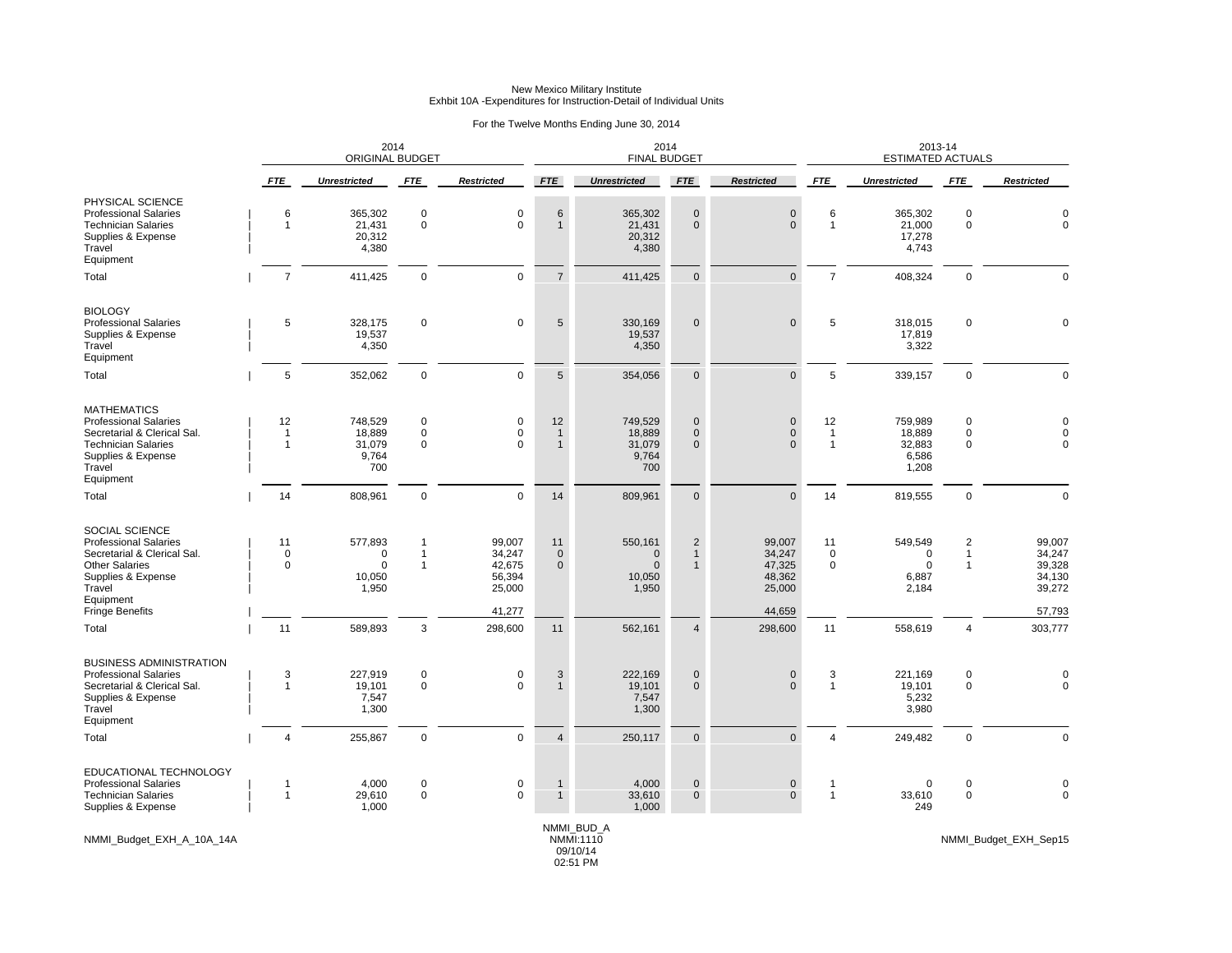|                                                                                                                            |                | 2014<br>ORIGINAL BUDGET              |                            |                   |                               | 2014<br><b>FINAL BUDGET</b>                     |                   |                             |                      | 2013-14<br><b>ESTIMATED ACTUALS</b>  |                            |                                      |
|----------------------------------------------------------------------------------------------------------------------------|----------------|--------------------------------------|----------------------------|-------------------|-------------------------------|-------------------------------------------------|-------------------|-----------------------------|----------------------|--------------------------------------|----------------------------|--------------------------------------|
|                                                                                                                            | <b>FTE</b>     | <b>Unrestricted</b>                  | <b>FTE</b>                 | <b>Restricted</b> | <b>FTE</b>                    | <b>Unrestricted</b>                             | <b>FTE</b>        | <b>Restricted</b>           | <b>FTE</b>           | <b>Unrestricted</b>                  | <b>FTE</b>                 | <b>Restricted</b>                    |
| Travel<br>Equipment                                                                                                        |                | 3,000                                |                            |                   |                               | 3,000                                           |                   |                             |                      | 557                                  |                            |                                      |
| Total                                                                                                                      | $\overline{2}$ | 37,610                               | $\mathbf 0$                | $\mathbf 0$       | 2                             | 41,610                                          | $\mathbf{0}$      | $\mathbf{0}$                | $\overline{2}$       | 34,416                               | $\mathbf 0$                | $\mathbf 0$                          |
| <b>ENGLISH</b><br><b>Professional Salaries</b><br>Secretarial & Clerical Sal.<br>Supplies & Expense<br>Travel<br>Equipment | 14<br>-1       | 807,800<br>21,124<br>9,400<br>750    | $\pmb{0}$<br>$\mathsf 0$   | 0<br>$\mathbf 0$  | 14<br>$\overline{1}$          | 742,110<br>21,124<br>9,400<br>750               | 0<br>$\mathbf{0}$ | $\pmb{0}$<br>$\mathbf{0}$   | 14<br>$\overline{1}$ | 789,966<br>21,124<br>9,142<br>866    | $\pmb{0}$<br>$\pmb{0}$     | $\Omega$                             |
| Total                                                                                                                      | 15             | 839,074                              | $\mathbf 0$                | $\mathbf 0$       | 15                            | 773,384                                         | $\mathbf 0$       | $\pmb{0}$                   | 15                   | 821,098                              | $\mathbf 0$                | $\mathbf{0}$                         |
| LANGUAGES<br><b>Professional Salaries</b><br>Supplies & Expense<br>Travel<br>Equipment                                     | $\overline{4}$ | 252,005<br>5,075<br>750              | $\mathbf 0$                | 0                 | $\overline{4}$                | 211,819<br>5,075<br>750                         | $\mathbf 0$       | $\mathsf{O}\xspace$         | 4                    | 202,694<br>4,468<br>320              | $\mathbf 0$                | 0                                    |
| Total                                                                                                                      | $\overline{4}$ | 257,830                              | $\mathbf 0$                | $\mathbf{0}$      | $\overline{4}$                | 217,644                                         | $\mathbf 0$       | $\mathsf{O}\xspace$         | $\overline{4}$       | 207,482                              | $\mathbf 0$                | $\mathbf 0$                          |
| <b>MUSIC</b><br><b>Professional Salaries</b><br><b>Other Salaries</b><br>Supplies & Expense<br>Travel<br>Equipment         | 2<br>$\pmb{0}$ | 117,472<br>5,300<br>25,400<br>11,670 | $\mathbf 0$<br>$\mathbf 0$ | 0<br>$\mathbf 0$  | $\overline{2}$<br>$\mathbf 0$ | 117,472<br>5,300<br>25,400<br>11,670            | 0<br>$\mathbf 0$  | $\mathbf 0$<br>$\mathbf{0}$ | $\overline{2}$<br>0  | 117,472<br>5,000<br>18,378<br>14,604 | $\mathbf 0$<br>$\mathbf 0$ | $\begin{matrix} 0 \\ 0 \end{matrix}$ |
| Total                                                                                                                      | $\overline{2}$ | 159,842                              | $\mathbf 0$                | $\mathbf 0$       | $\overline{2}$                | 159,842                                         | $\mathbf 0$       | $\pmb{0}$                   | $\overline{2}$       | 155,454                              | $\pmb{0}$                  | $\mathbf 0$                          |
| ART<br><b>Professional Salaries</b><br>Supplies & Expense<br>Travel<br>Equipment                                           | $\overline{1}$ | 53,350<br>10,800<br>150              | $\mathbf 0$                | $\mathbf 0$       | $\mathbf{1}$                  | 53,350<br>10,800<br>150                         | $\mathbf 0$       | $\pmb{0}$                   | $\mathbf{1}$         | 57,370<br>11,584                     | $\pmb{0}$                  | $\Omega$                             |
| Total                                                                                                                      | $\mathbf{1}$   | 64,300                               | $\mathbf 0$                | $\mathbf 0$       | $\overline{1}$                | 64,300                                          | $\mathbf 0$       | $\pmb{0}$                   | $\mathbf{1}$         | 68,954                               | $\pmb{0}$                  | $\mathbf 0$                          |
| <b>COMMUNICATIONS</b><br>Supplies & Expense<br>Travel<br>Equipment                                                         |                | 3,700<br>400                         |                            |                   |                               | 3,700<br>400                                    |                   |                             |                      | 4,571                                |                            |                                      |
| Total                                                                                                                      | $\mathbf 0$    | 4,100                                | $\mathbf 0$                | $\mathbf 0$       | $\overline{0}$                | 4,100                                           | $\mathbf{0}$      | $\mathbf{0}$                | $\mathbf 0$          | 4,571                                | $\mathbf 0$                | $\Omega$                             |
| CADET COUNSELING<br>Supplies & Expense<br>Equipment                                                                        |                | 9,750                                |                            |                   |                               | 9,750                                           |                   |                             |                      | 1,726                                |                            |                                      |
| Total                                                                                                                      | $\mathbf 0$    | 9,750                                | $\mathsf 0$                | $\mathbf 0$       | $\overline{0}$                | 9,750                                           | $\mathbf 0$       | $\mathbf 0$                 | $\mathbf 0$          | 1,726                                | $\mathbf 0$                | $\mathbf 0$                          |
| NMMI_Budget_EXH_A_10A_14A                                                                                                  |                |                                      |                            |                   |                               | NMMI_BUD_A<br>NMMI:1230<br>09/10/14<br>02:51 PM |                   |                             |                      |                                      |                            | NMMI_Budget_EXH_Sep15                |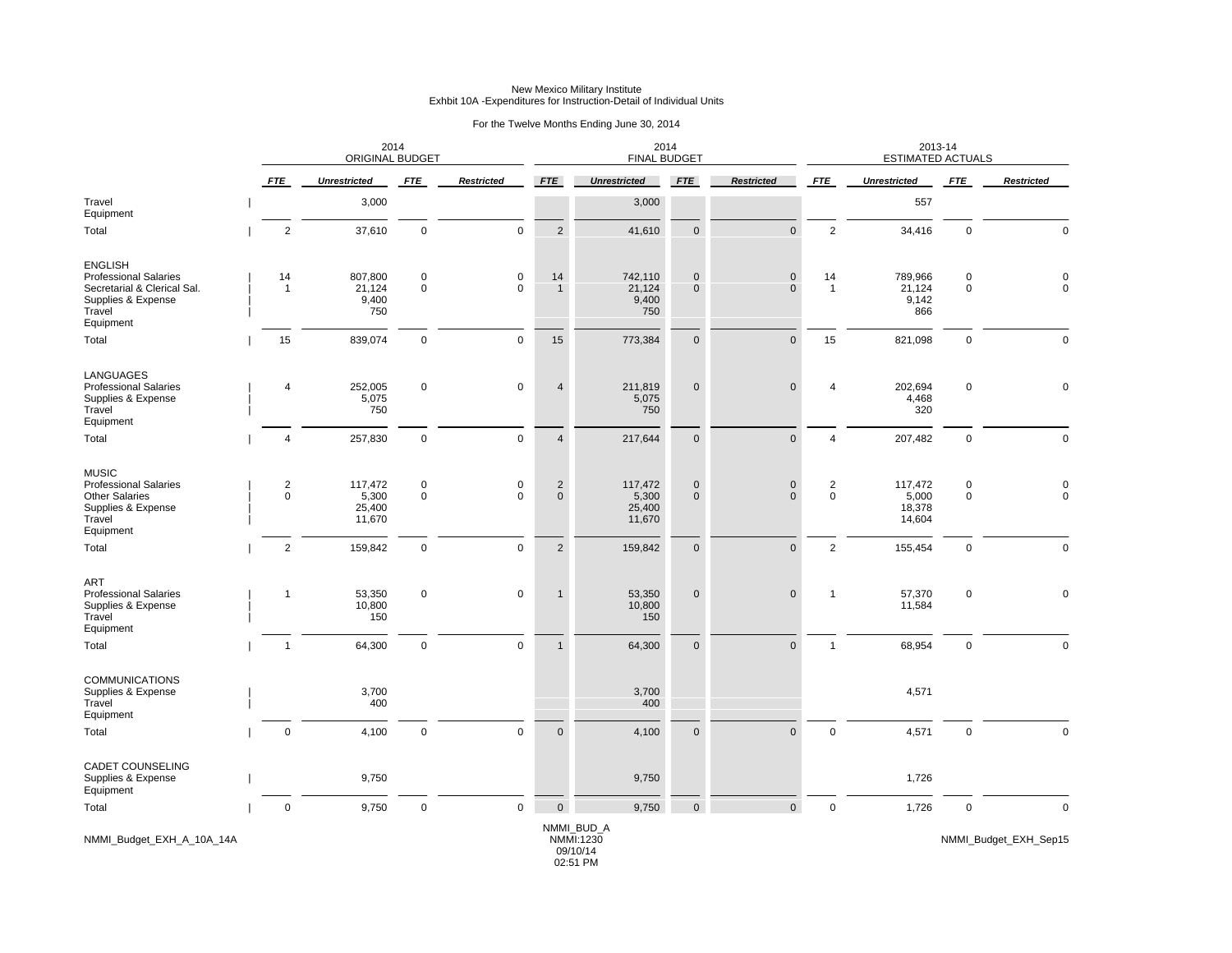|  | For the Twelve Months Ending June 30, 2014 |  |  |
|--|--------------------------------------------|--|--|
|  |                                            |  |  |

|                                                                                                                                                                                          |                                    | 2014<br><b>ORIGINAL BUDGET</b>                                 |                                                      |                                                        |                                            | 2014<br><b>FINAL BUDGET</b>                                    |                                                          |                                                                  | 2013-14<br><b>ESTIMATED ACTUALS</b>          |                                                                |                                              |                                                 |
|------------------------------------------------------------------------------------------------------------------------------------------------------------------------------------------|------------------------------------|----------------------------------------------------------------|------------------------------------------------------|--------------------------------------------------------|--------------------------------------------|----------------------------------------------------------------|----------------------------------------------------------|------------------------------------------------------------------|----------------------------------------------|----------------------------------------------------------------|----------------------------------------------|-------------------------------------------------|
|                                                                                                                                                                                          | FTE                                | <b>Unrestricted</b>                                            | <b>FTE</b>                                           | <b>Restricted</b>                                      | <b>FTE</b>                                 | <b>Unrestricted</b>                                            | FTE                                                      | <b>Restricted</b>                                                | <b>FTE</b>                                   | <b>Unrestricted</b>                                            | <b>FTE</b>                                   | <b>Restricted</b>                               |
| PHYSICAL EDUCATION<br><b>Professional Salaries</b><br>Secretarial & Clerical Sal.<br><b>Other Salaries</b><br>Supplies & Expense<br>Travel<br>Equipment                                  | 17<br>$\mathbf 1$<br>2             | 907,600<br>33,958<br>54,690<br>13,690<br>330                   | $\pmb{0}$<br>$\mathbf 0$<br>$\mathbf 0$              | $\mathbf 0$<br>0<br>20,320<br>43,970                   | 17<br>$\overline{1}$<br>2                  | 864,195<br>33,958<br>54,690<br>13,690<br>330                   | $\mathbf 0$<br>$\mathbf{0}$<br>$\mathbf{0}$              | $\pmb{0}$<br>$\mathbf{0}$<br>20,320<br>43,940                    | 17<br>$\overline{1}$<br>$\overline{2}$       | 813,886<br>33,979<br>34,857<br>19,664                          | $\pmb{0}$<br>$\mathbf 0$<br>$\mathbf{1}$     | $\Omega$<br>$\Omega$<br>9,339<br>80,285         |
| <b>Fringe Benefits</b><br>Total                                                                                                                                                          | 20                                 | 1,010,268                                                      | $\mathbf 0$                                          | 3,795<br>68,085                                        | 20                                         | 966,863                                                        | $\mathbf 0$                                              | 3,825<br>68,085                                                  | 20                                           | 902,386                                                        | $\mathbf{1}$                                 | 2,148<br>91,772                                 |
| STUDENT ASSISTANCE CENTER<br><b>Professional Salaries</b><br>Secretarial & Clerical Sal.<br><b>Other Salaries</b><br>Supplies & Expense<br>Travel<br>Equipment<br><b>Fringe Benefits</b> | 9<br>$\mathbf 1$<br>$\overline{2}$ | 490,244<br>23,616<br>$\Omega$<br>25,800<br>4,200               | $\mathbf 0$<br>$\mathbf 0$<br>$\mathbf 0$            | 12,200<br>0<br>$\Omega$<br>157,520<br>6,000            | 9<br>$\mathbf{1}$<br>$\overline{2}$        | 490,667<br>23,616<br>$\mathbf 0$<br>25,800<br>4,200            | $\mathbf 0$<br>$\mathbf{0}$<br>$\mathbf 0$               | 12,200<br>$\mathbf{0}$<br>$\pmb{0}$<br>154,510<br>6,000<br>3,010 | 9<br>$\mathbf{1}$<br>$\overline{\mathbf{c}}$ | 495,433<br>23,496<br>$\mathbf 0$<br>18,883<br>8,973            | $\pmb{0}$<br>$\mathbf 0$<br>$\mathbf 0$      | 18,200<br>$\Omega$<br>8,563<br>114,366<br>4,586 |
| Total                                                                                                                                                                                    | 12                                 | 543,860                                                        | $\mathbf 0$                                          | 175,720                                                | 12                                         | 544,283                                                        | $\mathbf 0$                                              | 175,720                                                          | 12                                           | 546,785                                                        | $\mathbf 0$                                  | 145,715                                         |
| <b>MERIT &amp; SUBSTITUTE</b><br><b>Professional Salaries</b><br><b>Other Salaries</b><br>Equipment<br>Total                                                                             | 0<br>$\Omega$<br>$\mathbf 0$       | 67,300<br>55,342<br>122,642                                    | 0<br>$\mathbf 0$<br>$\mathbf 0$                      | 0<br>$\mathbf{0}$<br>$\mathbf 0$                       | $\mathbf 0$<br>$\mathbf{0}$<br>$\mathbf 0$ | 67,300<br>55,342<br>122,642                                    | $\mathbf 0$<br>$\mathbf{0}$<br>$\mathbf 0$               | $\pmb{0}$<br>$\mathbf{0}$<br>$\mathbf 0$                         | 0<br>$\mathsf 0$<br>$\pmb{0}$                | 70,133<br>23,618<br>93,750                                     | 0<br>$\mathbf 0$<br>$\mathbf 0$              | 0<br>$\Omega$<br>$\mathbf 0$                    |
| COMMANDANT<br><b>Professional Salaries</b><br>Secretarial & Clerical Sal.<br><b>Other Salaries</b><br>Supplies & Expense<br>Travel<br>Equipment<br>Total                                 | 21<br>$\overline{c}$<br>1<br>24    | 1,087,454<br>55,194<br>36,800<br>59,844<br>13,000<br>1,252,292 | $\pmb{0}$<br>$\pmb{0}$<br>$\mathbf 0$<br>$\mathbf 0$ | $\mathbf 0$<br>$\mathbf 0$<br>$\Omega$<br>$\mathbf{0}$ | 21<br>$\overline{2}$<br>$\mathbf{1}$<br>24 | 1,088,858<br>55,194<br>36,800<br>59,844<br>13,000<br>1,253,696 | $\mathbf 0$<br>$\pmb{0}$<br>$\mathbf{0}$<br>$\mathbf{0}$ | $\pmb{0}$<br>$\mathbf 0$<br>$\Omega$<br>$\mathbf{0}$             | 21<br>$\overline{2}$<br>$\overline{1}$<br>24 | 1,072,416<br>55,869<br>31,953<br>44,545<br>15,791<br>1,220,574 | 0<br>$\pmb{0}$<br>$\mathbf 0$<br>$\mathbf 0$ | $\Omega$<br>$\Omega$<br>$\mathbf 0$             |
| ROTC<br>Supplies & Expense<br>Travel<br>Equipment                                                                                                                                        |                                    | 13,160<br>3,810                                                |                                                      |                                                        |                                            | 13,160<br>3,810                                                |                                                          |                                                                  |                                              | 13,174<br>604                                                  |                                              |                                                 |
| Total                                                                                                                                                                                    | $\mathbf 0$                        | 16,970                                                         | $\mathbf 0$                                          | $\mathsf 0$                                            | $\pmb{0}$                                  | 16,970                                                         | $\pmb{0}$                                                | $\mathbf 0$                                                      | $\mathbf 0$                                  | 13,778                                                         | $\pmb{0}$                                    | $\overline{0}$                                  |
| <b>JR ROTC</b><br><b>Professional Salaries</b><br>Secretarial & Clerical Sal.                                                                                                            | 5<br>$\mathbf{1}$                  | 226,705<br>23,409                                              | $\mathbf 0$<br>$\mathbf 0$                           | 112,000<br>$\mathbf 0$                                 | 6                                          | 237,027<br>23,409                                              | $\mathbf 0$<br>$\mathbf 0$                               | 200,000<br>$\mathbf 0$                                           | 6<br>$\mathbf{1}$                            | 204,542<br>20,770                                              | $\mathbf 0$<br>$\mathbf 0$                   | 132,142<br>$\mathbf 0$                          |
| NMMI_Budget_EXH_A_10A_14A                                                                                                                                                                |                                    |                                                                |                                                      |                                                        |                                            | NMMI_BUD_A<br>NMMI:1360<br>09/10/14                            |                                                          |                                                                  |                                              |                                                                |                                              | NMMI_Budget_EXH_Sep15                           |

02:51 PM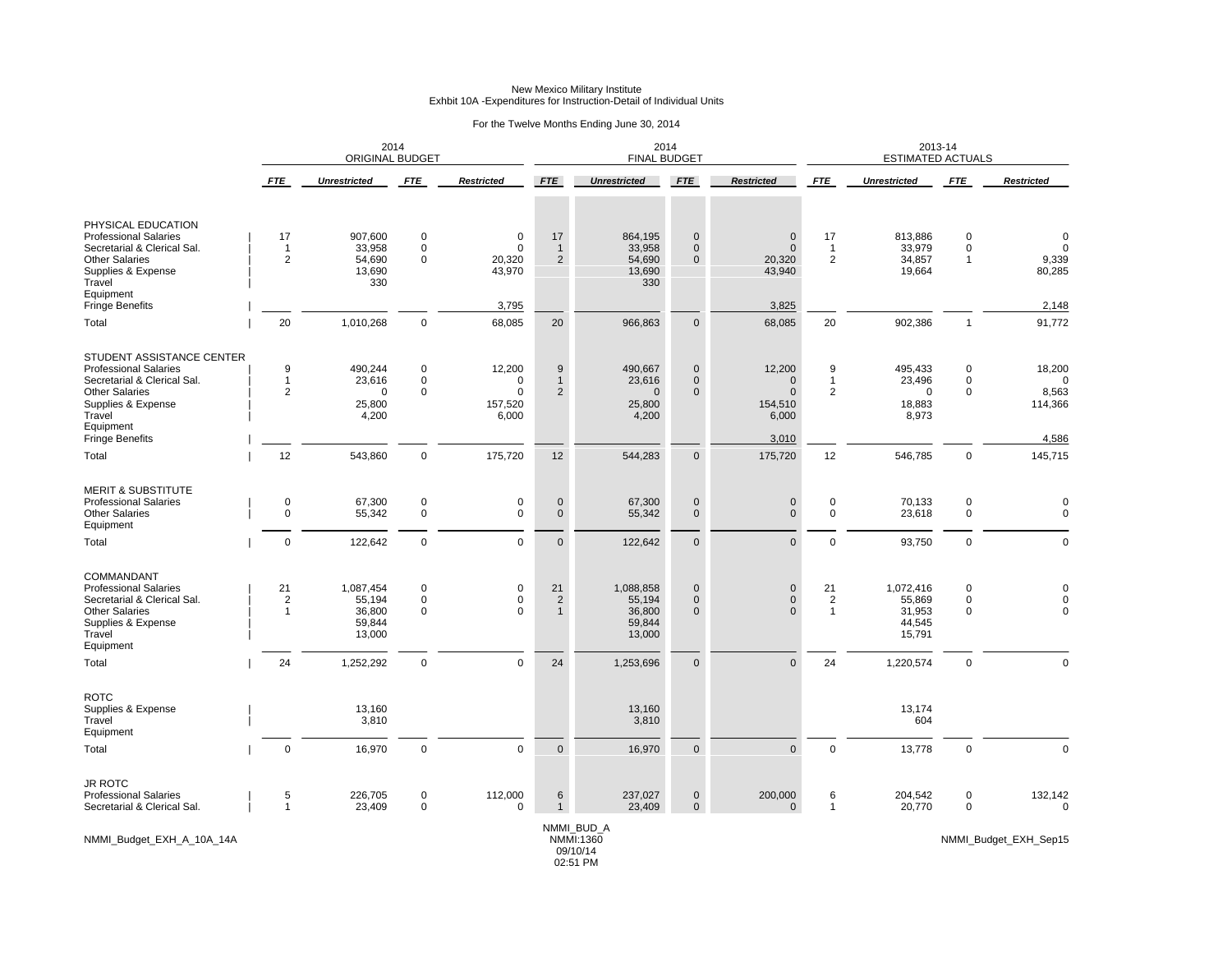|                                                                    | 2014<br>ORIGINAL BUDGET |                     |            |                   |                | 2014<br><b>FINAL BUDGET</b>  |                |                   |            | 2013-14<br><b>ESTIMATED ACTUALS</b> |            |                   |  |
|--------------------------------------------------------------------|-------------------------|---------------------|------------|-------------------|----------------|------------------------------|----------------|-------------------|------------|-------------------------------------|------------|-------------------|--|
|                                                                    | <b>FTE</b>              | <b>Unrestricted</b> | <b>FTE</b> | <b>Restricted</b> | <b>FTE</b>     | <b>Unrestricted</b>          | <b>FTE</b>     | <b>Restricted</b> | <b>FTE</b> | <b>Unrestricted</b>                 | <b>FTE</b> | <b>Restricted</b> |  |
| <b>Other Salaries</b><br>Supplies & Expense<br>Travel<br>Equipment |                         | 3,950<br>580        |            |                   | $\overline{0}$ | $\mathbf{0}$<br>3,950<br>580 | $\mathbf{0}$   | $^{\circ}$        |            | 98<br>4,728<br>912                  |            | $\Omega$          |  |
| Total                                                              |                         | 254,644             |            | 112,000           | $7^{\circ}$    | 264,966                      | $\overline{0}$ | 200,000           |            | 231,049                             |            | 132,142           |  |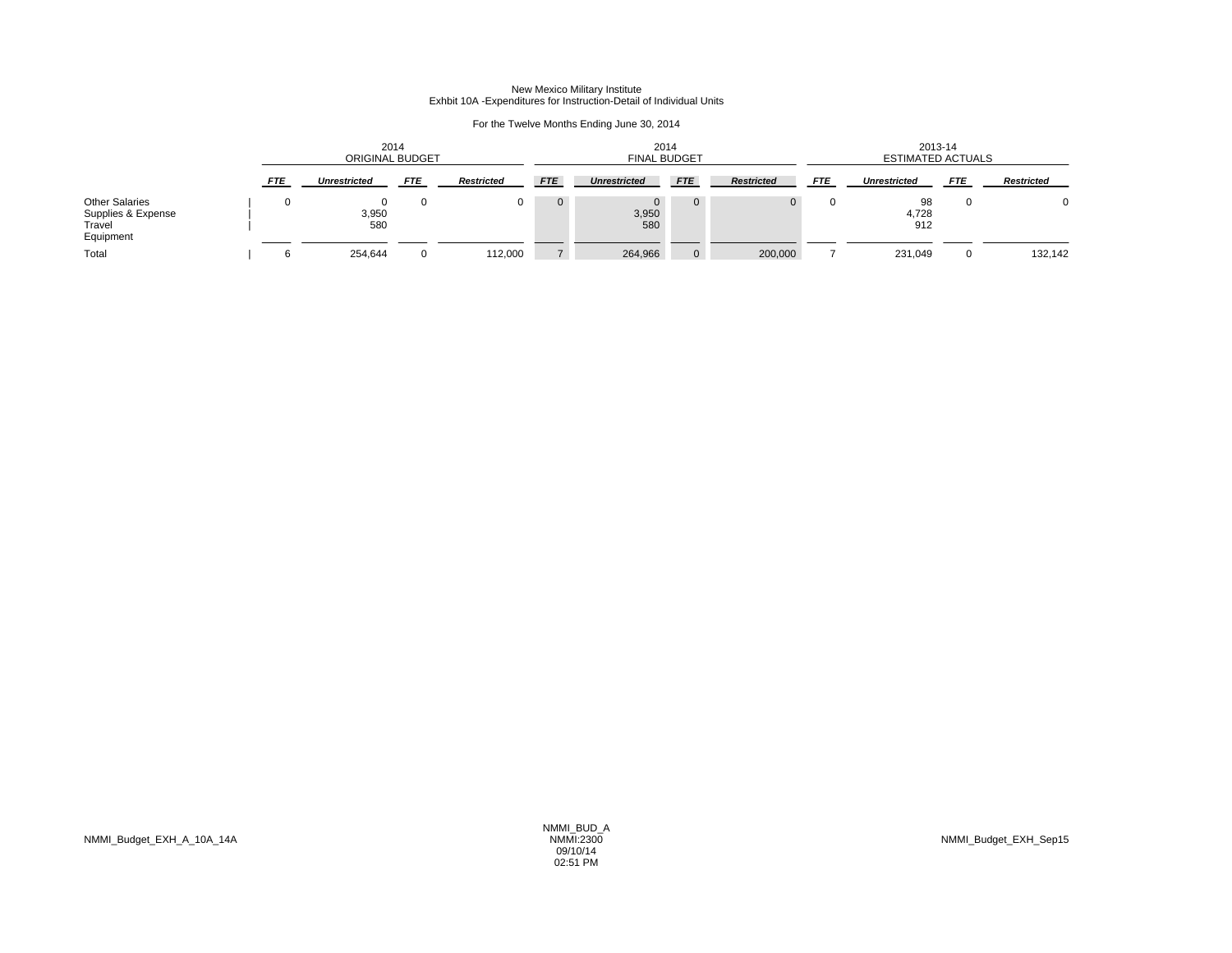|                              |            | 2014<br><b>ORIGINAL BUDGET</b> |            |                   |            | 2014<br><b>FINAL BUDGET</b> |                |                   |            | 2013-14<br><b>ESTIMATED ACTUALS</b> |            |                   |  |
|------------------------------|------------|--------------------------------|------------|-------------------|------------|-----------------------------|----------------|-------------------|------------|-------------------------------------|------------|-------------------|--|
|                              | <b>FTE</b> | <b>Unrestricted</b>            | <b>FTE</b> | <b>Restricted</b> | <b>FTE</b> | <b>Unrestricted</b>         | <b>FTE</b>     | <b>Restricted</b> | <b>FTE</b> | <b>Unrestricted</b>                 | <b>FTE</b> | <b>Restricted</b> |  |
| Instruction TOTAL 10A'S      |            |                                |            |                   |            |                             |                |                   |            |                                     |            |                   |  |
| <b>Professional Salaries</b> | 111        | 6.261.748                      |            | 223.207           | 112        | 6,094,128                   | $\overline{2}$ | 311.207           | 112        | 6.037.935                           | ົ          | 249,349           |  |
| Secretarial & Clerical Sal.  | 8          | 195,291                        |            | 34.247            | 8          | 195,291                     |                | 34,247            |            | 193,229                             |            | 34,247            |  |
| <b>Technician Salaries</b>   |            | 82,120                         |            |                   | 3          | 86.120                      | 0              |                   |            | 87.493                              | 0          |                   |  |
| <b>Other Salaries</b>        | 5.         | 152,132                        |            | 62,995            | 5          | 152,132                     |                | 67,645            | .5         | 95,526                              |            | 57,230            |  |
| Supplies & Expense           |            | 248.779                        |            | 257.884           |            | 248,779                     |                | 246.812           |            | 204.913                             |            | 228,781           |  |
| Travel                       |            | 51,320                         |            | 31,000            |            | 51,320                      |                | 31,000            |            | 58,063                              |            | 39,272            |  |
| Equipment                    |            |                                |            |                   |            |                             |                |                   |            |                                     |            |                   |  |
| <b>Fringe Benefits</b>       |            |                                |            | 45,072            |            |                             |                | 51,494            |            |                                     |            | 64,527            |  |
| Total                        | 127        | 6,991,390                      |            | 654,405           | 128        | 6,827,770                   | 4              | 742.405           | 128        | 6.677.160                           |            | 673.406           |  |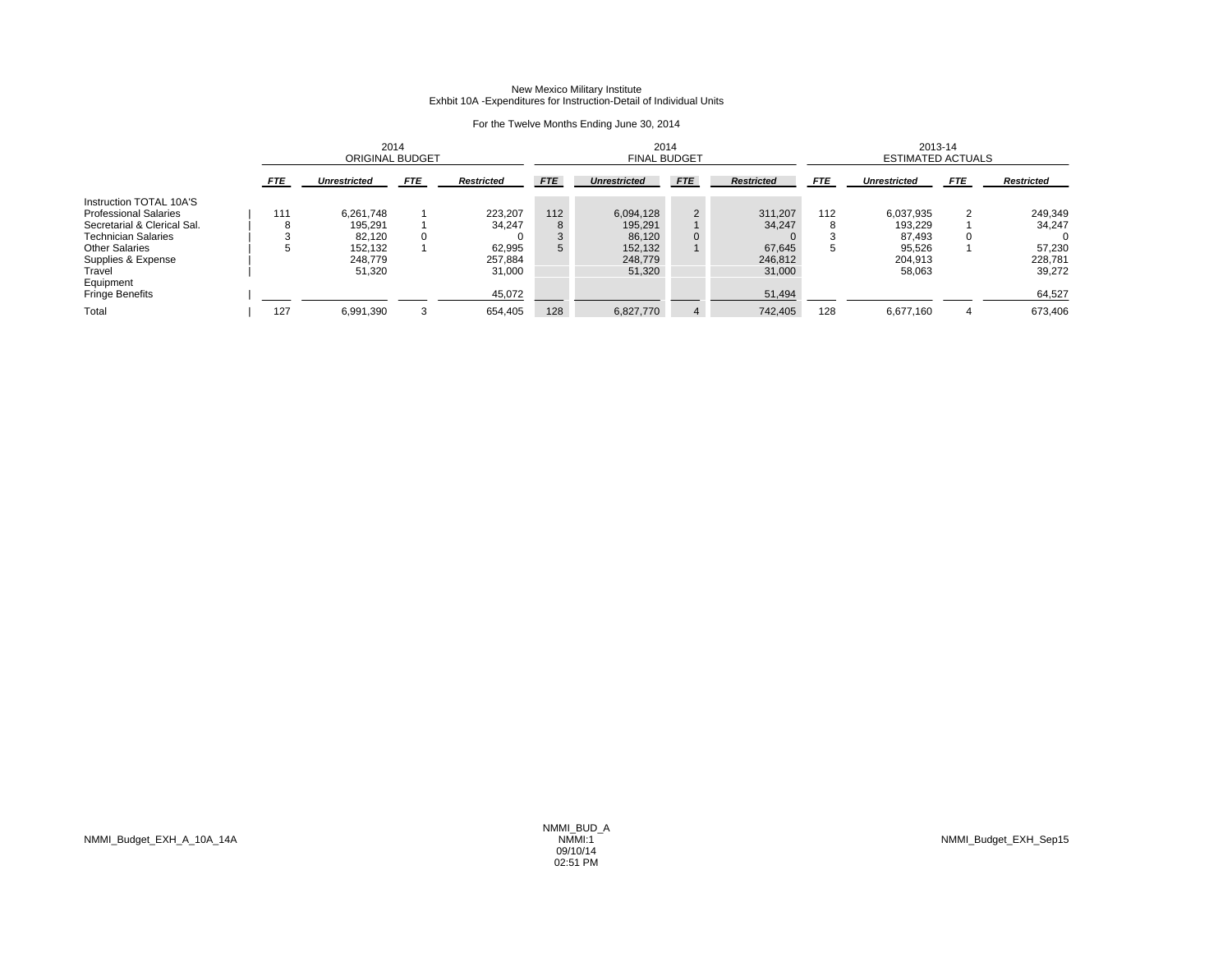|                                                                        | 2014<br>ORIGINAL BUDGET |                   | 2014<br><b>FINAL BUDGET</b> |                     | 2013-14<br><b>ESTIMATED ACTUALS</b> |                   |
|------------------------------------------------------------------------|-------------------------|-------------------|-----------------------------|---------------------|-------------------------------------|-------------------|
|                                                                        | <b>Unrestricted</b>     | <b>Restricted</b> | <b>Unrestricted</b>         | <b>Restricted</b>   | <b>Unrestricted</b>                 | <b>Restricted</b> |
| EXHIBIT 11 EXPENDITURES FOR ACADEMIC SUPPORT                           |                         |                   |                             |                     |                                     |                   |
| Libraries-By Individual Library (EXH. 11A)<br>LIBRARY                  | 481,127                 | 0                 | 481,127                     | $\mathbf 0$         | 466,955                             | $\mathbf 0$       |
| <b>Total Libraries</b>                                                 | 481,127                 | 0                 | 481,127                     | $\mathbf 0$         | 466,955                             | 0                 |
| Museums & Galleries-By Individual Unit (EXH 11A)<br><b>MUSEUM</b>      | 8,800                   | 0                 | 8,800                       | $\pmb{0}$           | 3,391                               | 0                 |
| <b>Total Museums &amp; Galleries</b>                                   | 8,800                   | $\pmb{0}$         | 8,800                       | $\pmb{0}$           | 3,391                               | 0                 |
| Audio Visual Serv.-By Individual Unit (EXH 11A)<br><b>AUDIO VISUAL</b> | 106,731                 | 0                 | 106,731                     | $\pmb{0}$           | 99,935                              | 0                 |
| Total Audio-Visual Serv.                                               | 106,731                 | $\pmb{0}$         | 106,731                     | $\mathsf{O}\xspace$ | 99,935                              | 0                 |
|                                                                        |                         |                   |                             |                     |                                     |                   |
| <b>Total Ancillary Support</b>                                         | 596,658                 | $\mathbf 0$       | 596,658                     | $\mathbf 0$         | 570,280                             | $\mathbf 0$       |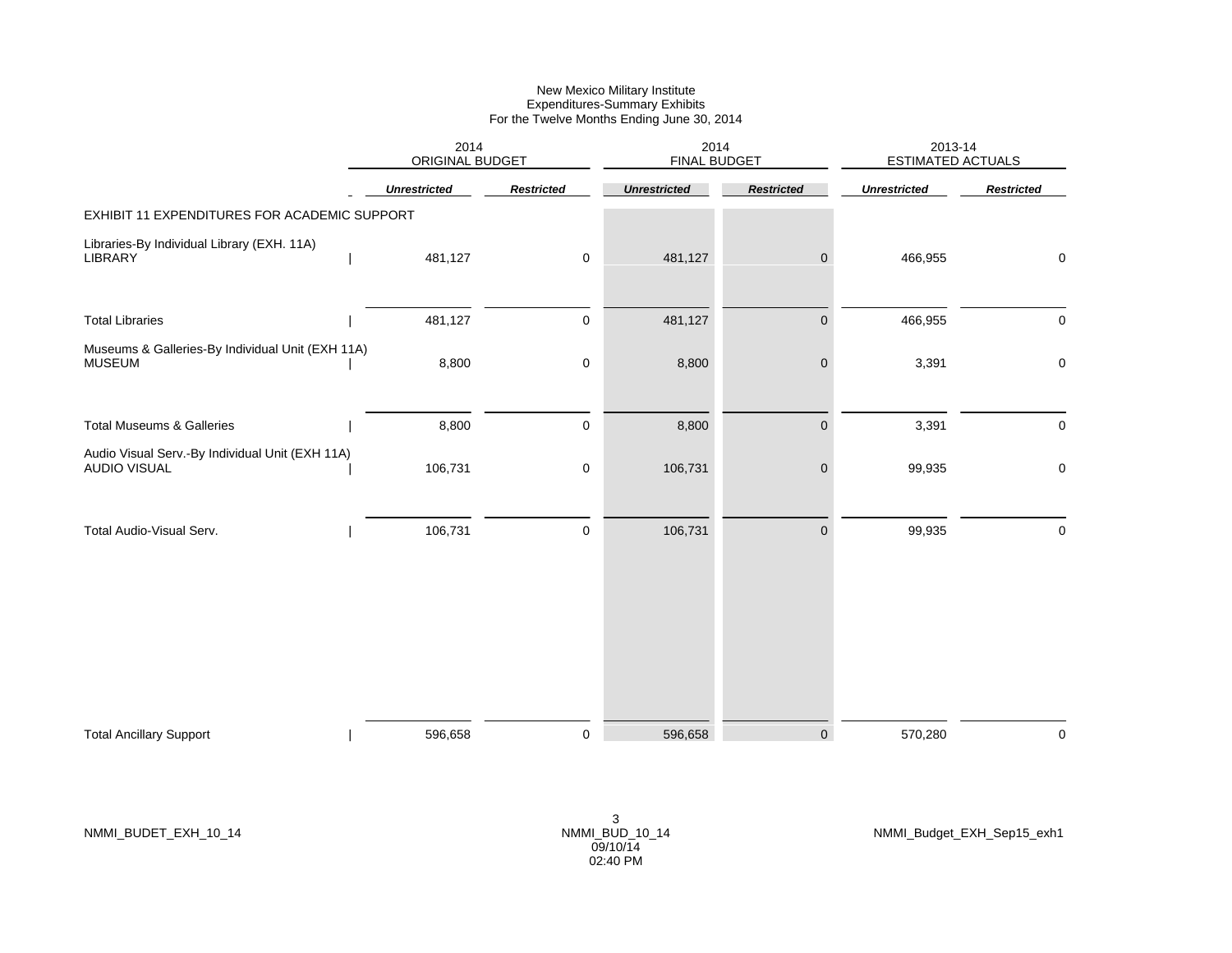|                                                                            | 2014<br><b>ORIGINAL BUDGET</b> |                      | 2014<br><b>FINAL BUDGET</b> |                   | 2013-14<br><b>ESTIMATED ACTUALS</b> |                   |  |
|----------------------------------------------------------------------------|--------------------------------|----------------------|-----------------------------|-------------------|-------------------------------------|-------------------|--|
|                                                                            | <b>Unrestricted</b>            | <b>Restricted</b>    | <b>Unrestricted</b>         | <b>Restricted</b> | <b>Unrestricted</b>                 | <b>Restricted</b> |  |
| Academic Admin & Pers'l Dev-By Ind. Unit (EXH 11a)<br><b>ACADEMIC DEAN</b> | 180,951                        | 0                    | 180,951                     | $\overline{0}$    | 175,086                             | 0                 |  |
| <b>HIGH SCHOOL PRINCIPAL</b>                                               | 123,348                        | 0                    | 123,348                     | $\mathbf 0$       | 118,876                             | 0                 |  |
| Total Acad. Admin & Pers'l Dev.                                            | 304,299                        | 0                    | 304,299                     | $\Omega$          | 293,962                             | $\mathbf 0$       |  |
| <b>AUDIO VISUAL MAINT</b><br>FEDERAL WORKSTUDY                             | 10,000<br>0                    | $\mathbf 0$<br>1,445 | 10,000<br>$\Omega$          | $\Omega$<br>1,445 | 18,579<br>0                         | $\Omega$<br>1,158 |  |
| <b>RETIREMENT EXP.</b><br>SOCIAL SECURITY EXP.                             | 81,056                         | 0                    | 81,056                      | $\Omega$          | 93,139                              | 0                 |  |
| <b>INSURANCE EXP.</b>                                                      | 49,596<br>69,244               | 0<br>0               | 49,596<br>69,244            |                   | 49,623<br>74,944                    |                   |  |
| <b>WORKMANS COMP</b>                                                       | 6,947                          | 0                    | 6,947                       |                   | 6,722                               |                   |  |
| UNEMPLOYMENT COMP                                                          | 2,634                          | 0                    | 2,634                       |                   | 2,208                               |                   |  |
| NEW MEXICO RETIREE HEALTH CAR                                              | 12,428                         | 0                    | 12,428                      |                   | 14,035                              |                   |  |
| <b>COMPUTER EXP.</b><br>N C A/ Higher Learning Commission                  | 74,033<br>16,400               | 0<br>$\Omega$        | 74,033<br>16,400            |                   | 74,033<br>8,544                     |                   |  |
|                                                                            |                                |                      |                             |                   |                                     |                   |  |
| Total Items not Included in 11A's                                          | 322,338                        | 1,445                | 322,338                     | 1,445             | 341,828                             | 1,158             |  |
| Total Academic Support (EXH 2)                                             | ,223,295                       | 1,445                | 1,223,295                   | 1,445             | 1,206,069                           | 1,158             |  |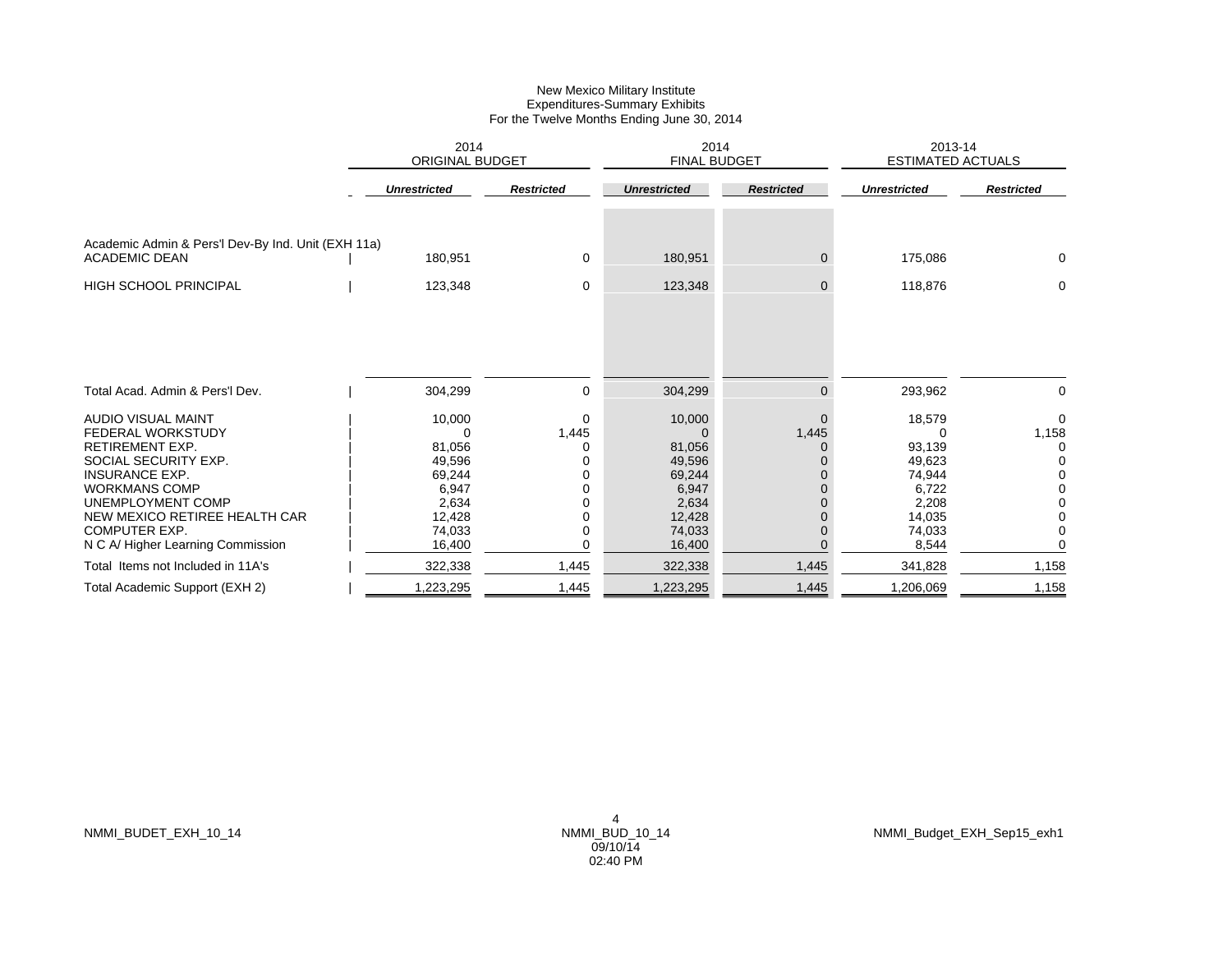## New Mexico Military Institute Exhbit 11A -Expenditures for Academic Support-Detail of Individual Units

|                                                                                                                                                                                   |                               | 2014<br><b>ORIGINAL BUDGET</b>                           |                                   |                                   |                                                                   | 2014<br><b>FINAL BUDGET</b>                              |                                                    |                                                        |                                                              | 2013-14<br><b>ESTIMATED ACTUALS</b>                      |                                             |                                                 |
|-----------------------------------------------------------------------------------------------------------------------------------------------------------------------------------|-------------------------------|----------------------------------------------------------|-----------------------------------|-----------------------------------|-------------------------------------------------------------------|----------------------------------------------------------|----------------------------------------------------|--------------------------------------------------------|--------------------------------------------------------------|----------------------------------------------------------|---------------------------------------------|-------------------------------------------------|
|                                                                                                                                                                                   | <b>FTE</b>                    | <b>Unrestricted</b>                                      | <b>FTE</b>                        | <b>Restricted</b>                 | <b>FTE</b>                                                        | <b>Unrestricted</b>                                      | <b>FTE</b>                                         | <b>Restricted</b>                                      | <b>FTE</b>                                                   | <b>Unrestricted</b>                                      | <b>FTE</b>                                  | <b>Restricted</b>                               |
| <b>LIBRARY</b><br><b>Professional Salaries</b><br>Secretarial & Clerical Sal.<br><b>Technician Salaries</b><br><b>Other Salaries</b><br>Supplies & Expense<br>Travel<br>Equipment | 5<br>$\overline{1}$<br>2<br>1 | 277,668<br>36,181<br>55,029<br>15,606<br>45,200<br>7,400 | 0<br>$\mathbf 0$<br>0<br>$\Omega$ | 0<br>$\mathbf 0$<br>0<br>$\Omega$ | $5\phantom{.0}$<br>$\mathbf{1}$<br>$\overline{2}$<br>$\mathbf{1}$ | 277,668<br>36,181<br>55,029<br>15,606<br>45,200<br>7,400 | $\mathbf 0$<br>$\Omega$<br>$\mathbf 0$<br>$\Omega$ | $\mathbf 0$<br>$\mathbf{0}$<br>$\mathbf 0$<br>$\Omega$ | 5<br>$\mathbf{1}$<br>$\overline{\mathbf{c}}$<br>$\mathbf{1}$ | 277,668<br>33,169<br>55,029<br>10,776<br>39,303<br>8,574 | $\mathbf 0$<br>$\mathbf 0$<br>0<br>$\Omega$ | $\Omega$<br>$\Omega$<br>$\mathbf 0$<br>$\Omega$ |
| <b>Books</b><br>Periodicals                                                                                                                                                       |                               | 30,259<br>13,784                                         |                                   |                                   |                                                                   | 30,259<br>13,784                                         |                                                    |                                                        |                                                              | 28,623<br>13,812                                         |                                             |                                                 |
| Total                                                                                                                                                                             | 9                             | 481,127                                                  | $\mathbf 0$                       | $\mathbf 0$                       | 9                                                                 | 481,127                                                  | $\mathbf 0$                                        | $\mathsf{O}\xspace$                                    | 9                                                            | 466,955                                                  | $\mathsf 0$                                 | $\mathbf 0$                                     |
| <b>MUSEUM</b><br>Supplies & Expense<br>Equipment                                                                                                                                  |                               | 8,800                                                    |                                   |                                   |                                                                   | 8,800                                                    |                                                    |                                                        |                                                              | 3,391                                                    |                                             |                                                 |
| Total                                                                                                                                                                             | 0                             | 8,800                                                    | $\mathbf 0$                       | $\mathbf 0$                       | $\mathbf 0$                                                       | 8,800                                                    | $\mathbf{0}$                                       | $\mathbf{0}$                                           | $\mathbf 0$                                                  | 3,391                                                    | $\mathbf 0$                                 | $\Omega$                                        |
| <b>AUDIO VISUAL</b><br><b>Technician Salaries</b><br>Supplies & Expense<br>Travel<br>Equipment                                                                                    | $\overline{2}$                | 70,881<br>32,500<br>3,350                                | $\mathbf 0$                       | $\mathsf 0$                       | 2                                                                 | 70,881<br>32,500<br>3,350                                | $\mathbf 0$                                        | $\mathsf{O}\xspace$                                    | $\overline{2}$                                               | 70,881<br>29,054                                         | $\mathsf 0$                                 | $\Omega$                                        |
| Total                                                                                                                                                                             | $\overline{2}$                | 106,731                                                  | $\mathbf 0$                       | $\Omega$                          | $\overline{2}$                                                    | 106,731                                                  | $\mathbf{0}$                                       | $\mathbf{0}$                                           | $\overline{2}$                                               | 99,935                                                   | $\mathbf 0$                                 | $\mathbf 0$                                     |
| <b>ACADEMIC DEAN</b><br><b>Professional Salaries</b><br>Secretarial & Clerical Sal.<br>Supplies & Expense<br>Travel<br>Equipment<br>In-Service                                    | 1<br>$\overline{1}$           | 106,118<br>33,958<br>25,775<br>14,000<br>600             | 0<br>$\mathbf 0$                  | 0<br>$\Omega$                     | $\mathbf{1}$<br>$\mathbf{1}$                                      | 106,118<br>33,958<br>25,775<br>14,000<br>600             | $\mathbf 0$<br>$\Omega$                            | $\pmb{0}$<br>$\Omega$                                  | $\mathbf{1}$<br>$\mathbf{1}$                                 | 106,118<br>33,958<br>19,366<br>14,854<br>789             | $\mathbf 0$<br>$\mathbf 0$                  | $_{\rm 0}^{\rm 0}$                              |
| <b>Faculty Senate</b><br>Total                                                                                                                                                    | $\overline{2}$                | 500<br>180,951                                           | $\mathbf 0$                       | $\mathbf 0$                       | 2                                                                 | 500<br>180,951                                           | $\mathbf{0}$                                       | $\mathbf{0}$                                           | $\overline{2}$                                               | 175,086                                                  | $\mathbf 0$                                 | $\Omega$                                        |
| HIGH SCHOOL PRINCIPAL<br><b>Professional Salaries</b><br>Secretarial & Clerical Sal.<br>Supplies & Expense<br>Travel<br>Equipment                                                 | 1<br>$\overline{1}$           | 84,895<br>31,143<br>3,010<br>1,300                       | $\mathbf 0$<br>$\mathbf 0$        | 0<br>$\Omega$                     | $\mathbf{1}$<br>$\mathbf{1}$                                      | 84,895<br>31,143<br>3,010<br>1,300                       | $\mathbf{0}$<br>$\mathbf{0}$                       | $\pmb{0}$<br>$\Omega$                                  | $\mathbf{1}$<br>$\mathbf{1}$                                 | 84,895<br>26,365<br>178<br>7,438                         | $\mathbf 0$<br>$\mathbf 0$                  | 0<br>$\pmb{0}$                                  |
| <b>Books</b><br>Total                                                                                                                                                             | $\overline{2}$                | 3,000<br>123,348                                         | $\pmb{0}$                         | $\mathsf 0$                       | 2                                                                 | 3,000<br>123,348                                         | $\mathbf 0$                                        | $\mathsf{O}\xspace$                                    | $\overline{2}$                                               | 118,876                                                  | $\mathsf 0$                                 | $\mathbf 0$                                     |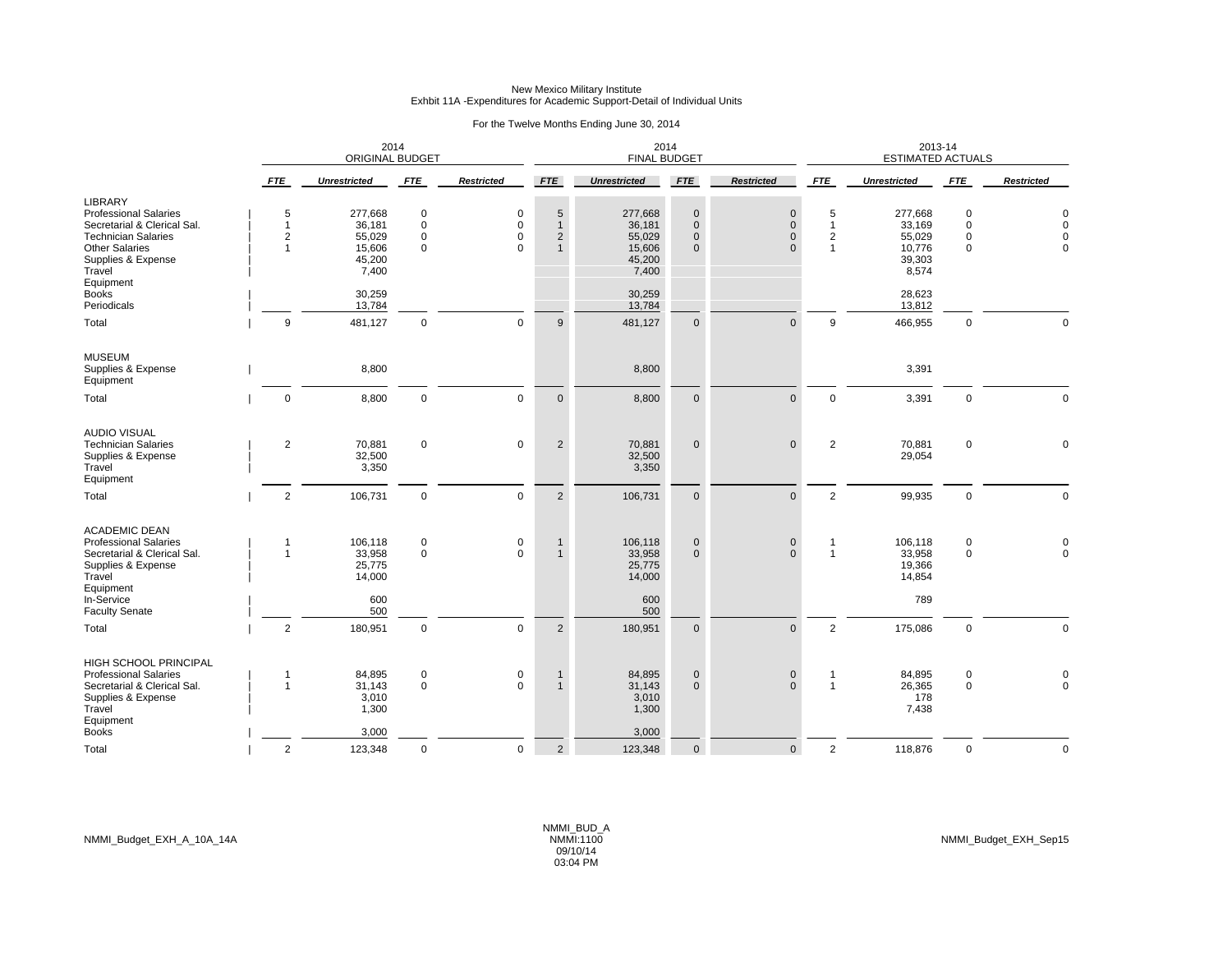## New Mexico Military Institute Exhbit 11A -Expenditures for Academic Support-Detail of Individual Units

|                              |            | 2014<br><b>ORIGINAL BUDGET</b> |            | 2014<br><b>FINAL BUDGET</b> |            |                     |                | 2013-14<br><b>ESTIMATED ACTUALS</b> |            |                     |            |                   |
|------------------------------|------------|--------------------------------|------------|-----------------------------|------------|---------------------|----------------|-------------------------------------|------------|---------------------|------------|-------------------|
|                              | <b>FTE</b> | <b>Unrestricted</b>            | <b>FTE</b> | <b>Restricted</b>           | <b>FTE</b> | <b>Unrestricted</b> | <b>FTE</b>     | <b>Restricted</b>                   | <b>FTE</b> | <b>Unrestricted</b> | <b>FTE</b> | <b>Restricted</b> |
| Academic Support TOTAL 11A'S |            |                                |            |                             |            |                     |                |                                     |            |                     |            |                   |
| <b>Professional Salaries</b> |            | 468,681                        | 0          | 0                           |            | 468,681             | $\mathbf{0}$   |                                     |            | 468,681             | $\Omega$   | O                 |
| Secretarial & Clerical Sal.  |            | 101,282                        |            |                             | 3          | 101,282             | $\mathbf{0}$   |                                     |            | 93,493              |            |                   |
| <b>Technician Salaries</b>   |            | 125,910                        |            | $\Omega$                    | 4          | 125,910             | $\mathbf{0}$   |                                     |            | 125,910             |            |                   |
| <b>Other Salaries</b>        |            | 15,606                         | $\Omega$   | 0                           |            | 15,606              | $\overline{0}$ |                                     |            | 10,776              | 0          | 0                 |
| Supplies & Expense           |            | 115,285                        |            |                             |            | 115,285             |                |                                     |            | 91,292              |            |                   |
| Travel                       |            | 26,050                         |            |                             |            | 26,050              |                |                                     |            | 30,866              |            |                   |
| Equipment                    |            |                                |            |                             |            |                     |                |                                     |            |                     |            |                   |
| <b>Books</b>                 |            | 33,259                         |            |                             |            | 33,259              |                |                                     |            | 28,623              |            |                   |
| Periodicals                  |            | 13,784                         |            |                             |            | 13,784              |                |                                     |            | 13,812              |            |                   |
| In-Service                   |            | 600                            |            |                             |            | 600                 |                |                                     |            | 789                 |            |                   |
| <b>Faculty Senate</b>        |            | 500                            |            |                             |            | 500                 |                |                                     |            |                     |            |                   |
| Total                        | 15         | 900,957                        | $\Omega$   | 0                           | 15         | 900,957             | $\mathbf{0}$   | $\overline{0}$                      | 15         | 864,242             | $\Omega$   | 0                 |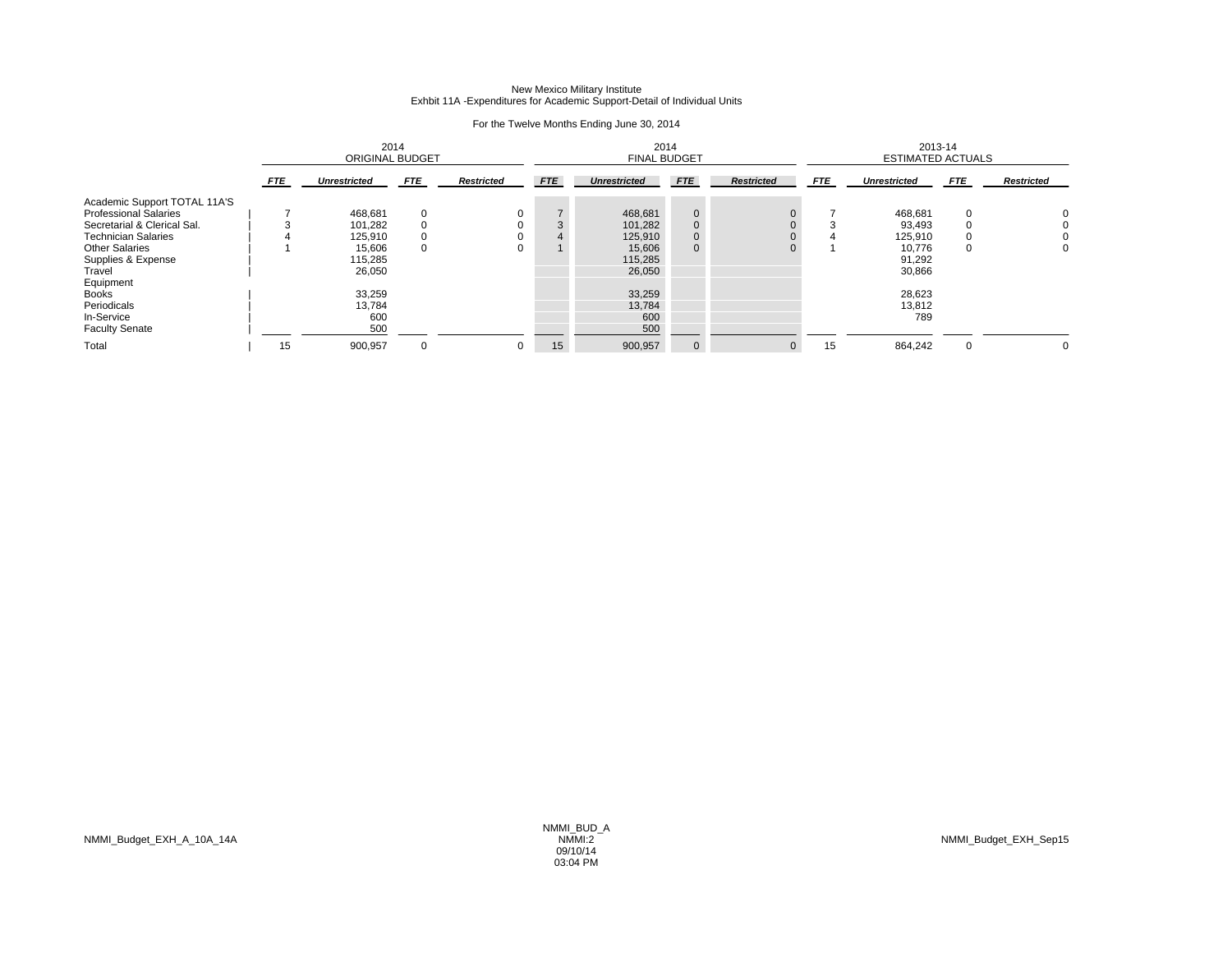|                                                                                                                                                                                                                                                                                                  | 2014<br><b>ORIGINAL BUDGET</b>                                                                |                                     | 2014<br><b>FINAL BUDGET</b>                                                                   |                                  | 2013-14<br><b>ESTIMATED ACTUALS</b>                                                   |                              |
|--------------------------------------------------------------------------------------------------------------------------------------------------------------------------------------------------------------------------------------------------------------------------------------------------|-----------------------------------------------------------------------------------------------|-------------------------------------|-----------------------------------------------------------------------------------------------|----------------------------------|---------------------------------------------------------------------------------------|------------------------------|
|                                                                                                                                                                                                                                                                                                  | <b>Unrestricted</b>                                                                           | <b>Restricted</b>                   | <b>Unrestricted</b>                                                                           | <b>Restricted</b>                | <b>Unrestricted</b>                                                                   | <b>Restricted</b>            |
| <b>EXHIBIT 12 EXPENDITURES FOR STUDENT SERVICES</b>                                                                                                                                                                                                                                              |                                                                                               |                                     |                                                                                               |                                  |                                                                                       |                              |
| Fin.Aid Admin.-By Ind. Program (EXH 12A)<br><b>FINANCIAL AID</b>                                                                                                                                                                                                                                 | 113,792                                                                                       | 0                                   | 151,292                                                                                       | $\mathbf{0}$                     | 132,284                                                                               | 0                            |
| <b>Total Financial Aid Admin</b>                                                                                                                                                                                                                                                                 | 113,792                                                                                       | 0                                   | 151,292                                                                                       | $\overline{0}$                   | 132,284                                                                               | 0                            |
| Student Adm. & Records-By Ind. Unit (EXH12A)<br><b>ADMISSIONS</b>                                                                                                                                                                                                                                | 1,064,980                                                                                     | 0                                   | 1,064,980                                                                                     | $\mathbf 0$                      | 992,263                                                                               | 0                            |
| <b>REGISTRAR</b>                                                                                                                                                                                                                                                                                 | 147,582                                                                                       | 0                                   | 147,582                                                                                       | $\Omega$                         | 152,786                                                                               | 0                            |
| <b>Total Admissions &amp; Records</b>                                                                                                                                                                                                                                                            | 1,212,562                                                                                     | 0                                   | 1,212,562                                                                                     | $\overline{0}$                   | 1,145,049                                                                             | 0                            |
| <b>CONTRACTED SERVICES</b><br><b>FEDERAL WORKSTUDY</b><br><b>RETIREMENT EXP.</b><br>SOCIAL SECURITY EXP.<br><b>GROUP INSURANCE EXP.</b><br><b>WORKMANS COMP</b><br>UNEMPLOYMENT COMP<br>NEW MEXICO RETIREE HEALTH CAR<br><b>COMPUTER EXP.</b><br>MISC. EXP.<br>Total Items not Included in 12A's | 50,000<br>80,027<br>49,107<br>86,193<br>8,942<br>807<br>11,343<br>92,541<br>85,400<br>464,360 | 0<br>200<br>0<br>0<br>U<br>U<br>200 | 50,000<br>80,027<br>49,107<br>86,193<br>8,942<br>807<br>12,102<br>92,541<br>85,400<br>465,119 | $\Omega$<br>200<br>0<br>0<br>200 | 54,709<br>89,232<br>48,576<br>69,570<br>7,112<br>2,336<br>13,454<br>92,541<br>377,530 | 0<br>$\Omega$<br>$\mathbf 0$ |
| Total for Student Services (EXH 2)                                                                                                                                                                                                                                                               |                                                                                               |                                     | 1,828,973                                                                                     |                                  |                                                                                       | 0                            |
|                                                                                                                                                                                                                                                                                                  | 1,790,714                                                                                     | 200                                 |                                                                                               | 200                              | 1,654,863                                                                             |                              |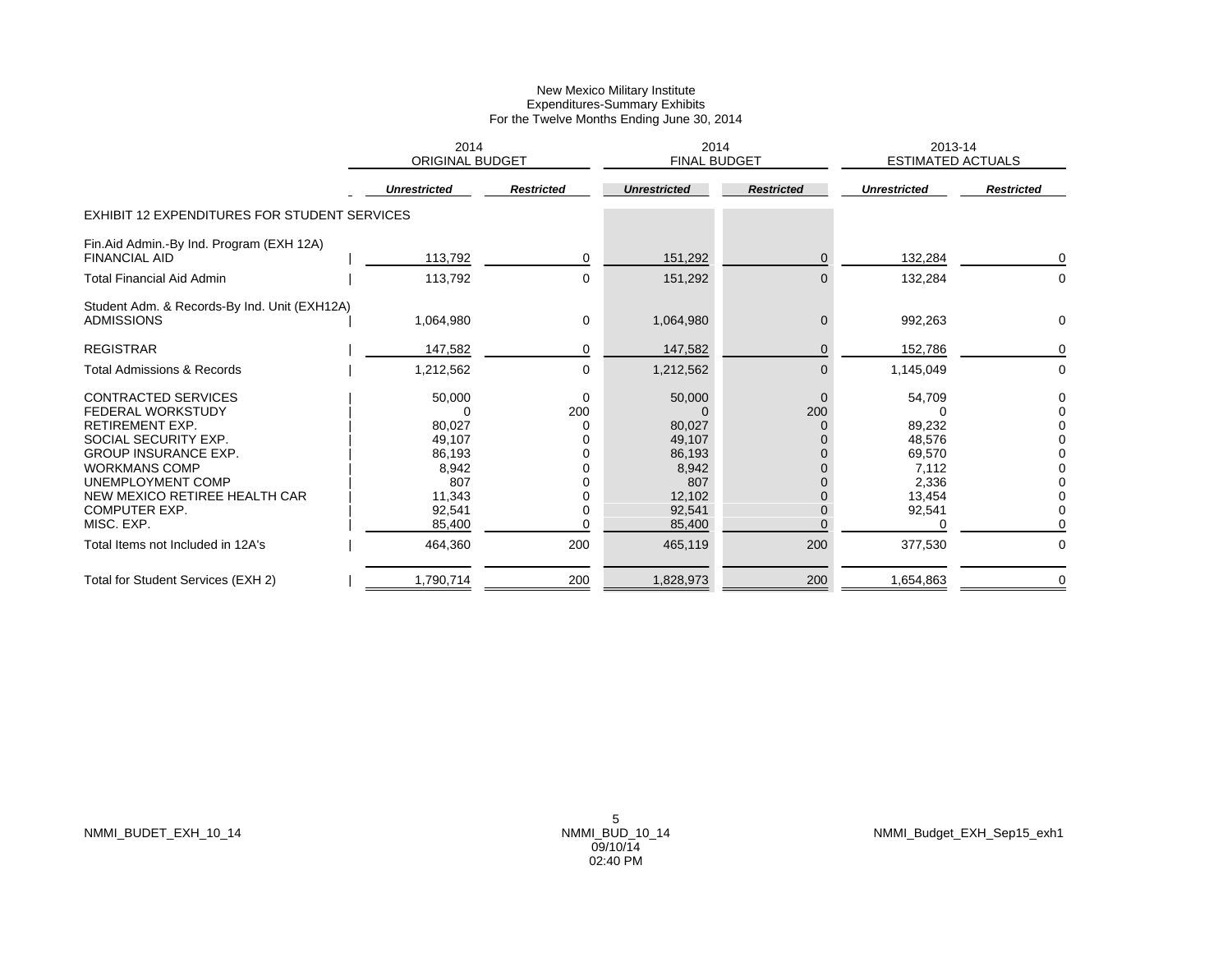## New Mexico Military Institute Exhbit 12A -Expenditures for Student Services-Detail of Individual Units

|                                                                                                                                                        |                     | <b>ORIGINAL BUDGET</b>                           | 2014                         |                    |                                      | 2014<br><b>FINAL BUDGET</b>                      |                                            |                                        | 2013-14<br><b>ESTIMATED ACTUALS</b> |                                                   |                                        |                                           |
|--------------------------------------------------------------------------------------------------------------------------------------------------------|---------------------|--------------------------------------------------|------------------------------|--------------------|--------------------------------------|--------------------------------------------------|--------------------------------------------|----------------------------------------|-------------------------------------|---------------------------------------------------|----------------------------------------|-------------------------------------------|
|                                                                                                                                                        | <b>FTE</b>          | <b>Unrestricted</b>                              | <b>FTE</b>                   | <b>Restricted</b>  | <b>FTE</b>                           | <b>Unrestricted</b>                              | <b>FTE</b>                                 | <b>Restricted</b>                      | <b>FTE</b>                          | <b>Unrestricted</b>                               | <b>FTE</b>                             | <b>Restricted</b>                         |
| <b>FINANCIAL AID</b><br><b>Professional Salaries</b><br>Secretarial & Clerical Sal.<br>Supplies & Expense<br>Travel<br>Equipment                       | 2<br>$\overline{1}$ | 63,671<br>32,309<br>13,859<br>3,145              | 0<br>$\mathbf 0$             | 0<br>$\Omega$      | $\overline{c}$<br>$\overline{1}$     | 101,171<br>32,309<br>13,859<br>3,145             | $\mathbf 0$<br>$\mathbf{0}$                | $\mathbf 0$<br>$\Omega$                | 2<br>$\overline{A}$                 | 88,152<br>30,000<br>12,585<br>1,548               | 0<br>$\mathbf 0$                       | 0<br>$\mathbf 0$                          |
| <b>Contracted Service</b>                                                                                                                              |                     | 808                                              |                              |                    |                                      | 808                                              |                                            |                                        |                                     |                                                   |                                        |                                           |
| Total                                                                                                                                                  | 3                   | 113,792                                          | $\mathbf 0$                  | $\Omega$           | 3                                    | 151,292                                          | $\mathbf{0}$                               | $\Omega$                               | 3                                   | 132,284                                           | $\mathbf 0$                            | $\Omega$                                  |
| <b>ADMISSIONS</b><br><b>Professional Salaries</b><br>Secretarial & Clerical Sal.<br><b>Other Salaries</b><br>Supplies & Expense<br>Travel<br>Equipment | 10<br>4<br>$\Omega$ | 431.566<br>98,463<br>5,100<br>411,851<br>118,000 | 0<br>$\mathbf 0$<br>$\Omega$ | 0<br>0<br>$\Omega$ | 10<br>$\overline{4}$<br>$\mathbf{0}$ | 431.566<br>98,463<br>5,100<br>370,043<br>159,808 | $\mathbf 0$<br>$\mathbf 0$<br>$\mathbf{0}$ | $\mathbf 0$<br>$\mathbf 0$<br>$\Omega$ | 10<br>$\overline{4}$<br>$\Omega$    | 339,146<br>89,093<br>18,953<br>318,146<br>226,925 | $\mathbf 0$<br>$\mathbf 0$<br>$\Omega$ | $\mathbf 0$<br>$\mathbf 0$<br>$\mathbf 0$ |
| Total                                                                                                                                                  | 14                  | 1,064,980                                        | $\mathbf 0$                  | $\mathbf 0$        | 14                                   | 1,064,980                                        | $\mathbf{0}$                               | $\Omega$                               | 14                                  | 992,263                                           | $\mathbf 0$                            | $\mathbf 0$                               |
| <b>REGISTRAR</b><br><b>Professional Salaries</b><br>Secretarial & Clerical Sal.<br>Supplies & Expense<br>Travel<br>Equipment                           | $\overline{2}$      | 66,493<br>59,964<br>19,725<br>1,400              | 0<br>$\mathbf 0$             | 0<br>0             | $\overline{2}$                       | 66,493<br>59,964<br>19,725<br>1,400              | $\mathbf 0$<br>$\mathbf{0}$                | $\mathbf 0$<br>$\Omega$                | $\overline{2}$                      | 73,630<br>53,037<br>25,780<br>339                 | 0<br>$\mathbf 0$                       | $\mathbf 0$<br>$\mathbf 0$                |
| Total                                                                                                                                                  | 3                   | 147,582                                          | $\mathbf 0$                  | 0                  | 3                                    | 147,582                                          | $\mathbf 0$                                | $\mathbf 0$                            | 3                                   | 152,786                                           | $\Omega$                               | 0                                         |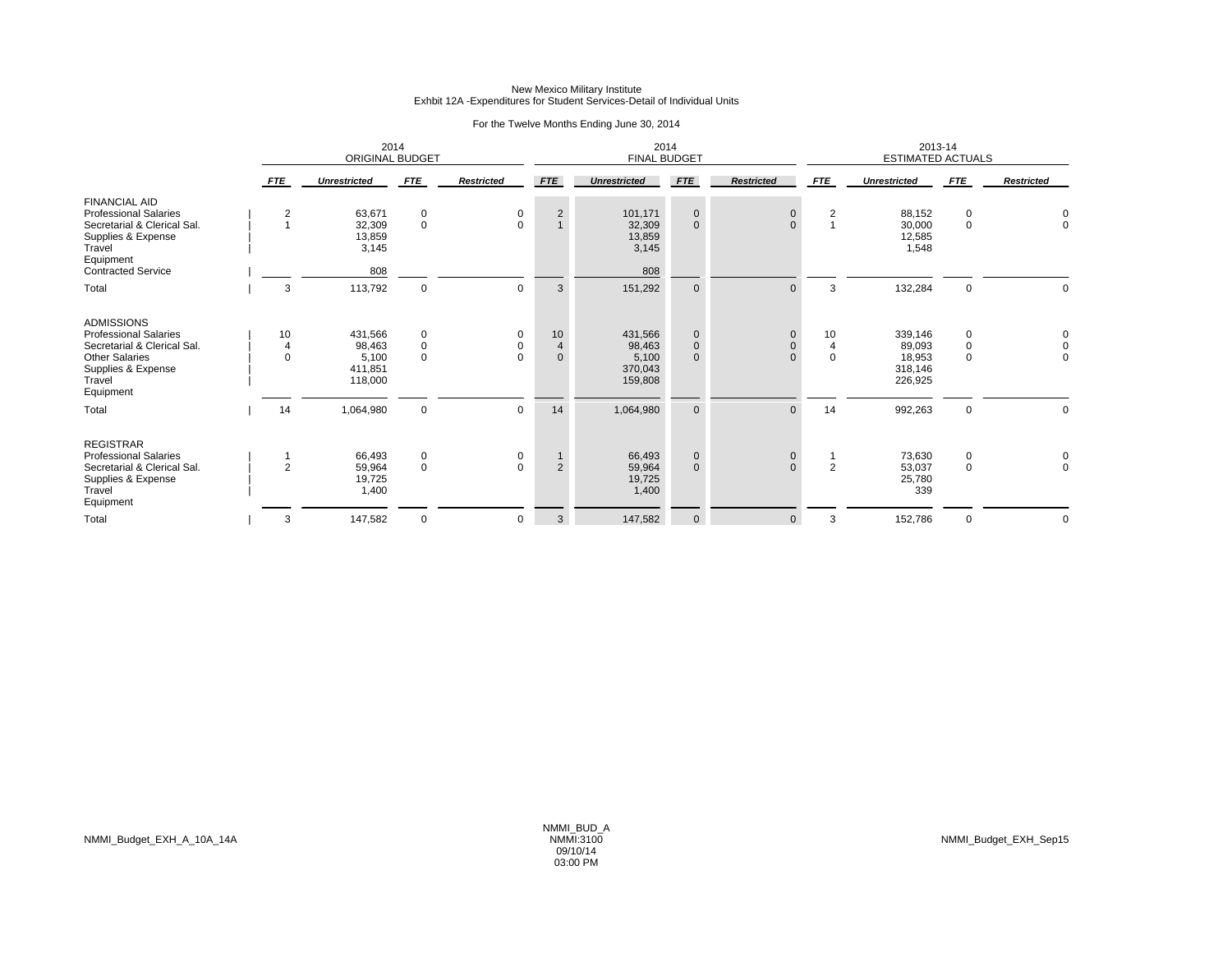## New Mexico Military Institute Exhbit 12A -Expenditures for Student Services-Detail of Individual Units

| 2014<br><b>ORIGINAL BUDGET</b> |                                                   |                  |                   |                    | 2014<br><b>FINAL BUDGET</b>                       |                                   |                   |                | 2013-14<br><b>ESTIMATED ACTUALS</b>                |                      |                   |  |
|--------------------------------|---------------------------------------------------|------------------|-------------------|--------------------|---------------------------------------------------|-----------------------------------|-------------------|----------------|----------------------------------------------------|----------------------|-------------------|--|
| FTE                            | <b>Unrestricted</b>                               | <b>FTE</b>       | <b>Restricted</b> | <b>FTE</b>         | <b>Unrestricted</b>                               | <b>FTE</b>                        | <b>Restricted</b> | <b>FTE</b>     | <b>Unrestricted</b>                                | <b>FTE</b>           | <b>Restricted</b> |  |
| 13<br>$\Omega$                 | 561.730<br>190.736<br>5,100<br>445.435<br>122.545 | $\mathbf 0$<br>0 | 0                 | 13<br>$\mathbf{0}$ | 599.230<br>190,736<br>5,100<br>403,627<br>164,353 | $\mathbf{0}$<br>0<br>$\mathbf{0}$ |                   | 13<br>$\Omega$ | 500.928<br>172.130<br>18,953<br>356.511<br>228.812 | $\Omega$<br>$\Omega$ | 0<br>O<br>0       |  |
|                                | 808                                               |                  |                   |                    | 808                                               |                                   |                   |                |                                                    |                      | $\Omega$          |  |
|                                | 20                                                | 1,326,354        | $\mathbf 0$       | 0                  | 20                                                | 1,363,854                         | 0                 | $\mathbf 0$    | 20                                                 | 1,277,333            | $\Omega$          |  |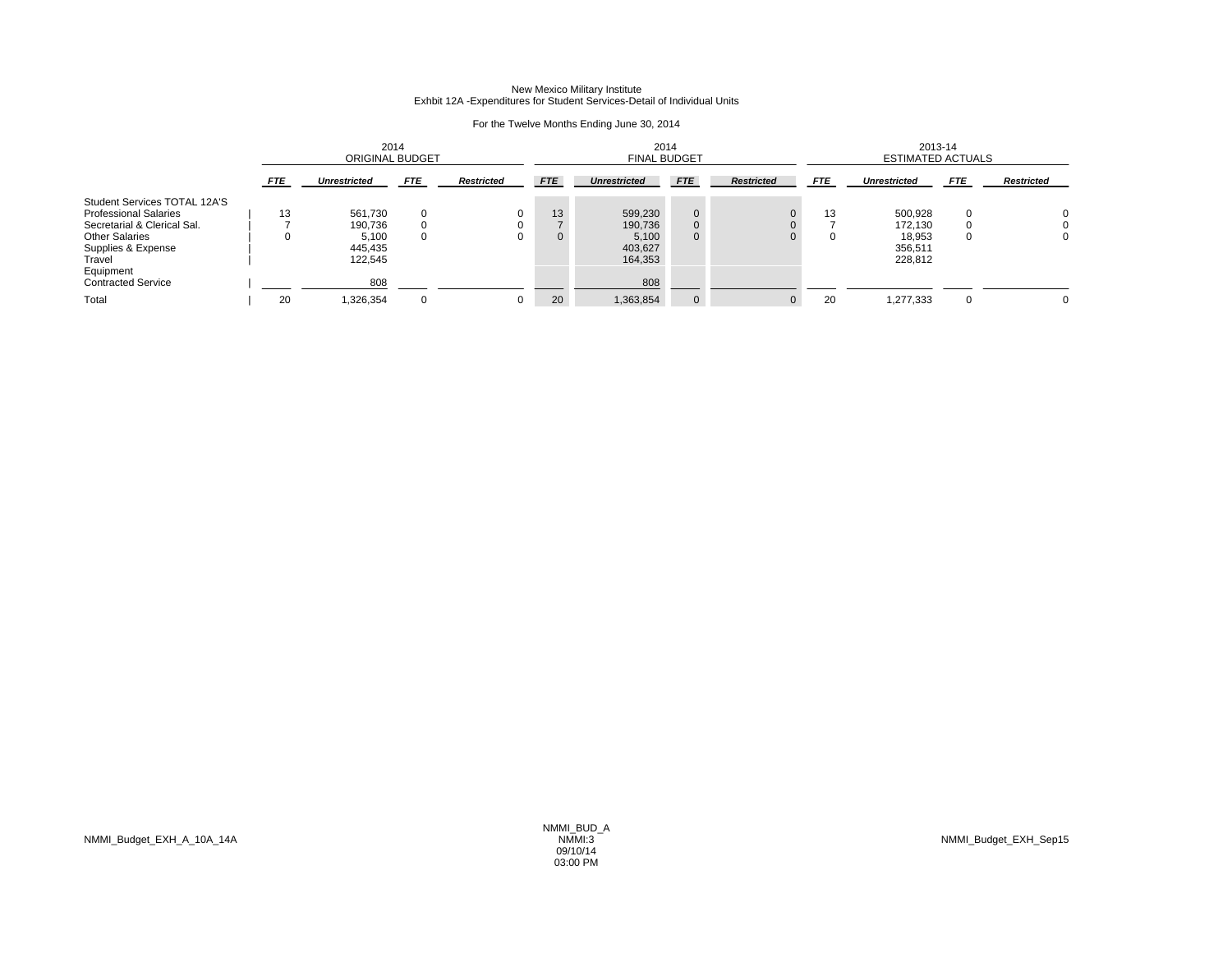|                                                                  | 2014<br><b>ORIGINAL BUDGET</b> |                     |                   | 2014<br><b>FINAL BUDGET</b> |                   | 2013-14<br><b>ESTIMATED ACTUALS</b> |                   |  |
|------------------------------------------------------------------|--------------------------------|---------------------|-------------------|-----------------------------|-------------------|-------------------------------------|-------------------|--|
|                                                                  |                                | <b>Unrestricted</b> | <b>Restricted</b> | <b>Unrestricted</b>         | <b>Restricted</b> | <b>Unrestricted</b>                 | <b>Restricted</b> |  |
| EXHIBIT 13 EXPENDITURES FOR INSTITUTIONAL SUPPORT                |                                |                     |                   |                             |                   |                                     |                   |  |
| Exec. Management-By Ind. Unit (EXH 13A)<br><b>SUPERINTENDENT</b> |                                | 333,165             | 0                 | 362,133                     | $\Omega$          | 387,504                             | 0                 |  |
| <b>INSTITUTIONAL RESEARCH</b>                                    |                                | 71,826              | 0                 | 71,826                      | $\mathbf 0$       | 66,838                              | 0                 |  |
| <b>Total Executive Management</b>                                |                                | 404,991             | 0                 | 433,959                     | $\mathbf{0}$      | 454,342                             | 0                 |  |
| Fiscal Oper._By Ind. Unit (EXH 13A)<br><b>BUSINESS OFFICE</b>    |                                | 636,344             | 0                 | 637,880                     | $\mathbf{0}$      | 685,501                             | 0                 |  |
| <b>INTERNAL AUDITOR</b>                                          |                                | 69,884              | 0                 | 69,884                      | $\mathbf{0}$      | 65,665                              | 0                 |  |
| <b>Total Fiscal Operations</b>                                   |                                | 706,228             | 0                 | 707,764                     | $\Omega$          | 751,166                             | 0                 |  |
| Logistical Serv.-By Ind. Unit (EXH 13A)<br><b>TELEPHONE</b>      |                                | 181,483             | 0                 | 181,483                     | $\mathbf 0$       | 105,060                             | 0                 |  |
| <b>CAMPUS POLICE</b>                                             |                                | 225,018             | 0                 | 239,513                     | $\overline{0}$    | 243,549                             | 0                 |  |
| <b>Total Logistical Serv.</b>                                    |                                | 406,501             | 0                 | 420,996                     | $\mathbf 0$       | 348,609                             | 0                 |  |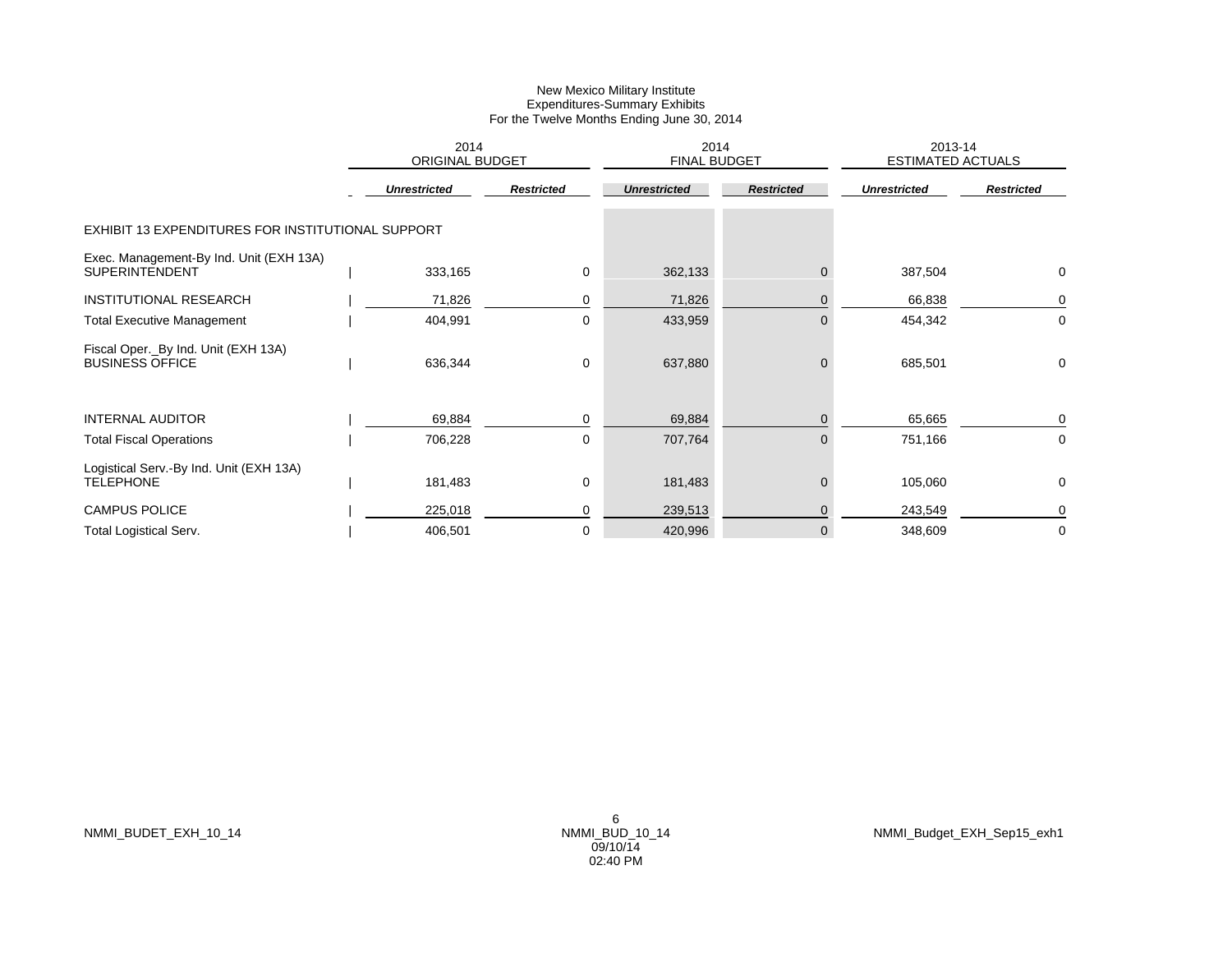|                                            | 2014<br><b>ORIGINAL BUDGET</b> |                   | 2014<br><b>FINAL BUDGET</b> |                   | 2013-14<br><b>ESTIMATED ACTUALS</b> |                   |
|--------------------------------------------|--------------------------------|-------------------|-----------------------------|-------------------|-------------------------------------|-------------------|
|                                            | <b>Unrestricted</b>            | <b>Restricted</b> | <b>Unrestricted</b>         | <b>Restricted</b> | <b>Unrestricted</b>                 | <b>Restricted</b> |
| Community Relations-By Ind. Unit (EXH 13A) |                                |                   |                             |                   |                                     |                   |
| PUBLIC AFFAIRS OFFICE                      | 163,416                        | 0                 | 194,538                     | $\Omega$          | 199,572                             | 0                 |
| <b>FOUNDATION</b>                          | 0                              | 388,737           | $\Omega$                    | 448,737           | $\Omega$                            | 311,443           |
| ALUMNI RELATIONS/DEVELOPMENT               | 168,650                        | 0                 | 237,709                     | 0                 | 216,703                             | 0                 |
| <b>Total Community Relations</b>           | 332,066                        | 388,737           | 432,247                     | 448,737           | 416,275                             | 311,443           |
| <b>EMPLOYEE SICK BANK/SUBS</b>             | 45,722                         | 0                 | 45,722                      | 0                 | 0                                   | 0                 |
| EXTERNAL AUDITOR/RATING SRVS               | 100,000                        | 0                 | 100,000                     | $\Omega$          | 112,003                             | $\Omega$          |
| <b>ACCRUED VACATION</b>                    | 15,300                         | 0                 | 15,300                      | $\mathbf{0}$      | 24,799                              | $\Omega$          |
| <b>LIABILITY INSURANCE</b>                 | 224,193                        | $\Omega$          | 35,700                      | $\overline{0}$    | 35,700                              | $\Omega$          |
| <b>BOARD OF REGENTS</b>                    | 10,200                         | $\Omega$          | 10,200                      | $\Omega$          | 6,677                               | 0                 |
| ADMIN, PUBLIC.                             | 10,000                         | $\Omega$          | 10,000                      | $\Omega$          | ∩                                   | $\Omega$          |
| <b>DUE &amp; MEMBERSHIPS</b>               | 21,285                         | 0                 | 21,285                      | $\overline{0}$    | 19,400                              | $\Omega$          |
| <b>COMMENCEMENT</b>                        | 5,000                          | $\Omega$          | 5,000                       | $\Omega$          | 4,624                               | $\Omega$          |
| <b>LEGAL SERVICES</b>                      | 20,418                         | $\Omega$          | 188,493                     | $\overline{0}$    | 250,081                             | 0                 |
| <b>CONSULTING SERVICES</b>                 | 125,000                        | $\mathbf 0$       | 150,000                     | $\mathbf 0$       | 77,570                              | $\Omega$          |
| <b>BAD DEBT EXPENSE</b>                    | 90,000                         | 0                 | 90,000                      | $\overline{0}$    | 92,783                              | $\Omega$          |
| <b>RETIREMENT EXP.</b>                     | 197,850                        | 0                 | 197,850                     | $\overline{0}$    | 205,193                             | $\Omega$          |
| SOCIAL SECURITY EXP.                       | 113,595                        | $\Omega$          | 113,595                     | $\Omega$          | 108,722                             | $\Omega$          |
| <b>GROUP INSURANCE EXP.</b>                | 160,398                        | $\Omega$          | 160,398                     | $\Omega$          | 159,731                             | $\Omega$          |
| <b>WORKMANS COMP</b>                       | 21,538                         | 0                 | 21,538                      | $\overline{0}$    | 13,283                              | $\Omega$          |
| <b>UNEMPLOYMENT COMP</b>                   | 2,569                          | $\Omega$          | 2,569                       | $\Omega$          | 4,358                               | $\Omega$          |
| NEW MEXICO RETIREE HEALTH CARE             | 23,776                         | $\Omega$          | 23,776                      | $\Omega$          | 31,349                              | $\Omega$          |
| <b>COMPUTER EXP.</b>                       | 194,337                        | $\Omega$          | 194,337                     | $\Omega$          | 194,337                             | 0                 |
| <b>NCA</b>                                 | 45,000                         | $\Omega$          | 45,000                      | $\Omega$          | 7,990                               | $\Omega$          |
| <b>EMPLOYEE UNIFORMS</b>                   | 18,000                         | $\mathbf 0$       | 18,000                      | $\overline{0}$    | 5,032                               | 0                 |
| <b>RECEPTION &amp; PROMOTION</b>           | 15,000                         | $\Omega$          | 15,000                      | $\mathbf 0$       | 12,832                              | 0                 |
| <b>MOVING EXPENSE</b>                      | 29,733                         | $\mathbf 0$       | 29,733                      | $\Omega$          | ∩                                   | $\Omega$          |
| Total Items not Included in 13A's          | 1,488,914                      | 0                 | 1,493,496                   | $\mathbf{0}$      | 1,366,463                           | 0                 |
| Less Inst. Support Charged to:             |                                |                   |                             |                   |                                     |                   |
| AUXILIARY ENTERP. CHARGE OVERHEA           | (52, 335)                      | 0                 | (52, 335)                   | 0                 | (52, 335)                           | 0                 |
| AUXILIARY ENTERP. CHARGE OVERHEA           | (1,350)                        | 0                 | (1,350)                     | $\Omega$          | (1,350)                             | 0                 |
| <b>Total Support Charges</b>               | (53, 685)                      | $\Omega$          | (53,685)                    | $\Omega$          | (53, 685)                           | $\Omega$          |
| Total for Institutional Support (EXH 2)    | 3,285,015                      | 388,737           | 3,434,777                   | 448.737           | 3,283,169                           | 311,443           |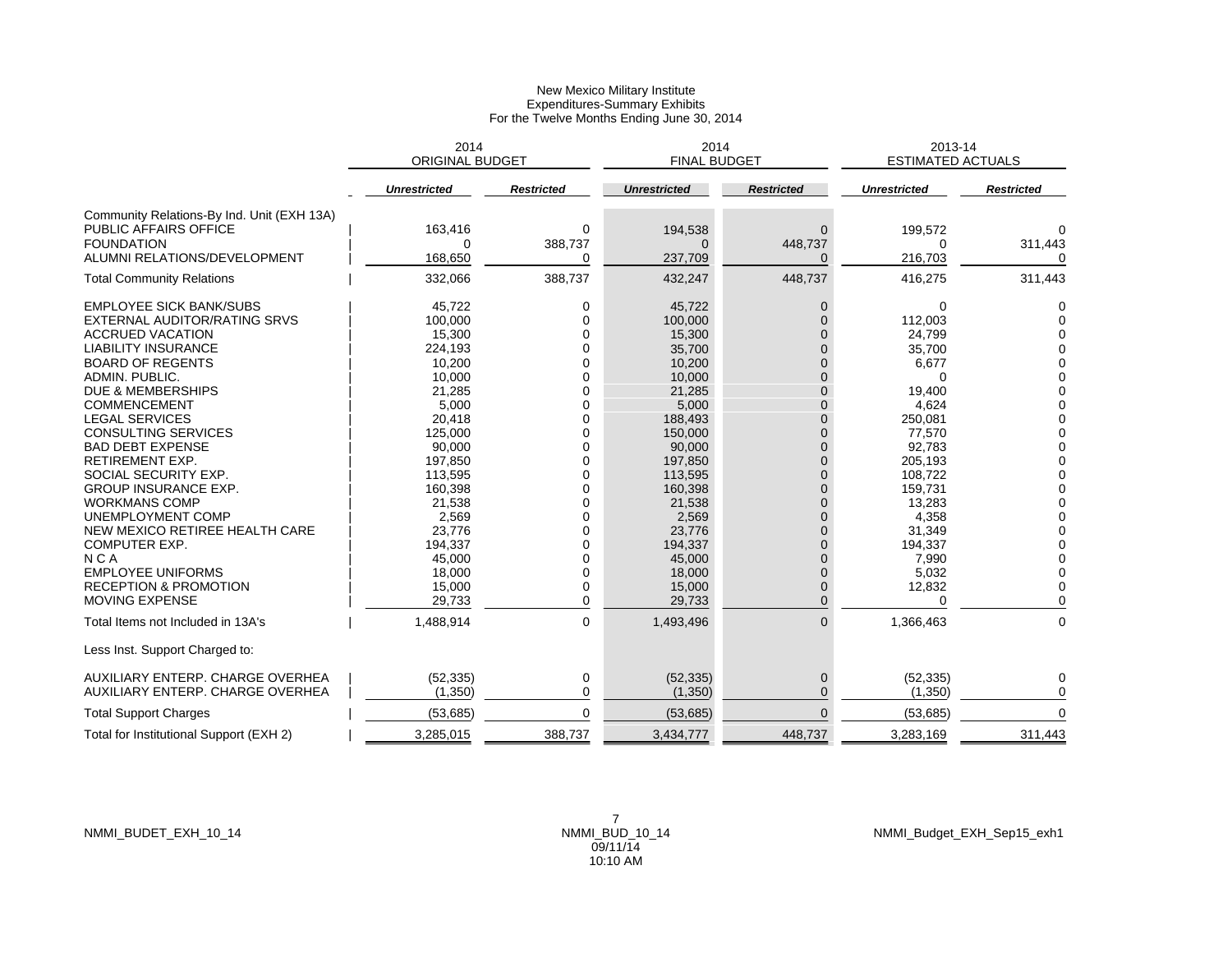### For the Twelve Months Ending June 30, 2014

|                                                                                                                                                                                          | 2014<br><b>ORIGINAL BUDGET</b> |                                                    |                                           |                              |                                     | 2014<br><b>FINAL BUDGET</b>                        |                                          |                                                |                                | 2013-14<br><b>ESTIMATED ACTUALS</b>                   |                                 |                                  |
|------------------------------------------------------------------------------------------------------------------------------------------------------------------------------------------|--------------------------------|----------------------------------------------------|-------------------------------------------|------------------------------|-------------------------------------|----------------------------------------------------|------------------------------------------|------------------------------------------------|--------------------------------|-------------------------------------------------------|---------------------------------|----------------------------------|
|                                                                                                                                                                                          | <b>FTE</b>                     | <b>Unrestricted</b>                                | <b>FTE</b>                                | <b>Restricted</b>            | <b>FTE</b>                          | <b>Unrestricted</b>                                | <b>FTE</b>                               | <b>Restricted</b>                              | <b>FTE</b>                     | <b>Unrestricted</b>                                   | <b>FTE</b>                      | <b>Restricted</b>                |
| SUPERINTENDENT<br><b>Professional Salaries</b><br>Secretarial & Clerical Sal.<br>Supplies & Expense<br>Travel<br>Equipment                                                               | $\sqrt{2}$<br>$\mathbf{1}$     | 273,827<br>32,663<br>13,575<br>13,100              | $\pmb{0}$<br>$\mathbf 0$                  | $\pmb{0}$<br>$\mathbf 0$     | $\sqrt{2}$<br>$\mathbf{1}$          | 289,895<br>32,663<br>13,575<br>26,000              | $\mathbf 0$<br>$\mathbf 0$               | $\pmb{0}$<br>$\mathbf{0}$                      | $\sqrt{2}$<br>$\mathbf{1}$     | 301,895<br>32,600<br>25,597<br>27,412                 | $\mathbf 0$<br>$\mathbf 0$      | 0<br>$\mathbf 0$                 |
| Total                                                                                                                                                                                    | 3                              | 333,165                                            | $\mathbf 0$                               | $\mathbf 0$                  | $\mathbf{3}$                        | 362,133                                            | $\mathbf{0}$                             | $\mathbf{0}$                                   | 3                              | 387,504                                               | $\mathbf 0$                     | $\Omega$                         |
| <b>BUSINESS OFFICE</b><br><b>Professional Salaries</b><br>Secretarial & Clerical Sal.<br><b>Other Salaries</b><br>Supplies & Expense<br>Travel<br>Equipment<br><b>Contracted Service</b> | 5<br>6<br>$\Omega$             | 342,952<br>179,092<br>$\Omega$<br>108,800<br>5,500 | $\mathbf 0$<br>$\mathbf 0$<br>$\mathbf 0$ | 0<br>$\mathbf 0$<br>$\Omega$ | 6<br>$6\phantom{1}$<br>$\mathbf{0}$ | 342,352<br>177,928<br>$\Omega$<br>112,100<br>5,500 | $\mathbf{0}$<br>$\mathbf{0}$<br>$\Omega$ | $\mathbf 0$<br>$\mathsf{O}\xspace$<br>$\Omega$ | 6<br>6<br>$\Omega$             | 338,014<br>177,434<br>94<br>162,953<br>2,624<br>4,013 | 0<br>$\mathbf 0$<br>$\mathbf 0$ | $\Omega$<br>$\Omega$<br>$\Omega$ |
| Total                                                                                                                                                                                    | 11                             | 636,344                                            | $\mathbf 0$                               | $\mathbf 0$                  | 12                                  | 637,880                                            | $\mathbf{0}$                             | $\mathbf{0}$                                   | 12                             | 685,130                                               | $\mathbf 0$                     | $\Omega$                         |
| <b>INTERNAL AUDITOR</b><br><b>Professional Salaries</b><br>Supplies & Expense<br>Travel<br>Equipment                                                                                     | 1                              | 65,794<br>2,440<br>1,650                           | $\mathbf 0$                               | $\mathbf 0$                  | $\mathbf 1$                         | 65,794<br>2,440<br>1,650                           | $\mathbf 0$                              | $\mathbf 0$                                    | $\mathbf{1}$                   | 65,794<br>241                                         | 0                               | $\mathbf 0$                      |
| Total                                                                                                                                                                                    | $\mathbf{1}$                   | 69,884                                             | $\mathbf 0$                               | $\mathbf 0$                  | $\overline{1}$                      | 69,884                                             | $\mathbf{0}$                             | $\mathbf{0}$                                   | $\mathbf{1}$                   | 66,036                                                | $\mathbf 0$                     | $\mathbf 0$                      |
| <b>TELEPHONE</b><br><b>Professional Salaries</b><br>Supplies & Expense<br>Travel<br>Equipment<br><b>Contracted Service</b>                                                               | $\mathbf{1}$                   | 35,550<br>53,803<br>2,250<br>89,880                | $\mathbf 0$                               | $\mathbf 0$                  | $\mathbf 1$                         | 35,550<br>53,803<br>2,250<br>89,880                | $\mathbf{0}$                             | $\mathbf 0$                                    | $\mathbf{1}$                   | 35,322<br>31,405<br>38,333                            | $\mathbf 0$                     | $\Omega$                         |
| Total                                                                                                                                                                                    | $\mathbf{1}$                   | 181,483                                            | $\mathsf 0$                               | $\mathbf 0$                  | $\mathbf{1}$                        | 181,483                                            | $\mathbf{0}$                             | $\mathbf{0}$                                   | $\mathbf{1}$                   | 105,060                                               | $\mathbf 0$                     | $\mathbf 0$                      |
| <b>CAMPUS POLICE</b><br><b>Professional Salaries</b><br><b>Technician Salaries</b><br>Supplies & Expense<br>Travel<br>Equipment                                                          | $\mathbf{1}$<br>$\overline{4}$ | 53,059<br>161,694<br>7,765<br>2,500                | $\mathbf 0$<br>$\mathbf 0$                | $\mathbf 0$<br>$\Omega$      | $\mathbf 1$<br>$\overline{4}$       | 53,059<br>176,189<br>7,765<br>2,500                | $\mathbf{0}$<br>$\mathbf{0}$             | $\mathbf 0$<br>$\Omega$                        | $\mathbf{1}$<br>$\overline{4}$ | 53,059<br>175,123<br>11,666<br>3,700                  | $\mathbf 0$<br>$\mathbf 0$      | $\mathbf 0$<br>$\Omega$          |
| Total                                                                                                                                                                                    | 5                              | 225,018                                            | $\mathbf 0$                               | $\mathbf 0$                  | $5\phantom{.0}$                     | 239,513                                            | $\mathbf{0}$                             | $\mathbf{0}$                                   | 5                              | 243,549                                               | $\mathbf 0$                     | $\mathbf 0$                      |
| PUBLIC AFFAIRS OFFICE<br><b>Professional Salaries</b><br><b>Technician Salaries</b><br>Supplies & Expense<br>Travel                                                                      | $\mathbf{1}$<br>$\overline{2}$ | 63,056<br>93,760<br>6,600                          | $\mathbf 0$<br>$\mathbf 0$                | 0<br>$\mathbf 0$             | 1<br>$\overline{2}$                 | 63,056<br>93,760<br>34,850<br>2,872                | $\mathbf 0$<br>$\mathbf{0}$              | $\mathbf 0$<br>$\mathbf{0}$                    | $\mathbf 1$<br>$\overline{2}$  | 63,056<br>97,760<br>35,884<br>2,872                   | 0<br>$\mathbf 0$                | 0<br>$\mathbf{0}$                |
| NMMI Budget EXH A 10A 14A                                                                                                                                                                |                                |                                                    |                                           |                              |                                     | NMMI BUD A<br>NMMI:1100                            |                                          |                                                |                                |                                                       |                                 | NMMI Budget EXH Sep15            |

09/11/14 10:17 AM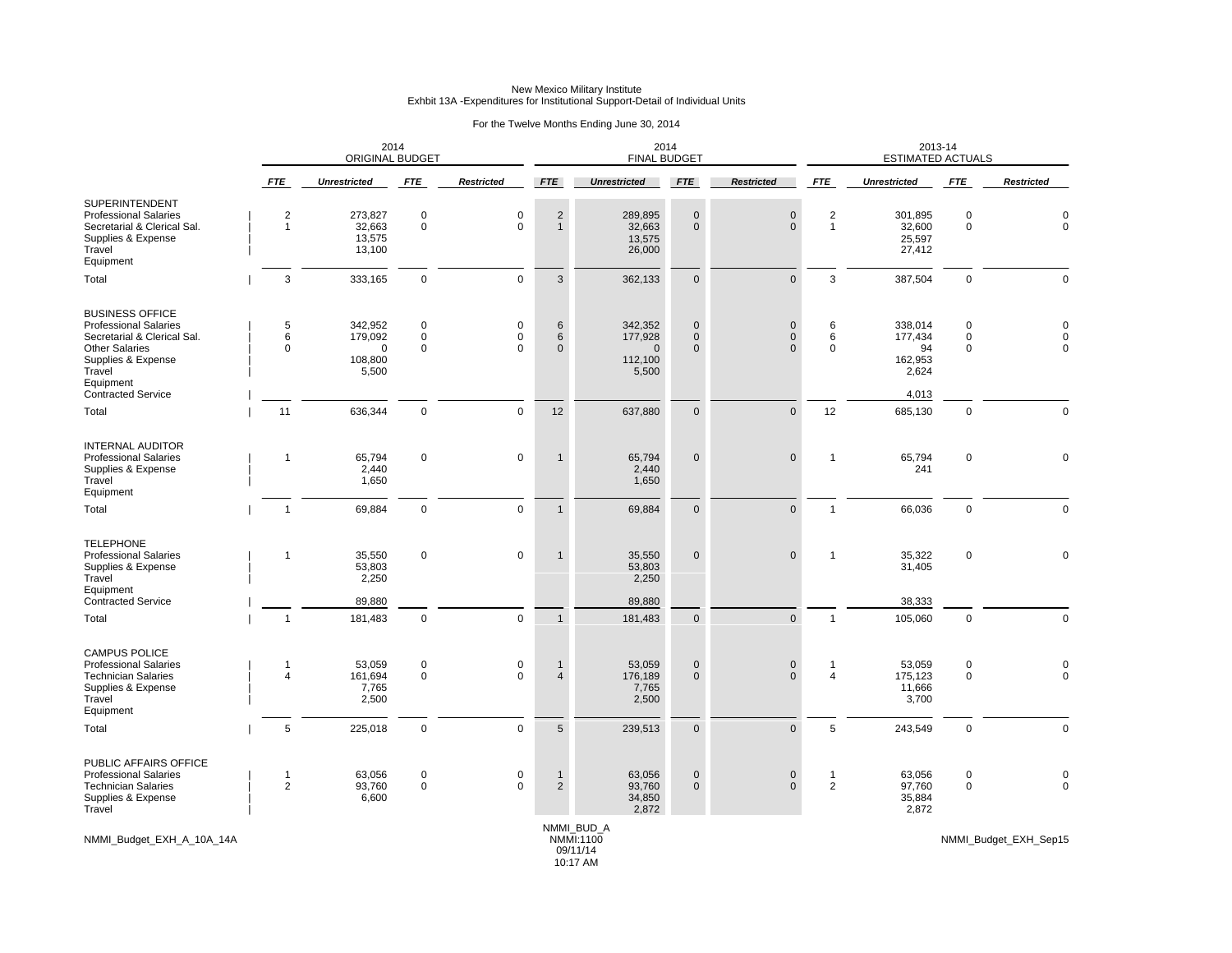### For the Twelve Months Ending June 30, 2014

|                                                                                                                                               |                | 2014<br><b>ORIGINAL BUDGET</b>       |                                  |                              |                             | 2014<br><b>FINAL BUDGET</b>          |                               |                              |                  | 2013-14<br><b>ESTIMATED ACTUALS</b> |                  |                                      |
|-----------------------------------------------------------------------------------------------------------------------------------------------|----------------|--------------------------------------|----------------------------------|------------------------------|-----------------------------|--------------------------------------|-------------------------------|------------------------------|------------------|-------------------------------------|------------------|--------------------------------------|
|                                                                                                                                               | <b>FTE</b>     | <b>Unrestricted</b>                  | <b>FTE</b>                       | <b>Restricted</b>            | <b>FTE</b>                  | <b>Unrestricted</b>                  | <b>FTE</b>                    | <b>Restricted</b>            | <b>FTE</b>       | <b>Unrestricted</b>                 | <b>FTE</b>       | <b>Restricted</b>                    |
| Equipment                                                                                                                                     |                |                                      |                                  |                              |                             |                                      |                               |                              |                  |                                     |                  |                                      |
| Total                                                                                                                                         | 3              | 163,416                              | $\mathbf 0$                      | $\mathbf 0$                  | 3                           | 194,538                              | $\mathbf{0}$                  | $\Omega$                     | 3                | 199,572                             | $\mathbf 0$      | $\mathbf 0$                          |
| <b>FOUNDATION</b><br><b>Professional Salaries</b><br>Secretarial & Clerical Sal.<br>Supplies & Expense<br>Equipment<br><b>Fringe Benefits</b> | 0<br>$\Omega$  | $\begin{matrix} 0 \\ 0 \end{matrix}$ | $\overline{2}$<br>$\overline{1}$ | 176,095<br>48,642<br>164,000 | $\mathbf 0$<br>$\mathbf{0}$ | $\mathbf{0}$                         | $\overline{2}$                | 176,095<br>48,642<br>224,000 | 0<br>$\mathbf 0$ | $\Omega$                            | $\overline{c}$   | 181,046<br>54,865<br>3,346<br>72,185 |
| Total                                                                                                                                         | $\mathbf 0$    | $\Omega$                             | 3                                | 388,737                      | $\mathbf 0$                 |                                      | 3                             | 448,737                      | $\mathbf 0$      | $\Omega$                            | 3                | 311,443                              |
| ALUMNI RELATIONS/DEVELOPMENT<br><b>Professional Salaries</b><br>Secretarial & Clerical Sal.<br>Supplies & Expense<br>Travel<br>Equipment      | $\overline{2}$ | 100,000<br>50,000<br>11,700<br>6,950 | $\mathbf 0$<br>$\mathsf 0$       | 0<br>$\Omega$                | 3                           | 87,000<br>87,960<br>45,799<br>16,950 | $\mathbf 0$<br>$\overline{0}$ | $\mathbf{0}$<br>$\Omega$     | $\mathbf 1$<br>3 | 87,000<br>81,505<br>39,505<br>8,692 | 0<br>$\mathsf 0$ | 0<br>$\mathsf 0$                     |
| Total                                                                                                                                         | 3              | 168,650                              | $\mathbf 0$                      | $\mathbf 0$                  | $\overline{4}$              | 237,709                              | $\mathbf{0}$                  | $\Omega$                     | 4                | 216,703                             | $\Omega$         | $\mathbf 0$                          |
| <b>INSTITUTUONAL RESEARCH</b><br><b>Professional Salaries</b><br>Supplies & Expense<br>Travel<br>Equipment                                    | 1              | 56,826<br>10,550<br>4,450            | $\mathbf 0$                      | $\mathbf 0$                  |                             | 56,826<br>10,550<br>4,450            | $\mathbf{0}$                  | $\mathbf{0}$                 |                  | 56,826<br>7,073<br>2,940            | $\mathbf 0$      | $\mathbf 0$                          |
| Total                                                                                                                                         |                | 71,826                               | $\mathbf 0$                      | 0                            |                             | 71,826                               | $\mathbf{0}$                  | $\mathbf{0}$                 |                  | 66,838                              | 0                | $\mathbf 0$                          |

NMMI\_Budget\_EXH\_A\_10A\_14A NMMI:5100 NMMI\_Budget\_EXH\_Sep15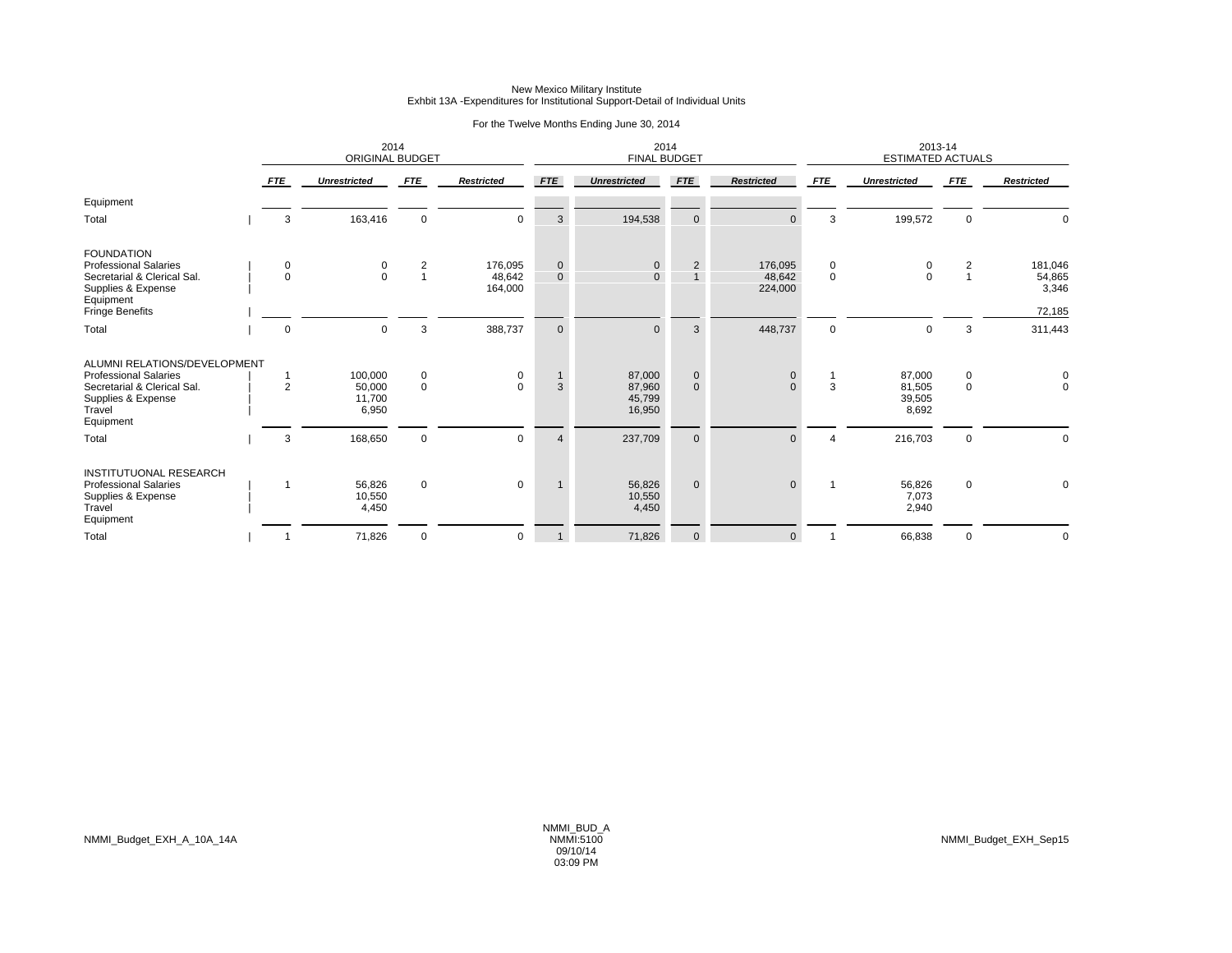|                                   | 2014<br><b>ORIGINAL BUDGET</b> |                     |            |                   |              | 2014<br><b>FINAL BUDGET</b> |                |                   |            | 2013-14<br><b>ESTIMATED ACTUALS</b> |            |                   |
|-----------------------------------|--------------------------------|---------------------|------------|-------------------|--------------|-----------------------------|----------------|-------------------|------------|-------------------------------------|------------|-------------------|
|                                   | <b>FTE</b>                     | <b>Unrestricted</b> | <b>FTE</b> | <b>Restricted</b> | <b>FTE</b>   | <b>Unrestricted</b>         | <b>FTE</b>     | <b>Restricted</b> | <b>FTE</b> | <b>Unrestricted</b>                 | <b>FTE</b> | <b>Restricted</b> |
| Institutional Support TOTAL 13A'S |                                |                     |            |                   |              |                             |                |                   |            |                                     |            |                   |
| <b>Professional Salaries</b>      | 13                             | 991,064             | 2          | 176,095           | 14           | 993,532                     | $\overline{2}$ | 176,095           | 14         | 1,000,966                           |            | 181,046           |
| Secretarial & Clerical Sal.       |                                | 261.755             |            | 48,642            | 10           | 298,551                     |                | 48,642            | 10         | 291,539                             |            | 54,865            |
| <b>Technician Salaries</b>        |                                | 255.454             |            | $\Omega$          | 6            | 269,949                     | 0              |                   |            | 272,883                             |            | $\Omega$          |
| <b>Other Salaries</b>             |                                |                     |            |                   | $\mathbf{0}$ |                             | 0              |                   | $\Omega$   | 94                                  |            | 0                 |
| Supplies & Expense                |                                | 215.233             |            | 164.000           |              | 280,882                     |                | 224.000           |            | 314,324                             |            | 3,346             |
| Travel                            |                                | 36.400              |            |                   |              | 62,172                      |                |                   |            | 48,240                              |            |                   |
| Equipment                         |                                |                     |            |                   |              |                             |                |                   |            |                                     |            |                   |
| <b>Contracted Service</b>         |                                | 89.880              |            |                   |              | 89,880                      |                |                   |            | 42,345                              |            |                   |
| <b>Fringe Benefits</b>            |                                |                     |            |                   |              |                             |                |                   |            |                                     |            | 72,185            |
| Total                             | 28                             | 1,849,786           | 3          | 388,737           | 30           | 1,994,966                   | 3              | 448,737           | 30         | 1,970,391                           | 3          | 311,443           |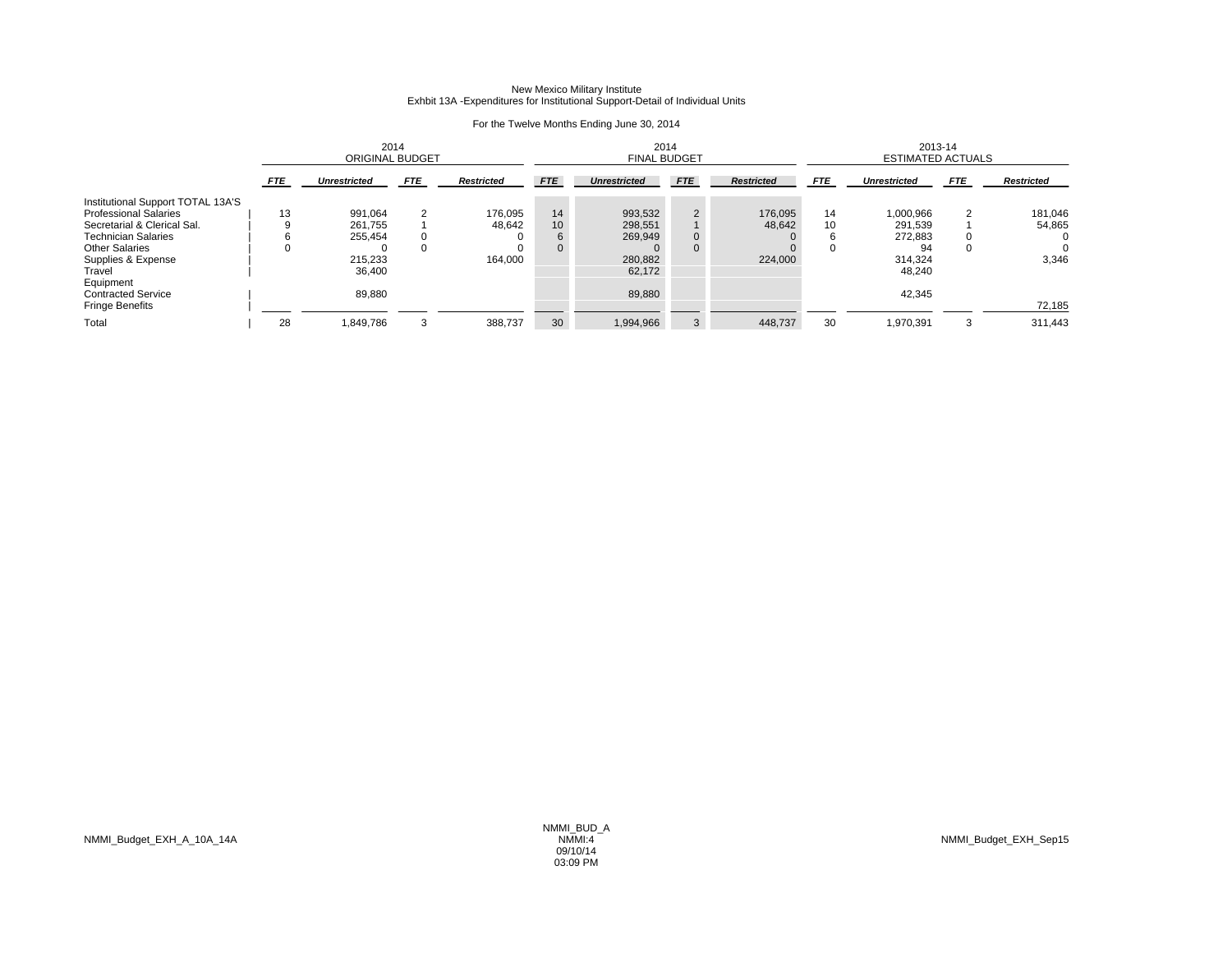|                                                                                                                                                              | 2014<br><b>ORIGINAL BUDGET</b>                             |                            | 2014<br><b>FINAL BUDGET</b>                                |                                                                                        | 2013-14<br><b>ESTIMATED ACTUALS</b>                       |                                                 |
|--------------------------------------------------------------------------------------------------------------------------------------------------------------|------------------------------------------------------------|----------------------------|------------------------------------------------------------|----------------------------------------------------------------------------------------|-----------------------------------------------------------|-------------------------------------------------|
|                                                                                                                                                              | <b>Unrestricted</b>                                        | <b>Restricted</b>          | <b>Unrestricted</b>                                        | <b>Restricted</b>                                                                      | <b>Unrestricted</b>                                       | <b>Restricted</b>                               |
| EXHIBIT 14 EXPENDITURES FOR OPERATION AND MAINTENANCE OF PLANT                                                                                               |                                                            |                            |                                                            |                                                                                        |                                                           |                                                 |
| Oper. & Maint. of Plant-By Ind. Unit (EXH 14A)<br>PHYSICAL PLANT ADMIN.                                                                                      | 168,156                                                    | 0                          | 165,284                                                    | $\overline{0}$                                                                         | 163,685                                                   | $\Omega$                                        |
| <b>MECHANICAL SERVICES</b>                                                                                                                                   | 300,390                                                    | 0                          | 300,390                                                    | $\overline{0}$                                                                         | 394,028                                                   | 0                                               |
| <b>JANITORIAL</b>                                                                                                                                            | 596,765                                                    | 0                          | 596,765                                                    | $\mathbf 0$                                                                            | 593,186                                                   | 0                                               |
| <b>GROUNDS</b>                                                                                                                                               | 184,398                                                    | 0                          | 184,398                                                    | $\mathbf 0$                                                                            | 268,792                                                   | 0                                               |
| <b>AUTO MAINTENANCE</b>                                                                                                                                      | 92,325                                                     | 0                          | 92,325                                                     | $\overline{0}$                                                                         | 100,005                                                   | 0                                               |
| <b>BUILDING SERVICES</b>                                                                                                                                     | 331,557                                                    | 0                          | 331,557                                                    | $\overline{0}$                                                                         | 343,163                                                   | 0                                               |
| SAFETY & ENVIRONMENTAL                                                                                                                                       | 5,540                                                      | 0                          | 5,540                                                      | 0                                                                                      | 1,121                                                     | 0                                               |
| PROPERTY INSURANCE<br><b>FUEL</b><br><b>ELECTRICITY</b><br><b>WATER/SEWER</b>                                                                                | 168,006<br>327.982<br>650,142<br>124,983                   | 0<br>0<br>0<br>$\Omega$    | 168,006<br>182.511<br>650,142<br>190,537                   | $\mathbf{0}$<br>$\mathbf{0}$<br>$\Omega$<br>$\Omega$                                   | 129,600<br>206.650<br>532,402<br>202,018                  | 0<br>0<br>0<br>$\Omega$                         |
| <b>RETIREMENT EXP.</b><br>SOCIAL SECURITY EXP.<br><b>GROUP INSURANCE EXP.</b><br><b>WORKMANS COMP</b><br>UNEMPLOYMENT COMP<br>NEW MEXICO RETIREE HEALTH CARE | 203,751<br>128,142<br>283,827<br>24,160<br>5,318<br>24,248 | 0<br>0<br>0<br>0<br>0<br>0 | 203,751<br>128,142<br>283,827<br>24,160<br>5,318<br>27,850 | $\mathbf{0}$<br>$\Omega$<br>$\overline{0}$<br>$\mathbf{0}$<br>$\mathbf{0}$<br>$\Omega$ | 185,237<br>97,933<br>209,502<br>13,623<br>4,427<br>27,946 | 0<br>$\Omega$<br>$\Omega$<br>0<br>0<br>$\Omega$ |
| Gross Total Expense for Oper & Maint.                                                                                                                        | 3,619,690                                                  | 0                          | 3,540,503                                                  | $\overline{0}$                                                                         | 3,473,320                                                 | 0                                               |
| Less Oper. & Maint. of Plant Chged to:                                                                                                                       |                                                            |                            |                                                            |                                                                                        |                                                           |                                                 |
| INSTITUTIONAL SUPPORT CHG. OVERH<br>INSTITUTIONAL SUPPORT CHG. OVERHE                                                                                        | (194, 515)<br>(1,800)                                      | 0<br>0                     | (194, 515)<br>(1,800)                                      | $\mathbf 0$<br>$\mathbf 0$                                                             | (194, 515)<br>(1,800)                                     | 0<br>$\Omega$                                   |
| Net Operation and Maintenance of Plant                                                                                                                       | 3,423,375                                                  | 0                          | 3,344,188                                                  | $\mathbf{0}$                                                                           | 3,277,004                                                 | 0                                               |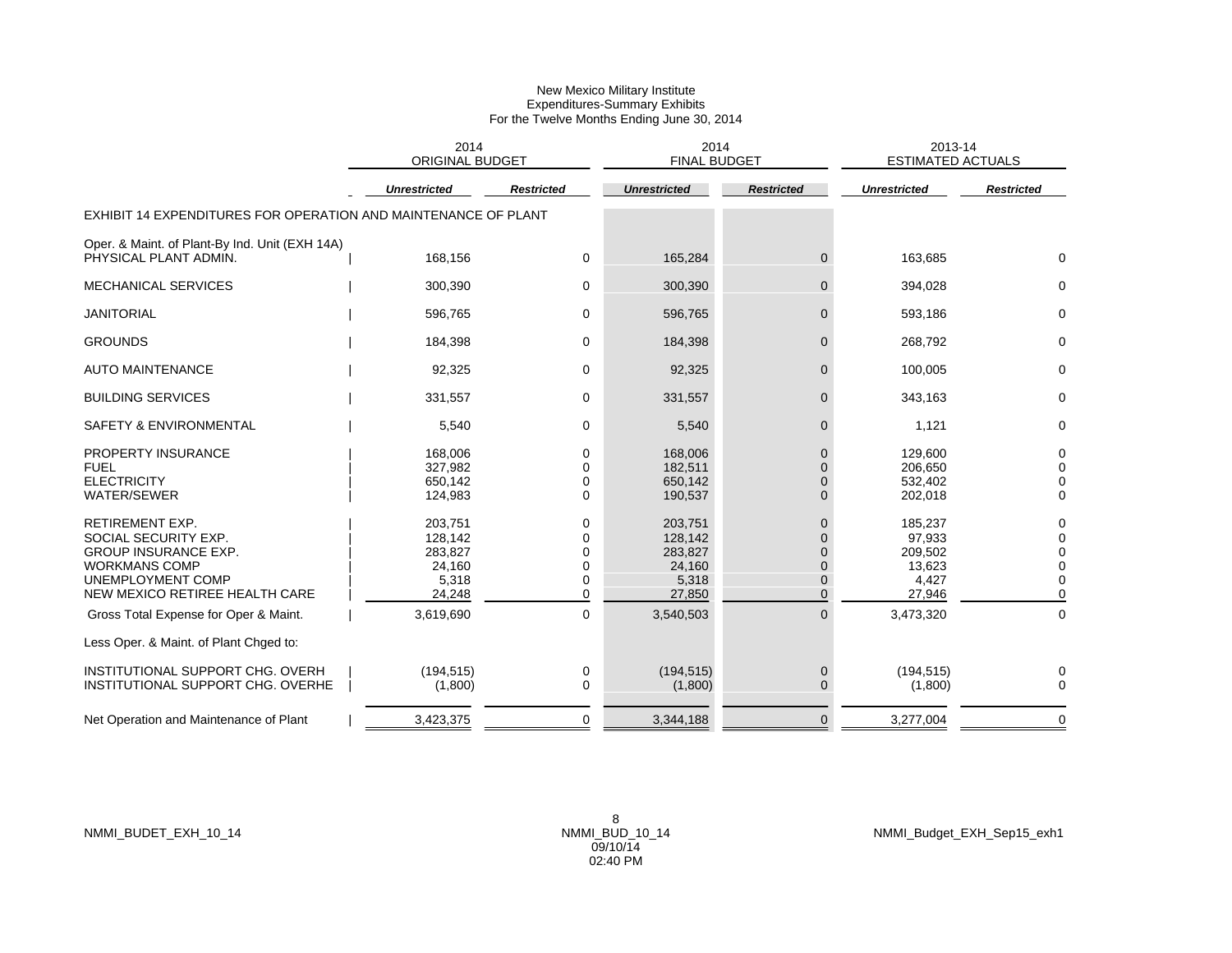## New Mexico Military Institute Exhbit 14A -Expenditures for Operation and Maintenance-Detail of Individual Units

### For the Twelve Months Ending June 30, 2014

|                                                                                                                                                             |                                               | 2014<br><b>ORIGINAL BUDGET</b>               |                                           |                                         |                                                | 2014<br><b>FINAL BUDGET</b>                  |                                              |                                                |                                            | 2013-14<br><b>ESTIMATED ACTUALS</b>               |                                           |                                        |
|-------------------------------------------------------------------------------------------------------------------------------------------------------------|-----------------------------------------------|----------------------------------------------|-------------------------------------------|-----------------------------------------|------------------------------------------------|----------------------------------------------|----------------------------------------------|------------------------------------------------|--------------------------------------------|---------------------------------------------------|-------------------------------------------|----------------------------------------|
|                                                                                                                                                             | <b>FTE</b>                                    | <b>Unrestricted</b>                          | <b>FTE</b>                                | <b>Restricted</b>                       | <b>FTE</b>                                     | <b>Unrestricted</b>                          | <b>FTE</b>                                   | <b>Restricted</b>                              | <b>FTE</b>                                 | <b>Unrestricted</b>                               | <b>FTE</b>                                | <b>Restricted</b>                      |
| PHYSICAL PLANT ADMIN.<br><b>Professional Salaries</b><br>Secretarial & Clerical Sal.<br><b>Other Salaries</b><br>Supplies & Expense<br>Travel<br>Equipment  | $\mathbf{1}$<br>$\overline{c}$<br>$\mathbf 0$ | 88,432<br>54,864<br>3,120<br>7,740<br>4,000  | $\mathbf 0$<br>$\mathbf 0$<br>$\mathbf 0$ | $\pmb{0}$<br>$\mathbf 0$<br>0           | $\mathbf{1}$<br>$\overline{2}$<br>$\mathbf{0}$ | 88,432<br>51,992<br>3,120<br>7,740<br>4,000  | $\mathbf 0$<br>$\mathbf{0}$<br>$\mathbf{0}$  | $\mathsf{O}\xspace$<br>$\mathbf 0$<br>$\Omega$ | $\mathbf{1}$<br>$\sqrt{2}$<br>$\mathbf 0$  | 92,181<br>51,927<br>$\mathbf 0$<br>4,109<br>1,229 | $\mathbf 0$<br>$\mathbf 0$<br>$\mathbf 0$ | $\Omega$<br>$\Omega$<br>$\mathbf 0$    |
| Uniform Expense<br>Total                                                                                                                                    | 3                                             | 10,000<br>168,156                            | $\mathbf 0$                               | $\mathbf 0$                             | $\mathbf{3}$                                   | 10,000<br>165,284                            | $\mathbf 0$                                  | $\mathbf{0}$                                   | 3                                          | 14,239<br>163,685                                 | $\mathbf 0$                               | $\Omega$                               |
|                                                                                                                                                             |                                               |                                              |                                           |                                         |                                                |                                              |                                              |                                                |                                            |                                                   |                                           |                                        |
| <b>MECHANICAL SERVICES</b><br><b>Technician Salaries</b><br><b>Other Salaries</b><br>Supplies & Expense<br>Travel<br>Equipment                              | 7<br>$\mathbf 0$                              | 246,310<br>4,980<br>48,850<br>250            | $\mathbf 0$<br>$\mathbf 0$                | $\pmb{0}$<br>$\Omega$                   | $\overline{7}$<br>$\mathbf{0}$                 | 246,310<br>4,980<br>48,850<br>250            | $\mathbf{0}$<br>$\Omega$                     | $\pmb{0}$<br>$\Omega$                          | $\overline{7}$<br>$\mathbf 0$              | 256,897<br>3,393<br>133,738                       | $\mathbf 0$<br>$\mathbf 0$                | $\pmb{0}$<br>$\Omega$                  |
| Total                                                                                                                                                       | $\overline{7}$                                | 300,390                                      | $\mathbf 0$                               | $\mathbf 0$                             | $\overline{7}$                                 | 300,390                                      | $\mathbf{0}$                                 | $\mathbf{0}$                                   | $\overline{7}$                             | 394,028                                           | $\mathbf 0$                               | $\mathbf 0$                            |
| <b>JANITORIAL</b><br><b>Professional Salaries</b><br><b>Technician Salaries</b><br><b>Other Salaries</b><br>Supplies & Expense<br>Travel<br>Equipment       | $\overline{1}$<br>24<br>$\mathbf 0$           | 38,128<br>471,489<br>30,298<br>56,350<br>500 | $\mathbf 0$<br>$\mathsf 0$<br>$\mathbf 0$ | $\pmb{0}$<br>$\pmb{0}$<br>0             | -1<br>24<br>$\mathbf 0$                        | 38,128<br>471,489<br>30,298<br>56,350<br>500 | $\mathbf{0}$<br>$\mathbf{0}$<br>$\mathbf{0}$ | $\mathbf 0$<br>$\mathbf 0$<br>$\Omega$         | $\mathbf{1}$<br>24<br>$\mathbf 0$          | 38,128<br>472,657<br>36,701<br>45,700             | $\mathbf 0$<br>$\pmb{0}$<br>$\mathbf 0$   | $\Omega$<br>$\mathbf 0$<br>$\mathbf 0$ |
| Total                                                                                                                                                       | 25                                            | 596,765                                      | $\mathbf 0$                               | $\pmb{0}$                               | 25                                             | 596,765                                      | $\mathbf{0}$                                 | $\mathbf{0}$                                   | 25                                         | 593,186                                           | $\mathbf 0$                               | $\Omega$                               |
| <b>GROUNDS</b><br><b>Technician Salaries</b><br><b>Other Salaries</b><br>Supplies & Expense<br>Travel<br>Equipment                                          | 4<br>$\overline{1}$                           | 123,438<br>25,910<br>34,450<br>600           | $\mathbf 0$<br>$\mathbf 0$                | $\pmb{0}$<br>$\Omega$                   | 4<br>$\mathbf{1}$                              | 123,438<br>25,910<br>34,450<br>600           | $\mathbf 0$<br>$\Omega$                      | $\mathbf 0$<br>$\Omega$                        | 4<br>$\mathbf{1}$                          | 163,709<br>25,711<br>77,313<br>2,059              | 0<br>$\mathbf 0$                          | 0<br>$\Omega$                          |
| Total                                                                                                                                                       | 5                                             | 184,398                                      | $\mathbf 0$                               | $\mathbf 0$                             | $5\phantom{.0}$                                | 184,398                                      | $\mathbf{0}$                                 | $\mathbf{0}$                                   | $\overline{5}$                             | 268,792                                           | $\mathbf 0$                               | $\mathbf{0}$                           |
| <b>AUTO MAINTENANCE</b><br><b>Professional Salaries</b><br><b>Technician Salaries</b><br><b>Other Salaries</b><br>Supplies & Expense<br>Travel<br>Equipment | -1<br>$\mathbf{1}$<br>$\mathbf 0$             | 36,236<br>25,569<br>2,600<br>27,670<br>250   | $\mathbf 0$<br>$\pmb{0}$<br>$\mathbf 0$   | $\mathbf 0$<br>$\pmb{0}$<br>$\mathbf 0$ | -1<br>$\mathbf{1}$<br>$\mathbf{0}$             | 36,236<br>25,569<br>2,600<br>27,670<br>250   | $\mathbf{0}$<br>$\mathbf{0}$<br>$\mathbf{0}$ | $\mathbf 0$<br>$\mathsf{O}\xspace$<br>$\Omega$ | $\mathbf 1$<br>$\mathbf{1}$<br>$\mathbf 0$ | 36,236<br>25,698<br>$\mathbf 0$<br>38,065<br>6    | 0<br>$\mathbf 0$<br>$\mathbf 0$           | $\Omega$<br>$\mathbf 0$<br>$\mathbf 0$ |
| Total                                                                                                                                                       | $\overline{2}$                                | 92,325                                       | $\mathbf 0$                               | $\mathbf 0$                             | $\overline{2}$                                 | 92,325                                       | $\mathbf{0}$                                 | $\mathbf{0}$                                   | $\overline{2}$                             | 100,005                                           | $\mathbf 0$                               | $\mathbf 0$                            |
| <b>BUILDING SERVICES</b><br><b>Professional Salaries</b>                                                                                                    | $\mathbf{1}$                                  | 41,018                                       | $\mathbf 0$                               | $\mathbf 0$                             |                                                | 41,018<br>NMMI_BUD_A                         | $\Omega$                                     | $\mathbf{0}$                                   | $\mathbf{1}$                               | 41,018                                            | 0                                         | $\Omega$                               |
| NMMI_Budget_EXH_A_10A_14A                                                                                                                                   |                                               |                                              |                                           |                                         |                                                | NMMI:1100<br>09/10/14                        |                                              |                                                |                                            |                                                   |                                           | NMMI_Budget_EXH_Sep15                  |

02:45 PM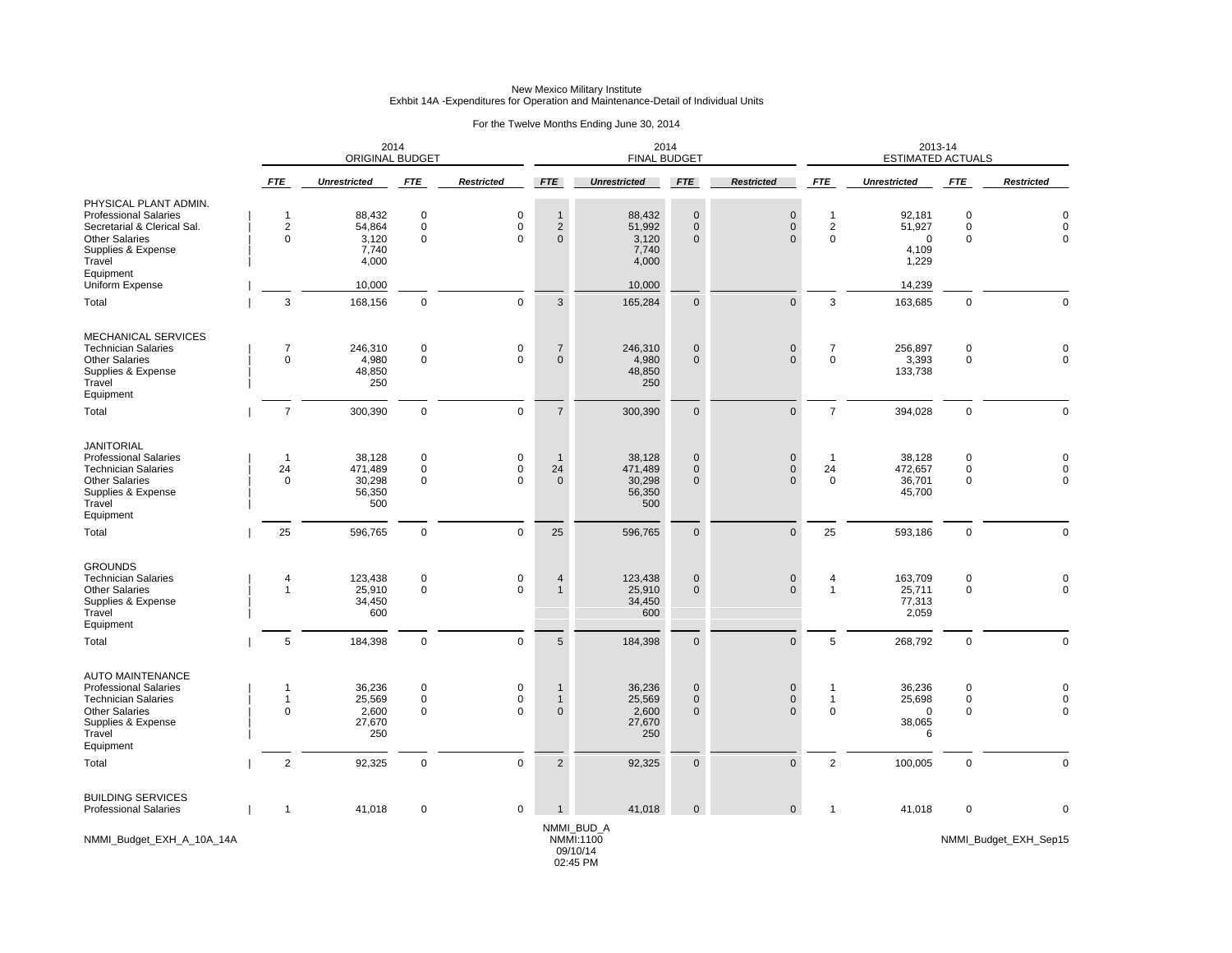## New Mexico Military Institute Exhbit 14A -Expenditures for Operation and Maintenance-Detail of Individual Units

### For the Twelve Months Ending June 30, 2014

|                                                                                                  | 2014<br><b>ORIGINAL BUDGET</b> |                                    |                  |                   |                               | <b>FINAL BUDGET</b>                | 2014                         |                   |            | 2013-14<br><b>ESTIMATED ACTUALS</b> |            |                   |
|--------------------------------------------------------------------------------------------------|--------------------------------|------------------------------------|------------------|-------------------|-------------------------------|------------------------------------|------------------------------|-------------------|------------|-------------------------------------|------------|-------------------|
|                                                                                                  | <b>FTE</b>                     | <b>Unrestricted</b>                | <b>FTE</b>       | <b>Restricted</b> | <b>FTE</b>                    | <b>Unrestricted</b>                | <b>FTE</b>                   | <b>Restricted</b> | <b>FTE</b> | <b>Unrestricted</b>                 | <b>FTE</b> | <b>Restricted</b> |
| <b>Technician Salaries</b><br><b>Other Salaries</b><br>Supplies & Expense<br>Travel<br>Equipment | $\Omega$                       | 222,439<br>11,300<br>56,500<br>300 | $\mathbf 0$<br>0 | 0<br>$\Omega$     | $7^{\circ}$<br>$\overline{0}$ | 222,439<br>11,300<br>56,500<br>300 | $\mathbf{0}$<br>$\mathbf{0}$ |                   | 0          | 222,638<br>7,260<br>71,567<br>681   | 0<br>0     | 0<br>0            |
| Total<br>SAFETY & ENVIRONMENTAL<br>Supplies & Expense<br>Travel<br>Equipment                     | 8                              | 331,557<br>5,290<br>250            | 0                | 0                 | 8                             | 331,557<br>5,290<br>250            | $\mathbf 0$                  | $\Omega$          | 8          | 343,163<br>1,121                    | 0          | 0                 |
| Total                                                                                            | $\mathbf 0$                    | 5,540                              | 0                | 0                 | $\mathbf 0$                   | 5,540                              | $\mathbf 0$                  | $\mathbf{0}$      | $\Omega$   | 1,121                               |            | 0                 |

NMMI\_Budget\_EXH\_A\_10A\_14A NMMI:1600 NMMI\_Budget\_EXH\_Sep15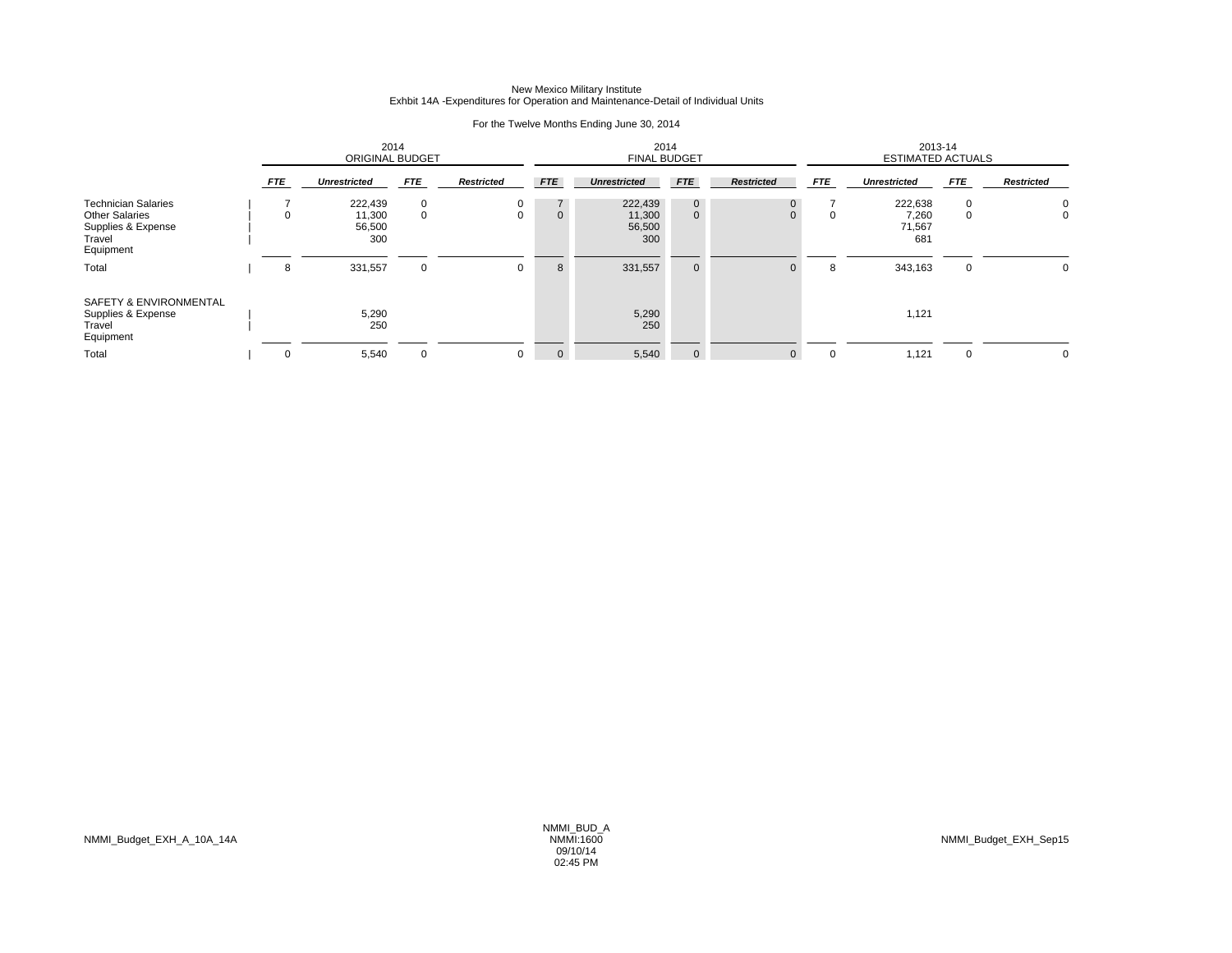## New Mexico Military Institute Exhbit 14A -Expenditures for Operation and Maintenance-Detail of Individual Units

### For the Twelve Months Ending June 30, 2014

|                                       |            | 2014<br>ORIGINAL BUDGET |            |                   | 2014<br><b>FINAL BUDGET</b> |                     |                |                   | 2013-14<br><b>ESTIMATED ACTUALS</b> |                     |            |                   |
|---------------------------------------|------------|-------------------------|------------|-------------------|-----------------------------|---------------------|----------------|-------------------|-------------------------------------|---------------------|------------|-------------------|
|                                       | <b>FTE</b> | <b>Unrestricted</b>     | <b>FTE</b> | <b>Restricted</b> | <b>FTE</b>                  | <b>Unrestricted</b> | <b>FTE</b>     | <b>Restricted</b> | <b>FTE</b>                          | <b>Unrestricted</b> | <b>FTE</b> | <b>Restricted</b> |
| Operation and Maintenance TOTAL 14A'S |            |                         |            |                   |                             |                     |                |                   |                                     |                     |            |                   |
| <b>Professional Salaries</b>          |            | 203,814                 |            |                   |                             | 203.814             | $\overline{0}$ |                   |                                     | 207,563             | $\Omega$   |                   |
| Secretarial & Clerical Sal.           |            | 54,864                  |            |                   |                             | 51.992              | 0              |                   |                                     | 51.927              |            |                   |
| <b>Technician Salaries</b>            | 43         | 1,089,245               |            |                   | 43                          | 1,089,245           | $\overline{0}$ |                   | 43                                  | 1.141.599           |            |                   |
| <b>Other Salaries</b>                 |            | 78,208                  |            |                   |                             | 78,208              | $\mathbf{0}$   | 0                 |                                     | 73,065              | 0          | 0                 |
| Supplies & Expense                    |            | 236.850                 |            |                   |                             | 236,850             |                |                   |                                     | 371.612             |            |                   |
| Travel                                |            | 6,150                   |            |                   |                             | 6,150               |                |                   |                                     | 3,975               |            |                   |
| Equipment                             |            |                         |            |                   |                             |                     |                |                   |                                     |                     |            |                   |
| Uniform Expense                       |            | 10,000                  |            |                   |                             | 10,000              |                |                   |                                     | 14,239              |            |                   |
| Total                                 | 50         | 1,679,131               |            |                   | 50                          | 1,676,259           | $\overline{0}$ |                   | 50                                  | 1,863,980           | $\Omega$   | O                 |

NMMI\_Budget\_EXH\_A\_10A\_14A NMMI:5 NMMI\_Budget\_EXH\_Sep15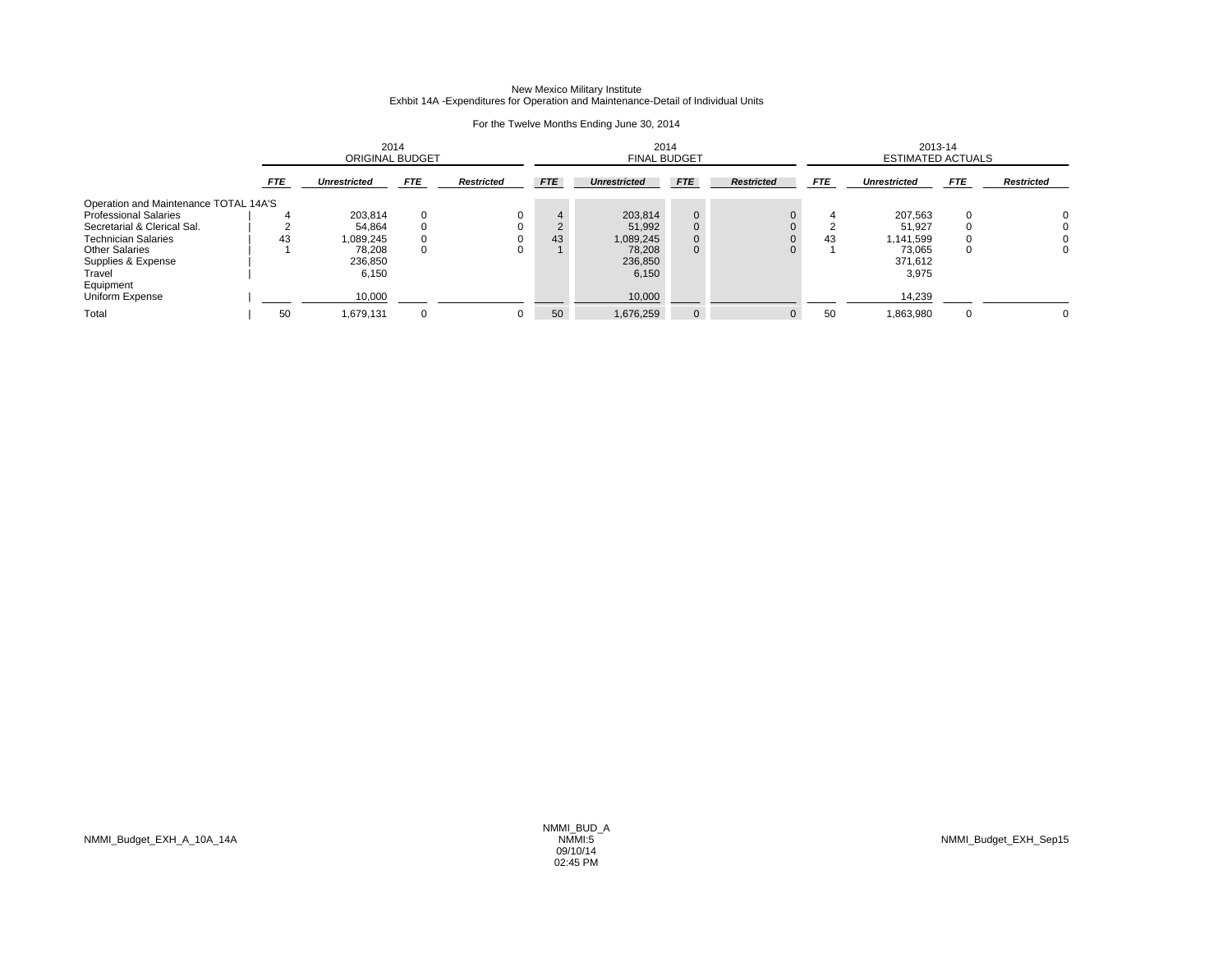|                                                                                                                                                  |                | <b>ORIGINAL BUDGET</b>                              | 2014        |                   |                | 2014<br><b>FINAL BUDGET</b>                         |              |                   |                | 2013-14<br><b>ESTIMATED ACTUALS</b>                |              |                   |
|--------------------------------------------------------------------------------------------------------------------------------------------------|----------------|-----------------------------------------------------|-------------|-------------------|----------------|-----------------------------------------------------|--------------|-------------------|----------------|----------------------------------------------------|--------------|-------------------|
|                                                                                                                                                  | <b>FTE</b>     | <b>Unrestricted</b>                                 | <b>FTE</b>  | <b>Restricted</b> | <b>FTE</b>     | <b>Unrestricted</b>                                 | <b>FTE</b>   | <b>Restricted</b> | <b>FTE</b>     | <b>Unrestricted</b>                                | <b>FTE</b>   | <b>Restricted</b> |
| <b>REVENUES</b><br><b>Tuition and Fees</b><br>Gov't Approp.<br>Federal<br>State                                                                  |                | 290,754                                             |             |                   |                | 344,942                                             |              |                   |                | 345,247                                            |              |                   |
| <b>Private Gifts</b><br>Sales and Services                                                                                                       |                | 128,385                                             |             |                   |                | 128,385                                             |              |                   |                | 171,849                                            |              |                   |
| <b>Total Revenues</b><br><b>BEGINNING BALANCES</b><br><b>AVAILABLE BALANCE</b>                                                                   | $\mathbf 0$    | 419,139<br>419,139                                  | $\mathbf 0$ | $\mathbf 0$       | $\mathbf{0}$   | 473,327<br>379,742<br>853,069                       | $\mathbf{0}$ | $\mathbf{0}$      | $\mathbf 0$    | 517,096<br>379,741<br>896,837                      | $\mathbf{0}$ | $\Omega$          |
| <b>EXPENDITURES</b>                                                                                                                              |                |                                                     |             |                   |                |                                                     |              |                   |                |                                                    |              |                   |
| <b>Professional Salaries</b><br>Graduate Assist. Salaries                                                                                        | $\overline{2}$ | 79,349                                              | $\mathbf 0$ | 0                 | $\overline{2}$ | 82,821                                              | $\pmb{0}$    | $\mathbf 0$       | $\overline{2}$ | 72,167                                             | $\mathbf 0$  | 0                 |
| <b>Other Salaries</b><br>Supplies & Expense<br>Travel                                                                                            | $\overline{2}$ | 69,197<br>154,328<br>800                            | $\mathbf 0$ | $\mathbf 0$       | $\overline{2}$ | 69,197<br>584,786<br>800                            | $\mathbf{0}$ | $\mathbf{0}$      | 2              | 62,489<br>200,713                                  | $\mathbf 0$  | $\mathbf 0$       |
| <b>Contracted Service</b>                                                                                                                        | $\overline{a}$ | 65,704<br>369,378                                   | $\mathbf 0$ | $\mathsf 0$       | $\overline{4}$ | 65,704<br>803,308                                   | $\mathbf 0$  | $\mathbf{0}$      | $\overline{4}$ | 97,793<br>433,162                                  | $\mathsf 0$  | 0                 |
| <b>RETIREMENT EXP.</b><br>SOCIAL SECURITY EXP.<br><b>INSURANCE EXP.</b><br><b>WORKMANS COMP</b><br>UNEMPLOYMENT COMP<br>NEW MEXICO RETIREE HEALT |                | 15,316<br>11,832<br>18,879<br>1,653<br>151<br>1,930 |             |                   |                | 15,316<br>11,832<br>18,879<br>1,653<br>151<br>1,930 |              |                   |                | 16,313<br>9,054<br>14,252<br>1,450<br>453<br>2,537 |              |                   |
|                                                                                                                                                  | 0              | 49,761                                              | 0           | $\mathbf 0$       | $\mathbf 0$    | 49,761                                              | $\mathbf 0$  | $\Omega$          | $\Omega$       | 44,059                                             | 0            | $\Omega$          |
| Total Expenditures (EXH. 1)<br>TRANSFERS TO OR (FROM)                                                                                            | $\overline{4}$ | 419,139                                             | 0           | $\mathbf 0$       | $\overline{4}$ | 853,069                                             | $\mathbf 0$  | $\mathbf{0}$      | $\overline{4}$ | 477,221                                            | $\mathsf 0$  | $\mathbf 0$       |
| <b>ENDING BALANCES (EXH.1)</b>                                                                                                                   | (4)            | $\mathbf 0$                                         | $\mathbf 0$ | $\mathbf 0$       | (4)            | $\mathbf 0$                                         | $\mathbf{0}$ | $\mathbf{0}$      | (4)            | 419,616                                            | $\mathbf 0$  | $\mathbf 0$       |

# New Mexico Military Institute<br>Exhibit 15A- Student Social and Cultural Development-Individual Units<br>Student Social and Cultural Development<br>For the Twelve Months Ending June 30, 2014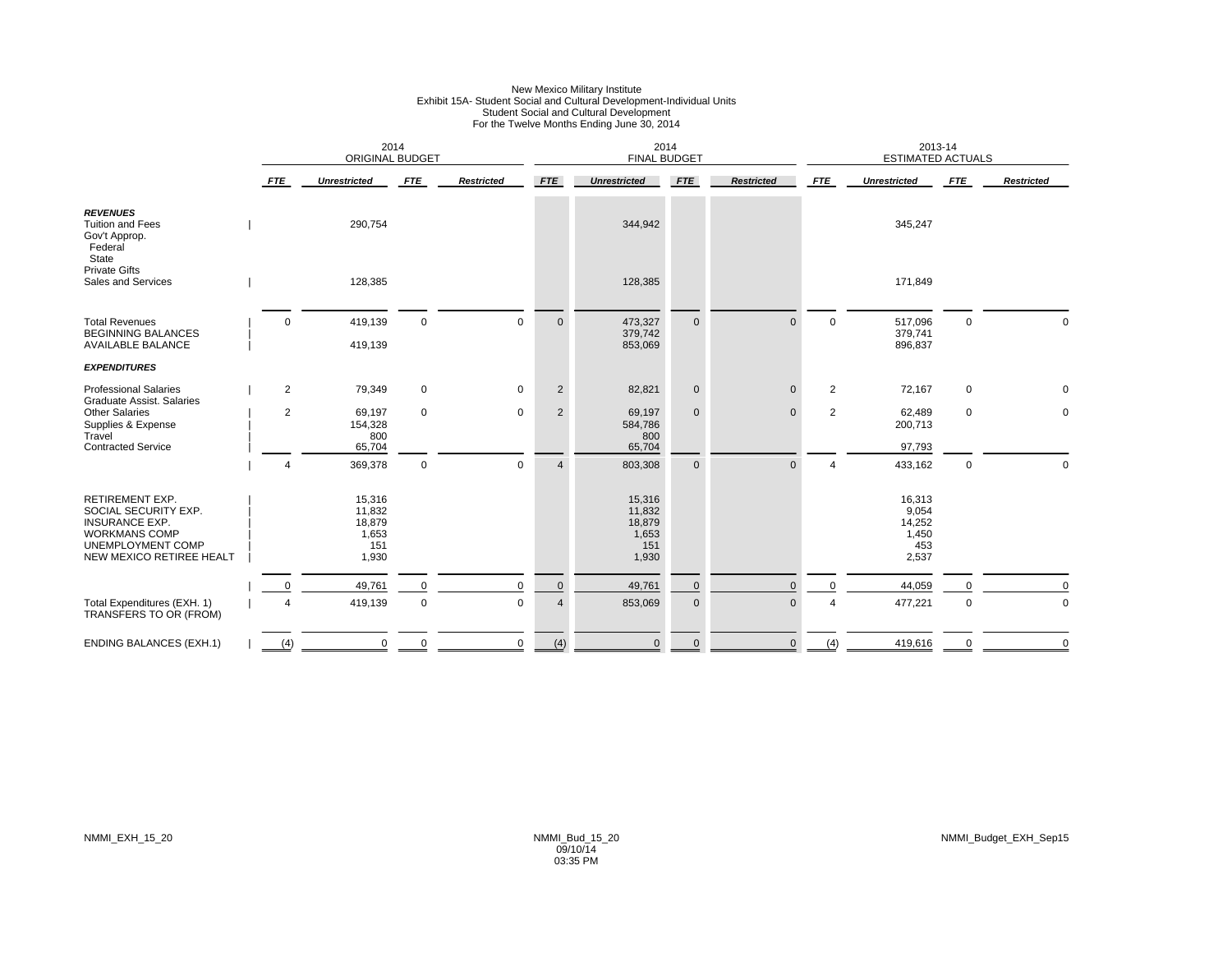# New Mexico Military Institute<br>Exhibit 15A- Student Social and Cultural Development-Individual Units<br>STUDENT PUBLICATIONS<br>For the Twelve Months Ending June 30, 2014

|                                                                                                                         |             | 2014<br>ORIGINAL BUDGET     |             |                   |             | 2014<br><b>FINAL BUDGET</b> |                     |                   |             | 2013-14<br><b>ESTIMATED ACTUALS</b> |             |                   |
|-------------------------------------------------------------------------------------------------------------------------|-------------|-----------------------------|-------------|-------------------|-------------|-----------------------------|---------------------|-------------------|-------------|-------------------------------------|-------------|-------------------|
|                                                                                                                         | FTE         | <b>Unrestricted</b>         | <b>FTE</b>  | <b>Restricted</b> | <b>FTE</b>  | <b>Unrestricted</b>         | <b>FTE</b>          | <b>Restricted</b> | <b>FTE</b>  | <b>Unrestricted</b>                 | <b>FTE</b>  | <b>Restricted</b> |
| <b>REVENUES</b><br><b>Tuition and Fees</b><br>Gov't Approp.<br>Federal<br>State<br><b>Private Gifts</b>                 |             | 64,973                      |             |                   |             | 69,486                      |                     |                   |             | 69,546                              |             |                   |
| <b>Total Revenues</b><br><b>BEGINNING BALANCES</b><br><b>AVAILABLE BALANCE</b>                                          | $\mathbf 0$ | 64,973<br>59,414<br>124,387 | $\Omega$    | $\mathbf 0$       | $\mathbf 0$ | 69,486<br>68,342<br>137,828 | $\mathbf 0$         | $\Omega$          | $\Omega$    | 69,546<br>68,341<br>137,887         | $\mathbf 0$ | $\Omega$          |
| <b>EXPENDITURES</b>                                                                                                     |             |                             |             |                   |             |                             |                     |                   |             |                                     |             |                   |
| <b>Professional Salaries</b><br><b>Graduate Assist, Salaries</b><br>Supplies & Expense<br><b>Contracted Service</b>     | $\mathbf 0$ | 1,000<br>11,289<br>49,700   | $\mathbf 0$ | $\mathbf 0$       | $\mathbf 0$ | 1,000<br>11,290<br>49,700   | $\mathbf 0$         | $\mathbf{0}$      | $\mathbf 0$ | 1,000<br>2,996<br>97,793            | $\mathbf 0$ | 0                 |
|                                                                                                                         | $\mathbf 0$ | 61,989                      | $\mathbf 0$ | $\mathbf 0$       | $\mathbf 0$ | 61,990                      | $\mathbf 0$         | $\Omega$          | $\mathbf 0$ | 101,790                             | $\mathbf 0$ | $\Omega$          |
| <b>RETIREMENT EXP.</b><br>SOCIAL SECURITY EXP.<br><b>WORKMANS COMP</b><br>UNEMPLOYMENT COMP<br>NEW MEXICO RETIREE HEALT |             |                             |             |                   |             |                             |                     |                   |             | 213<br>78<br>9<br>3<br>20           |             |                   |
|                                                                                                                         | 0           | $\Omega$                    | $\Omega$    | $\mathbf 0$       | $\mathbf 0$ | $\mathbf{0}$                | $\mathsf{O}\xspace$ | $\mathbf{0}$      | $\mathbf 0$ | 324                                 |             | $\Omega$          |
| Total Expenditures (EXH. 1)<br>TRANSFERS TO OR (FROM)                                                                   | $\mathbf 0$ | 61,989                      | $\mathbf 0$ | $\mathbf 0$       | $\mathbf 0$ | 61,990                      | $\mathbf 0$         | $\mathbf 0$       | $\mathbf 0$ | 102,114                             | 0           | $\mathbf 0$       |
| <b>ENDING BALANCES (EXH.1)</b>                                                                                          | 0           | 62,398                      | $\mathbf 0$ | 0                 | $\mathbf 0$ | 75,838                      | $\mathbf 0$         | $\mathbf{0}$      | $\mathbf 0$ | 35,773                              | $\mathbf 0$ | $\mathbf 0$       |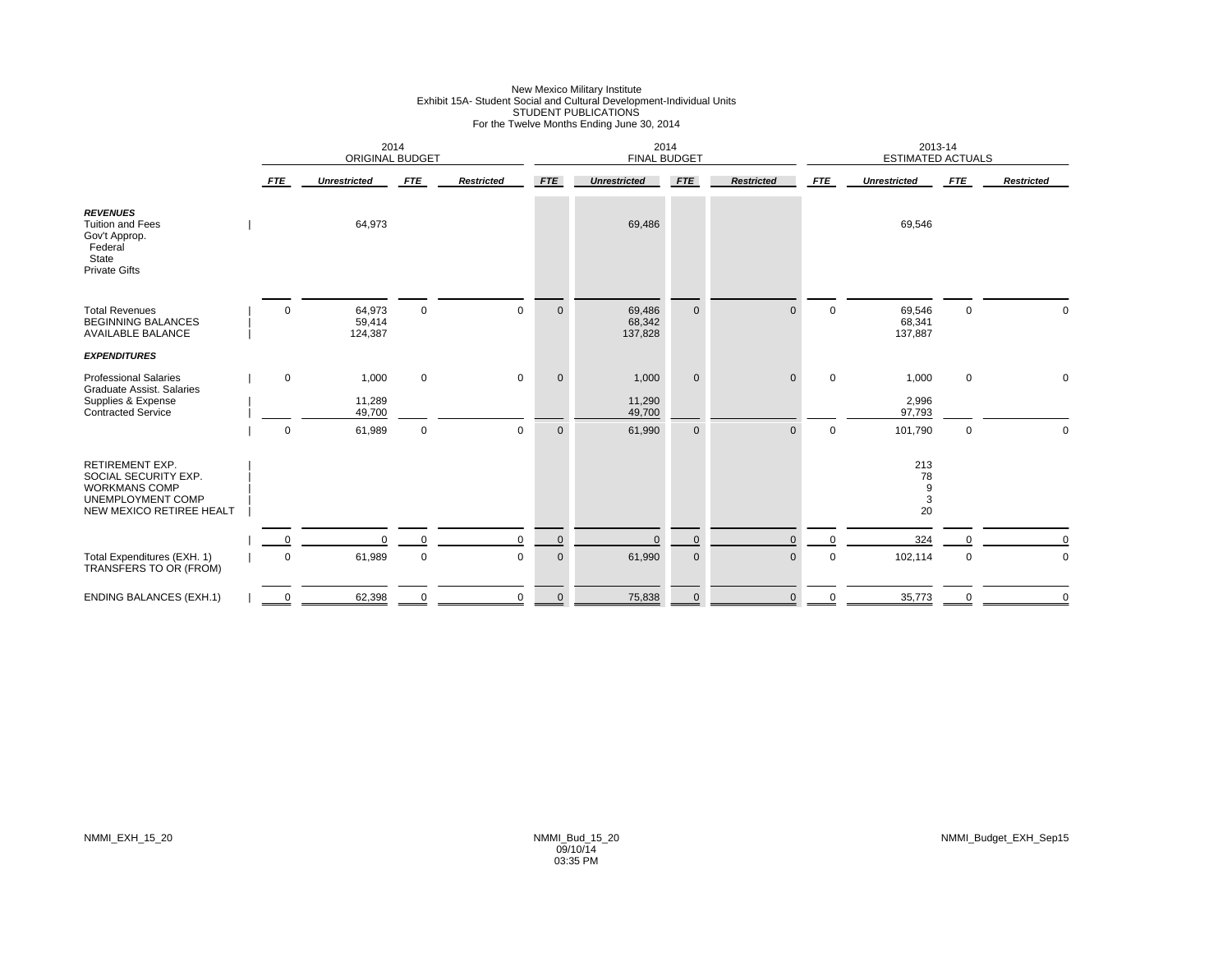|                                                                                                         |                        | 2014<br>ORIGINAL BUDGET    |             |                   |                | 2014<br><b>FINAL BUDGET</b> |             |                   |             | 2013-14<br><b>ESTIMATED ACTUALS</b> |             |                   |
|---------------------------------------------------------------------------------------------------------|------------------------|----------------------------|-------------|-------------------|----------------|-----------------------------|-------------|-------------------|-------------|-------------------------------------|-------------|-------------------|
|                                                                                                         | <b>FTE</b>             | <b>Unrestricted</b>        | <b>FTE</b>  | <b>Restricted</b> | <b>FTE</b>     | <b>Unrestricted</b>         | <b>FTE</b>  | <b>Restricted</b> | <b>FTE</b>  | <b>Unrestricted</b>                 | <b>FTE</b>  | <b>Restricted</b> |
| <b>REVENUES</b><br><b>Tuition and Fees</b><br>Gov't Approp.<br>Federal<br>State<br><b>Private Gifts</b> |                        | 14,619                     |             |                   |                | 15,706                      |             |                   |             | 15,719                              |             |                   |
| <b>Total Revenues</b><br><b>BEGINNING BALANCES</b><br><b>AVAILABLE BALANCE</b>                          | $\mathbf 0$            | 14,619<br>41,076<br>55,695 | $\mathbf 0$ | $\mathbf 0$       | $\overline{0}$ | 15,706<br>45,915<br>61,621  | $\mathbf 0$ | $\Omega$          | $\mathbf 0$ | 15,719<br>45,915<br>61,634          | $\mathsf 0$ | 0                 |
| <b>EXPENDITURES</b>                                                                                     |                        |                            |             |                   |                |                             |             |                   |             |                                     |             |                   |
| Graduate Assist. Salaries<br>Supplies & Expense                                                         |                        | 13,733                     |             |                   |                | 13,733                      |             |                   |             | 7,740                               |             |                   |
|                                                                                                         | $\mathbf 0$            | 13,733                     | $\mathbf 0$ | $\mathbf 0$       | $\mathbf 0$    | 13,733                      | $\mathbf 0$ | $\Omega$          | $\mathbf 0$ | 7,740                               | $\mathbf 0$ | 0                 |
|                                                                                                         |                        |                            |             |                   |                |                             |             |                   |             |                                     |             |                   |
| Total Expenditures (EXH. 1)<br>TRANSFERS TO OR (FROM)                                                   | $\mathbf 0$            | 13,733                     | $\mathbf 0$ | $\mathbf 0$       | $\mathbf 0$    | 13,733                      | $\mathbf 0$ | $\Omega$          | $\mathbf 0$ | 7,740                               | $\mathbf 0$ | 0                 |
| <b>ENDING BALANCES (EXH.1)</b>                                                                          | $\overset{0}{=}$<br>-- | 41,962                     |             | $\Omega$          | $\Omega$       | 47,888                      | $\mathbf 0$ |                   |             | 53,894                              | $\Omega$    |                   |

# New Mexico Military Institute<br>Exhibit 15A- Student Social and Cultural Development-Individual Units<br>For the Twelve Months Ending June 30, 2014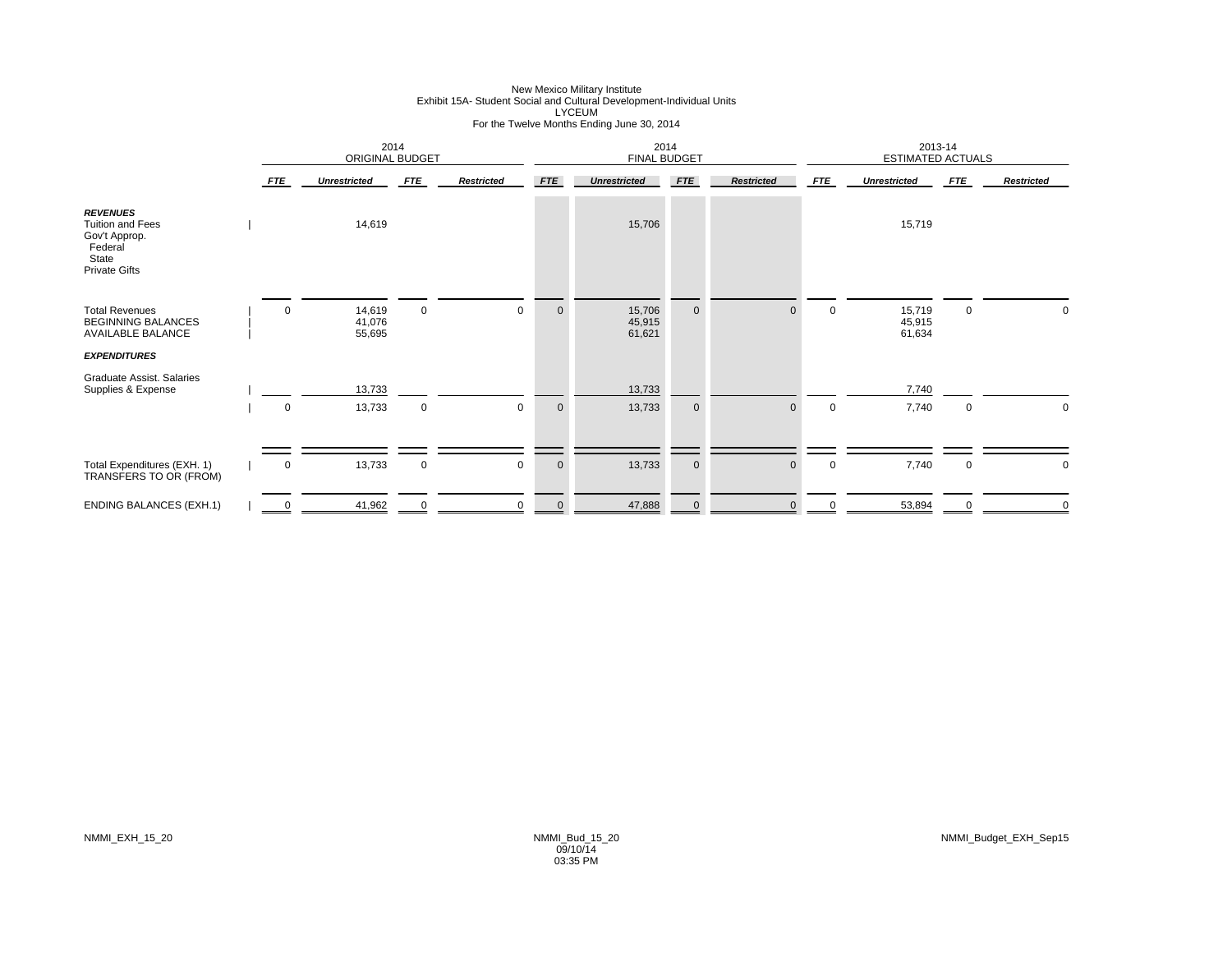## New Mexico Military Institute<br>Exhibit 15A- Student Social and Cultural Development-Individual Units<br>SHOW For the Twelve Months Ending June 30, 2014

|                                                                                                         |                            | 2014<br>ORIGINAL BUDGET         |                             |                            |                             | 2014<br><b>FINAL BUDGET</b>     |                             |                              |                            | 2013-14<br><b>ESTIMATED ACTUALS</b> |                  |                   |
|---------------------------------------------------------------------------------------------------------|----------------------------|---------------------------------|-----------------------------|----------------------------|-----------------------------|---------------------------------|-----------------------------|------------------------------|----------------------------|-------------------------------------|------------------|-------------------|
|                                                                                                         | <b>FTE</b>                 | <b>Unrestricted</b>             | <b>FTE</b>                  | <b>Restricted</b>          | <b>FTE</b>                  | <b>Unrestricted</b>             | <b>FTE</b>                  | <b>Restricted</b>            | <b>FTE</b>                 | <b>Unrestricted</b>                 | <b>FTE</b>       | <b>Restricted</b> |
| <b>REVENUES</b><br><b>Tuition and Fees</b><br>Gov't Approp.<br>Federal<br>State<br><b>Private Gifts</b> |                            | 18,680                          |                             |                            |                             | 19,989                          |                             |                              |                            | 20,006                              |                  |                   |
| <b>Total Revenues</b><br><b>BEGINNING BALANCES</b><br><b>AVAILABLE BALANCE</b><br><b>EXPENDITURES</b>   | $\mathbf 0$                | 18,680<br>97,855<br>116,535     | $\mathbf 0$                 | $\mathbf 0$                | $\mathbf 0$                 | 19,989<br>107,010<br>126,999    | $\mathbf 0$                 | $\mathbf{0}$                 | $\mathbf 0$                | 20,006<br>107,010<br>127,016        | 0                |                   |
| Graduate Assist. Salaries<br><b>Other Salaries</b><br>Supplies & Expense<br><b>Contracted Service</b>   | $\mathbf 0$<br>$\mathbf 0$ | 500<br>5,800<br>5,524<br>11,824 | $\mathbf{0}$<br>$\mathbf 0$ | $\mathbf 0$<br>$\mathbf 0$ | $\mathbf{0}$<br>$\mathbf 0$ | 500<br>5,800<br>5,524<br>11,824 | $\mathbf{0}$<br>$\mathbf 0$ | $\mathbf{0}$<br>$\mathbf{0}$ | $\mathbf 0$<br>$\mathbf 0$ | 0<br>2,732<br>2,732                 | $\mathbf 0$<br>0 | 0<br>$\mathbf 0$  |
|                                                                                                         |                            |                                 |                             |                            |                             |                                 |                             |                              |                            |                                     |                  |                   |
| Total Expenditures (EXH. 1)<br>TRANSFERS TO OR (FROM)                                                   | 0                          | 11,824                          | $\mathbf 0$                 | $\mathbf 0$                | $\mathbf 0$                 | 11,824                          | $\mathbf 0$                 | $\mathbf{0}$                 | 0                          | 2,732                               | 0                | $\mathbf 0$       |
| <b>ENDING BALANCES (EXH.1)</b>                                                                          | 0                          | 104,711                         |                             | $\mathbf 0$                | $\mathbf 0$                 | 115,175                         | $\mathbf 0$                 | $\Omega$                     | 0                          | 124,285                             | 0                |                   |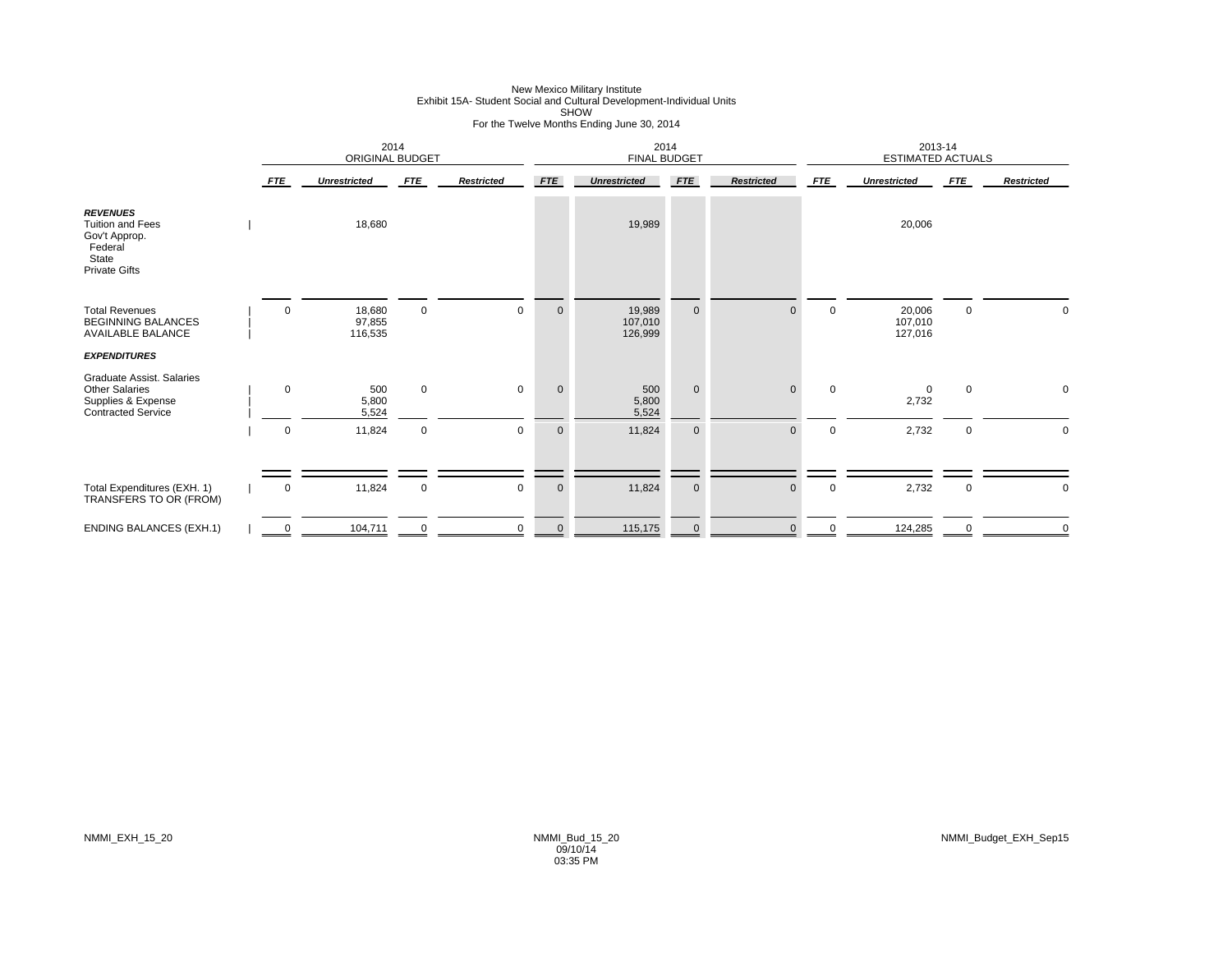# New Mexico Military Institute<br>Exhibit 15A- Student Social and Cultural Development-Individual Units<br>CADET HOSTESS<br>For the Twelve Months Ending June 30, 2014

|                                                                                                                                                  | 2014<br>ORIGINAL BUDGET |                                             |             |                   | 2014<br><b>FINAL BUDGET</b> |                                             |             |                   | 2013-14<br><b>ESTIMATED ACTUALS</b> |                                               |             |                   |
|--------------------------------------------------------------------------------------------------------------------------------------------------|-------------------------|---------------------------------------------|-------------|-------------------|-----------------------------|---------------------------------------------|-------------|-------------------|-------------------------------------|-----------------------------------------------|-------------|-------------------|
|                                                                                                                                                  | <b>FTE</b>              | <b>Unrestricted</b>                         | <b>FTE</b>  | <b>Restricted</b> | <b>FTE</b>                  | <b>Unrestricted</b>                         | <b>FTE</b>  | <b>Restricted</b> | <b>FTE</b>                          | <b>Unrestricted</b>                           | <b>FTE</b>  | <b>Restricted</b> |
| <b>REVENUES</b><br><b>Tuition and Fees</b><br>Gov't Approp.<br>Federal<br>State<br><b>Private Gifts</b>                                          |                         | 59,288                                      |             |                   |                             | 63,299                                      |             |                   |                                     | 63,353                                        |             |                   |
| <b>Total Revenues</b><br><b>BEGINNING BALANCES</b><br><b>AVAILABLE BALANCE</b>                                                                   | $\Omega$                | 59,288<br>(74, 557)<br>(15, 269)            | $\mathbf 0$ | $\Omega$          | $\mathbf 0$                 | 63,299<br>(66, 152)<br>(2, 853)             | $\mathbf 0$ | $\Omega$          | $\mathbf 0$                         | 63,353<br>(66, 152)<br>(2,799)                | $\mathbf 0$ | $\Omega$          |
| <b>EXPENDITURES</b>                                                                                                                              |                         |                                             |             |                   |                             |                                             |             |                   |                                     |                                               |             |                   |
| <b>Professional Salaries</b><br>Graduate Assist. Salaries                                                                                        | $\mathbf{1}$            | 36,368                                      | $\mathbf 0$ | $\mathbf 0$       |                             | 36,368                                      | $\mathbf 0$ | $\mathbf{0}$      | $\mathbf{1}$                        | 36,368                                        | $\mathbf 0$ | $\mathbf 0$       |
| Supplies & Expense                                                                                                                               |                         | 8,900                                       |             |                   |                             | 8,900                                       |             |                   |                                     | 1,730                                         |             |                   |
|                                                                                                                                                  | 1                       | 45,268                                      | $\mathbf 0$ | $\mathbf 0$       | -1                          | 45,268                                      | $\mathbf 0$ | $\Omega$          | 1                                   | 38,098                                        | $\mathbf 0$ | $\Omega$          |
| <b>RETIREMENT EXP.</b><br>SOCIAL SECURITY EXP.<br><b>INSURANCE EXP.</b><br><b>WORKMANS COMP</b><br>UNEMPLOYMENT COMP<br>NEW MEXICO RETIREE HEALT |                         | 4,010<br>2,674<br>9,884<br>578<br>45<br>445 |             |                   |                             | 4,010<br>2,674<br>9,884<br>578<br>45<br>445 |             |                   |                                     | 4,782<br>2,240<br>10,416<br>345<br>113<br>727 |             |                   |
|                                                                                                                                                  | $\Omega$                | 17,636                                      | $\Omega$    | $\mathbf 0$       | $\mathbf 0$                 | 17,636                                      | $\mathbf 0$ | $\Omega$          | $\Omega$                            | 18,624                                        |             | $\Omega$          |
| Total Expenditures (EXH. 1)<br>TRANSFERS TO OR (FROM)                                                                                            |                         | 62,904                                      | $\mathbf 0$ | $\mathbf 0$       |                             | 62,904                                      | $\pmb{0}$   | $\mathbf 0$       |                                     | 56,721                                        | 0           | $\pmb{0}$         |
| <b>ENDING BALANCES (EXH.1)</b>                                                                                                                   | (1)                     | (78, 173)                                   |             | 0                 | (1)                         | (65, 757)                                   | $\mathbf 0$ | $\mathbf{0}$      | (1)                                 | (59, 520)                                     | 0           | $\mathbf 0$       |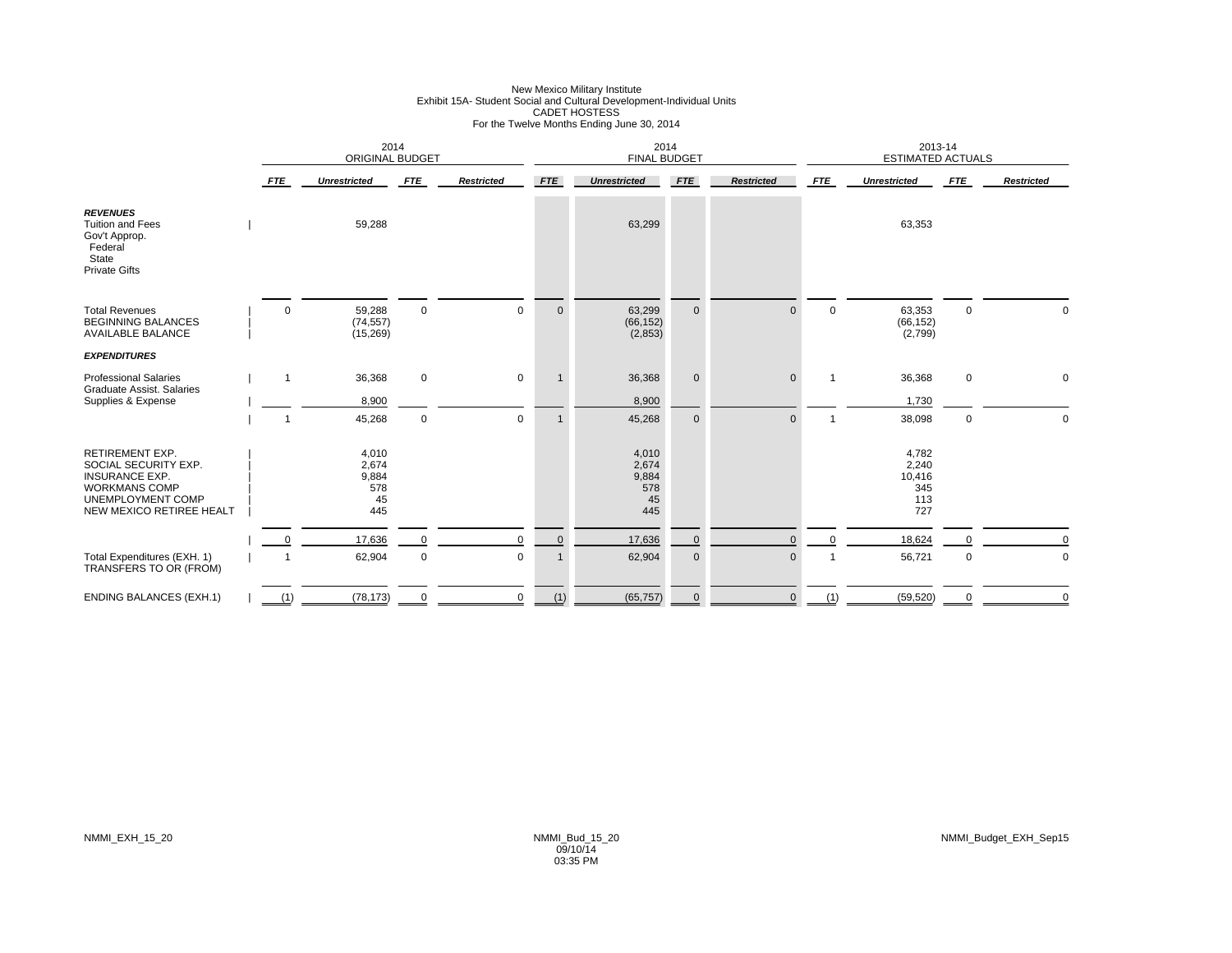### New Mexico Military Institute<br>Exhibit 15A- Student Social and Cultural Development-Individual Units<br>For the Twelve Months Ending June 30, 2014

|                                                                                                                                                  |                | 2014<br><b>ORIGINAL BUDGET</b>                    |             |                   |                | 2014<br><b>FINAL BUDGET</b>                       |              |                   |                | 2013-14<br><b>ESTIMATED ACTUALS</b>               |             |                   |
|--------------------------------------------------------------------------------------------------------------------------------------------------|----------------|---------------------------------------------------|-------------|-------------------|----------------|---------------------------------------------------|--------------|-------------------|----------------|---------------------------------------------------|-------------|-------------------|
|                                                                                                                                                  | <b>FTE</b>     | <b>Unrestricted</b>                               | <b>FTE</b>  | <b>Restricted</b> | <b>FTE</b>     | <b>Unrestricted</b>                               | <b>FTE</b>   | <b>Restricted</b> | <b>FTE</b>     | <b>Unrestricted</b>                               | <b>FTE</b>  | <b>Restricted</b> |
| <b>REVENUES</b><br><b>Tuition and Fees</b><br>Gov't Approp.<br>Federal<br>State                                                                  |                | 11,370                                            |             |                   |                | 12,136                                            |              |                   |                | 12,147                                            |             |                   |
| <b>Private Gifts</b><br>Sales and Services                                                                                                       |                | 118,061                                           |             |                   |                | 118,061                                           |              |                   |                | 134,106                                           |             |                   |
| <b>Total Revenues</b><br><b>BEGINNING BALANCES</b><br><b>AVAILABLE BALANCE</b>                                                                   | $\mathbf 0$    | 129,431<br>52,133<br>181,564                      | $\mathbf 0$ | $\mathbf 0$       | $\mathbf{0}$   | 130,197<br>86,654<br>216,851                      | $\mathbf{0}$ | $\Omega$          | $\mathbf 0$    | 146,253<br>86,654<br>232,907                      | $\mathbf 0$ | $\Omega$          |
| <b>EXPENDITURES</b>                                                                                                                              |                |                                                   |             |                   |                |                                                   |              |                   |                |                                                   |             |                   |
| <b>Professional Salaries</b><br><b>Graduate Assist, Salaries</b>                                                                                 | $\mathbf{1}$   | 41,981                                            | $\mathbf 0$ | $\mathbf 0$       | $\mathbf{1}$   | 45,453                                            | $\mathbf 0$  | $\Omega$          | $\overline{1}$ | 34,799                                            | 0           | 0                 |
| <b>Other Salaries</b><br>Supplies & Expense<br>Travel                                                                                            | $\overline{2}$ | 66,515<br>16,328<br>800                           | $\mathbf 0$ | $\mathbf 0$       | $\overline{2}$ | 66,515<br>16,328<br>800                           | $\mathbf 0$  | $\mathbf{0}$      | 2              | 55,474<br>20,963                                  | 0           | 0                 |
|                                                                                                                                                  | 3              | 125,624                                           | $\mathbf 0$ | $\mathbf 0$       | $\mathbf{3}$   | 129,096                                           | $\pmb{0}$    | $\mathbf{0}$      | 3              | 111,236                                           | $\mathsf 0$ | $\mathbf 0$       |
| <b>RETIREMENT EXP.</b><br>SOCIAL SECURITY EXP.<br><b>INSURANCE EXP.</b><br><b>WORKMANS COMP</b><br>UNEMPLOYMENT COMP<br>NEW MEXICO RETIREE HEALT |                | 11,044<br>8,979<br>8,995<br>1,048<br>103<br>1,456 |             |                   |                | 11,044<br>8,979<br>8,995<br>1,048<br>103<br>1,456 |              |                   |                | 11,109<br>6,606<br>3,836<br>1,096<br>337<br>1,758 |             |                   |
|                                                                                                                                                  | $\Omega$       | 31,625                                            | $\Omega$    | $\Omega$          | $\mathbf 0$    | 31,625                                            | $\pmb{0}$    | $\Omega$          | $\mathbf 0$    | 24,743                                            | O           | $\Omega$          |
| Total Expenditures (EXH. 1)<br>TRANSFERS TO OR (FROM)                                                                                            | 3              | 157,249                                           | $\mathbf 0$ | $\mathbf 0$       | 3              | 160,721                                           | $\mathbf 0$  | $\mathbf 0$       | 3              | 135,979                                           | $\pmb{0}$   | $\mathbf 0$       |
| <b>ENDING BALANCES (EXH.1)</b>                                                                                                                   | (3)            | 24,315                                            | $\mathbf 0$ | $\mathbf 0$       | (3)            | 56,130                                            | $\mathbf 0$  | $\mathbf 0$       | (3)            | 96,928                                            | $\pmb{0}$   | $\mathbf 0$       |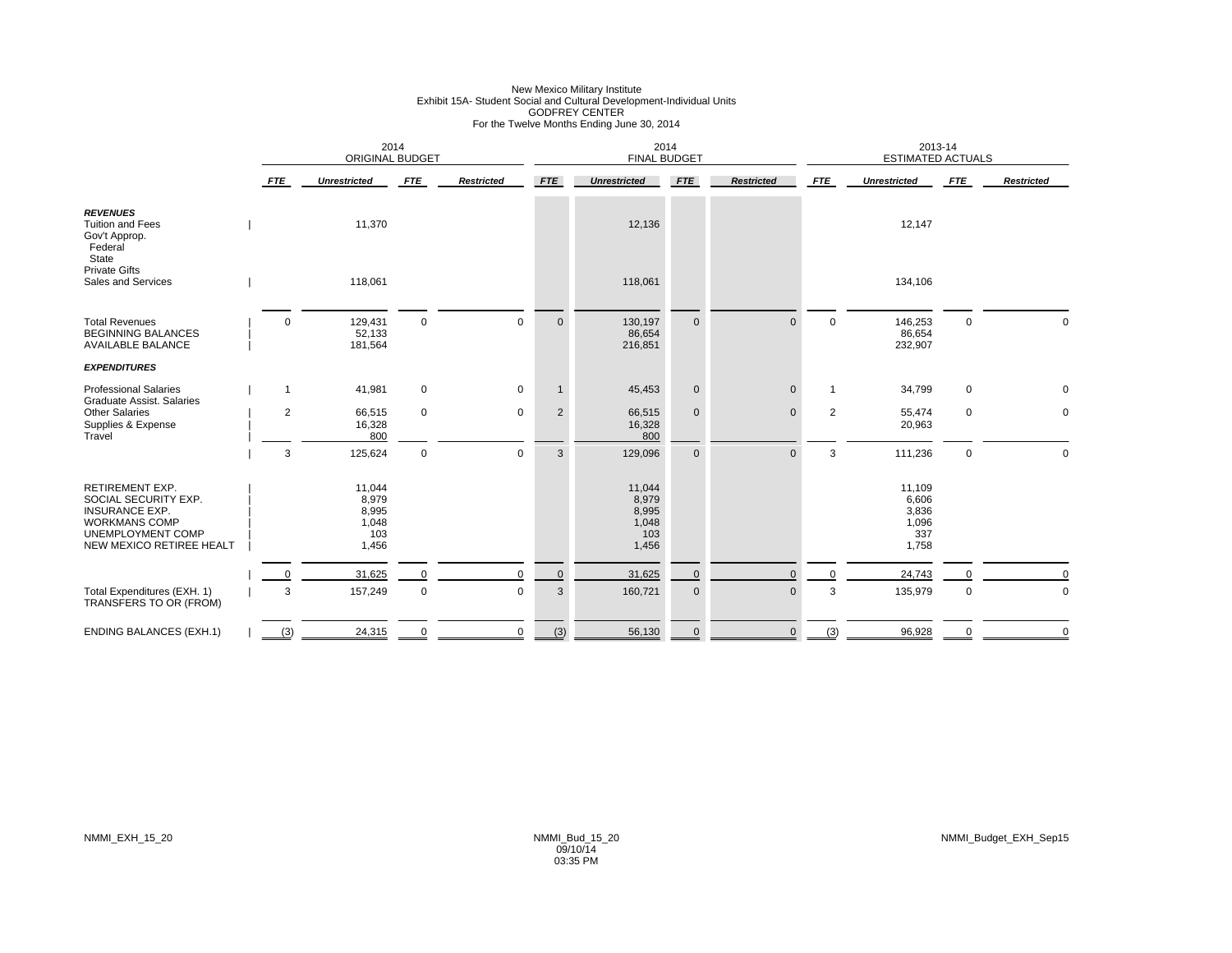### New Mexico Military Institute<br>Exhibit 15A- Student Social and Cultural Development-Individual Units<br>For the Twelve Months Ending June 30, 2014

|                                                                                                    |                     | 2014<br><b>ORIGINAL BUDGET</b> |             |                   |              | 2014<br><b>FINAL BUDGET</b> |              |                   |             | 2013-14<br><b>ESTIMATED ACTUALS</b> |             |                   |
|----------------------------------------------------------------------------------------------------|---------------------|--------------------------------|-------------|-------------------|--------------|-----------------------------|--------------|-------------------|-------------|-------------------------------------|-------------|-------------------|
|                                                                                                    | <b>FTE</b>          | <b>Unrestricted</b>            | <b>FTE</b>  | <b>Restricted</b> | <b>FTE</b>   | <b>Unrestricted</b>         | <b>FTE</b>   | <b>Restricted</b> | <b>FTE</b>  | <b>Unrestricted</b>                 | <b>FTE</b>  | <b>Restricted</b> |
| <b>REVENUES</b><br>Gov't Approp.<br>Federal<br>State<br><b>Private Gifts</b><br>Sales and Services |                     | 3,891                          |             |                   |              | 3,891                       |              |                   |             | 4,120                               |             |                   |
|                                                                                                    |                     |                                |             |                   |              |                             |              |                   |             |                                     |             |                   |
| <b>Total Revenues</b><br><b>BEGINNING BALANCES</b><br><b>AVAILABLE BALANCE</b>                     | 0                   | 3,891<br>8,840<br>12,731       | $\mathbf 0$ | $\mathbf 0$       | $\mathbf 0$  | 3,891<br>9,714<br>13,605    | $\mathbf{0}$ |                   | $\mathbf 0$ | 4,120<br>9,714<br>13,834            | $\mathbf 0$ |                   |
| <b>EXPENDITURES</b>                                                                                |                     |                                |             |                   |              |                             |              |                   |             |                                     |             |                   |
| <b>Graduate Assist, Salaries</b><br><b>Other Salaries</b><br>Supplies & Expense                    | 0                   | 2,182<br>1,500                 | $\mathbf 0$ | $\mathbf 0$       | $\mathbf 0$  | 2,182<br>1,500              | $\mathbf 0$  | $\Omega$          | $\Omega$    | 1,627<br>77                         | $\mathsf 0$ | 0                 |
|                                                                                                    | $\mathsf 0$         | 3,682                          | $\mathbf 0$ | $\mathbf 0$       | $\mathbf 0$  | 3,682                       | $\mathbf 0$  | $\Omega$          | $\mathbf 0$ | 1,704                               | $\mathsf 0$ | 0                 |
| <b>RETIREMENT EXP.</b><br>SOCIAL SECURITY EXP.<br>NEW MEXICO RETIREE HEALT                         |                     | 262<br>179<br>29               |             |                   |              | 262<br>179<br>29            |              |                   |             | 208<br>129<br>32                    |             |                   |
|                                                                                                    |                     | 470                            | $\Omega$    | $\Omega$          | $\mathbf{0}$ | 470                         | $\mathbf{0}$ |                   | $\Omega$    | 368                                 | $\Omega$    |                   |
| Total Expenditures (EXH. 1)<br>TRANSFERS TO OR (FROM)                                              | 0                   | 4,152                          | $\mathbf 0$ | $\mathbf 0$       | $\mathbf 0$  | 4,152                       | $\mathbf 0$  | $\mathbf{0}$      | $\mathbf 0$ | 2,073                               | $\mathbf 0$ | 0                 |
| <b>ENDING BALANCES (EXH.1)</b>                                                                     | $\overline{0}$<br>– | 8,579                          |             | $\Omega$          | $\mathbf 0$  | 9,453                       | $\mathbf{0}$ |                   |             | 11,761                              |             |                   |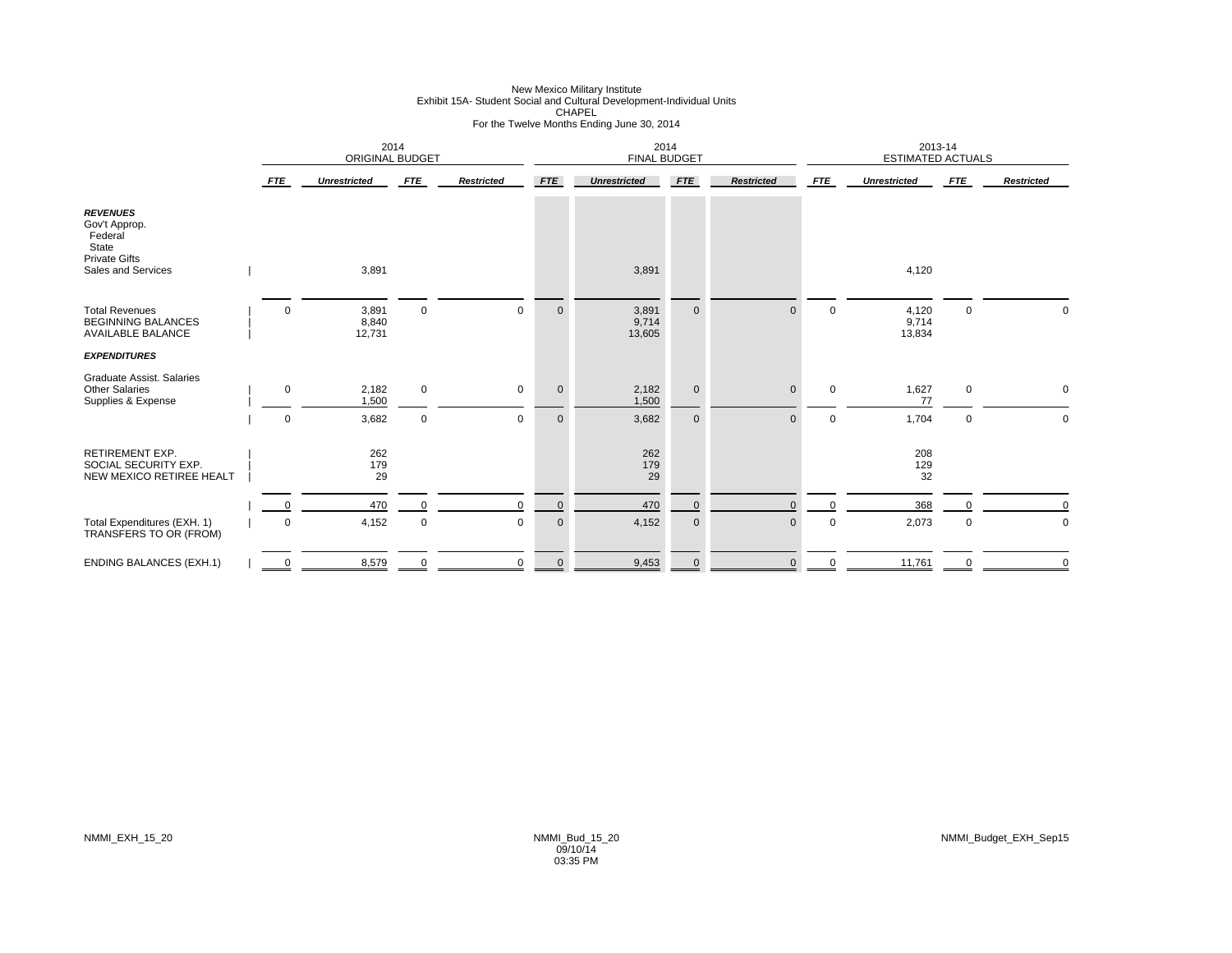### New Mexico Military Institute<br>Exhibit 15A- Student Social and Cultural Development-Individual Units<br>AMPHITHEATER & PEARSON<br>For the Twelve Months Ending June 30, 2014

|                                                                                                       |            | 2014<br>ORIGINAL BUDGET       |                            |                            |                            | 2014<br><b>FINAL BUDGET</b>    |                            |                          |                  | 2013-14<br><b>ESTIMATED ACTUALS</b> |                  |                   |
|-------------------------------------------------------------------------------------------------------|------------|-------------------------------|----------------------------|----------------------------|----------------------------|--------------------------------|----------------------------|--------------------------|------------------|-------------------------------------|------------------|-------------------|
|                                                                                                       | <b>FTE</b> | <b>Unrestricted</b>           | <b>FTE</b>                 | <b>Restricted</b>          | FTE                        | <b>Unrestricted</b>            | <b>FTE</b>                 | <b>Restricted</b>        | <b>FTE</b>       | <b>Unrestricted</b>                 | <b>FTE</b>       | <b>Restricted</b> |
| <b>REVENUES</b><br>Gov't Approp.<br>Federal<br>State<br><b>Private Gifts</b><br>Sales and Services    |            | 6,433                         |                            |                            |                            | 6,433                          |                            |                          |                  | 33,623                              |                  |                   |
| <b>Total Revenues</b><br><b>BEGINNING BALANCES</b><br><b>AVAILABLE BALANCE</b><br><b>EXPENDITURES</b> | 0          | 6,433<br>70,220<br>76,653     | $\mathsf 0$                | $\mathbf 0$                | $\mathbf 0$                | 6,433<br>106,009<br>112,442    | $\mathbf 0$                | $\Omega$                 | $\mathbf 0$      | 33,623<br>106,009<br>139,632        | $\mathsf 0$      |                   |
| <b>Graduate Assist, Salaries</b><br><b>Other Salaries</b><br>Supplies & Expense                       | 0<br>0     | $\mathbf 0$<br>2,500<br>2,500 | $\mathbf 0$<br>$\mathbf 0$ | $\mathbf 0$<br>$\mathbf 0$ | $\mathbf 0$<br>$\mathbf 0$ | $\mathbf{0}$<br>2,500<br>2,500 | $\mathbf 0$<br>$\mathbf 0$ | $\Omega$<br>$\mathbf{0}$ | $\mathbf 0$<br>0 | 5,387<br>5,387                      | $\mathbf 0$<br>0 | 0<br>$\mathbf 0$  |
| Total Expenditures (EXH. 1)<br>TRANSFERS TO OR (FROM)                                                 | 0          | 2,500                         | $\mathbf 0$                | 0                          | $\mathbf 0$                | 2,500                          | $\mathbf 0$                | $\mathbf 0$              | 0                | 5,387                               | 0                | 0                 |
| <b>ENDING BALANCES (EXH.1)</b>                                                                        | 0          | 74,153                        | $\mathbf 0$                | $\mathbf 0$                | $\mathbf{0}$               | 109,942                        | $\mathbf{0}$               | $\Omega$                 | 0                | 134,244                             | $\Omega$         | $\mathbf 0$       |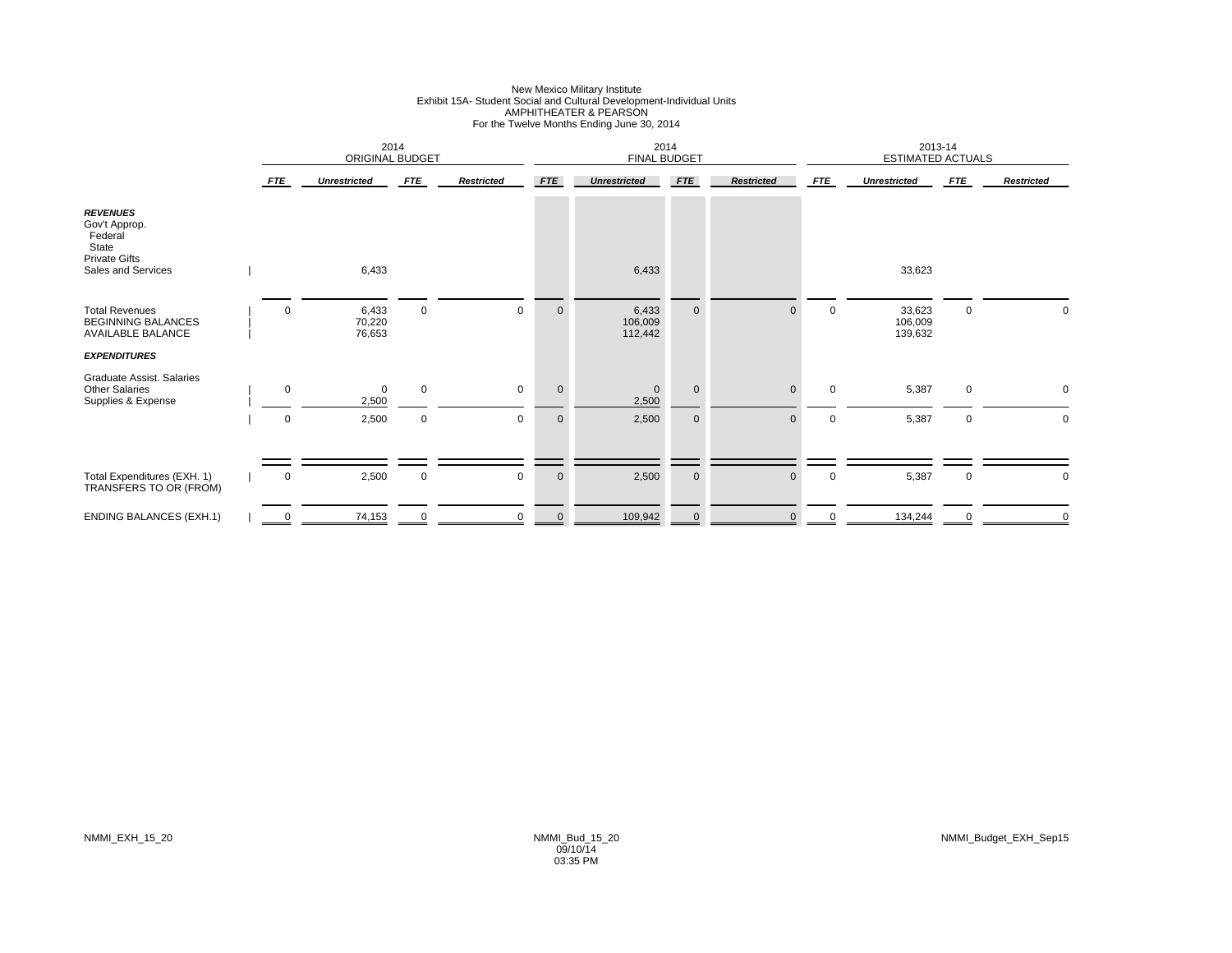### New Mexico Military Institute<br>Exhibit 15A- Student Social and Cultural Development-Individual Units<br>STUDENT ACTIVITIES<br>For the Twelve Months Ending June 30, 2014

|                                                                                                         |                | 2014<br><b>ORIGINAL BUDGET</b>      |             |                   |              | 2014<br><b>FINAL BUDGET</b>  |              |                   |             | 2013-14<br><b>ESTIMATED ACTUALS</b> |             |                   |
|---------------------------------------------------------------------------------------------------------|----------------|-------------------------------------|-------------|-------------------|--------------|------------------------------|--------------|-------------------|-------------|-------------------------------------|-------------|-------------------|
|                                                                                                         | <b>FTE</b>     | <b>Unrestricted</b>                 | <b>FTE</b>  | <b>Restricted</b> | <b>FTE</b>   | <b>Unrestricted</b>          | <b>FTE</b>   | <b>Restricted</b> | <b>FTE</b>  | <b>Unrestricted</b>                 | <b>FTE</b>  | <b>Restricted</b> |
| <b>REVENUES</b><br><b>Tuition and Fees</b><br>Gov't Approp.<br>Federal<br>State<br><b>Private Gifts</b> |                | 121,824                             |             |                   |              | 164,326                      |              |                   |             | 164,476                             |             |                   |
| <b>Total Revenues</b><br><b>BEGINNING BALANCES</b><br><b>AVAILABLE BALANCE</b>                          | $\mathbf 0$    | 121,824<br>(254, 981)<br>(133, 157) | $\mathsf 0$ | $\mathsf 0$       | $\mathbf 0$  | 164,326<br>22,250<br>186,576 | $\mathbf 0$  | $\Omega$          | $\mathbf 0$ | 164,476<br>22,250<br>186,726        | $\mathbf 0$ | 0                 |
| <b>EXPENDITURES</b>                                                                                     |                |                                     |             |                   |              |                              |              |                   |             |                                     |             |                   |
| Graduate Assist. Salaries<br>Supplies & Expense<br><b>Contracted Service</b>                            |                | 94,278<br>10,480                    |             |                   |              | 524,735<br>10,480            |              |                   |             | 164,476                             |             |                   |
|                                                                                                         | $\mathbf 0$    | 104,758                             | $\mathbf 0$ | $\mathbf 0$       | $\mathbf 0$  | 535,215                      | $\mathbf 0$  | $\Omega$          | $\mathbf 0$ | 164,476                             | 0           | $\Omega$          |
| <b>WORKMANS COMP</b><br>UNEMPLOYMENT COMP                                                               |                | 27<br>3                             |             |                   |              | 27<br>3                      |              |                   |             |                                     |             |                   |
|                                                                                                         | $\Omega$       | 30                                  | $\Omega$    | $\mathbf 0$       | $\mathbf{0}$ | 30                           | $\mathbf 0$  | $\Omega$          | $\Omega$    | $\Omega$                            | $\Omega$    | $\Omega$          |
| Total Expenditures (EXH. 1)<br>TRANSFERS TO OR (FROM)                                                   | $\mathsf 0$    | 104,788                             | $\mathbf 0$ | $\mathbf 0$       | $\mathbf 0$  | 535,245                      | $\pmb{0}$    | $\mathbf{0}$      | $\mathbf 0$ | 164,476                             | $\mathbf 0$ | 0                 |
| <b>ENDING BALANCES (EXH.1)</b>                                                                          | $\overline{0}$ | (237, 945)                          |             | $\Omega$          | $\mathbf 0$  | (348, 669)                   | $\mathbf{0}$ | $\Omega$          |             | 22,250                              |             |                   |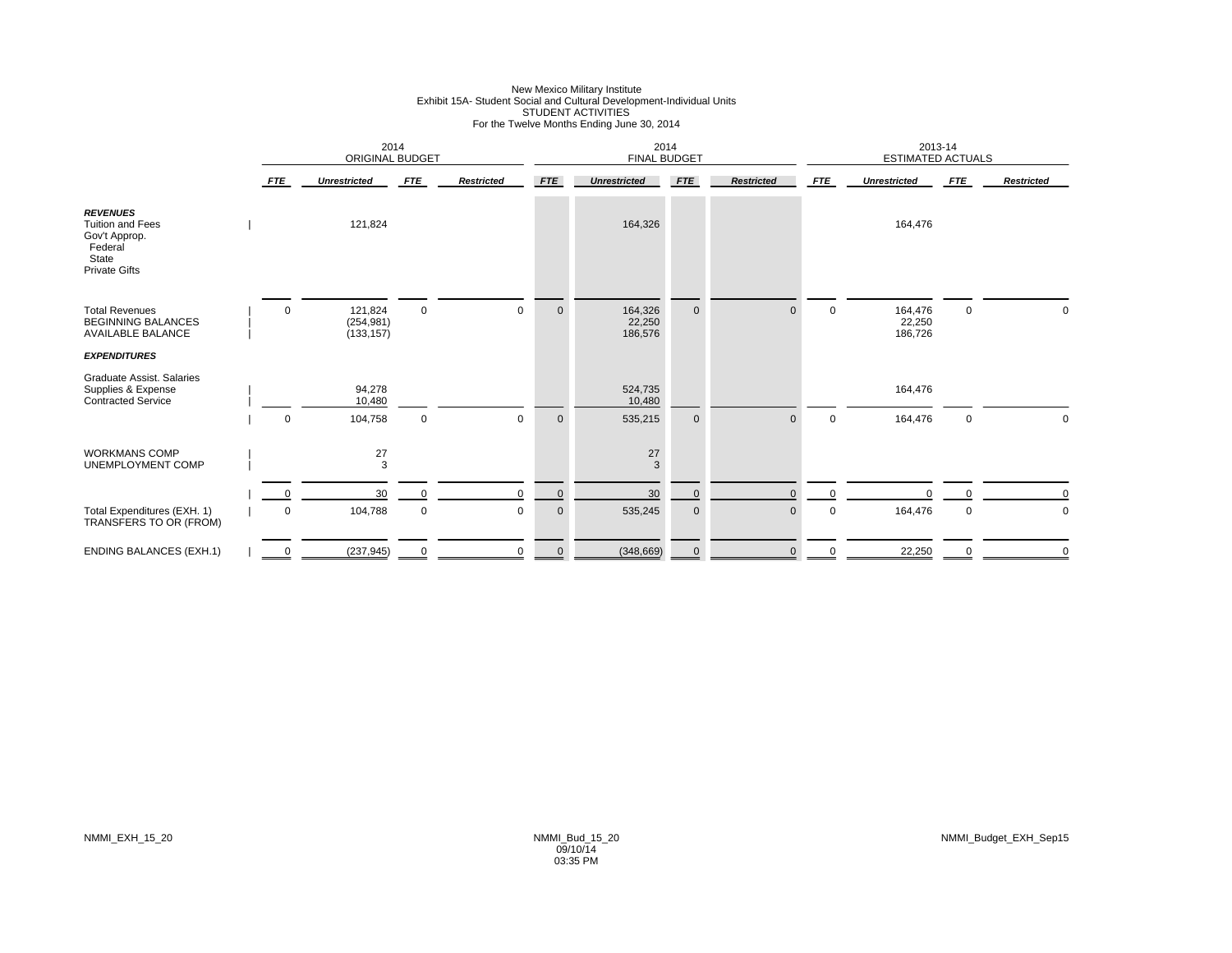#### New Mexico Military Institute Exhibit 18A- Internal Service-Individual Units Internal Services For the Twelve Months Ending June 30, 2014

|                                                                                                                                                         |             | 2014<br><b>ORIGINAL BUDGET</b>                      |             |                   |              | 2014<br><b>FINAL BUDGET</b>                         |              |                   |              | 2013-14<br><b>ESTIMATED ACTUALS</b>                    |             |                   |
|---------------------------------------------------------------------------------------------------------------------------------------------------------|-------------|-----------------------------------------------------|-------------|-------------------|--------------|-----------------------------------------------------|--------------|-------------------|--------------|--------------------------------------------------------|-------------|-------------------|
|                                                                                                                                                         | <b>FTE</b>  | <b>Unrestricted</b>                                 | <b>FTE</b>  | <b>Restricted</b> | <b>FTE</b>   | <b>Unrestricted</b>                                 | <b>FTE</b>   | <b>Restricted</b> | <b>FTE</b>   | <b>Unrestricted</b>                                    | <b>FTE</b>  | <b>Restricted</b> |
| <b>REVENUES</b><br><b>Tuition and Fees</b><br>Gov't Approp.<br>Federal<br>State<br><b>Private Gifts</b>                                                 |             | 230,532                                             |             |                   |              | 303,405                                             |              |                   |              | 303,690                                                |             |                   |
| <b>Total Revenues</b><br><b>BEGINNING BALANCES</b><br><b>AVAILABLE BALANCE</b>                                                                          | $\mathbf 0$ | 230,532<br>230,532                                  | $\mathbf 0$ | $\Omega$          | $\mathbf{0}$ | 303,405<br>213,376<br>516,781                       | $\mathbf 0$  | $\Omega$          | $\mathbf 0$  | 303,690<br>213,376<br>517,066                          | $\pmb{0}$   | $\Omega$          |
| <b>EXPENDITURES</b>                                                                                                                                     |             |                                                     |             |                   |              |                                                     |              |                   |              |                                                        |             |                   |
| <b>Professional Salaries</b><br>Graduate Assist, Salaries                                                                                               | 9           | 483,309                                             | 0           | $\mathbf 0$       | 10           | 481,394                                             | $\mathbf 0$  | $\mathbf{0}$      | 10           | 469,894                                                | $\pmb{0}$   | $\mathbf 0$       |
| Secretarial & Clerical Sal.<br>Supplies & Expense<br>Travel<br>Equipment<br><b>Contracted Service</b>                                                   |             | 27,939<br>346,567<br>19,600<br>5,000<br>108,445     | 0           | $\mathbf 0$       | $\mathbf 1$  | 27,939<br>631,258<br>19,600<br>5,000<br>108,445     | $\mathbf{0}$ | $\Omega$          | $\mathbf{1}$ | 27,939<br>307,174<br>10,609<br>4,995<br>112,492        | $\mathbf 0$ | $\mathbf 0$       |
|                                                                                                                                                         | 10          | 990,860                                             | 0           | $\mathbf 0$       | 11           | 1,273,636                                           | $\mathbf 0$  | $\mathbf{0}$      | 11           | 933,102                                                | $\pmb{0}$   | $\Omega$          |
| <b>RETIREMENT EXP.</b><br>SOCIAL SECURITY EXP.<br><b>INSURANCE EXP.</b><br><b>WORKMANS COMP</b><br><b>UNEMPLOYMENT COMP</b><br>NEW MEXICO RETIREE HEALT |             | 54,895<br>38,527<br>57,925<br>6,805<br>659<br>6,275 |             |                   |              | 54,895<br>38,527<br>57,925<br>6,805<br>659<br>9,748 |              |                   |              | 66,804<br>34,051<br>79,384<br>4,820<br>1,587<br>10,061 |             |                   |
| INT SERV CHG-INSTR<br>INT SERV-ACAD SUPP<br>INT SERV-STUD SERV<br>INT SERV-INST SUPP                                                                    |             | (564, 503)<br>(74, 033)<br>(92, 541)<br>(194, 337)  |             |                   |              | (564, 503)<br>(74, 033)<br>(92, 541)<br>(194, 337)  |              |                   |              | (564, 503)<br>(74, 033)<br>(92, 541)<br>(194, 337)     |             |                   |
|                                                                                                                                                         | $\mathbf 0$ | (760, 328)                                          | 0           | $\mathbf 0$       | $\mathbf 0$  | (756, 855)                                          | $\mathbf 0$  | $\Omega$          | $\mathbf 0$  | (728, 707)                                             |             | $\Omega$          |
| Total Expenditures (EXH. 1)<br>TRANSFERS TO OR (FROM)                                                                                                   | 10          | 230,532                                             | 0           | $\mathbf 0$       | 11           | 516,781                                             | $\pmb{0}$    | $\mathbf{0}$      | 11           | 204,395                                                | $\mathbf 0$ | $\Omega$          |
| <b>ENDING BALANCES (EXH.1)</b>                                                                                                                          | (10)        | 0                                                   | 0           | 0                 | (11)         | $\mathbf 0$                                         | $\pmb{0}$    | $\mathbf 0$       | (11)         | 312,670                                                | $\Omega$    | $\mathbf 0$       |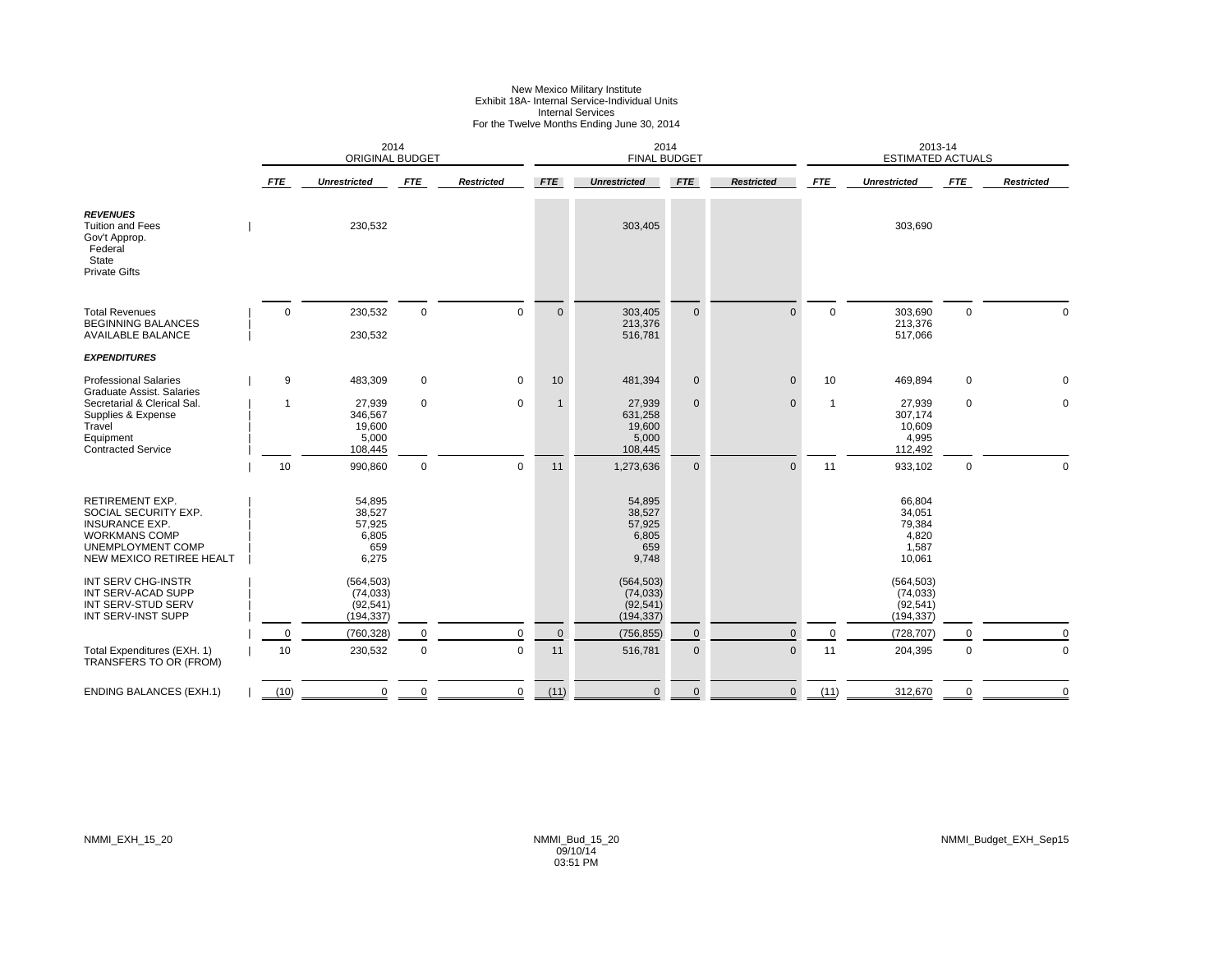#### New Mexico Military Institute Exhibit 19 Student Aid Grants and Stipends For the Twelve Months Ending June 30, 2014

|                                                        | 2014<br><b>ORIGINAL BUDGET</b> |                   | 2014<br><b>FINAL BUDGET</b> |                   | 2013-14<br><b>ESTIMATED ACTUALS</b> |                   |
|--------------------------------------------------------|--------------------------------|-------------------|-----------------------------|-------------------|-------------------------------------|-------------------|
|                                                        | <b>Unrestricted</b>            | <b>Restricted</b> | <b>Unrestricted</b>         | <b>Restricted</b> | <b>Unrestricted</b>                 | <b>Restricted</b> |
|                                                        |                                |                   |                             |                   |                                     |                   |
| Revenues<br><b>Federal Govt</b>                        |                                |                   |                             |                   |                                     |                   |
| <b>SEOG</b>                                            | 0                              | 110,000           | 0                           | 110,000           | 0                                   | 110,158           |
| Pell Grant                                             | 0                              | 700,000           | $\Omega$                    | 700,000           | $\Omega$                            | 687,188           |
| Fed Work Study                                         |                                |                   |                             |                   |                                     |                   |
| Native American Crim Justice                           | $\Omega$                       | 300,000           | $\Omega$                    | 300,000           | 0                                   | 48,638            |
| <b>State</b>                                           |                                |                   |                             |                   |                                     |                   |
| State Govt. Appropriations                             | 842,800                        | 0                 | 842,800                     | $\Omega$          | 842,800                             | $\Omega$          |
| <b>NMSIG</b>                                           |                                | 30,000<br>20,000  |                             | 30,000            |                                     | 37,567            |
| <b>Lottery Success</b><br><b>College Affordability</b> | U                              | 2,000             |                             | 20,000<br>2,000   | $\Omega$                            | 11,785<br>1,647   |
| <b>NM Work Study</b>                                   |                                |                   |                             |                   |                                     |                   |
| <b>Total Revenue</b>                                   | 842,800                        | 1,162,000         | 842,800                     | 1,162,000         | 842,800                             | 896,983           |
| <b>BEGINNING BALANCE(EXH.1)</b>                        | 1,407,018                      | $\Omega$          | 1,407,018                   | $\Omega$          | 1,407,018                           | n                 |
| <b>TOTAL AVAILABLE</b>                                 | 2,249,818                      | 1,162,000         | 2,249,818                   | 1,162,000         | 2,249,818                           | 896,983           |
| Expenditures<br><b>State Scholarships</b>              | 26,625                         | 0                 | 26,625                      | 0                 | 26,622                              |                   |
| <b>SEOG</b>                                            | O                              | 110,000           |                             | 110,000           |                                     | 110,158           |
| Pell                                                   |                                | 700,000           |                             | 700,000           |                                     | 687,188           |
| <b>NMSIG</b>                                           |                                | 30,000            |                             | 30,000            |                                     | 37,567            |
| <b>Lottery Success</b>                                 |                                | 20,000            |                             | 20,000            |                                     | 11,785            |
| Native American Crim Justice                           |                                | 300,000           |                             | 300,000           |                                     | 48,638            |
| College Affordability Grant                            |                                | 2,000             |                             | 2,000             |                                     | 1,647             |
| Knowles Scholarship Fund                               | 1,491,159                      | 0                 | 1,491,159                   | $\Omega$          | 1,340,796                           |                   |
| <b>Total Expenditures</b>                              | 1,517,784                      | 1,162,000         | 1,517,784                   | 1,162,000         | 1,367,418                           | 896,983           |
| TRANSFER TO OR (FROM) I&G (EXH. 1A)                    | (674, 984)                     | 0                 | (674, 984)                  | $\Omega$          | (674, 984)                          | 0                 |
| <b>ENDING BALANCE</b>                                  | 1,407,018                      | 0                 | 1,407,018                   | $\Omega$          | 1,557,384                           | 0                 |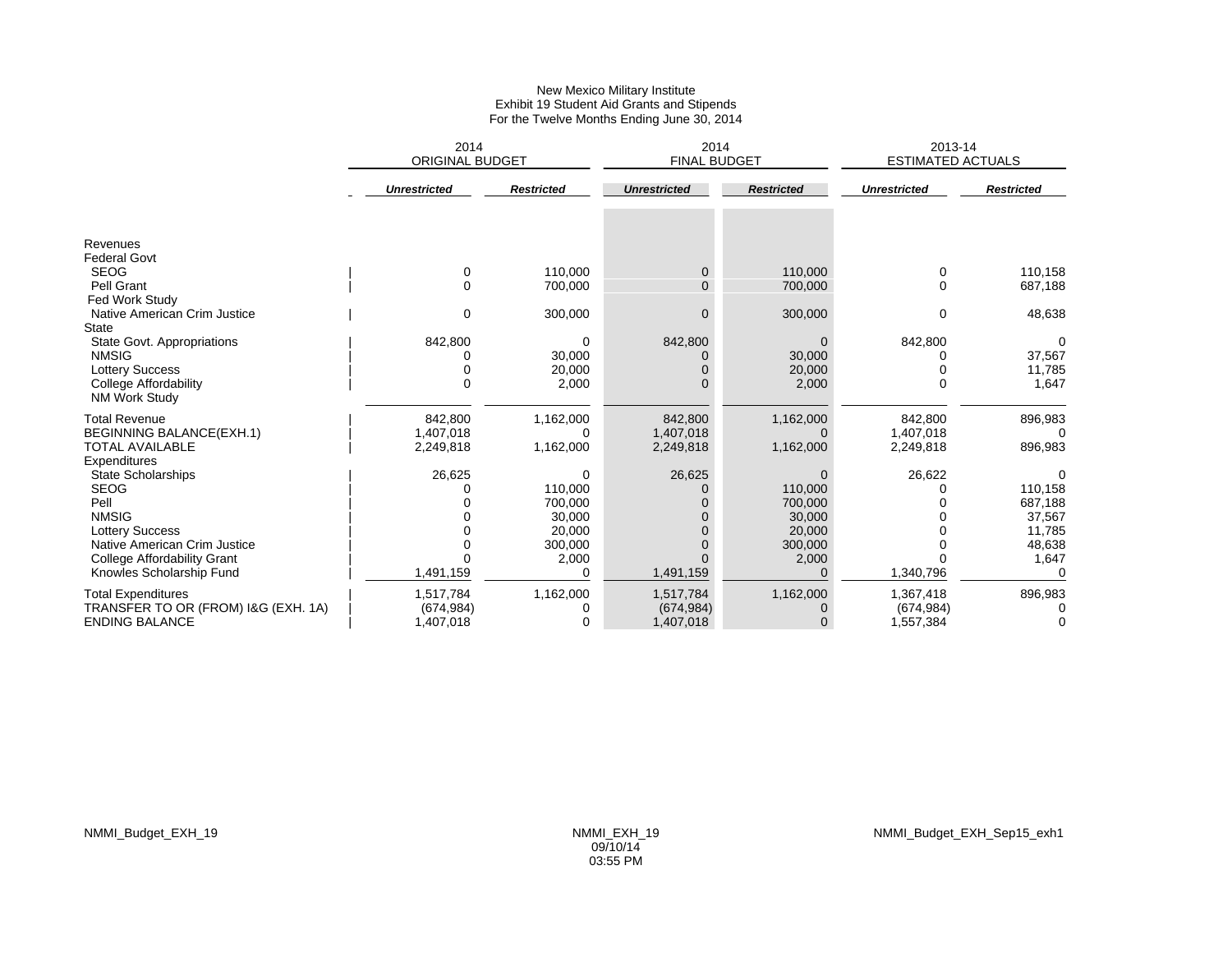### New Mexico Military Institute Exhibit 20A- Auxiliary Enterprises-Individual Units Auxiliary Enterprises For the Twelve Months Ending June 30, 2014

|                                                                                                                                                                                                       |             | 2014<br><b>ORIGINAL BUDGET</b>                                                         |                            |                   |                     | 2014<br><b>FINAL BUDGET</b>                                                            |                            |                          |             | 2013-14<br><b>ESTIMATED ACTUALS</b>                                                   |                            |                   |
|-------------------------------------------------------------------------------------------------------------------------------------------------------------------------------------------------------|-------------|----------------------------------------------------------------------------------------|----------------------------|-------------------|---------------------|----------------------------------------------------------------------------------------|----------------------------|--------------------------|-------------|---------------------------------------------------------------------------------------|----------------------------|-------------------|
|                                                                                                                                                                                                       | <b>FTE</b>  | <b>Unrestricted</b>                                                                    | <b>FTE</b>                 | <b>Restricted</b> | <b>FTE</b>          | <b>Unrestricted</b>                                                                    | <b>FTE</b>                 | <b>Restricted</b>        | <b>FTE</b>  | <b>Unrestricted</b>                                                                   | <b>FTE</b>                 | <b>Restricted</b> |
| <b>REVENUES</b><br><b>Tuition and Fees</b><br>Gov't Approp.<br>Federal<br><b>State</b>                                                                                                                |             | 4,941,189                                                                              |                            |                   |                     | 5,283,814                                                                              |                            |                          |             | 5,267,905                                                                             |                            |                   |
| <b>Private Gifts</b><br><b>Sales and Services</b>                                                                                                                                                     |             | 983,546                                                                                |                            |                   |                     | 1,054,031                                                                              |                            |                          |             | 1,366,215                                                                             |                            |                   |
| <b>Total Revenues</b><br><b>BEGINNING BALANCES</b><br><b>AVAILABLE BALANCE</b>                                                                                                                        | $\mathbf 0$ | 5,924,735<br>1,982,070<br>7,906,805                                                    | $\mathbf 0$                | $\mathbf 0$       | $\mathbf{0}$        | 6,337,845<br>2,820,132<br>9,157,977                                                    | $\mathbf{0}$               | $\Omega$                 | $\mathbf 0$ | 6,634,119<br>2,820,132<br>9,454,251                                                   | $\mathbf 0$                |                   |
| <b>EXPENDITURES</b>                                                                                                                                                                                   |             |                                                                                        |                            |                   |                     |                                                                                        |                            |                          |             |                                                                                       |                            |                   |
| <b>Professional Salaries</b><br><b>Graduate Assist. Salaries</b>                                                                                                                                      | 8           | 261,450                                                                                | 0                          | 0                 | 8                   | 261,450                                                                                | $\pmb{0}$                  | $\Omega$                 | 8           | 247,744                                                                               | $\mathbf 0$                |                   |
| <b>Technician Salaries</b><br><b>Other Salaries</b><br>Supplies & Expense<br>Travel<br>Equipment<br><b>Purchases for Resale</b><br><b>Contracted Service</b><br>Miscellaneous                         | 7<br>6      | 199,932<br>240,191<br>471,084<br>7,600<br>125,140<br>166,922<br>3,103,560              | $\mathbf 0$<br>$\mathbf 0$ | 0<br>$\Omega$     | $\overline{7}$<br>6 | 197,385<br>238,478<br>501,423<br>11,677<br>125,140<br>166,922<br>3,582,779<br>394,912  | $\mathbf 0$<br>$\mathbf 0$ | $\mathbf{0}$<br>$\Omega$ | 7<br>6      | 192,483<br>269,368<br>733,872<br>8,566<br>49,375<br>134,300<br>3,638,997              | $\mathbf 0$<br>$\mathbf 0$ |                   |
|                                                                                                                                                                                                       | 21          | 4,575,879                                                                              | $\mathbf 0$                | $\mathbf 0$       | 21                  | 5,480,166                                                                              | $\mathbf 0$                | $\Omega$                 | 21          | 5,274,705                                                                             | $\mathsf 0$                | $\Omega$          |
| <b>RETIREMENT EXP.</b><br>SOCIAL SECURITY EXP.<br><b>INSURANCE EXP.</b><br><b>WORKMANS COMP</b><br>UNEMPLOYMENT COMP<br>NEW MEXICO RETIREE HEALT<br><b>FUEL</b><br><b>ELECTRICITY</b><br><b>WATER</b> |             | 80,720<br>53,669<br>101,504<br>10,090<br>1,810<br>10,910<br>38,215<br>18,100<br>43,320 |                            |                   |                     | 90,751<br>61,551<br>101,860<br>10,524<br>1,841<br>12,696<br>38,215<br>18,100<br>43,320 |                            |                          |             | 87,924<br>47,423<br>118,731<br>6,725<br>2,167<br>13,384<br>38,215<br>18,100<br>43,320 |                            |                   |
| OVERHEAD-ADMIN<br>OVERHEAD-PLANT OPER                                                                                                                                                                 |             | 52,335<br>194,515                                                                      |                            |                   |                     | 52,335<br>194,515                                                                      |                            |                          |             | 52,335<br>194,515                                                                     |                            |                   |
|                                                                                                                                                                                                       | $\mathbf 0$ | 605,188                                                                                | $\mathbf 0$                | $\pmb{0}$         | $\pmb{0}$           | 625,708                                                                                | $\pmb{0}$                  | $\Omega$                 | $\mathbf 0$ | 622,838                                                                               | $\mathbf 0$                | $\Omega$          |
| Total Expenditures (EXH. 1)                                                                                                                                                                           | 21          | 5,181,067                                                                              | $\mathsf 0$                | $\mathsf 0$       | 21                  | 6,105,874                                                                              | $\mathbf 0$                | $\mathbf 0$              | 21          | 5,897,542                                                                             | $\mathsf 0$                | $\mathbf 0$       |
| TRANSFERS TO OR (FROM)<br>1 & G (EXH 1A)                                                                                                                                                              | $\mathbf 0$ | 486,500                                                                                | 0                          | 0                 | $\mathbf 0$         | 920,000                                                                                | $\pmb{0}$                  | $\mathbf 0$              | $\mathbf 0$ | 920,000                                                                               | $\mathbf 0$                | $\mathbf 0$       |
| <b>ENDING BALANCES (EXH.1)</b>                                                                                                                                                                        | (21)        | 2,239,238                                                                              | $\Omega$                   | 0                 | (21)                | 2,132,103                                                                              | $\mathbf{0}$               | $\mathbf{0}$             | (21)        | 2,636,709                                                                             | $\mathbf 0$                | $\Omega$          |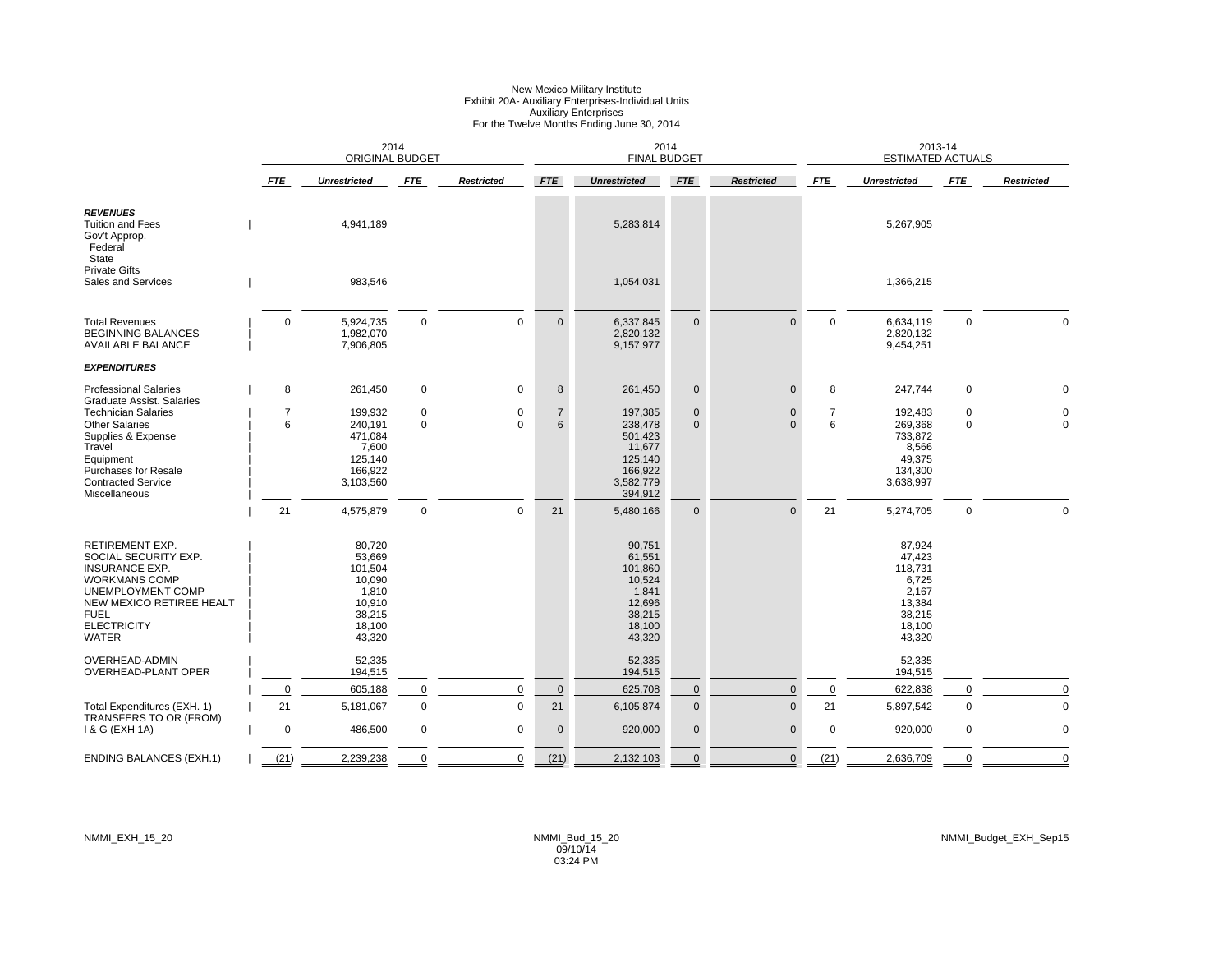# New Mexico Military Institute<br>Exhibit 20A- Auxiliary Enterprises-Individual Units<br>BARBER SHOP<br>For the Twelve Months Ending June 30, 2014

|                                                                                                                                                         |                | 2014<br><b>ORIGINAL BUDGET</b>                 |             |                   |                | 2014<br><b>FINAL BUDGET</b>                    |             |                   |                | 2013-14<br><b>ESTIMATED ACTUALS</b><br><b>FTE</b><br><b>Unrestricted</b><br>85,979<br>2,650<br>88,629<br>0<br>13,417<br>102,046<br>48,285<br>$\mathbf 0$<br>1,951<br>50,236<br>0<br>6,369<br>2,863<br>18,077<br>464<br>150<br>966<br>1,250<br>1,250<br>31,388<br>81,624<br>$\mathbf 0$ |             |                   |
|---------------------------------------------------------------------------------------------------------------------------------------------------------|----------------|------------------------------------------------|-------------|-------------------|----------------|------------------------------------------------|-------------|-------------------|----------------|----------------------------------------------------------------------------------------------------------------------------------------------------------------------------------------------------------------------------------------------------------------------------------------|-------------|-------------------|
|                                                                                                                                                         | <b>FTE</b>     | <b>Unrestricted</b>                            | <b>FTE</b>  | <b>Restricted</b> | <b>FTE</b>     | <b>Unrestricted</b>                            | <b>FTE</b>  | <b>Restricted</b> | <b>FTE</b>     |                                                                                                                                                                                                                                                                                        |             | <b>Restricted</b> |
| <b>REVENUES</b><br><b>Tuition and Fees</b><br>Gov't Approp.<br>Federal<br>State<br><b>Private Gifts</b>                                                 |                | 80,404                                         |             |                   |                | 85,905                                         |             |                   |                |                                                                                                                                                                                                                                                                                        |             |                   |
| Sales and Services                                                                                                                                      |                |                                                |             |                   |                |                                                |             |                   |                |                                                                                                                                                                                                                                                                                        |             |                   |
| <b>Total Revenues</b><br><b>BEGINNING BALANCES</b><br><b>AVAILABLE BALANCE</b>                                                                          | $\Omega$       | 80,404<br>9,550<br>89,954                      | $\mathbf 0$ | $\mathbf 0$       | $\mathbf 0$    | 85,905<br>13,417<br>99,322                     | $\mathbf 0$ | $\Omega$          | $\mathbf 0$    |                                                                                                                                                                                                                                                                                        |             | $\Omega$          |
| <b>EXPENDITURES</b>                                                                                                                                     |                |                                                |             |                   |                |                                                |             |                   |                |                                                                                                                                                                                                                                                                                        |             |                   |
| <b>Professional Salaries</b><br><b>Graduate Assist, Salaries</b>                                                                                        | $\sqrt{2}$     | 48,285                                         | $\mathbf 0$ | $\mathbf 0$       | $\overline{2}$ | 48,285                                         | $\pmb{0}$   | $\mathbf 0$       | 2              |                                                                                                                                                                                                                                                                                        |             | $\mathbf 0$       |
| Supplies & Expense                                                                                                                                      |                | 2,000                                          |             |                   |                | 2,000                                          |             |                   |                |                                                                                                                                                                                                                                                                                        |             |                   |
|                                                                                                                                                         | $\overline{2}$ | 50,285                                         | $\mathsf 0$ | $\mathbf 0$       | $\overline{2}$ | 50,285                                         | $\mathbf 0$ | $\mathbf{0}$      | $\overline{2}$ |                                                                                                                                                                                                                                                                                        |             | $\mathbf 0$       |
| <b>RETIREMENT EXP.</b><br>SOCIAL SECURITY EXP.<br><b>INSURANCE EXP.</b><br><b>WORKMANS COMP</b><br><b>UNEMPLOYMENT COMP</b><br>NEW MEXICO RETIREE HEALT |                | 5,149<br>3,470<br>16,564<br>1,051<br>80<br>580 |             |                   |                | 5,149<br>3,470<br>16,564<br>1,051<br>80<br>580 |             |                   |                |                                                                                                                                                                                                                                                                                        |             |                   |
| OVERHEAD-ADMIN<br>OVERHEAD-PLANT OPER                                                                                                                   |                | 1,250<br>1,250                                 |             |                   |                | 1,250<br>1,250                                 |             |                   |                |                                                                                                                                                                                                                                                                                        |             |                   |
|                                                                                                                                                         | $\Omega$       | 29,394                                         | $\mathbf 0$ | $\Omega$          | $\mathbf 0$    | 29,394                                         | 0           | $\Omega$          | $\mathbf 0$    |                                                                                                                                                                                                                                                                                        |             | $\Omega$          |
| Total Expenditures (EXH. 1)<br>TRANSFERS TO OR (FROM)                                                                                                   | $\overline{2}$ | 79,679                                         | $\mathsf 0$ | $\pmb{0}$         | $\overline{2}$ | 79,679                                         | $\pmb{0}$   | $\mathbf{0}$      | $\overline{2}$ |                                                                                                                                                                                                                                                                                        |             | $\mathbf 0$       |
| <b>ENDING BALANCES (EXH.1)</b>                                                                                                                          | (2)            | 10,275                                         | $\mathbf 0$ | $\pmb{0}$         | (2)            | 19,643                                         | $\pmb{0}$   | $\mathbf 0$       | (2)            | 20,422                                                                                                                                                                                                                                                                                 | $\mathbf 0$ | $\mathbf 0$       |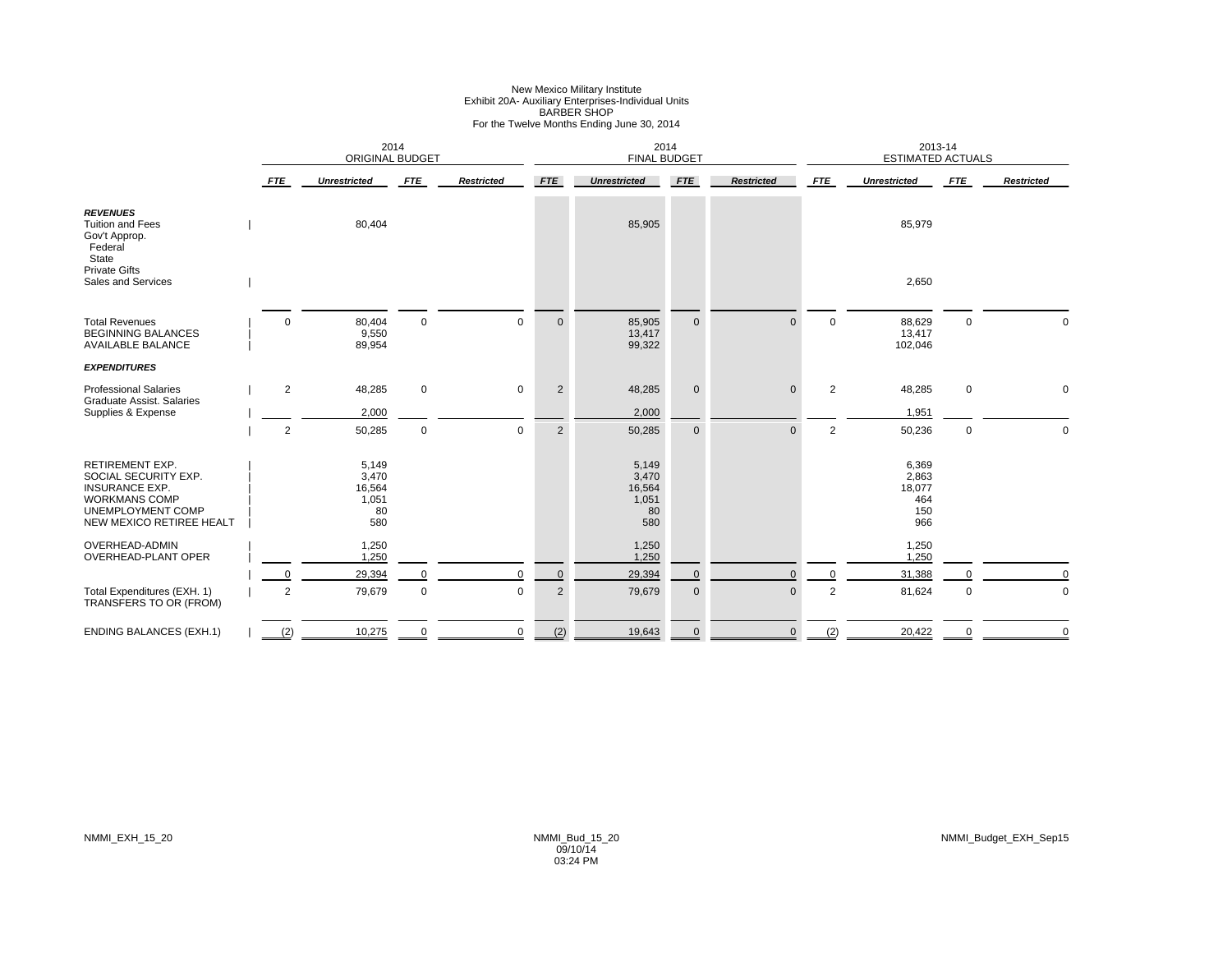### New Mexico Military Institute<br>Exhibit 20A- Auxiliary Enterprises-Individual Units<br>BARRACKS<br>For the Twelve Months Ending June 30, 2014

|                                                                                                                                                                                                       |                        | 2014<br>ORIGINAL BUDGET                                                         |             |                   |                | 2014<br><b>FINAL BUDGET</b>                                                     |             |                   |                          | 2013-14<br><b>ESTIMATED ACTUALS</b><br><b>FTE</b><br><b>Unrestricted</b><br>1,241,909<br>69,312<br>$\mathbf 0$<br>$\mathsf 0$<br>1,311,221<br>906,330 |             |                   |
|-------------------------------------------------------------------------------------------------------------------------------------------------------------------------------------------------------|------------------------|---------------------------------------------------------------------------------|-------------|-------------------|----------------|---------------------------------------------------------------------------------|-------------|-------------------|--------------------------|-------------------------------------------------------------------------------------------------------------------------------------------------------|-------------|-------------------|
|                                                                                                                                                                                                       | <b>FTE</b>             | <b>Unrestricted</b>                                                             | FTE         | <b>Restricted</b> | <b>FTE</b>     | <b>Unrestricted</b>                                                             | <b>FTE</b>  | <b>Restricted</b> | <b>FTE</b>               |                                                                                                                                                       |             | <b>Restricted</b> |
| <b>REVENUES</b><br><b>Tuition and Fees</b><br>Gov't Approp.<br>Federal<br>State                                                                                                                       |                        | 1,128,904                                                                       |             |                   |                | 1,235,953                                                                       |             |                   |                          |                                                                                                                                                       |             |                   |
| <b>Private Gifts</b><br>Sales and Services                                                                                                                                                            |                        | 8,000                                                                           |             |                   |                | 8,000                                                                           |             |                   |                          |                                                                                                                                                       |             |                   |
| <b>Total Revenues</b><br><b>BEGINNING BALANCES</b><br><b>AVAILABLE BALANCE</b>                                                                                                                        | $\mathbf 0$            | 1,136,904<br>717,118<br>1,854,022                                               | $\mathbf 0$ | $\mathbf 0$       | $\mathbf 0$    | 1,243,953<br>906,330<br>2,150,283                                               | $\mathbf 0$ | $\mathbf 0$       |                          | 2,217,551                                                                                                                                             |             | $\Omega$          |
| <b>EXPENDITURES</b>                                                                                                                                                                                   |                        |                                                                                 |             |                   |                |                                                                                 |             |                   |                          |                                                                                                                                                       |             |                   |
| <b>Professional Salaries</b><br>Graduate Assist, Salaries                                                                                                                                             | $\mathbf{1}$           | 47,235                                                                          | $\mathbf 0$ | $\mathbf 0$       |                | 47,235                                                                          | $\mathbf 0$ | $\mathbf{0}$      | $\overline{1}$           | 23,618                                                                                                                                                | 0           | $\Omega$          |
| <b>Technician Salaries</b><br>Supplies & Expense<br>Equipment<br><b>Contracted Service</b><br>Miscellaneous                                                                                           | 3                      | 87,400<br>87,163<br>43,493<br>191,482                                           | $\mathbf 0$ | $\pmb{0}$         | 3              | 87,400<br>87,163<br>43,493<br>191,482<br>394,912                                | $\mathbf 0$ | $\mathbf{0}$      | 3                        | 85,386<br>216,417<br>44,811                                                                                                                           | 0           | $\mathbf 0$       |
|                                                                                                                                                                                                       | $\overline{4}$         | 456,773                                                                         | $\mathbf 0$ | $\Omega$          | $\overline{A}$ | 851,685                                                                         | $\mathbf 0$ | $\Omega$          | $\overline{\mathcal{A}}$ | 370,232                                                                                                                                               | $\mathsf 0$ | $\Omega$          |
| <b>RETIREMENT EXP.</b><br>SOCIAL SECURITY EXP.<br><b>INSURANCE EXP.</b><br><b>WORKMANS COMP</b><br>UNEMPLOYMENT COMP<br>NEW MEXICO RETIREE HEALT<br><b>FUEL</b><br><b>ELECTRICITY</b><br><b>WATER</b> |                        | 17,384<br>12,201<br>23,431<br>2,490<br>333<br>2,051<br>22,415<br>7,500<br>7,500 |             |                   |                | 17,384<br>12,201<br>23,787<br>2,490<br>333<br>2,051<br>22,415<br>7,500<br>7,500 |             |                   |                          | 14,052<br>7,310<br>24,769<br>1,280<br>418<br>2,210<br>22,415<br>7,500<br>7,500                                                                        |             |                   |
| <b>OVERHEAD-ADMIN</b><br>OVERHEAD-PLANT OPER                                                                                                                                                          |                        | 11,825<br>60,610                                                                |             |                   |                | 11,825<br>60,610                                                                |             |                   |                          | 11,825<br>60,610                                                                                                                                      |             |                   |
|                                                                                                                                                                                                       | $\Omega$               | 167,740                                                                         | $\mathbf 0$ | $\mathbf 0$       | $\pmb{0}$      | 168,096                                                                         | $\mathbf 0$ | $\Omega$          | $\Omega$                 | 159,889                                                                                                                                               | $\Omega$    | $\Omega$          |
| Total Expenditures (EXH. 1)                                                                                                                                                                           | $\boldsymbol{\Lambda}$ | 624,513                                                                         | $\mathsf 0$ | $\mathbf 0$       | $\overline{4}$ | 1,019,781                                                                       | $\mathbf 0$ | $\mathbf{0}$      | $\Delta$                 | 530,120                                                                                                                                               | $\mathbf 0$ | $\Omega$          |
| TRANSFERS TO OR (FROM)<br>1 & G (EXH 1A)                                                                                                                                                              | $\mathbf 0$            | 486,500                                                                         | $\mathbf 0$ | 0                 | $\mathbf 0$    | 486,500                                                                         | $\mathbf 0$ | $\mathbf{0}$      | 0                        | 486,500                                                                                                                                               | 0           | $\Omega$          |
| <b>ENDING BALANCES (EXH.1)</b>                                                                                                                                                                        | (4)                    | 743,009                                                                         | $\mathbf 0$ | $\pmb{0}$         | (4)            | 644,002                                                                         | $\mathbf 0$ | $\mathbf 0$       | (4)                      | 1,200,931                                                                                                                                             | $\mathbf 0$ | $\mathbf 0$       |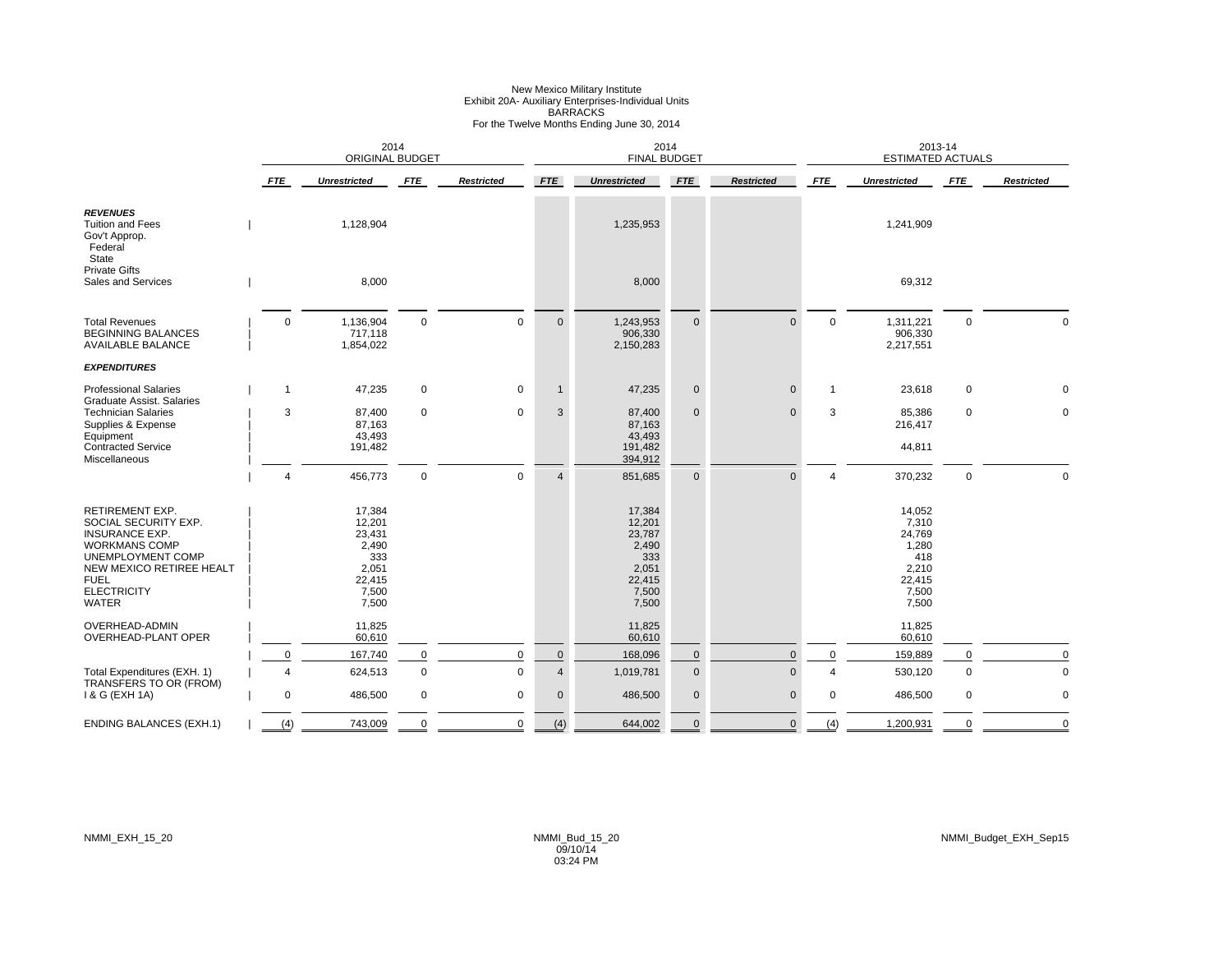# New Mexico Military Institute Exhibit 20A- Auxiliary Enterprises-Individual Units BOWLING ALLEY For the Twelve Months Ending June 30, 2014

|                                                                                 |                  | 2014<br><b>ORIGINAL BUDGET</b> |             |                   |              | 2014<br><b>FINAL BUDGET</b>  |             |                   |             | 2013-14<br><b>ESTIMATED ACTUALS</b> |             |                   |
|---------------------------------------------------------------------------------|------------------|--------------------------------|-------------|-------------------|--------------|------------------------------|-------------|-------------------|-------------|-------------------------------------|-------------|-------------------|
|                                                                                 | <b>FTE</b>       | <b>Unrestricted</b>            | <b>FTE</b>  | <b>Restricted</b> | <b>FTE</b>   | <b>Unrestricted</b>          | <b>FTE</b>  | <b>Restricted</b> | <b>FTE</b>  | <b>Unrestricted</b>                 | <b>FTE</b>  | <b>Restricted</b> |
| <b>REVENUES</b><br><b>Tuition and Fees</b><br>Gov't Approp.<br>Federal<br>State |                  | 40,608                         |             |                   |              | 43,310                       |             |                   |             | 43,347                              |             |                   |
| <b>Private Gifts</b><br>Sales and Services                                      |                  | 15,428                         |             |                   |              | 15,428                       |             |                   |             | 10,557                              |             |                   |
| <b>Total Revenues</b><br><b>BEGINNING BALANCES</b><br><b>AVAILABLE BALANCE</b>  | $\mathbf 0$      | 56,036<br>246,368<br>302,404   | $\mathbf 0$ | $\mathbf 0$       | $\mathbf{0}$ | 58,738<br>255,142<br>313,880 | $\mathbf 0$ | $\Omega$          | $\Omega$    | 53,904<br>255,142<br>309,046        | $\mathbf 0$ |                   |
| <b>EXPENDITURES</b>                                                             |                  |                                |             |                   |              |                              |             |                   |             |                                     |             |                   |
| <b>Graduate Assist. Salaries</b><br>Supplies & Expense                          |                  | 5,388                          |             |                   |              | 5,388                        |             |                   |             | 2,390                               |             |                   |
|                                                                                 | $\mathbf 0$      | 5,388                          | 0           | $\mathbf 0$       | $\mathbf 0$  | 5,388                        | $\mathbf 0$ | $\mathbf{0}$      | $\mathbf 0$ | 2,390                               | $\mathbf 0$ |                   |
| OVERHEAD-ADMIN<br><b>OVERHEAD-PLANT OPER</b>                                    |                  | 1,000<br>2,000                 |             |                   |              | 1,000<br>2,000               |             |                   |             | 1,000<br>2,000                      |             |                   |
|                                                                                 | $\mathbf 0$      | 3,000                          | 0           | $\mathbf 0$       | $\mathbf{0}$ | 3,000                        | $\mathbf 0$ | $\Omega$          | $\Omega$    | 3,000                               | $\mathbf 0$ | $\Omega$          |
| Total Expenditures (EXH. 1)<br>TRANSFERS TO OR (FROM)                           | $\mathbf 0$      | 8,388                          | 0           | 0                 | $\mathbf 0$  | 8,388                        | $\mathbf 0$ | $\mathbf{0}$      | $\mathbf 0$ | 5,390                               | $\mathbf 0$ | $\mathbf 0$       |
| <b>ENDING BALANCES (EXH.1)</b>                                                  | $\overset{0}{=}$ | 294,016                        | 0           | 0                 | $\mathbf 0$  | 305,492                      | $\mathbf 0$ |                   |             | 303,656                             | 0           |                   |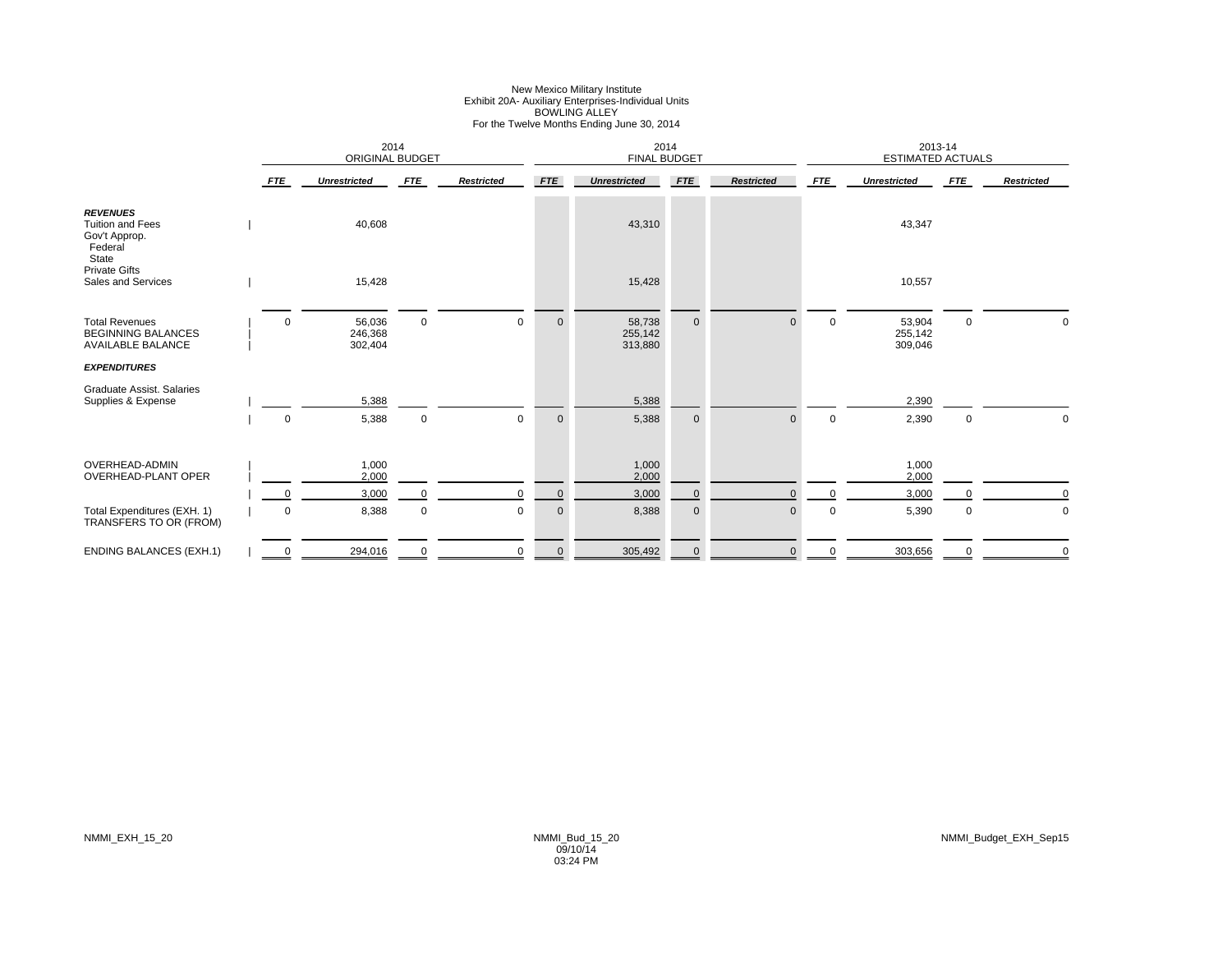### New Mexico Military Institute Exhibit 20A- Auxiliary Enterprises-Individual Units DINING HALL For the Twelve Months Ending June 30, 2014

|                                                                                                  |             | <b>ORIGINAL BUDGET</b>            | 2014        |                   |              | 2014<br><b>FINAL BUDGET</b>         |              |                   |             | 2013-14<br><b>ESTIMATED ACTUALS</b> |             |                   |
|--------------------------------------------------------------------------------------------------|-------------|-----------------------------------|-------------|-------------------|--------------|-------------------------------------|--------------|-------------------|-------------|-------------------------------------|-------------|-------------------|
|                                                                                                  | <b>FTE</b>  | <b>Unrestricted</b>               | <b>FTE</b>  | <b>Restricted</b> | <b>FTE</b>   | <b>Unrestricted</b>                 | <b>FTE</b>   | <b>Restricted</b> | FTE         | <b>Unrestricted</b>                 | <b>FTE</b>  | <b>Restricted</b> |
| <b>REVENUES</b><br><b>Tuition and Fees</b><br>Gov't Approp.<br>Federal<br>State                  |             | 2,663,889                         |             |                   |              | 2,823,032                           |              |                   |             | 2,802,157                           |             |                   |
| <b>Private Gifts</b><br>Sales and Services                                                       |             | 98,000                            |             |                   |              | 98,000                              |              |                   |             | 207,330                             |             |                   |
| <b>Total Revenues</b><br><b>BEGINNING BALANCES</b><br><b>AVAILABLE BALANCE</b>                   | $\mathbf 0$ | 2,761,889<br>698,215<br>3,460,104 | $\mathbf 0$ | $\mathbf 0$       | $\mathbf{0}$ | 2,921,032<br>1,141,365<br>4,062,397 | $\mathbf 0$  | $\mathbf{0}$      | $\mathbf 0$ | 3,009,487<br>1,141,365<br>4,150,852 | $\mathbf 0$ |                   |
| <b>EXPENDITURES</b>                                                                              |             |                                   |             |                   |              |                                     |              |                   |             |                                     |             |                   |
| <b>Graduate Assist. Salaries</b><br>Supplies & Expense<br>Equipment<br><b>Contracted Service</b> |             | 46,390<br>34,680<br>2,176,267     |             |                   |              | 46,390<br>34,680<br>2,619,417       |              |                   |             | 23,884<br>2,687,183                 |             |                   |
|                                                                                                  | $\mathbf 0$ | 2,257,337                         | $\mathbf 0$ | $\mathbf 0$       | $\mathbf 0$  | 2,700,487                           | $\mathbf 0$  | $\Omega$          | $\mathbf 0$ | 2,711,067                           | $\mathbf 0$ | $\Omega$          |
| <b>FUEL</b><br><b>ELECTRICITY</b><br><b>WATER</b>                                                |             | 13,900<br>7,900<br>27,820         |             |                   |              | 13,900<br>7,900<br>27,820           |              |                   |             | 13,900<br>7,900<br>27,820           |             |                   |
| <b>OVERHEAD-ADMIN</b><br><b>OVERHEAD-PLANT OPER</b>                                              |             | 10,900<br>57,230                  |             |                   |              | 10,900<br>57,230                    |              |                   |             | 10,900<br>57,230                    |             |                   |
|                                                                                                  | $\Omega$    | 117,750                           | $\mathbf 0$ | $\Omega$          | $\mathbf 0$  | 117,750                             | 0            | $\mathbf 0$       | $\mathbf 0$ | 117,750                             |             |                   |
| Total Expenditures (EXH. 1)                                                                      | $\Omega$    | 2,375,087                         | $\mathbf 0$ | $\mathbf 0$       | $\mathbf 0$  | 2,818,237                           | $\mathbf 0$  | $\mathbf 0$       | $\mathbf 0$ | 2,828,817                           | $\mathbf 0$ | $\mathbf 0$       |
| TRANSFERS TO OR (FROM)<br>1 & G (EXH 1A)                                                         | 0           | 90,493                            | $\mathbf 0$ | $\mathbf 0$       | $\mathbf 0$  | 524,800                             | $\mathbf 0$  | $\mathbf 0$       | 0           | 524,800                             | $\mathbf 0$ | $\mathbf 0$       |
| <b>ENDING BALANCES (EXH.1)</b>                                                                   | $\Omega$    | 994,524                           | $\mathbf 0$ | $\mathbf 0$       | $\mathbf{0}$ | 719,360                             | $\mathbf{0}$ | $\mathbf{0}$      | 0           | 797,234                             | $\Omega$    | $\mathbf 0$       |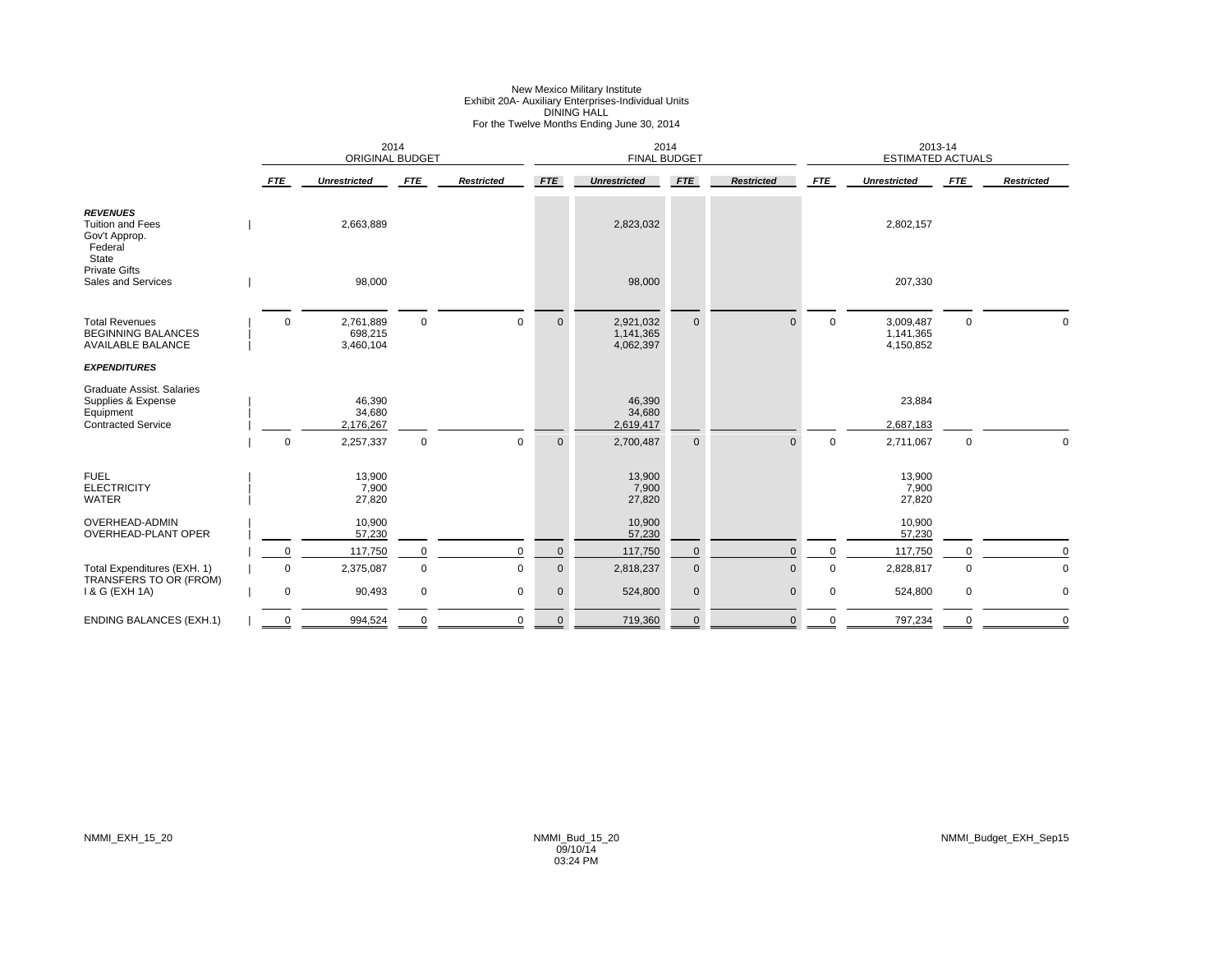### New Mexico Military Institute<br>Exhibit 20A- Auxiliary Enterprises-Individual Units<br>GOLF COURSE<br>For the Twelve Months Ending June 30, 2014

|                                                                                                                                                                                                       |                     | 2014<br><b>ORIGINAL BUDGET</b>                                                   |                            |                       |              | 2014<br><b>FINAL BUDGET</b>                                                      |                          |                      |             | 2013-14<br><b>ESTIMATED ACTUALS</b>                                              |                  |                         |
|-------------------------------------------------------------------------------------------------------------------------------------------------------------------------------------------------------|---------------------|----------------------------------------------------------------------------------|----------------------------|-----------------------|--------------|----------------------------------------------------------------------------------|--------------------------|----------------------|-------------|----------------------------------------------------------------------------------|------------------|-------------------------|
|                                                                                                                                                                                                       | <b>FTE</b>          | <b>Unrestricted</b>                                                              | <b>FTE</b>                 | <b>Restricted</b>     | <b>FTE</b>   | <b>Unrestricted</b>                                                              | <b>FTE</b>               | <b>Restricted</b>    | <b>FTE</b>  | <b>Unrestricted</b>                                                              | <b>FTE</b>       | <b>Restricted</b>       |
| <b>REVENUES</b><br><b>Tuition and Fees</b><br>Gov't Approp.<br>Federal<br><b>State</b>                                                                                                                |                     | 5,685                                                                            |                            |                       |              | 6,187                                                                            |                          |                      |             | 6,192                                                                            |                  |                         |
| <b>Private Gifts</b><br><b>Sales and Services</b>                                                                                                                                                     |                     | 581,111                                                                          |                            |                       |              | 581,111                                                                          |                          |                      |             | 489,214                                                                          |                  |                         |
| <b>Total Revenues</b><br><b>BEGINNING BALANCES</b><br><b>AVAILABLE BALANCE</b>                                                                                                                        | $\Omega$            | 586,796<br>(360, 274)<br>226,522                                                 | $\mathbf 0$                | $\mathbf 0$           | $\mathbf{0}$ | 587,298<br>(271, 545)<br>315,753                                                 | $\mathbf{0}$             | $\Omega$             | $\mathbf 0$ | 495,406<br>(271, 545)<br>223,861                                                 | $\mathbf 0$      | $\mathbf 0$             |
| <b>EXPENDITURES</b>                                                                                                                                                                                   |                     |                                                                                  |                            |                       |              |                                                                                  |                          |                      |             |                                                                                  |                  |                         |
| <b>Professional Salaries</b>                                                                                                                                                                          | 4                   | 139,586                                                                          | $\mathbf 0$                | 0                     | 4            | 139,586                                                                          | $\mathbf 0$              | $\mathbf 0$          | 4           | 139,586                                                                          | $\mathbf 0$      |                         |
| Graduate Assist, Salaries<br><b>Technician Salaries</b><br><b>Other Salaries</b><br>Supplies & Expense<br>Travel<br>Equipment<br><b>Purchases for Resale</b>                                          | $\overline{4}$<br>5 | 112,532<br>178,916<br>132,174<br>3,000<br>46,967<br>159,422                      | $\mathbf 0$<br>$\mathbf 0$ | $\pmb{0}$<br>$\Omega$ | 4<br>5       | 109,985<br>177,203<br>132,174<br>3,000<br>46,967<br>159,422                      | $\pmb{0}$<br>$\mathbf 0$ | $\Omega$<br>$\Omega$ | 4<br>5      | 107,098<br>167,718<br>179,799<br>2,006<br>49,375<br>134,300                      | 0<br>$\mathbf 0$ | $\mathbf 0$<br>$\Omega$ |
|                                                                                                                                                                                                       | 13                  | 772,597                                                                          | $\mathbf 0$                | $\mathbf 0$           | 13           | 768,337                                                                          | $\mathbf 0$              | $\Omega$             | 13          | 779,882                                                                          | $\mathbf 0$      | $\Omega$                |
| <b>RETIREMENT EXP.</b><br>SOCIAL SECURITY EXP.<br><b>INSURANCE EXP.</b><br><b>WORKMANS COMP</b><br>UNEMPLOYMENT COMP<br>NEW MEXICO RETIREE HEALT<br><b>FUEL</b><br><b>ELECTRICITY</b><br><b>WATER</b> |                     | 47,545<br>30,561<br>58,047<br>5,415<br>1,194<br>7,129<br>1,900<br>2,700<br>8,000 |                            |                       |              | 47,545<br>30,561<br>58,047<br>5,415<br>1,194<br>7,129<br>1,900<br>2,700<br>8,000 |                          |                      |             | 53,003<br>27,278<br>72,551<br>4,160<br>1,338<br>7,984<br>1,900<br>2,700<br>8,000 |                  |                         |
| OVERHEAD-ADMIN                                                                                                                                                                                        |                     | 1,320                                                                            |                            |                       |              | 1,320                                                                            |                          |                      |             | 1,320                                                                            |                  |                         |
| OVERHEAD-PLANT OPER                                                                                                                                                                                   | 0                   | 1,320<br>165,131                                                                 | $\mathbf 0$                | $\mathbf 0$           | $\mathbf 0$  | 1,320<br>165,131                                                                 | $\mathbf 0$              | $\mathbf{0}$         | $\mathbf 0$ | 1,320<br>181,554                                                                 | 0                | $\mathbf 0$             |
| Total Expenditures (EXH. 1)                                                                                                                                                                           | 13                  | 937,728                                                                          | $\mathsf 0$                | $\mathbf 0$           | 13           | 933,468                                                                          | $\pmb{0}$                | $\Omega$             | 13          | 961,436                                                                          | $\mathbf 0$      | $\mathbf 0$             |
| TRANSFERS TO OR (FROM)<br>1 & G (EXH 1A)                                                                                                                                                              | $\mathbf 0$         | (190, 493)                                                                       | $\mathbf 0$                | $\mathbf 0$           | $\mathbf 0$  | (191, 300)                                                                       | $\pmb{0}$                | $\mathbf{0}$         | 0           | (191, 300)                                                                       | $\mathbf 0$      | $\mathbf 0$             |
| <b>ENDING BALANCES (EXH.1)</b>                                                                                                                                                                        | (13)                | (520, 713)                                                                       | $\Omega$                   | $\mathbf 0$           | (13)         | (426, 415)                                                                       | $\Omega$                 | $\mathbf{0}$         | (13)        | (546, 275)                                                                       | $\Omega$         | $\Omega$                |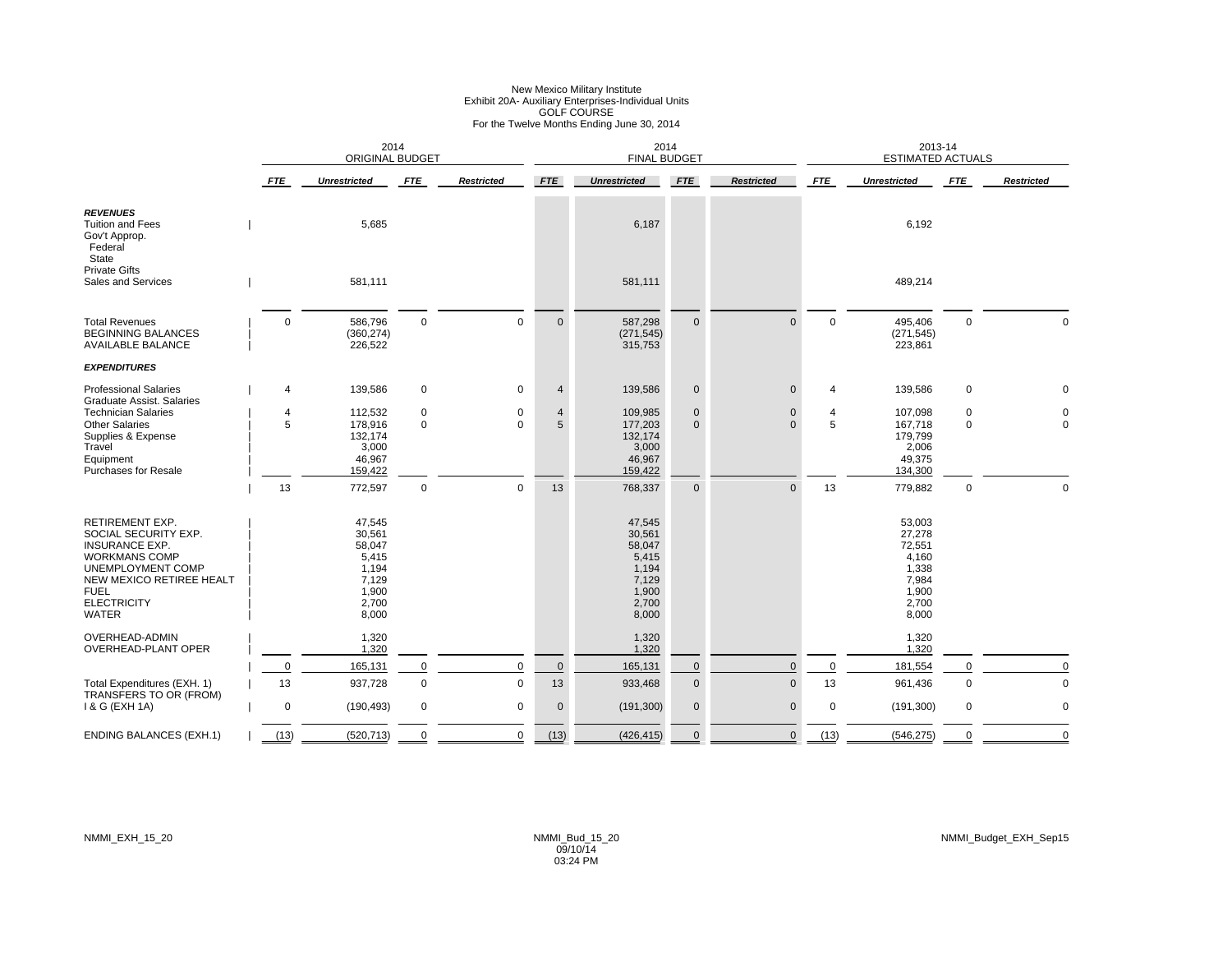### New Mexico Military Institute Exhibit 20A- Auxiliary Enterprises-Individual Units INFIRMARY For the Twelve Months Ending June 30, 2014

|                                                                                                             |             | 2014<br><b>ORIGINAL BUDGET</b> |             |                   |             | 2014<br><b>FINAL BUDGET</b>  |              |                   |             | 2013-14<br><b>ESTIMATED ACTUALS</b> |             |                   |
|-------------------------------------------------------------------------------------------------------------|-------------|--------------------------------|-------------|-------------------|-------------|------------------------------|--------------|-------------------|-------------|-------------------------------------|-------------|-------------------|
|                                                                                                             | <b>FTE</b>  | <b>Unrestricted</b>            | <b>FTE</b>  | <b>Restricted</b> | <b>FTE</b>  | <b>Unrestricted</b>          | <b>FTE</b>   | <b>Restricted</b> | <b>FTE</b>  | <b>Unrestricted</b>                 | <b>FTE</b>  | <b>Restricted</b> |
| <b>REVENUES</b><br><b>Tuition and Fees</b><br>Gov't Approp.<br>Federal<br>State                             |             | 676,530                        |             |                   |             | 723,175                      |              |                   |             | 723,798                             |             |                   |
| <b>Private Gifts</b><br>Sales and Services                                                                  |             | 6,500                          |             |                   |             | 6,500                        |              |                   |             | 6,400                               |             |                   |
| <b>Total Revenues</b><br><b>BEGINNING BALANCES</b><br><b>AVAILABLE BALANCE</b>                              | $\mathbf 0$ | 683,030<br>61,385<br>744,415   | $\mathbf 0$ | $\mathbf{0}$      | $\mathbf 0$ | 729,675<br>63,874<br>793,549 | $\mathbf{0}$ | $\Omega$          | $\mathbf 0$ | 730,198<br>63,874<br>794,072        | $\mathbf 0$ | $\Omega$          |
| <b>EXPENDITURES</b>                                                                                         |             |                                |             |                   |             |                              |              |                   |             |                                     |             |                   |
| Graduate Assist. Salaries<br>Supplies & Expense<br><b>Purchases for Resale</b><br><b>Contracted Service</b> |             | 50,106<br>7,500<br>588,503     |             |                   |             | 50,106<br>7,500<br>588,503   |              |                   |             | 58,493<br>622,184                   |             |                   |
|                                                                                                             | $\mathbf 0$ | 646,109                        | $\mathbf 0$ | $\mathbf 0$       | $\mathbf 0$ | 646,109                      | $\mathbf 0$  |                   | $\mathbf 0$ | 680,677                             | 0           | $\Omega$          |
| OVERHEAD-ADMIN<br><b>OVERHEAD-PLANT OPER</b>                                                                |             | 1,200<br>7,200                 |             |                   |             | 1,200<br>7,200               |              |                   |             | 1,200<br>7,200                      |             |                   |
|                                                                                                             | $\mathbf 0$ | 8,400                          | 0           | $\mathbf 0$       | $\mathbf 0$ | 8,400                        | $\mathbf 0$  |                   | $\Omega$    | 8,400                               |             | $\mathbf 0$       |
| Total Expenditures (EXH. 1)<br>TRANSFERS TO OR (FROM)                                                       | $\mathbf 0$ | 654,509                        | $\mathbf 0$ | 0                 | $\mathbf 0$ | 654,509                      | $\mathbf 0$  | $\overline{0}$    | $\mathbf 0$ | 689,077                             | 0           | $\mathbf 0$       |
| <b>ENDING BALANCES (EXH.1)</b>                                                                              | $\mathbf 0$ | 89,906                         | 0           | 0                 | $\mathbf 0$ | 139,040                      | $\mathbf{0}$ | $\mathbf{0}$      | 0           | 104,994                             | $\mathbf 0$ | $\mathbf 0$       |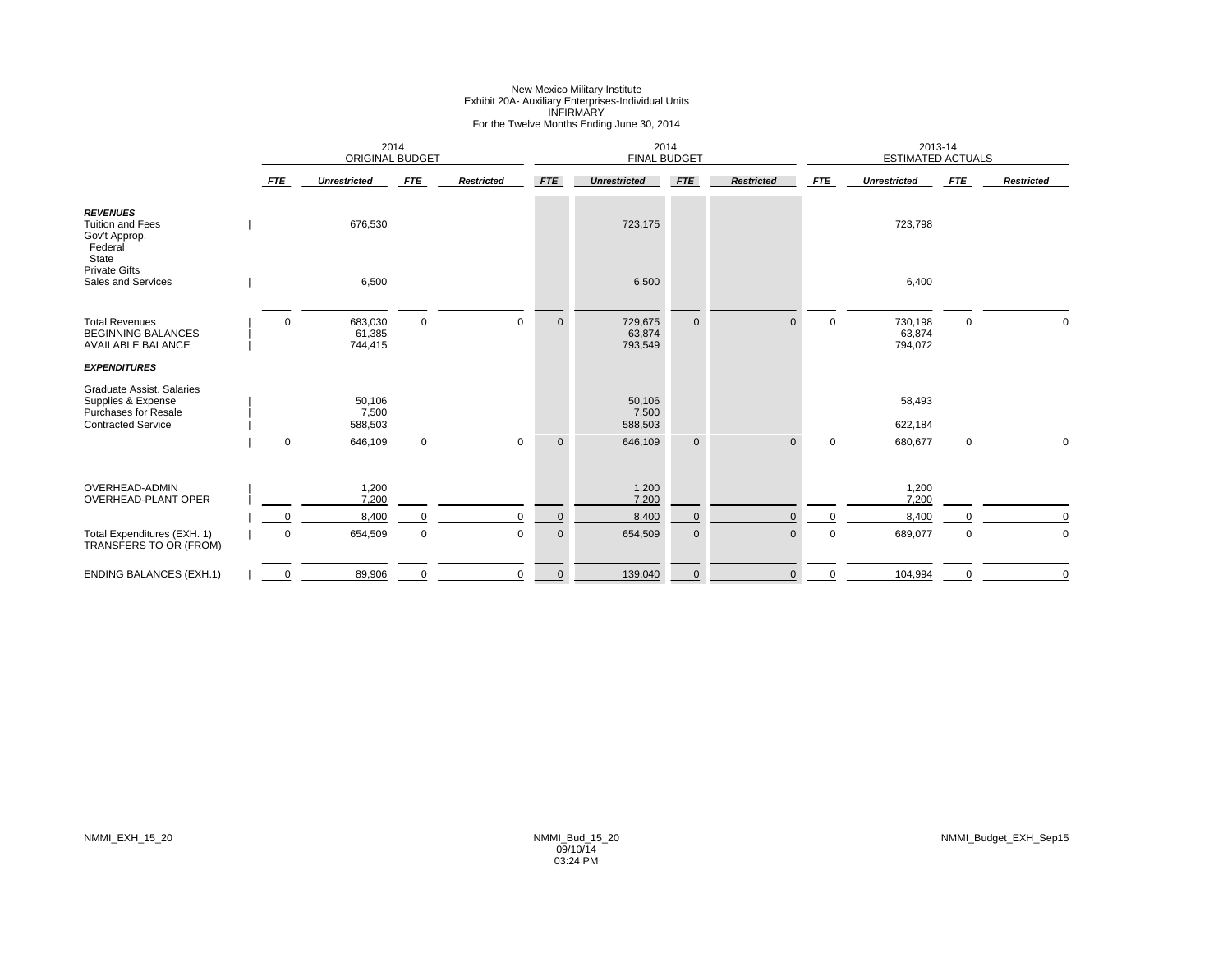### New Mexico Military Institute Exhibit 20A- Auxiliary Enterprises-Individual Units LAUNDRY For the Twelve Months Ending June 30, 2014

|                                                                                                         |                                 | 2014<br><b>ORIGINAL BUDGET</b> |             |                   |              | 2014<br><b>FINAL BUDGET</b>   |              |                   |             | 2013-14<br><b>ESTIMATED ACTUALS</b> |             |                   |
|---------------------------------------------------------------------------------------------------------|---------------------------------|--------------------------------|-------------|-------------------|--------------|-------------------------------|--------------|-------------------|-------------|-------------------------------------|-------------|-------------------|
|                                                                                                         | <b>FTE</b>                      | <b>Unrestricted</b>            | <b>FTE</b>  | <b>Restricted</b> | <b>FTE</b>   | <b>Unrestricted</b>           | <b>FTE</b>   | <b>Restricted</b> | <b>FTE</b>  | <b>Unrestricted</b>                 | <b>FTE</b>  | <b>Restricted</b> |
| <b>REVENUES</b><br><b>Tuition and Fees</b><br>Gov't Approp.<br>Federal<br>State<br><b>Private Gifts</b> |                                 | 239,588                        |             |                   |              | 253,695                       |              |                   |             | 251,868                             |             |                   |
| <b>Total Revenues</b><br><b>BEGINNING BALANCES</b><br><b>AVAILABLE BALANCE</b>                          | $\mathbf 0$                     | 239,588<br>362,944<br>602,532  | $\mathbf 0$ | 0                 | $\mathbf{0}$ | 253,695<br>283,687<br>537,382 | $\mathbf{0}$ |                   | $\mathbf 0$ | 251,868<br>283,687<br>535,555       | $\mathbf 0$ |                   |
| <b>EXPENDITURES</b>                                                                                     |                                 |                                |             |                   |              |                               |              |                   |             |                                     |             |                   |
| Graduate Assist, Salaries<br>Supplies & Expense<br><b>Contracted Service</b>                            |                                 | 2,000<br>90,848                |             |                   |              | 2,000<br>90,848               |              |                   |             | 45<br>203,331                       |             |                   |
|                                                                                                         | $\mathbf 0$                     | 92,848                         | $\mathbf 0$ | $\mathbf 0$       | $\mathbf 0$  | 92,848                        | $\mathbf{0}$ | $\Omega$          | $\mathbf 0$ | 203,376                             | $\mathbf 0$ | 0                 |
| OVERHEAD-ADMIN<br><b>OVERHEAD-PLANT OPER</b>                                                            |                                 | 8,000<br>14,420                |             |                   |              | 8.000<br>14,420               |              |                   |             | 8,000<br>14,420                     |             |                   |
|                                                                                                         | $\mathbf 0$                     | 22,420                         | 0           | $\mathbf 0$       | $\mathbf{0}$ | 22,420                        | $\mathbf 0$  | $\Omega$          |             | 22,420                              | $\Omega$    | $\Omega$          |
| Total Expenditures (EXH. 1)                                                                             | $\mathbf 0$                     | 115,268                        | 0           | $\Omega$          | $\mathbf 0$  | 115,268                       | $\pmb{0}$    | $\Omega$          | $\Omega$    | 225,796                             | $\mathbf 0$ | $\mathbf 0$       |
| TRANSFERS TO OR (FROM)<br>1 & G (EXH 1A)                                                                | $\mathbf 0$                     | 100,000                        | 0           | 0                 | $\mathbf 0$  | 100,000                       | $\mathbf 0$  | $\Omega$          | $\Omega$    | $\mathbf 0$                         | $\mathbf 0$ | 0                 |
| <b>ENDING BALANCES (EXH.1)</b>                                                                          | $\overline{\phantom{a}}^0$<br>= | 387,264                        |             | $\Omega$          | $\mathbf{0}$ | 322,114                       | $\mathbf 0$  |                   |             | 309,758                             |             | $\Omega$          |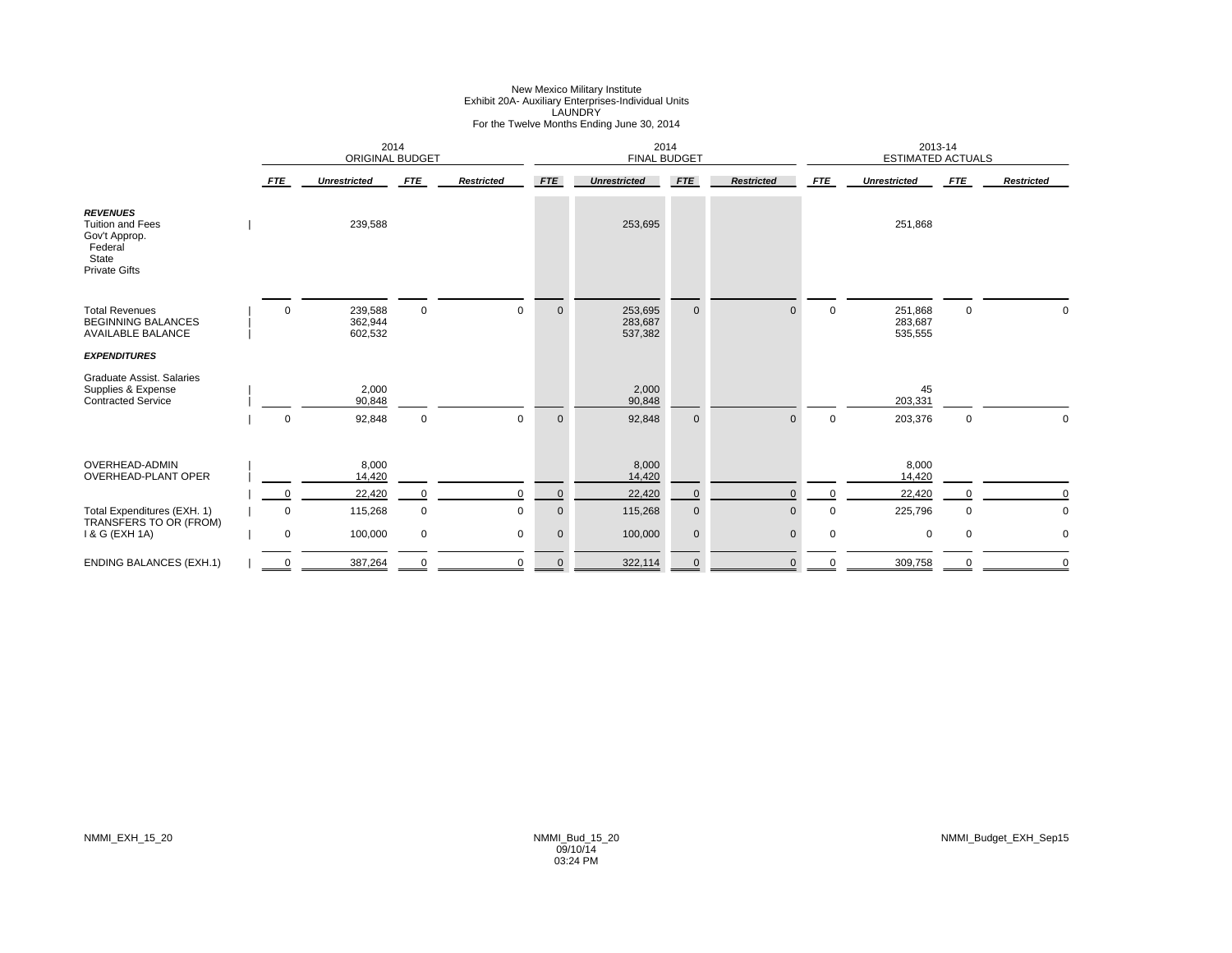# New Mexico Military Institute Exhibit 20A- Auxiliary Enterprises-Individual Units POST EXCHANGE For the Twelve Months Ending June 30, 2014

|                                                                                                    |     | 2014<br>ORIGINAL BUDGET    |             |                   |                | 2014<br><b>FINAL BUDGET</b> |              |                   |             | 2013-14<br><b>ESTIMATED ACTUALS</b> |             |                   |
|----------------------------------------------------------------------------------------------------|-----|----------------------------|-------------|-------------------|----------------|-----------------------------|--------------|-------------------|-------------|-------------------------------------|-------------|-------------------|
|                                                                                                    | FTE | <b>Unrestricted</b>        | <b>FTE</b>  | <b>Restricted</b> | <b>FTE</b>     | <b>Unrestricted</b>         | <b>FTE</b>   | <b>Restricted</b> | FTE         | <b>Unrestricted</b>                 | <b>FTE</b>  | <b>Restricted</b> |
| <b>REVENUES</b><br>Gov't Approp.<br>Federal<br>State<br><b>Private Gifts</b><br>Sales and Services |     | 15,000                     |             |                   |                | 15,000                      |              |                   |             | 15,067                              |             |                   |
| <b>Total Revenues</b><br><b>BEGINNING BALANCES</b><br>AVAILABLE BALANCE                            | 0   | 15,000<br>23,394<br>38,394 | $\mathbf 0$ | $\mathbf 0$       | $\mathbf 0$    | 15,000<br>27,678<br>42,678  | $\mathbf 0$  | $\Omega$          | $\mathbf 0$ | 15,067<br>27,678<br>42,745          | $\mathbf 0$ | 0                 |
| <b>EXPENDITURES</b>                                                                                |     |                            |             |                   |                |                             |              |                   |             |                                     |             |                   |
| Graduate Assist, Salaries                                                                          |     |                            |             |                   |                |                             |              |                   |             |                                     |             |                   |
|                                                                                                    |     |                            |             |                   |                |                             |              |                   |             |                                     |             |                   |
| OVERHEAD-ADMIN<br>OVERHEAD-PLANT OPER                                                              |     | 3,500<br>4,500             |             |                   |                | 3,500<br>4,500              |              |                   |             | 3,500<br>4,500                      |             |                   |
|                                                                                                    | 0   | 8,000                      |             | $\Omega$          | $\overline{0}$ | 8,000                       | $\mathbf 0$  | $\Omega$          | $\Omega$    | 8,000                               |             | $\mathbf 0$       |
| Total Expenditures (EXH. 1)<br>TRANSFERS TO OR (FROM)                                              | 0   | 8,000                      | 0           | 0                 | $\mathbf 0$    | 8,000                       | $\mathbf 0$  | $\mathbf{0}$      | 0           | 8,000                               | 0           | $\pmb{0}$         |
| <b>ENDING BALANCES (EXH.1)</b>                                                                     | 0   | 30,394                     | $\mathbf 0$ | 0                 | $\mathbf 0$    | 34,678                      | $\mathbf{0}$ | $\mathbf{0}$      | $\mathbf 0$ | 34,745                              | $\mathbf 0$ | $\mathbf 0$       |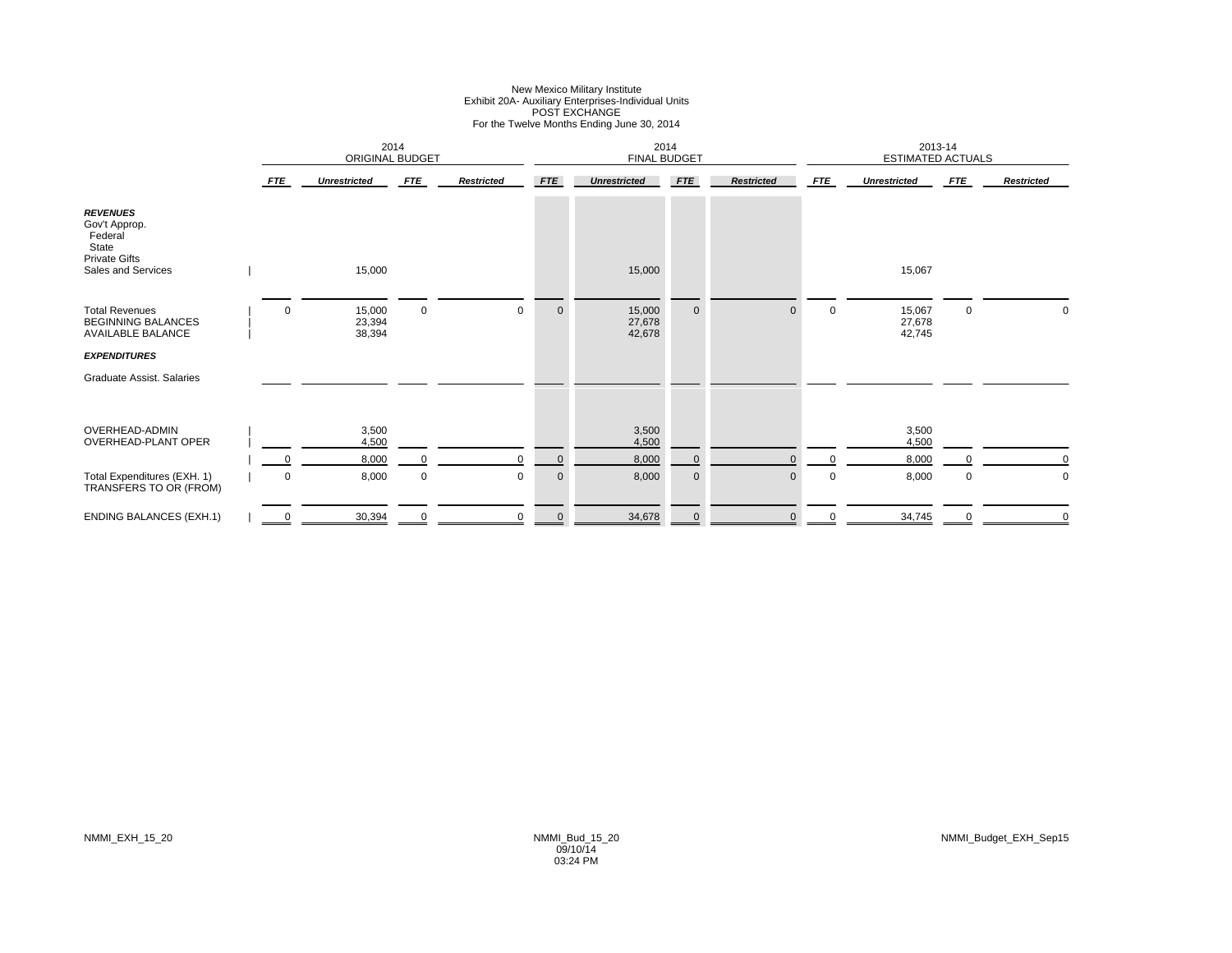# New Mexico Military Institute<br>Exhibit 20A- Auxiliary Enterprises-Individual Units<br>For the Twelve Months Ending June 30, 2014

|                                                                                                                                                         |                | <b>ORIGINAL BUDGET</b>                       | 2014        |                   |                | 2014<br><b>FINAL BUDGET</b>                  |             |                   |                | 2013-14<br><b>ESTIMATED ACTUALS</b>          |             |                   |
|---------------------------------------------------------------------------------------------------------------------------------------------------------|----------------|----------------------------------------------|-------------|-------------------|----------------|----------------------------------------------|-------------|-------------------|----------------|----------------------------------------------|-------------|-------------------|
|                                                                                                                                                         | <b>FTE</b>     | <b>Unrestricted</b>                          | <b>FTE</b>  | <b>Restricted</b> | <b>FTE</b>     | <b>Unrestricted</b>                          | <b>FTE</b>  | <b>Restricted</b> | <b>FTE</b>     | <b>Unrestricted</b>                          | <b>FTE</b>  | <b>Restricted</b> |
| <b>REVENUES</b><br><b>Tuition and Fees</b><br>Gov't Approp.<br>Federal<br>State                                                                         |                | 60,912                                       |             |                   |                | 64,964                                       |             |                   |                | 65,020                                       |             |                   |
| <b>Private Gifts</b><br>Sales and Services                                                                                                              |                | 41,014                                       |             |                   |                | 41,014                                       |             |                   |                | 50,048                                       |             |                   |
| <b>Total Revenues</b><br><b>BEGINNING BALANCES</b><br><b>AVAILABLE BALANCE</b>                                                                          | $\Omega$       | 101,926<br>22,409<br>124,335                 | $\mathbf 0$ | $\mathbf 0$       | $\mathbf{0}$   | 105,978<br>43,761<br>149,739                 | $\mathbf 0$ | $\Omega$          | $\mathbf 0$    | 115,069<br>43,761<br>158,830                 | $\mathbf 0$ | $\Omega$          |
| <b>EXPENDITURES</b>                                                                                                                                     |                |                                              |             |                   |                |                                              |             |                   |                |                                              |             |                   |
| <b>Professional Salaries</b><br><b>Graduate Assist. Salaries</b>                                                                                        | $\overline{1}$ | 26,344                                       | $\mathbf 0$ | $\mathbf{0}$      | $\mathbf{1}$   | 26,344                                       | $\mathbf 0$ | $\mathbf{0}$      | $\mathbf{1}$   | 26,344                                       | 0           | 0                 |
| <b>Other Salaries</b><br>Supplies & Expense<br><b>Contracted Service</b>                                                                                |                | 13,000<br>3,000<br>55,960                    | $\mathbf 0$ | $\mathbf 0$       | $\mathbf{1}$   | 13,000<br>3,000<br>55,960                    | $\mathbf 0$ | $\mathbf{0}$      | $\mathbf{1}$   | 9,591<br>2,143<br>49,786                     | 0           | $\mathbf 0$       |
|                                                                                                                                                         | $\overline{2}$ | 98,304                                       | $\mathbf 0$ | $\mathbf 0$       | $\overline{2}$ | 98,304                                       | $\mathbf 0$ | $\Omega$          | 2              | 87,864                                       | $\pmb{0}$   | $\mathbf 0$       |
| <b>RETIREMENT EXP.</b><br>SOCIAL SECURITY EXP.<br><b>INSURANCE EXP.</b><br><b>WORKMANS COMP</b><br><b>UNEMPLOYMENT COMP</b><br>NEW MEXICO RETIREE HEALT |                | 5,205<br>2,952<br>3,462<br>617<br>133<br>488 |             |                   |                | 5,205<br>2,952<br>3,462<br>617<br>133<br>488 |             |                   |                | 4,793<br>2,593<br>3,334<br>382<br>122<br>723 |             |                   |
|                                                                                                                                                         |                | 12,857                                       | $\mathbf 0$ | $\Omega$          | $\mathbf 0$    | 12,857                                       | 0           | $\Omega$          | $\mathbf 0$    | 11,947                                       |             |                   |
| Total Expenditures (EXH. 1)<br>TRANSFERS TO OR (FROM)                                                                                                   | $\overline{2}$ | 111,161                                      | $\mathbf 0$ | $\mathbf 0$       | 2              | 111,161                                      | $\mathbf 0$ | $\mathbf 0$       | $\overline{2}$ | 99,810                                       | $\mathbf 0$ | $\mathbf 0$       |
| <b>ENDING BALANCES (EXH.1)</b>                                                                                                                          | (2)            | 13,174                                       | $\mathbf 0$ | $\mathbf 0$       | (2)            | 38,578                                       | $\mathbf 0$ | $\mathbf{0}$      | (2)            | 59,019                                       | $\mathbf 0$ | $\mathbf 0$       |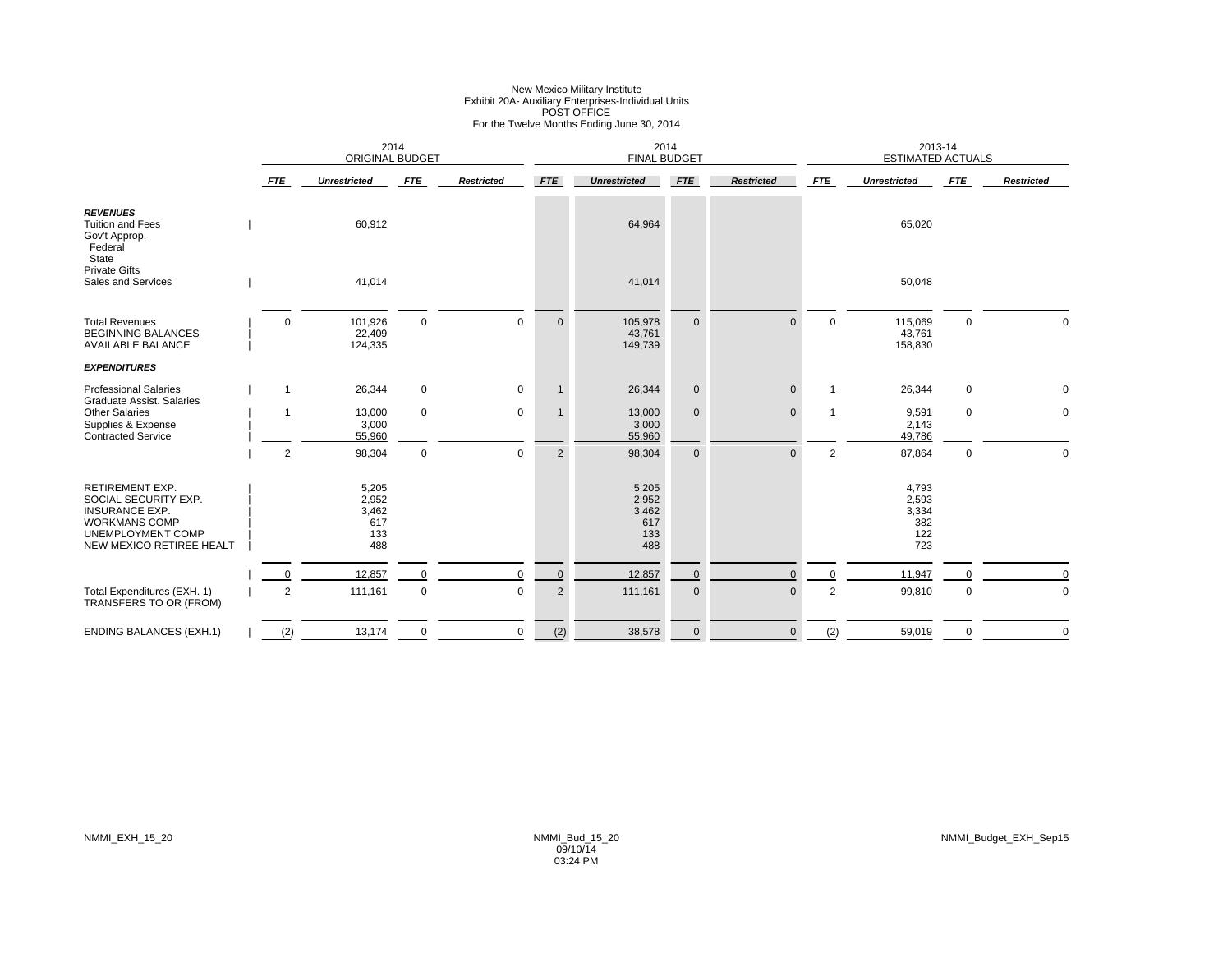# New Mexico Military Institute<br>Exhibit 20A- Auxiliary Enterprises-Individual Units<br>CADET STORE<br>For the Twelve Months Ending June 30, 2014

|                                                                                                    |             | 2014<br>ORIGINAL BUDGET    |             |                   |             | 2014<br><b>FINAL BUDGET</b>  |             |                   |             | 2013-14<br><b>ESTIMATED ACTUALS</b> |             |                   |
|----------------------------------------------------------------------------------------------------|-------------|----------------------------|-------------|-------------------|-------------|------------------------------|-------------|-------------------|-------------|-------------------------------------|-------------|-------------------|
|                                                                                                    | <b>FTE</b>  | <b>Unrestricted</b>        | <b>FTE</b>  | <b>Restricted</b> | <b>FTE</b>  | <b>Unrestricted</b>          | <b>FTE</b>  | <b>Restricted</b> | <b>FTE</b>  | <b>Unrestricted</b>                 | FTE         | <b>Restricted</b> |
| <b>REVENUES</b><br>Gov't Approp.<br>Federal<br>State<br><b>Private Gifts</b><br>Sales and Services |             | 50,000                     |             |                   |             | 50,000                       |             |                   |             | 152,080                             |             |                   |
| <b>Total Revenues</b><br><b>BEGINNING BALANCES</b><br><b>AVAILABLE BALANCE</b>                     | $\Omega$    | 50,000<br>47,921<br>97,921 | 0           | $\mathbf 0$       | $\mathbf 0$ | 50,000<br>225,959<br>275,959 | $\mathbf 0$ | $\Omega$          | $\mathbf 0$ | 152,080<br>225,959<br>378,039       | 0           | 0                 |
| <b>EXPENDITURES</b>                                                                                |             |                            |             |                   |             |                              |             |                   |             |                                     |             |                   |
| <b>Graduate Assist. Salaries</b><br><b>Contracted Service</b>                                      | $\mathbf 0$ | $\mathbf 0$                | $\mathbf 0$ | $\mathbf 0$       | $\mathbf 0$ | $\mathbf{0}$                 | $\mathbf 0$ | $\mathbf{0}$      | $\mathbf 0$ | (1,052)<br>(1,052)                  | 0           | 0                 |
|                                                                                                    |             |                            |             |                   |             |                              |             |                   |             |                                     |             |                   |
| OVERHEAD-ADMIN<br><b>OVERHEAD-PLANT OPER</b>                                                       |             | 13,340<br>45,985           |             |                   |             | 13,340<br>45,985             |             |                   |             | 13,340<br>45,985                    |             |                   |
|                                                                                                    | $\Omega$    | 59,325                     | $\Omega$    | $\Omega$          | $\mathbf 0$ | 59,325                       | $\mathbf 0$ | $\Omega$          | $\mathbf 0$ | 59,325                              |             | $\mathbf 0$       |
| Total Expenditures (EXH. 1)                                                                        | $\mathbf 0$ | 59,325                     | $\mathbf 0$ | $\mathbf 0$       | $\mathbf 0$ | 59,325                       | $\mathbf 0$ | $\Omega$          | 0           | 58,273                              | 0           | $\mathbf 0$       |
| TRANSFERS TO OR (FROM)<br>1 & G (EXH 1A)                                                           | $\mathbf 0$ | 0                          | $\mathbf 0$ | $\mathbf 0$       | $\mathbf 0$ | $\mathbf{0}$                 | $\mathbf 0$ | $\mathbf{0}$      | 0           | 100,000                             | $\mathbf 0$ | $\mathbf 0$       |
| <b>ENDING BALANCES (EXH.1)</b>                                                                     | 0           | 38,596                     |             | 0                 | $\mathbf 0$ | 216,634                      | 0           | $\mathbf{0}$      |             | 219,766                             |             | 0                 |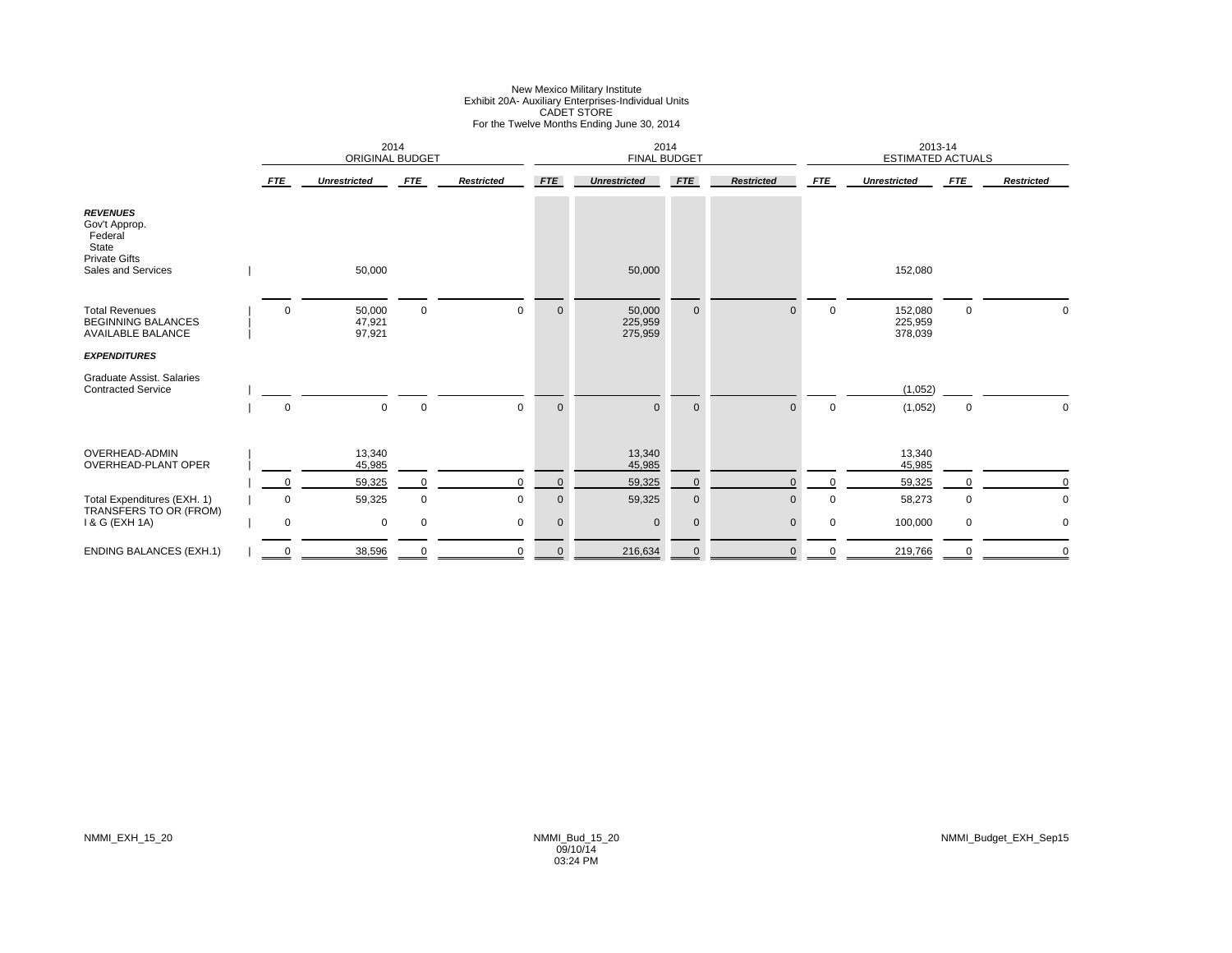### New Mexico Military Institute Exhibit 20A- Auxiliary Enterprises-Individual Units VENDING For the Twelve Months Ending June 30, 2014

|                                                                                                    | 2014<br><b>ORIGINAL BUDGET</b> |                          |             |                   |             | 2014<br><b>FINAL BUDGET</b> |             |                   |             | 2013-14<br><b>ESTIMATED ACTUALS</b> |            |                   |
|----------------------------------------------------------------------------------------------------|--------------------------------|--------------------------|-------------|-------------------|-------------|-----------------------------|-------------|-------------------|-------------|-------------------------------------|------------|-------------------|
|                                                                                                    | <b>FTE</b>                     | <b>Unrestricted</b>      | <b>FTE</b>  | <b>Restricted</b> | <b>FTE</b>  | <b>Unrestricted</b>         | <b>FTE</b>  | <b>Restricted</b> | <b>FTE</b>  | <b>Unrestricted</b>                 | <b>FTE</b> | <b>Restricted</b> |
| <b>REVENUES</b><br>Gov't Approp.<br>Federal<br>State<br><b>Private Gifts</b><br>Sales and Services |                                | 5,000                    |             |                   |             | 5,000                       |             |                   |             | 1,082                               |            |                   |
| <b>Total Revenues</b><br><b>BEGINNING BALANCES</b><br><b>AVAILABLE BALANCE</b>                     | $\mathbf 0$                    | 5,000<br>7,533<br>12,533 | $\mathbf 0$ | 0                 | $\mathbf 0$ | 5,000<br>3,477<br>8,477     | $\mathbf 0$ | $\mathbf{0}$      | $\mathbf 0$ | 1,082<br>3,477<br>4,559             | 0          | 0                 |
| <b>EXPENDITURES</b>                                                                                |                                |                          |             |                   |             |                             |             |                   |             |                                     |            |                   |
| Graduate Assist. Salaries                                                                          |                                |                          |             |                   |             |                             |             |                   |             |                                     |            |                   |
| TRANSFERS TO OR (FROM)                                                                             |                                |                          |             |                   |             |                             |             |                   |             |                                     |            |                   |
| <b>ENDING BALANCES (EXH.1)</b>                                                                     | 0                              | 12,533                   | $\mathbf 0$ | $\mathbf 0$       | $\mathbf 0$ | 8,477                       | $\mathbf 0$ | $\mathbf{0}$      | $\mathbf 0$ | 4,559                               | 0          | $\mathbf 0$       |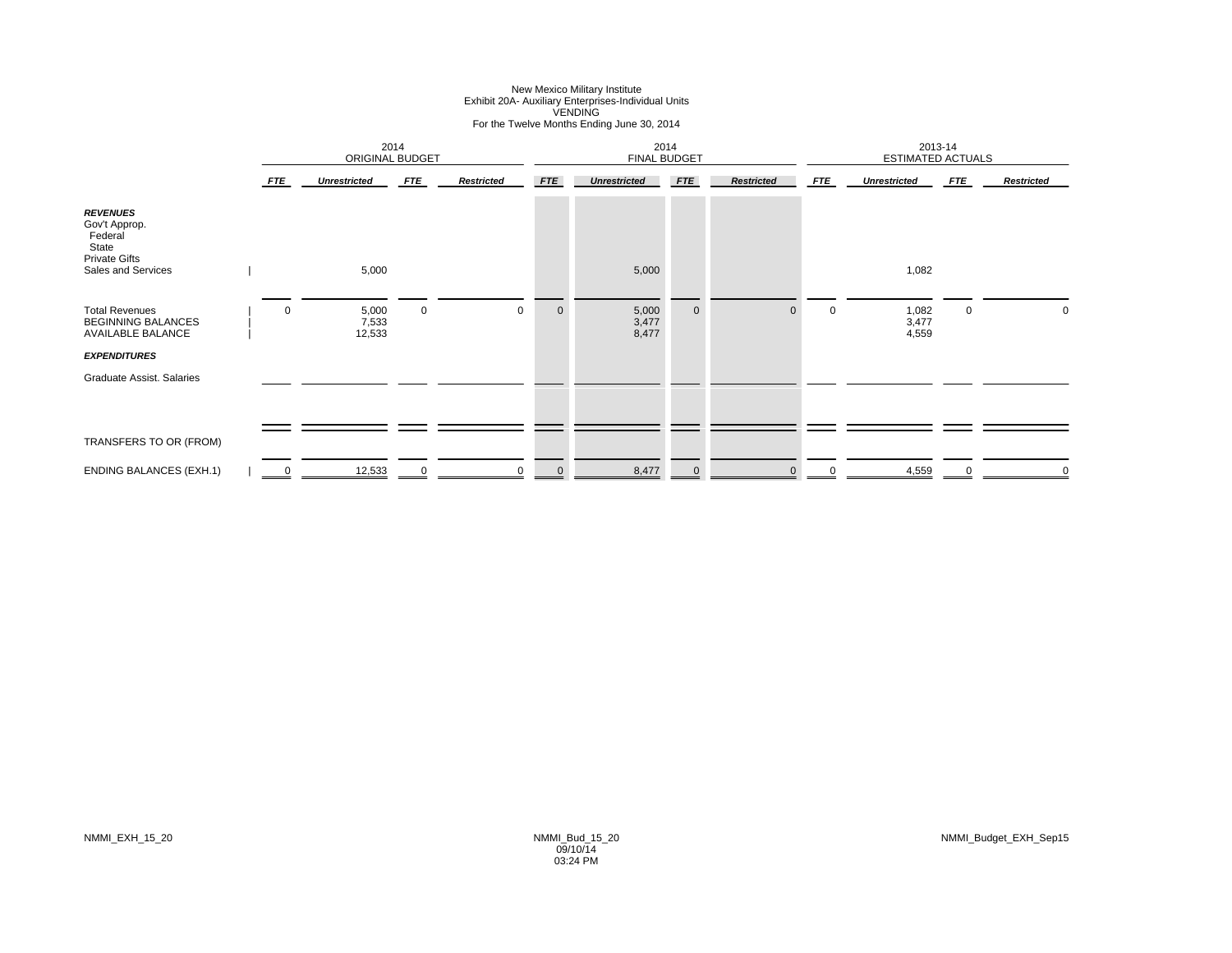# New Mexico Military Institute Exhibit 20A- Auxiliary Enterprises-Individual Units SPECIAL EVENTS For the Twelve Months Ending June 30, 2014

|                                                                                                                        |             | 2014<br>ORIGINAL BUDGET               |             |                   |              | 2014<br><b>FINAL BUDGET</b>               |             |                   |             | 2013-14<br>ESTIMATED ACTUALS       |             |                   |
|------------------------------------------------------------------------------------------------------------------------|-------------|---------------------------------------|-------------|-------------------|--------------|-------------------------------------------|-------------|-------------------|-------------|------------------------------------|-------------|-------------------|
|                                                                                                                        | <b>FTE</b>  | <b>Unrestricted</b>                   | <b>FTE</b>  | <b>Restricted</b> | <b>FTE</b>   | <b>Unrestricted</b>                       | <b>FTE</b>  | <b>Restricted</b> | <b>FTE</b>  | <b>Unrestricted</b>                | <b>FTE</b>  | <b>Restricted</b> |
| <b>REVENUES</b><br>Gov't Approp.<br>Federal<br>State<br><b>Private Gifts</b><br>Sales and Services                     |             | 3,000                                 |             |                   |              | 73,485                                    |             |                   |             | 67,216                             |             |                   |
| <b>Total Revenues</b><br><b>AVAILABLE BALANCE</b>                                                                      | $\mathbf 0$ | 3,000<br>3,000                        | $\mathbf 0$ | $\mathbf 0$       | $\mathbf 0$  | 73,485<br>73,485                          | $\mathbf 0$ | $\mathbf{0}$      | $\mathbf 0$ | 67,216<br>67,216                   | 0           | 0                 |
| <b>EXPENDITURES</b>                                                                                                    |             |                                       |             |                   |              |                                           |             |                   |             |                                    |             |                   |
| <b>Graduate Assist. Salaries</b><br><b>Other Salaries</b><br>Supplies & Expense<br>Travel<br><b>Contracted Service</b> | $\mathbf 0$ | $\overline{0}$<br>500<br>2,000<br>500 | $\mathbf 0$ | $\mathbf 0$       | $\mathbf{0}$ | $\mathbf{0}$<br>30,839<br>6,077<br>36,569 | $\mathbf 0$ | $\mathbf{0}$      | $\mathbf 0$ | 2,064<br>25,822<br>6,559<br>32,753 | 0           | 0                 |
|                                                                                                                        | $\mathbf 0$ | 3,000                                 | $\mathbf 0$ | $\mathbf 0$       | $\mathbf 0$  | 73,485                                    | $\mathbf 0$ | $\mathbf{0}$      | $\mathbf 0$ | 67,199                             | 0           | $\mathbf 0$       |
| Total Expenditures (EXH. 1)<br>TRANSFERS TO OR (FROM)                                                                  | $\mathbf 0$ | 3,000                                 | $\mathbf 0$ | $\mathbf 0$       | $\mathbf 0$  | 73,485                                    | $\mathbf 0$ | $\mathbf{0}$      | 0           | 67,199                             | $\mathbf 0$ | $\mathbf 0$       |
| <b>ENDING BALANCES (EXH.1)</b>                                                                                         | 0           | $\mathbf 0$                           | $\mathbf 0$ | $\mathbf 0$       | $\mathbf 0$  | $\mathbf 0$                               | $\mathbf 0$ | $\mathbf 0$       | 0           | 17                                 | 0           | $\mathbf 0$       |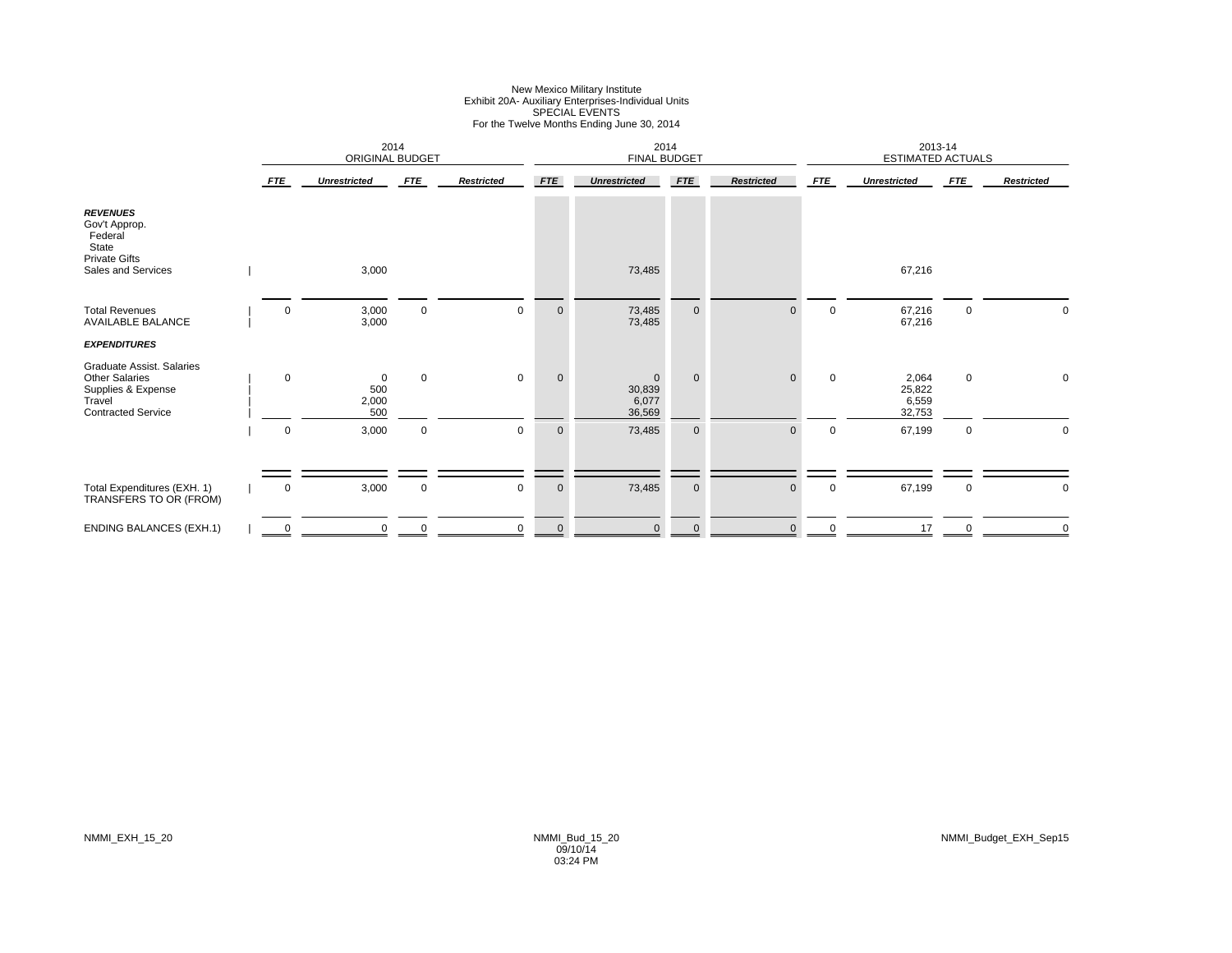# New Mexico Military Institute Exhibit 20A- Auxiliary Enterprises-Individual Units Summer School & Camps For the Twelve Months Ending June 30, 2014

|                                                                                                                         |             | 2014<br><b>ORIGINAL BUDGET</b>     |             |                   |              | 2014<br><b>FINAL BUDGET</b>           |              |                   |             | <b>ESTIMATED ACTUALS</b>             | 2013-14     |                   |
|-------------------------------------------------------------------------------------------------------------------------|-------------|------------------------------------|-------------|-------------------|--------------|---------------------------------------|--------------|-------------------|-------------|--------------------------------------|-------------|-------------------|
|                                                                                                                         | <b>FTE</b>  | <b>Unrestricted</b>                | <b>FTE</b>  | <b>Restricted</b> | <b>FTE</b>   | <b>Unrestricted</b>                   | <b>FTE</b>   | <b>Restricted</b> | <b>FTE</b>  | <b>Unrestricted</b>                  | <b>FTE</b>  | <b>Restricted</b> |
| <b>REVENUES</b><br><b>Tuition and Fees</b><br>Gov't Approp.<br>Federal<br>State                                         |             | 44,669                             |             |                   |              | 47,593                                |              |                   |             | 47,634                               |             |                   |
| <b>Private Gifts</b><br>Sales and Services                                                                              |             | 92,824                             |             |                   |              | 92,824                                |              |                   |             | 273,552                              |             |                   |
| <b>Total Revenues</b><br><b>BEGINNING BALANCES</b><br><b>AVAILABLE BALANCE</b>                                          | $\Omega$    | 137,493<br>(33, 150)<br>104,343    | $\mathbf 0$ | $\mathbf 0$       | $\mathbf 0$  | 140,417<br>(22, 334)<br>118,083       | $\mathbf{0}$ | $\Omega$          | $\mathbf 0$ | 321,186<br>(22, 334)<br>298,852      | $\mathbf 0$ | $\mathbf 0$       |
| <b>EXPENDITURES</b>                                                                                                     |             |                                    |             |                   |              |                                       |              |                   |             |                                      |             |                   |
| <b>Professional Salaries</b><br>Graduate Assist. Salaries                                                               | $\mathbf 0$ | $\mathbf 0$                        | $\mathbf 0$ | $\mathbf 0$       | $\mathbf 0$  | $\mathbf{0}$                          | $\mathbf 0$  | $\mathbf 0$       | $\mathbf 0$ | 9,911                                | 0           | 0                 |
| <b>Other Salaries</b><br>Supplies & Expense                                                                             | $\Omega$    | 26,775<br>86,500                   | $\mathbf 0$ | $\mathbf 0$       | $\mathbf 0$  | 26,775<br>86,500                      | $\mathbf 0$  | $\mathbf{0}$      | $\mathbf 0$ | 71,404<br>201,817                    | 0           | $\mathbf 0$       |
|                                                                                                                         | $\mathbf 0$ | 113,275                            | $\mathbf 0$ | $\mathbf 0$       | $\mathbf{0}$ | 113,275                               | $\mathbf 0$  | $\Omega$          | $\mathbf 0$ | 283,133                              | $\mathbf 0$ | $\mathbf 0$       |
| <b>RETIREMENT EXP.</b><br>SOCIAL SECURITY EXP.<br><b>WORKMANS COMP</b><br>UNEMPLOYMENT COMP<br>NEW MEXICO RETIREE HEALT |             | 4,437<br>3,485<br>217<br>20<br>537 |             |                   |              | 12,148<br>9,315<br>416<br>43<br>1,837 |              |                   |             | 9,707<br>6,303<br>247<br>83<br>1,501 |             |                   |
|                                                                                                                         | $\Omega$    | 8,696                              | $\mathbf 0$ | $\mathbf 0$       | $\mathbf 0$  | 23,759                                | $\mathbf 0$  | $\mathbf{0}$      | $\mathbf 0$ | 17,841                               |             | $\mathbf 0$       |
| Total Expenditures (EXH. 1)<br>TRANSFERS TO OR (FROM)                                                                   | 0           | 121,971                            | $\mathsf 0$ | 0                 | $\mathbf 0$  | 137,034                               | $\pmb{0}$    | $\mathbf 0$       | $\mathbf 0$ | 300,973                              | 0           | $\mathbf 0$       |
| <b>ENDING BALANCES (EXH.1)</b>                                                                                          |             | (17, 628)                          | $\mathbf 0$ | 0                 | $\mathbf 0$  | (18, 951)                             | $\mathbf{0}$ | $\mathbf{0}$      | $\Omega$    | (2, 122)                             | $\Omega$    | $\Omega$          |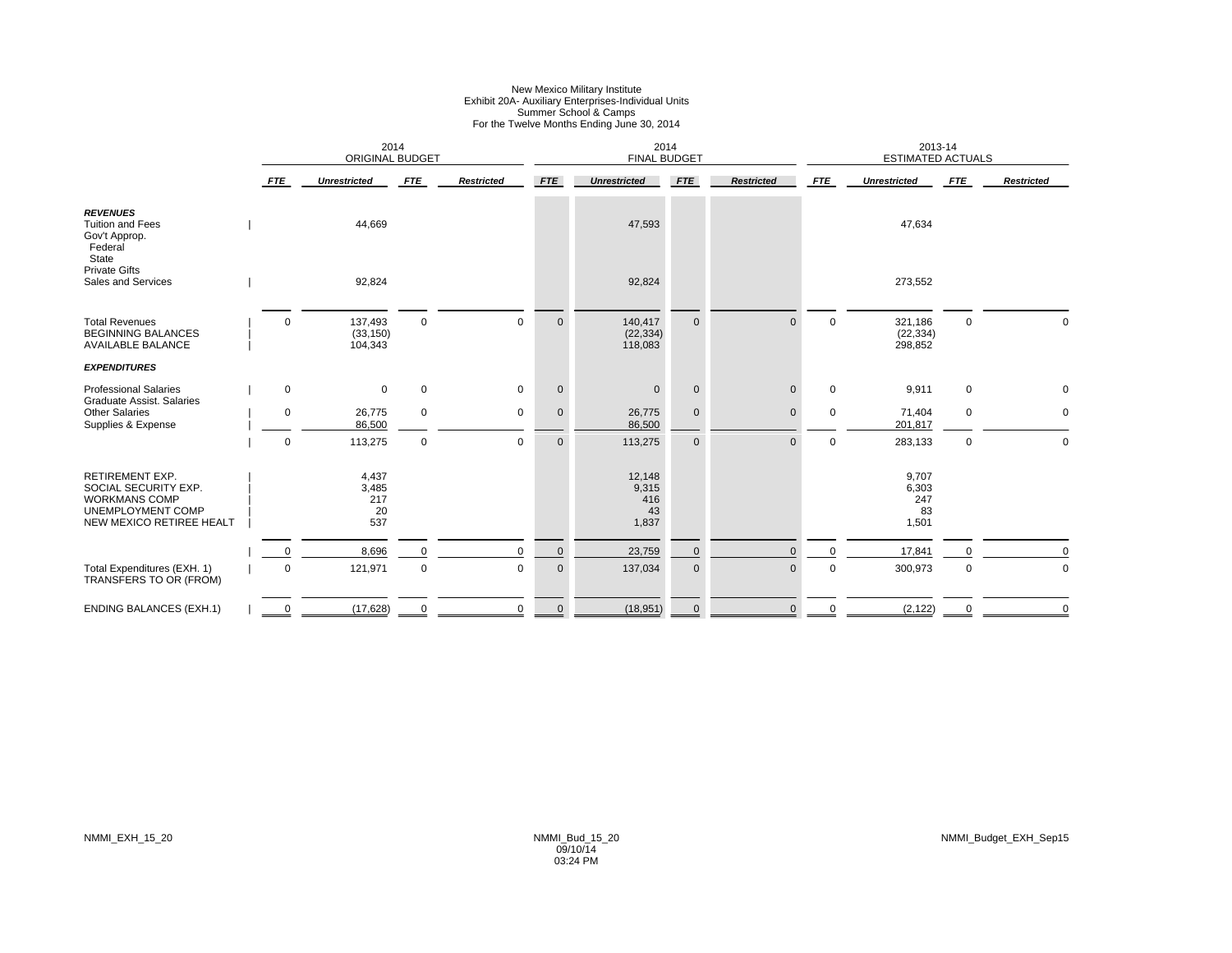# New Mexico Military Institute<br>Exhibit 20A- Auxilliary Enterprises-Individual Units<br>DANIELS LEADERSHIP<br>For the Twelve Months Ending June 30, 2014

|                                                                                                                         |             | <b>ORIGINAL BUDGET</b>             | 2014        |                   |             | 2014<br><b>FINAL BUDGET</b>        |                |                   |             | 2013-14<br><b>ESTIMATED ACTUALS</b> |             |                   |
|-------------------------------------------------------------------------------------------------------------------------|-------------|------------------------------------|-------------|-------------------|-------------|------------------------------------|----------------|-------------------|-------------|-------------------------------------|-------------|-------------------|
|                                                                                                                         | <b>FTE</b>  | <b>Unrestricted</b>                | <b>FTE</b>  | <b>Restricted</b> | <b>FTE</b>  | <b>Unrestricted</b>                | <b>FTE</b>     | <b>Restricted</b> | <b>FTE</b>  | <b>Unrestricted</b>                 | <b>FTE</b>  | <b>Restricted</b> |
| <b>REVENUES</b><br>Gov't Approp.<br>Federal<br>State<br><b>Private Gifts</b>                                            |             |                                    |             |                   |             |                                    |                |                   |             |                                     |             |                   |
| Sales and Services                                                                                                      |             | 27,669                             |             |                   |             | 27,669                             |                |                   |             | 21,707                              |             |                   |
| <b>Total Revenues</b><br><b>BEGINNING BALANCES</b><br><b>AVAILABLE BALANCE</b>                                          | 0           | 27,669<br>112,444<br>140,113       | $\mathbf 0$ | $\mathbf 0$       | $\mathbf 0$ | 27,669<br>82,531<br>110,200        | $\mathbf 0$    | $\mathbf{0}$      | $\mathbf 0$ | 21,707<br>82,531<br>104,238         | 0           | 0                 |
| <b>EXPENDITURES</b>                                                                                                     |             |                                    |             |                   |             |                                    |                |                   |             |                                     |             |                   |
| <b>Graduate Assist, Salaries</b><br><b>Other Salaries</b><br>Supplies & Expense                                         | 0           | 18,500<br>20,863                   | $\mathbf 0$ | $\mathbf 0$       | $\mathbf 0$ | 18,500<br>20,863                   | $\mathbf 0$    | $\mathbf{0}$      | $\mathbf 0$ | 18,591<br>21,109                    | $\mathbf 0$ | $\mathbf 0$       |
|                                                                                                                         | $\mathsf 0$ | 39,363                             | $\mathbf 0$ | 0                 | $\mathbf 0$ | 39,363                             | $\mathbf 0$    | $\mathbf{0}$      | $\mathbf 0$ | 39,701                              | $\mathbf 0$ | $\pmb{0}$         |
| <b>RETIREMENT EXP.</b><br>SOCIAL SECURITY EXP.<br><b>WORKMANS COMP</b><br>UNEMPLOYMENT COMP<br>NEW MEXICO RETIREE HEALT |             | 1,000<br>1,000<br>300<br>50<br>125 |             |                   |             | 3,320<br>3,052<br>535<br>58<br>611 |                |                   |             | 1,077<br>192<br>56                  |             |                   |
|                                                                                                                         | 0           | 2,475                              |             | $\mathbf 0$       | $\mathbf 0$ | 7,576                              | $\pmb{0}$      | $\Omega$          | $\Omega$    | 1,325                               |             | 0                 |
| Total Expenditures (EXH. 1)<br>TRANSFERS TO OR (FROM)                                                                   | 0           | 41,838                             | $\mathbf 0$ | $\mathbf 0$       | $\mathbf 0$ | 46,939                             | $\mathbf 0$    | $\mathbf 0$       | $\mathbf 0$ | 41,025                              | 0           | $\pmb{0}$         |
| <b>ENDING BALANCES (EXH.1)</b>                                                                                          | 0           | 98,275                             | $\mathbf 0$ | $\mathbf 0$       | $\mathbf 0$ | 63,261                             | $\overline{0}$ | $\mathbf{0}$      | $\mathbf 0$ | 63,213                              | $\mathbf 0$ | $\mathbf 0$       |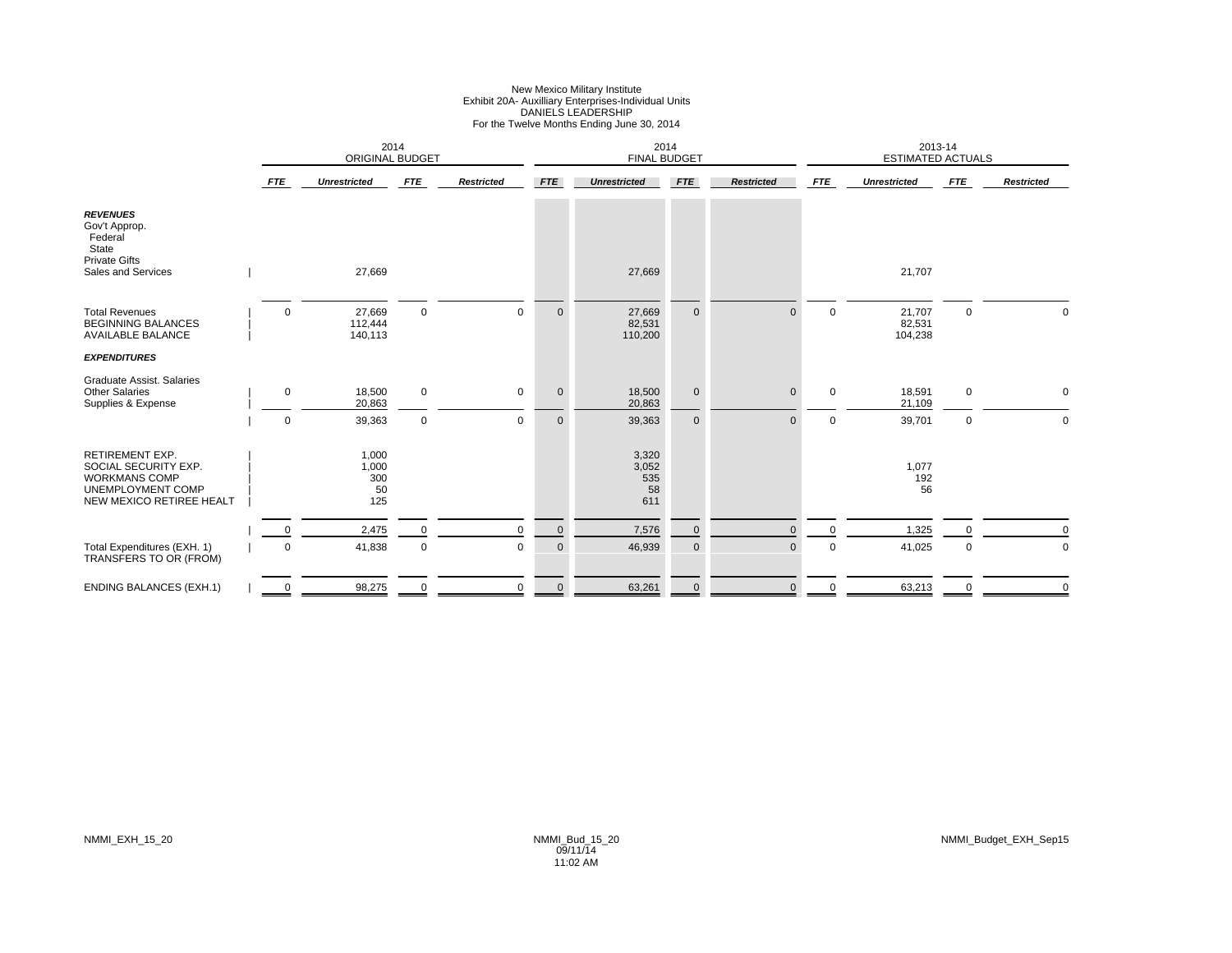# New Mexico Military Institute Exhibit 20A- Auxilliary Enterprises-Individual Units ATHLETIC PERFORMANCE CENTER For the Twelve Months Ending June 30, 2014

|                                                                                                    |             | ORIGINAL BUDGET             | 2014        |                   |              | 2014<br><b>FINAL BUDGET</b> |             |                   |                | 2013-14<br><b>ESTIMATED ACTUALS</b> |             |                   |
|----------------------------------------------------------------------------------------------------|-------------|-----------------------------|-------------|-------------------|--------------|-----------------------------|-------------|-------------------|----------------|-------------------------------------|-------------|-------------------|
|                                                                                                    | <b>FTE</b>  | <b>Unrestricted</b>         | <b>FTE</b>  | <b>Restricted</b> | <b>FTE</b>   | <b>Unrestricted</b>         | <b>FTE</b>  | <b>Restricted</b> | <b>FTE</b>     | <b>Unrestricted</b>                 | <b>FTE</b>  | <b>Restricted</b> |
| <b>REVENUES</b><br>Gov't Approp.<br>Federal<br>State<br><b>Private Gifts</b><br>Sales and Services |             | 40,000                      |             |                   |              | 40,000                      |             |                   |                |                                     |             |                   |
| <b>Total Revenues</b><br><b>BEGINNING BALANCES</b><br>AVAILABLE BALANCE                            | $\mathbf 0$ | 40,000<br>66,213<br>106,213 | 0           | $\mathbf 0$       | $\mathbf 0$  | 40,000<br>66,790<br>106,790 | $\mathbf 0$ | $\mathbf{0}$      | $\overline{0}$ | 0<br>66,790<br>66,790               | $\mathbf 0$ | 0                 |
| <b>EXPENDITURES</b>                                                                                |             |                             |             |                   |              |                             |             |                   |                |                                     |             |                   |
| Graduate Assist. Salaries<br><b>Other Salaries</b><br>Supplies & Expense<br>Travel                 | $\mathbf 0$ | 3,000<br>35,000<br>2,600    | $\mathbf 0$ | $\mathbf 0$       | $\mathbf{0}$ | 3,000<br>35,000<br>2,600    | $\mathbf 0$ | $\mathbf{0}$      | $\mathbf 0$    | $\mathbf 0$                         | $\mathbf 0$ | 0                 |
|                                                                                                    | $\mathbf 0$ | 40,600                      | $\mathbf 0$ | $\mathbf 0$       | $\mathbf 0$  | 40,600                      | $\mathbf 0$ | $\mathbf{0}$      | $\mathbf 0$    | $\mathbf 0$                         | $\mathbf 0$ | $\Omega$          |
|                                                                                                    |             |                             |             |                   |              |                             |             |                   |                |                                     |             |                   |
| Total Expenditures (EXH. 1)<br>TRANSFERS TO OR (FROM)                                              | 0           | 40,600                      | $\mathbf 0$ | $\mathbf 0$       | $\mathbf 0$  | 40,600                      | $\mathbf 0$ | $\mathbf{0}$      | $\mathbf 0$    | 0                                   | 0           | 0                 |
| <b>ENDING BALANCES (EXH.1)</b>                                                                     | 0           | 65,613                      | $\Omega$    | $\mathbf 0$       | $\mathbf 0$  | 66,190                      | $\mathbf 0$ | $\mathbf{0}$      | 0              | 66,790                              | $\Omega$    | $\mathbf 0$       |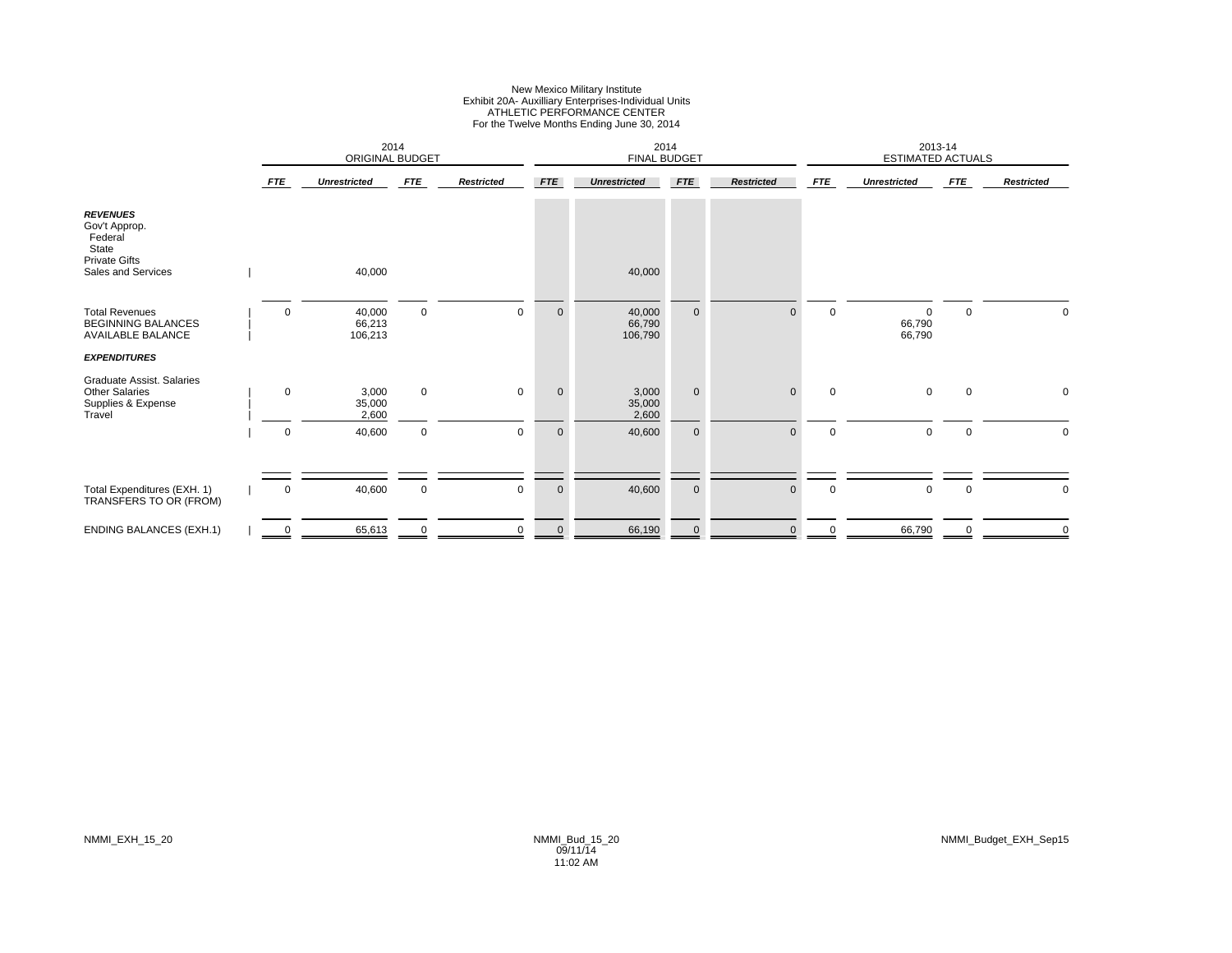### New Mexico Military Institute Exhibit 21-Summary of Intercollegiate Athletics For the Twelve Months Ending June 30, 2014

|                                                                                                                                                                                                       |            |                                                                                      | 2014<br>ORIGINAL BUDGET |                              |                                    | 2014<br><b>FINAL BUDGET</b>                                                           |                                         |                                             |                      | 2013-14<br><b>ESTIMATED ACTUALS</b>                                                  |                           |                                           |
|-------------------------------------------------------------------------------------------------------------------------------------------------------------------------------------------------------|------------|--------------------------------------------------------------------------------------|-------------------------|------------------------------|------------------------------------|---------------------------------------------------------------------------------------|-----------------------------------------|---------------------------------------------|----------------------|--------------------------------------------------------------------------------------|---------------------------|-------------------------------------------|
|                                                                                                                                                                                                       | <b>FTE</b> | <b>Unrestricted</b>                                                                  | <b>FTE</b>              | <b>Restricted</b>            | <b>FTE</b>                         | <b>Unrestricted</b>                                                                   | <b>FTE</b>                              | <b>Restricted</b>                           | <b>FTE</b>           | <b>Unrestricted</b>                                                                  | <b>FTE</b>                | <b>Restricted</b>                         |
| <b>REVENUES</b><br><b>Required Student Fees</b><br>Gov't. Approp. - State<br><b>Ticket Sales</b><br>Radio & Television<br>Prog. Sales & Advertising                                                   |            | 291,566<br>279,500<br>10,000                                                         |                         |                              |                                    | 311,258<br>279,500<br>10,000                                                          |                                         |                                             |                      | 311,573<br>279,500<br>11,615                                                         |                           |                                           |
| Tournament Reimbursement<br>Other                                                                                                                                                                     |            | 3,000                                                                                |                         |                              |                                    | 3,000                                                                                 |                                         |                                             |                      | 11,821                                                                               |                           |                                           |
| Total Revenues (Exh. 1)                                                                                                                                                                               |            | 584,066<br>0                                                                         | $\mathbf 0$             | $\Omega$                     | $\mathbf{0}$                       | 603,758                                                                               | $\mathbf{0}$                            | $\Omega$                                    | $\mathbf 0$          | 614,509                                                                              | $\mathbf 0$               | $\Omega$                                  |
| <b>Professional Salaries</b><br><b>Coach Salaries</b><br>Grad. Asst. Salaries<br><b>Maintenance Salaries</b>                                                                                          | 1          | 76,440                                                                               |                         |                              | $\mathbf{1}$                       | 112,940                                                                               |                                         |                                             | $\mathbf{1}$         | 113,940                                                                              |                           |                                           |
| <b>Other Salaries</b>                                                                                                                                                                                 |            | 42,000                                                                               |                         |                              |                                    | 42,000                                                                                |                                         |                                             |                      | 30,698                                                                               |                           |                                           |
| <b>Game Officials</b><br>Supplies and Expense<br>Travel<br>Equipment<br>Other Sports - 21A<br>Retirement<br>Social Security<br>Group Insurance<br>Workmen's Compensation<br>Unemployment Compensation | 3          | 34,376<br>16,000<br>14,101<br>1,879,013<br>15,491<br>9,723<br>22,299<br>2,462<br>213 |                         |                              | 3                                  | 34,376<br>16,000<br>14,101<br>2,238,164<br>18,068<br>11,521<br>26,235<br>2,101<br>431 |                                         |                                             | 3                    | 39,810<br>14,661<br>7,822<br>2,218,289<br>22,956<br>12,962<br>22,933<br>1,743<br>560 |                           |                                           |
| Waiver of Tuition<br>Fuel<br>Electricity<br>Water<br>Sewer<br>Misc<br>Charge for Inst. Supp. Costs<br>Charge for Plant O & M Costs                                                                    |            | 1,350<br>1,800                                                                       |                         |                              |                                    | 1,350<br>1,800                                                                        |                                         |                                             |                      | 1,649<br>1,800                                                                       |                           |                                           |
| Total Expenditures (EXH. 1)                                                                                                                                                                           | Δ          | 2,115,268                                                                            | $\mathbf 0$             | $\Omega$                     | $\overline{4}$                     | 2,519,087                                                                             | $\mathbf 0$                             | $\mathbf{0}$                                | $\Delta$             | 2,489,823                                                                            |                           | $\mathbf 0$                               |
| TRANSFERS TO OR (FROM) - I<br><b>BEGINNING BALANCE</b><br><b>ENDING BALANCE</b>                                                                                                                       | (4)        | (1,531,202)<br>0<br>0<br><sup>0</sup><br>$\Omega$                                    | 0<br>0<br>$\Omega$      | 0<br>$\mathbf 0$<br>$\Omega$ | $\mathbf 0$<br>$\mathbf{0}$<br>(4) | (1,964,702)<br>62,993<br>112,366                                                      | $\mathbf 0$<br>$\mathbf{0}$<br>$\Omega$ | $\mathbf 0$<br>$\mathbf{0}$<br>$\mathbf{0}$ | 0<br>$\Omega$<br>(4) | (1,964,702)<br>62,993<br>152,381                                                     | 0<br>$\Omega$<br>$\Omega$ | $\mathbf 0$<br>$\mathbf 0$<br>$\mathbf 0$ |

09/10/14 03:57 PM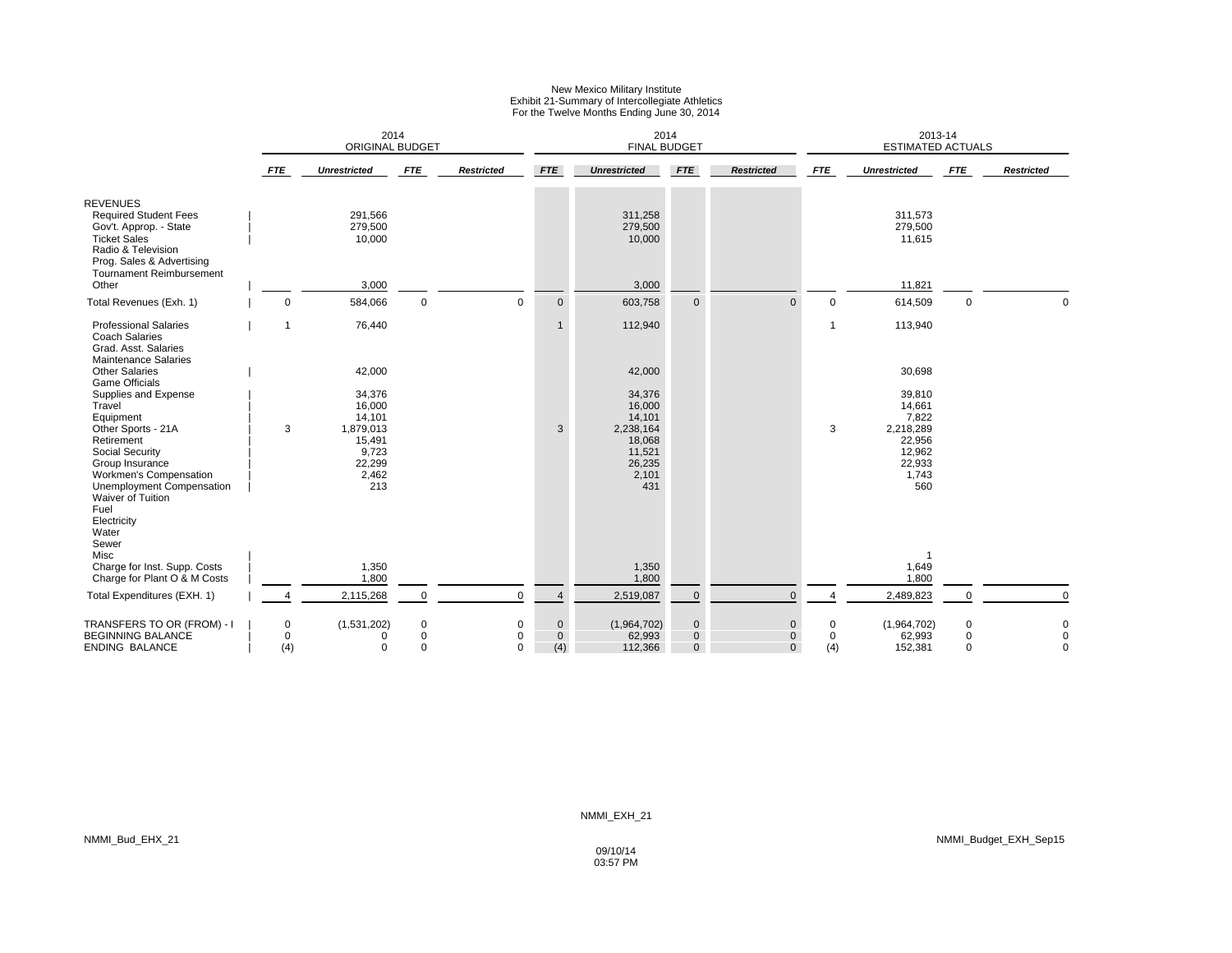### New Mexico Military Institute Exhibit 21A Summary of Intercollegiate Athletics by Sport BRONCO FOOTBALL For the Twelve Months Ending June 30, 2014

|                                                                                                                                                                                          |            | 2014<br><b>ORIGINAL BUDGET</b>      |            | 2014<br><b>FINAL BUDGET</b>          |             | 2013-14<br><b>ESTIMATED ACTUALS</b>  |
|------------------------------------------------------------------------------------------------------------------------------------------------------------------------------------------|------------|-------------------------------------|------------|--------------------------------------|-------------|--------------------------------------|
|                                                                                                                                                                                          | <b>FTE</b> | <b>Unrestricted</b>                 | <b>FTE</b> | <b>Unrestricted</b>                  | <b>FTE</b>  | <b>Unrestricted</b>                  |
| <b>REVENUES</b><br><b>Required Student Fees</b><br>Gov't. Approp. - State<br>Private Gifts, Grants & Contracts<br><b>Ticket Sales</b><br>Radio & Television<br>Prog. Sales & Advertising |            | 79,600                              |            | 79,600                               |             | 79,600                               |
| Concessions<br><b>Tournament Reimbursement</b><br>Other<br>Laundry                                                                                                                       |            |                                     |            |                                      |             |                                      |
| Total Revenues (Exh. 1)<br><b>Professional Salaries</b><br>Grad. Asst. Salaries<br><b>Maintenance Salaries</b>                                                                           | 0          | 79,600                              |            | 79,600                               | $\mathbf 0$ | 79,600                               |
| <b>Game Officials</b><br><b>Grant-in-aid Athletics</b><br>Supplies and Expense<br>Travel                                                                                                 |            | 12.600<br>607,412<br>1,900          |            | 12.600<br>716,569<br>1,900           |             | 6.667<br>708,375<br>80               |
| Team<br>Recruiting<br>Equipment<br>Telephone                                                                                                                                             |            | 68,000<br>11,600<br>13,500<br>7,500 |            | 143,987<br>11,600<br>34,344<br>7,500 |             | 146,515<br>13,055<br>34,344<br>1,602 |
| Total Expenditures (EXH. 1)                                                                                                                                                              | 0          | 722,512                             |            | 928,500                              | $\mathbf 0$ | 910,638                              |

NMMI\_Bud\_EHX\_21A NMMI\_EXH\_21A NMMI\_Budget\_EXH\_Sep15\_unrestricted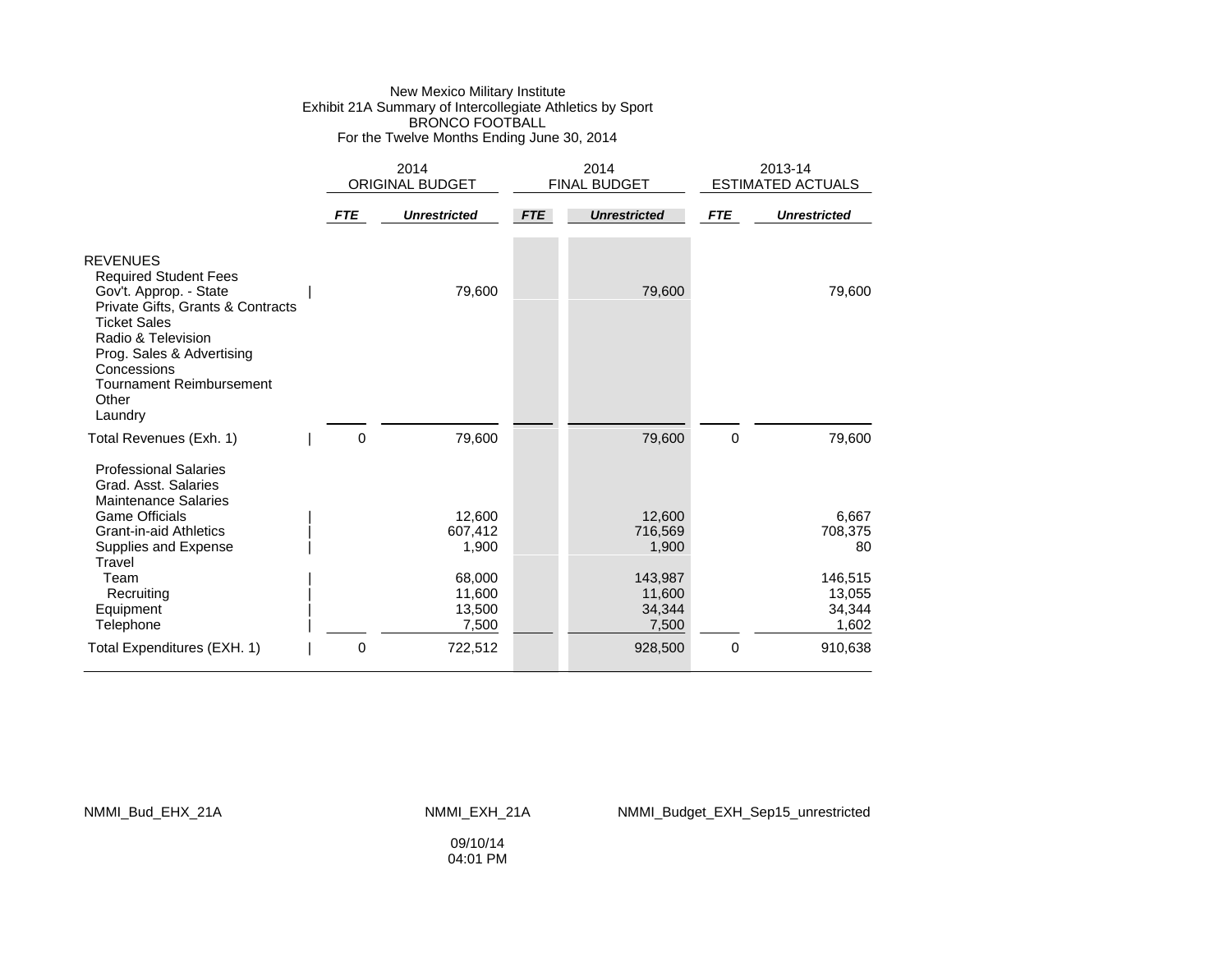### New Mexico Military Institute Exhibit 21A Summary of Intercollegiate Athletics by Sport BRONCO BASKETBALL For the Twelve Months Ending June 30, 2014

|                                                                                                                                                                                                                                                                |            | 2014<br><b>ORIGINAL BUDGET</b>                |            | 2014<br><b>FINAL BUDGET</b>                   |             | 2013-14<br><b>ESTIMATED ACTUALS</b>           |  |
|----------------------------------------------------------------------------------------------------------------------------------------------------------------------------------------------------------------------------------------------------------------|------------|-----------------------------------------------|------------|-----------------------------------------------|-------------|-----------------------------------------------|--|
|                                                                                                                                                                                                                                                                | <b>FTE</b> | <b>Unrestricted</b>                           | <b>FTE</b> | <b>Unrestricted</b>                           | <b>FTE</b>  | <b>Unrestricted</b>                           |  |
| <b>REVENUES</b><br><b>Required Student Fees</b><br>Gov't. Approp. - State<br>Private Gifts, Grants & Contracts<br><b>Ticket Sales</b><br>Radio & Television<br>Prog. Sales & Advertising<br>Concessions<br><b>Tournament Reimbursement</b><br>Other<br>Laundry |            | 46,800                                        |            | 46,800                                        |             | 46,800                                        |  |
| Total Revenues (Exh. 1)                                                                                                                                                                                                                                        | 0          | 46,800                                        |            | 46,800                                        | $\mathbf 0$ | 46,800                                        |  |
| <b>Professional Salaries</b><br>Grad. Asst. Salaries<br><b>Maintenance Salaries</b><br><b>Other Salaries</b><br><b>Game Officials</b><br><b>Grant-in-aid Athletics</b><br>Supplies and Expense<br>Travel<br>Team                                               | 1          | 29,713<br>6,015<br>144,059<br>1,500<br>53,198 | 1.00       | 29,713<br>6,015<br>150,522<br>1,500<br>53,198 | 1           | 29,713<br>6,640<br>147,849<br>1,993<br>60,356 |  |
| Recruiting<br>Equipment<br>Telephone                                                                                                                                                                                                                           |            | 1,000<br>6,000<br>3,000                       |            | 1,000<br>6,000<br>3,000                       |             | 6,791<br>5,008<br>3                           |  |
| Total Expenditures (EXH. 1)                                                                                                                                                                                                                                    | 1          | 244,485                                       | 1.00       | 250,948                                       | 1           | 258,354                                       |  |

#### NMMI\_Bud\_EHX\_21A NMMI\_EXH\_21A NMMI\_Budget\_EXH\_Sep15\_unrestricted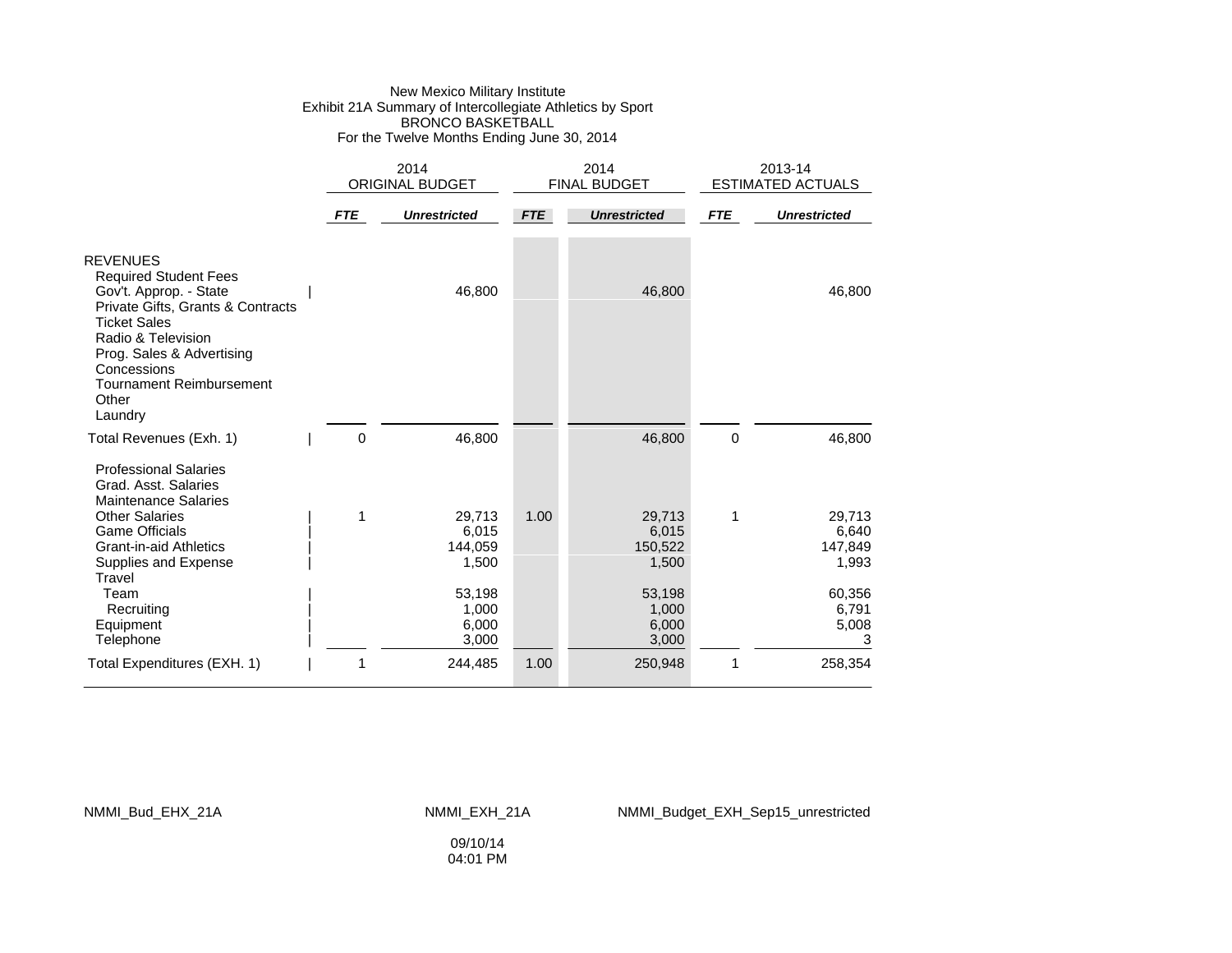### New Mexico Military Institute Exhibit 21A Summary of Intercollegiate Athletics by Sport BRONCO GOLF For the Twelve Months Ending June 30, 2014

|                                                                                                                                                                                                                                                                |            | 2014<br>ORIGINAL BUDGET |            | 2014<br>FINAL BUDGET |             | 2013-14<br><b>ESTIMATED ACTUALS</b> |  |
|----------------------------------------------------------------------------------------------------------------------------------------------------------------------------------------------------------------------------------------------------------------|------------|-------------------------|------------|----------------------|-------------|-------------------------------------|--|
|                                                                                                                                                                                                                                                                | <b>FTE</b> | <b>Unrestricted</b>     | <b>FTE</b> | <b>Unrestricted</b>  | <b>FTE</b>  | <b>Unrestricted</b>                 |  |
| <b>REVENUES</b><br><b>Required Student Fees</b><br>Gov't. Approp. - State<br>Private Gifts, Grants & Contracts<br><b>Ticket Sales</b><br>Radio & Television<br>Prog. Sales & Advertising<br>Concessions<br><b>Tournament Reimbursement</b><br>Other<br>Laundry |            | 9,500                   |            | 9,500                |             | 9,500                               |  |
| Total Revenues (Exh. 1)                                                                                                                                                                                                                                        | 0          | 9,500                   |            | 9,500                | 0           | 9,500                               |  |
| <b>Professional Salaries</b><br>Grad. Asst. Salaries<br><b>Maintenance Salaries</b>                                                                                                                                                                            |            |                         |            |                      |             |                                     |  |
| <b>Grant-in-aid Athletics</b><br>Travel                                                                                                                                                                                                                        |            | 43,367                  |            | 43,367               |             | 36,828                              |  |
| Team<br>Recruiting                                                                                                                                                                                                                                             |            | 34,000<br>1,000         |            | 34,000<br>1,000      |             | 36,213                              |  |
| Equipment<br>Telephone                                                                                                                                                                                                                                         |            | 1,500<br>1,000          |            | 1,500<br>1,000       |             | 2,378                               |  |
| Total Expenditures (EXH. 1)                                                                                                                                                                                                                                    | 0          | 80,867                  |            | 80,867               | $\mathbf 0$ | 75,420                              |  |

NMMI\_Bud\_EHX\_21A NMMI\_EXH\_21A NMMI\_Budget\_EXH\_Sep15\_unrestricted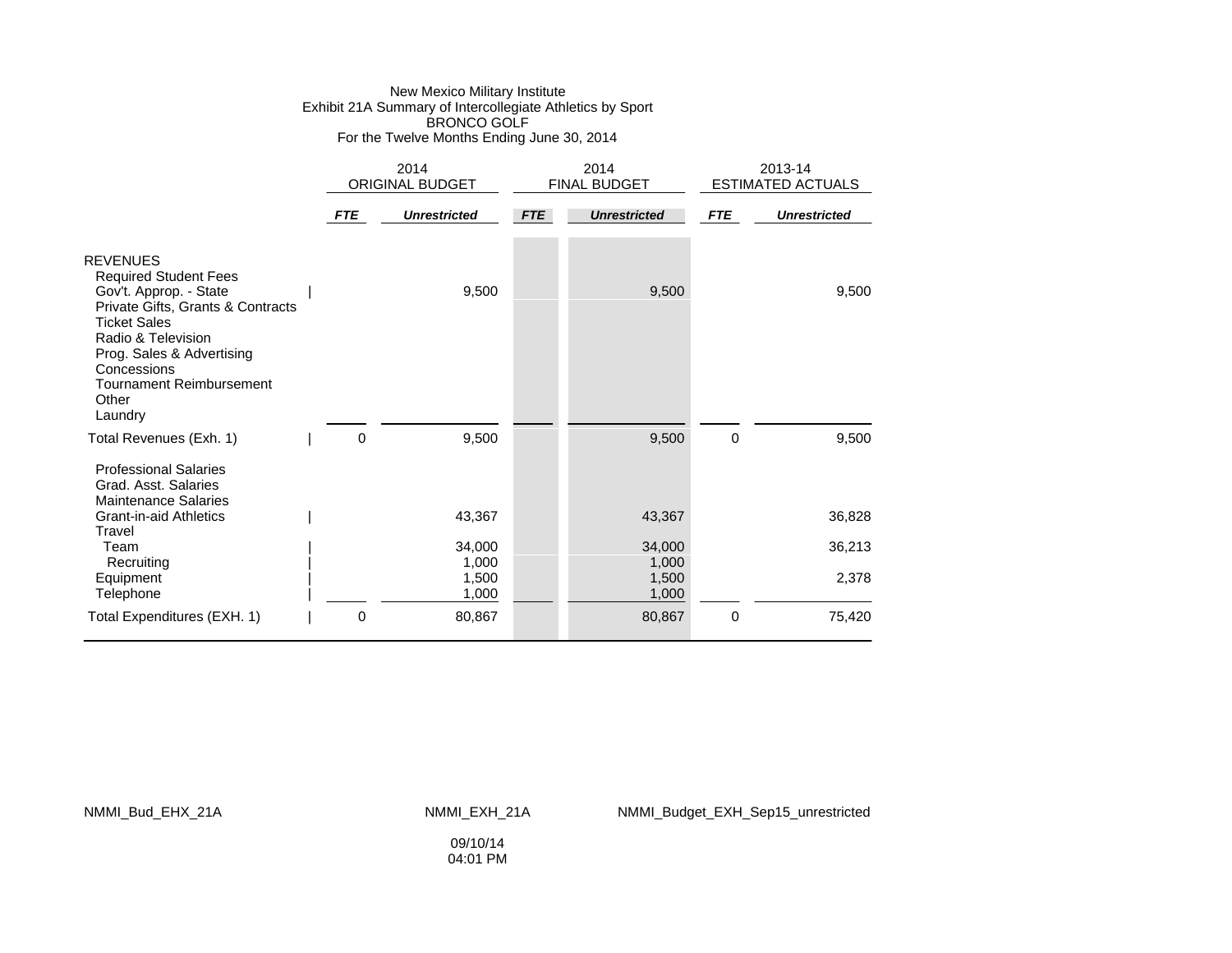#### New Mexico Military Institute Exhibit 21A Summary of Intercollegiate Athletics by Sport BRONCO BASEBALL For the Twelve Months Ending June 30, 2014

|                                                                                                                                                                                                                                                                |            | 2014<br><b>ORIGINAL BUDGET</b>     |            | 2014<br><b>FINAL BUDGET</b>         |            | 2013-14<br><b>ESTIMATED ACTUALS</b> |  |
|----------------------------------------------------------------------------------------------------------------------------------------------------------------------------------------------------------------------------------------------------------------|------------|------------------------------------|------------|-------------------------------------|------------|-------------------------------------|--|
|                                                                                                                                                                                                                                                                | <b>FTE</b> | <b>Unrestricted</b>                | <b>FTE</b> | <b>Unrestricted</b>                 | <b>FTE</b> | <b>Unrestricted</b>                 |  |
| <b>REVENUES</b><br><b>Required Student Fees</b><br>Gov't. Approp. - State<br>Private Gifts, Grants & Contracts<br><b>Ticket Sales</b><br>Radio & Television<br>Prog. Sales & Advertising<br>Concessions<br><b>Tournament Reimbursement</b><br>Other<br>Laundry |            | 30,362                             |            | 30,362                              |            | 30,362                              |  |
| Total Revenues (Exh. 1)                                                                                                                                                                                                                                        | 0          | 30,362                             |            | 30,362                              | 0          | 30,362                              |  |
| <b>Professional Salaries</b><br>Grad. Asst. Salaries<br><b>Maintenance Salaries</b><br><b>Other Salaries</b><br><b>Game Officials</b><br><b>Grant-in-aid Athletics</b><br>Supplies and Expense<br>Travel                                                       | 1          | 29,131<br>3,500<br>187,684         | 1.00       | 29,131<br>3,500<br>198,904          | 1          | 29,131<br>9,727<br>196,783<br>228   |  |
| Team<br>Recruiting<br>Equipment<br>Telephone                                                                                                                                                                                                                   |            | 30,456<br>2,000<br>11,296<br>1,000 |            | 36,046<br>20,231<br>14,568<br>1,000 |            | 54,180<br>37,252<br>14,720<br>722   |  |
| Total Expenditures (EXH. 1)                                                                                                                                                                                                                                    | 1          | 265,067                            | 1.00       | 303,380                             | 1          | 342,742                             |  |

#### NMMI\_Bud\_EHX\_21A NMMI\_EXH\_21A NMMI\_Budget\_EXH\_Sep15\_unrestricted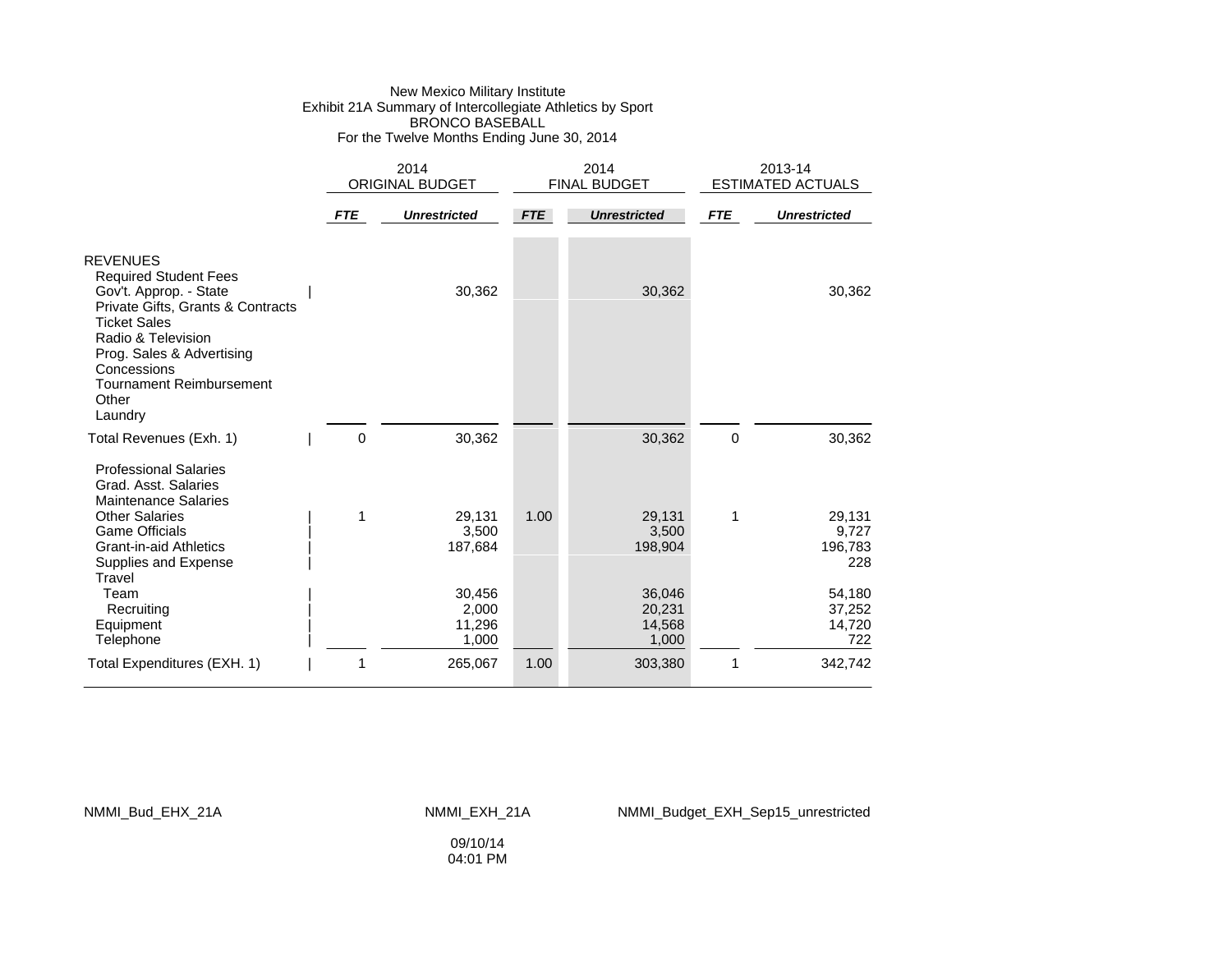### New Mexico Military Institute Exhibit 21A Summary of Intercollegiate Athletics by Sport BRONCO TENNIS For the Twelve Months Ending June 30, 2014

|                                                                                                                                                                                                                                                                |            | 2014<br><b>ORIGINAL BUDGET</b> |            | 2014<br><b>FINAL BUDGET</b> |             | 2013-14<br><b>ESTIMATED ACTUALS</b> |  |
|----------------------------------------------------------------------------------------------------------------------------------------------------------------------------------------------------------------------------------------------------------------|------------|--------------------------------|------------|-----------------------------|-------------|-------------------------------------|--|
|                                                                                                                                                                                                                                                                | <b>FTE</b> | <b>Unrestricted</b>            | <b>FTE</b> | <b>Unrestricted</b>         | <b>FTE</b>  | <b>Unrestricted</b>                 |  |
| <b>REVENUES</b><br><b>Required Student Fees</b><br>Gov't. Approp. - State<br>Private Gifts, Grants & Contracts<br><b>Ticket Sales</b><br>Radio & Television<br>Prog. Sales & Advertising<br>Concessions<br><b>Tournament Reimbursement</b><br>Other<br>Laundry |            | 19,200                         |            | 19,200                      |             | 19,200                              |  |
| Total Revenues (Exh. 1)                                                                                                                                                                                                                                        | 0          | 19,200                         |            | 19,200                      | 0           | 19,200                              |  |
| <b>Professional Salaries</b><br>Grad, Asst. Salaries<br><b>Maintenance Salaries</b><br><b>Grant-in-aid Athletics</b>                                                                                                                                           |            | 54,231                         |            | 54,231                      |             | 42,745                              |  |
| Supplies and Expense<br>Travel                                                                                                                                                                                                                                 |            |                                |            |                             |             | 93                                  |  |
| Team                                                                                                                                                                                                                                                           |            | 18,200                         |            | 18,200                      |             | 29,596                              |  |
| Recruiting<br>Equipment<br>Telephone                                                                                                                                                                                                                           |            | 1,000<br>3,000<br>1,000        |            | 1,000<br>3,000<br>1,000     |             | 2,559                               |  |
| Total Expenditures (EXH. 1)                                                                                                                                                                                                                                    | 0          | 77,431                         |            | 77,431                      | $\mathbf 0$ | 74,992                              |  |

NMMI\_Bud\_EHX\_21A NMMI\_EXH\_21A NMMI\_Budget\_EXH\_Sep15\_unrestricted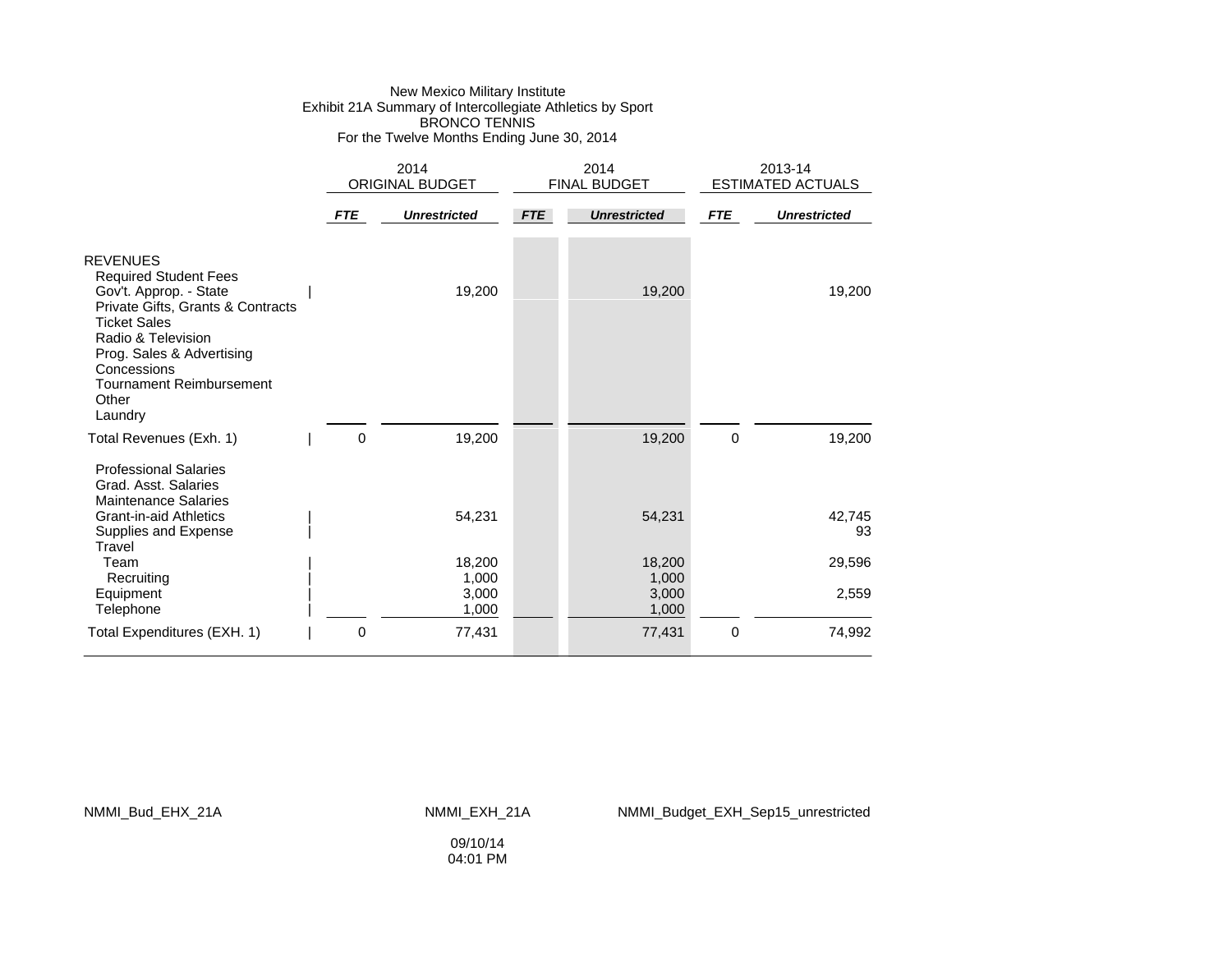### New Mexico Military Institute Exhibit 21A Summary of Intercollegiate Athletics by Sport BRONCO WOMEN'S TRACK For the Twelve Months Ending June 30, 2014

|                                                                                                                                                                                                                                                                | 2014<br>ORIGINAL BUDGET |                     |            | 2014<br><b>FINAL BUDGET</b> |            | 2013-14<br><b>ESTIMATED ACTUALS</b> |  |
|----------------------------------------------------------------------------------------------------------------------------------------------------------------------------------------------------------------------------------------------------------------|-------------------------|---------------------|------------|-----------------------------|------------|-------------------------------------|--|
|                                                                                                                                                                                                                                                                | <b>FTE</b>              | <b>Unrestricted</b> | <b>FTE</b> | <b>Unrestricted</b>         | <b>FTE</b> | <b>Unrestricted</b>                 |  |
| <b>REVENUES</b><br><b>Required Student Fees</b><br>Gov't. Approp. - State<br>Private Gifts, Grants & Contracts<br><b>Ticket Sales</b><br>Radio & Television<br>Prog. Sales & Advertising<br>Concessions<br><b>Tournament Reimbursement</b><br>Other<br>Laundry |                         | 8,000               |            | 8,000                       |            | 8,000                               |  |
| Total Revenues (Exh. 1)                                                                                                                                                                                                                                        | 0                       | 8,000               |            | 8,000                       | 0          | 8,000                               |  |
| <b>Professional Salaries</b><br>Grad. Asst. Salaries<br><b>Maintenance Salaries</b>                                                                                                                                                                            |                         |                     |            |                             |            |                                     |  |
| <b>Grant-in-aid Athletics</b><br>Travel                                                                                                                                                                                                                        |                         | 21,641              |            | 40,123                      |            | 39,364                              |  |
| Team<br>Recruiting                                                                                                                                                                                                                                             |                         | 8,000               |            | 20,277                      |            | 18,801<br>1,185                     |  |
| Equipment                                                                                                                                                                                                                                                      |                         | 2,000               |            | 2,000                       |            | 239                                 |  |
| Telephone                                                                                                                                                                                                                                                      |                         | 1,000               |            | 1,000                       |            |                                     |  |
| Total Expenditures (EXH. 1)                                                                                                                                                                                                                                    | 0                       | 32,641              |            | 63,400                      | 0          | 59,588                              |  |

NMMI\_Bud\_EHX\_21A NMMI\_EXH\_21A NMMI\_Budget\_EXH\_Sep15\_unrestricted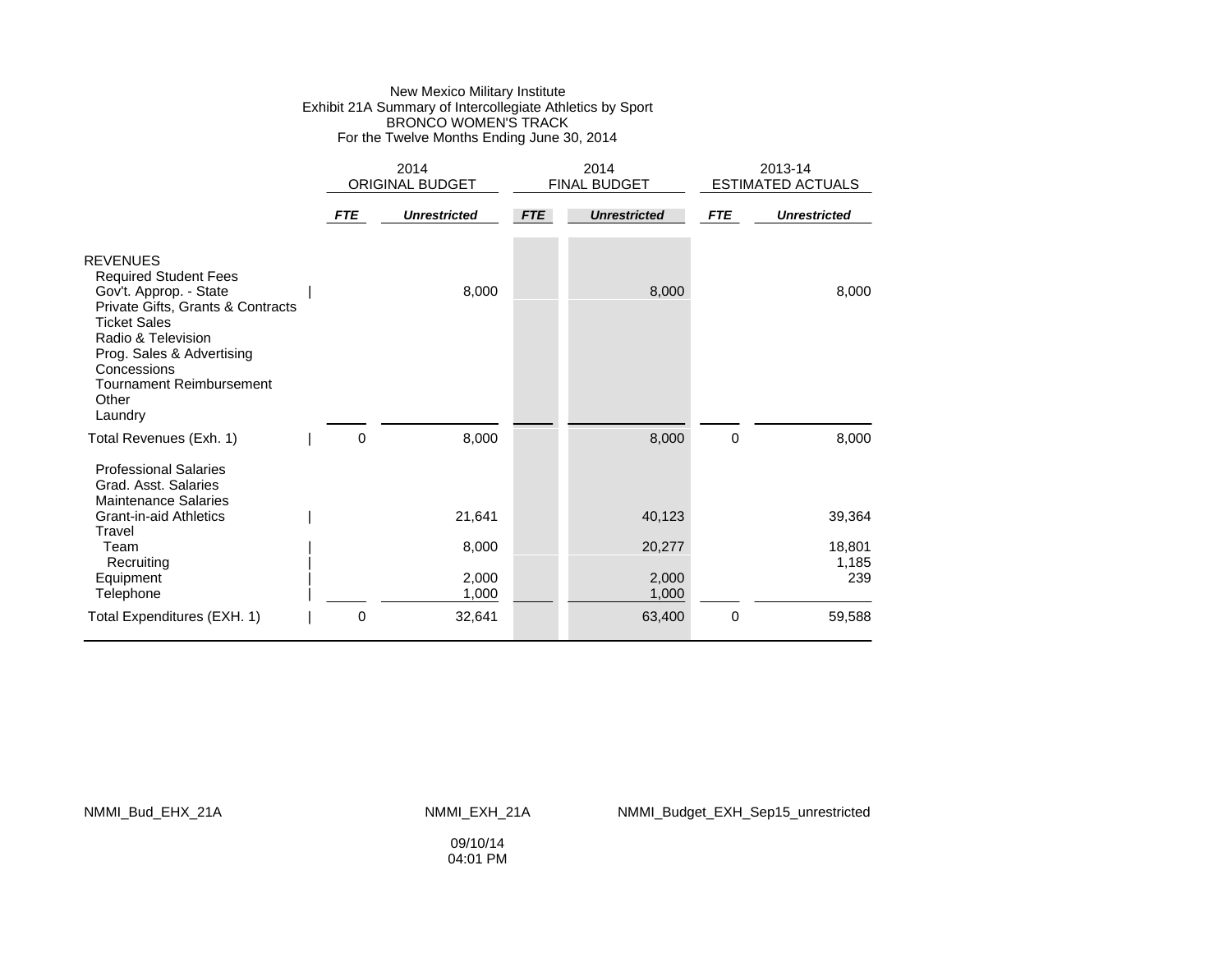### New Mexico Military Institute Exhibit 21A Summary of Intercollegiate Athletics by Sport BRONCO WOMEN'S GOLF For the Twelve Months Ending June 30, 2014

|                                                                                                                                                                                                                               | 2014<br><b>ORIGINAL BUDGET</b> |                     |            | 2014<br>FINAL BUDGET | 2013-14<br><b>ESTIMATED ACTUALS</b> |                     |
|-------------------------------------------------------------------------------------------------------------------------------------------------------------------------------------------------------------------------------|--------------------------------|---------------------|------------|----------------------|-------------------------------------|---------------------|
|                                                                                                                                                                                                                               | <b>FTE</b>                     | <b>Unrestricted</b> | <b>FTE</b> | <b>Unrestricted</b>  | <b>FTE</b>                          | <b>Unrestricted</b> |
| <b>REVENUES</b><br><b>Required Student Fees</b><br>Private Gifts, Grants & Contracts<br><b>Ticket Sales</b><br>Radio & Television<br>Prog. Sales & Advertising<br>Concessions<br>Tournament Reimbursement<br>Other<br>Laundry |                                |                     |            |                      |                                     |                     |
| <b>Professional Salaries</b><br>Grad, Asst. Salaries<br><b>Maintenance Salaries</b><br>Travel<br>Recruiting<br>Telephone<br>Total Expenditures (EXH. 1)                                                                       | 0                              | 500<br>500<br>1,000 |            | 500<br>500<br>1,000  | $\mathbf 0$                         | $\Omega$            |

NMMI\_Bud\_EHX\_21A NMMI\_EXH\_21A NMMI\_Budget\_EXH\_Sep15\_unrestricted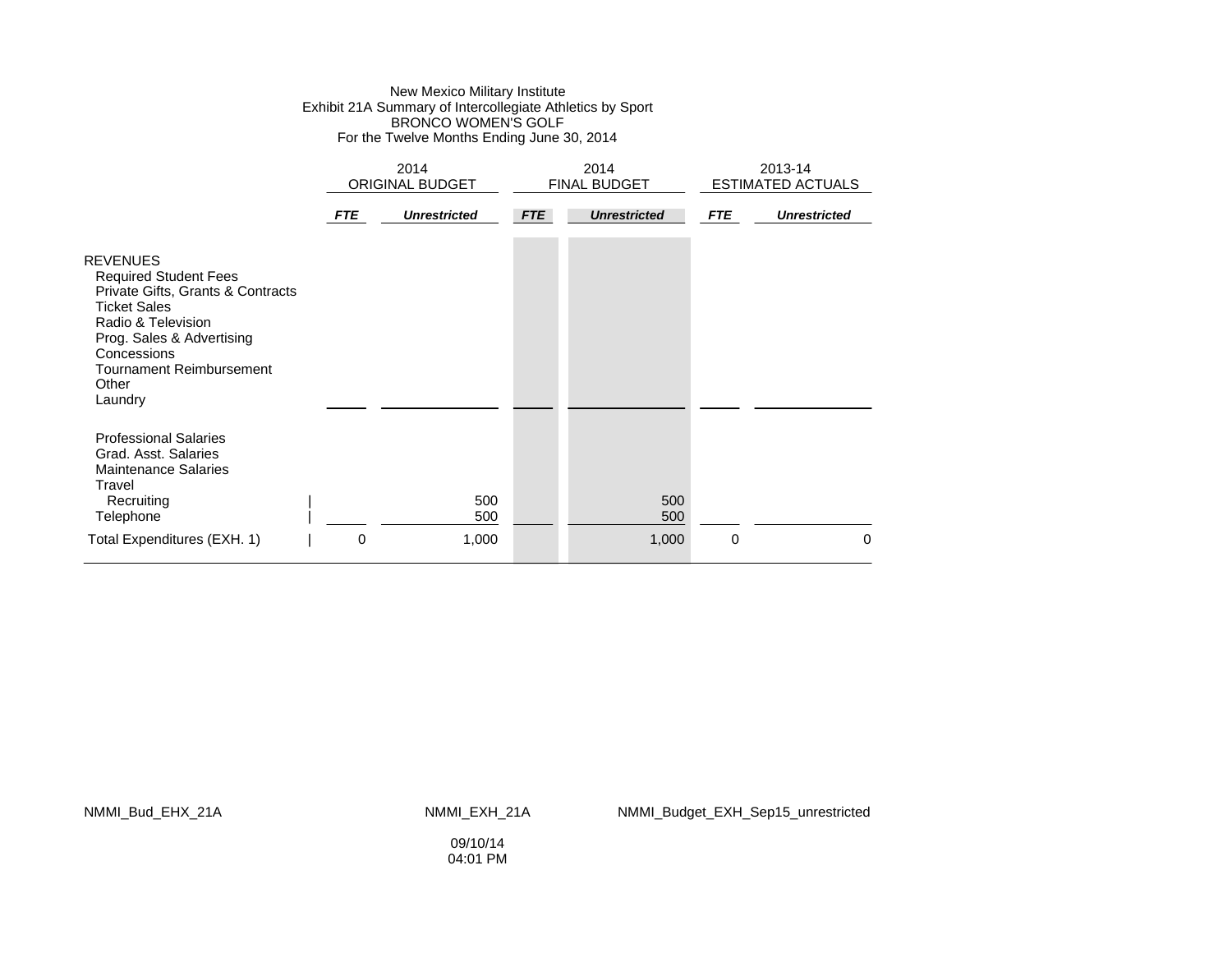### New Mexico Military Institute Exhibit 21A Summary of Intercollegiate Athletics by Sport BRONCO WOMEN'S TENNIS For the Twelve Months Ending June 30, 2014

|                                                                                                                                                                                                                                                                |            | 2014<br>ORIGINAL BUDGET  |            | 2014<br>FINAL BUDGET     |             | 2013-14<br><b>ESTIMATED ACTUALS</b> |  |
|----------------------------------------------------------------------------------------------------------------------------------------------------------------------------------------------------------------------------------------------------------------|------------|--------------------------|------------|--------------------------|-------------|-------------------------------------|--|
|                                                                                                                                                                                                                                                                | <b>FTE</b> | <b>Unrestricted</b>      | <b>FTE</b> | <b>Unrestricted</b>      | <b>FTE</b>  | <b>Unrestricted</b>                 |  |
| <b>REVENUES</b><br><b>Required Student Fees</b><br>Gov't. Approp. - State<br>Private Gifts, Grants & Contracts<br><b>Ticket Sales</b><br>Radio & Television<br>Prog. Sales & Advertising<br>Concessions<br><b>Tournament Reimbursement</b><br>Other<br>Laundry |            | 8,000                    |            | 8,000                    |             | 8,000                               |  |
| Total Revenues (Exh. 1)<br><b>Professional Salaries</b><br>Grad, Asst. Salaries                                                                                                                                                                                |            | 0<br>8,000               |            | 8,000                    | $\mathbf 0$ | 8,000                               |  |
| <b>Maintenance Salaries</b><br><b>Grant-in-aid Athletics</b><br>Travel                                                                                                                                                                                         |            | 36,067                   |            | 36,067                   |             | 29,198                              |  |
| Team<br>Equipment<br>Telephone                                                                                                                                                                                                                                 |            | 18,808<br>2,000<br>1,000 |            | 18,808<br>2,000<br>1,000 |             | 15,944<br>1,003                     |  |
| Total Expenditures (EXH. 1)                                                                                                                                                                                                                                    |            | 0<br>57,875              |            | 57,875                   | 0           | 46,145                              |  |

NMMI\_Bud\_EHX\_21A NMMI\_EXH\_21A NMMI\_Budget\_EXH\_Sep15\_unrestricted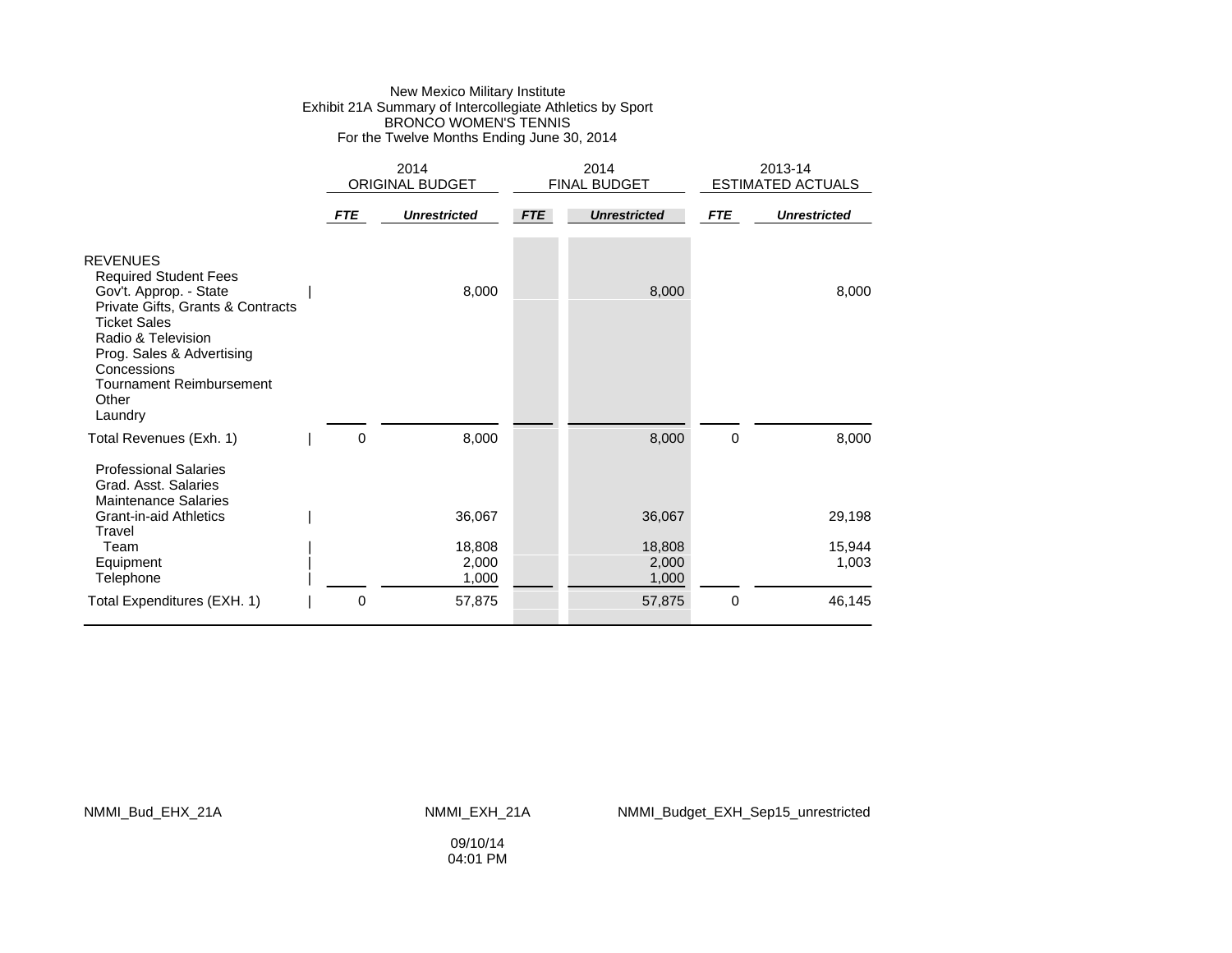### New Mexico Military Institute Exhibit 21A Summary of Intercollegiate Athletics by Sport BRONCO VOLLEYBALL For the Twelve Months Ending June 30, 2014

|                                                                                                                                                                                                                                                                |            | 2014<br><b>ORIGINAL BUDGET</b>             |            | 2014<br><b>FINAL BUDGET</b>                 |             | 2013-14<br><b>ESTIMATED ACTUALS</b>         |  |
|----------------------------------------------------------------------------------------------------------------------------------------------------------------------------------------------------------------------------------------------------------------|------------|--------------------------------------------|------------|---------------------------------------------|-------------|---------------------------------------------|--|
|                                                                                                                                                                                                                                                                | <b>FTE</b> | <b>Unrestricted</b>                        | <b>FTE</b> | <b>Unrestricted</b>                         | <b>FTE</b>  | <b>Unrestricted</b>                         |  |
| <b>REVENUES</b><br><b>Required Student Fees</b><br>Gov't. Approp. - State<br>Private Gifts, Grants & Contracts<br><b>Ticket Sales</b><br>Radio & Television<br>Prog. Sales & Advertising<br>Concessions<br><b>Tournament Reimbursement</b><br>Other<br>Laundry |            | 39,187                                     |            | 39,187                                      |             | 39,187                                      |  |
| Total Revenues (Exh. 1)                                                                                                                                                                                                                                        | 0          | 39,187                                     |            | 39,187                                      | $\mathbf 0$ | 39,187                                      |  |
| <b>Professional Salaries</b><br>Grad. Asst. Salaries<br><b>Maintenance Salaries</b><br><b>Other Salaries</b><br><b>Game Officials</b><br><b>Grant-in-aid Athletics</b><br>Supplies and Expense<br>Travel<br>Team                                               | 1          | 32,713<br>6,750<br>94,156<br>500<br>39,560 | 1.00       | 32,713<br>6,750<br>111,866<br>500<br>64,598 | 1           | 29,713<br>9,357<br>111,521<br>168<br>62,765 |  |
| Recruiting<br>Equipment<br>Telephone                                                                                                                                                                                                                           |            | 9,750<br>8,000<br>4,000                    |            | 9,750<br>8,000<br>4,000                     |             | 11,877<br>8,044<br>1,037                    |  |
| Total Expenditures (EXH. 1)                                                                                                                                                                                                                                    | 1          | 195,429                                    | 1.00       | 238,177                                     | 1           | 234,482                                     |  |

#### NMMI\_Bud\_EHX\_21A NMMI\_EXH\_21A NMMI\_Budget\_EXH\_Sep15\_unrestricted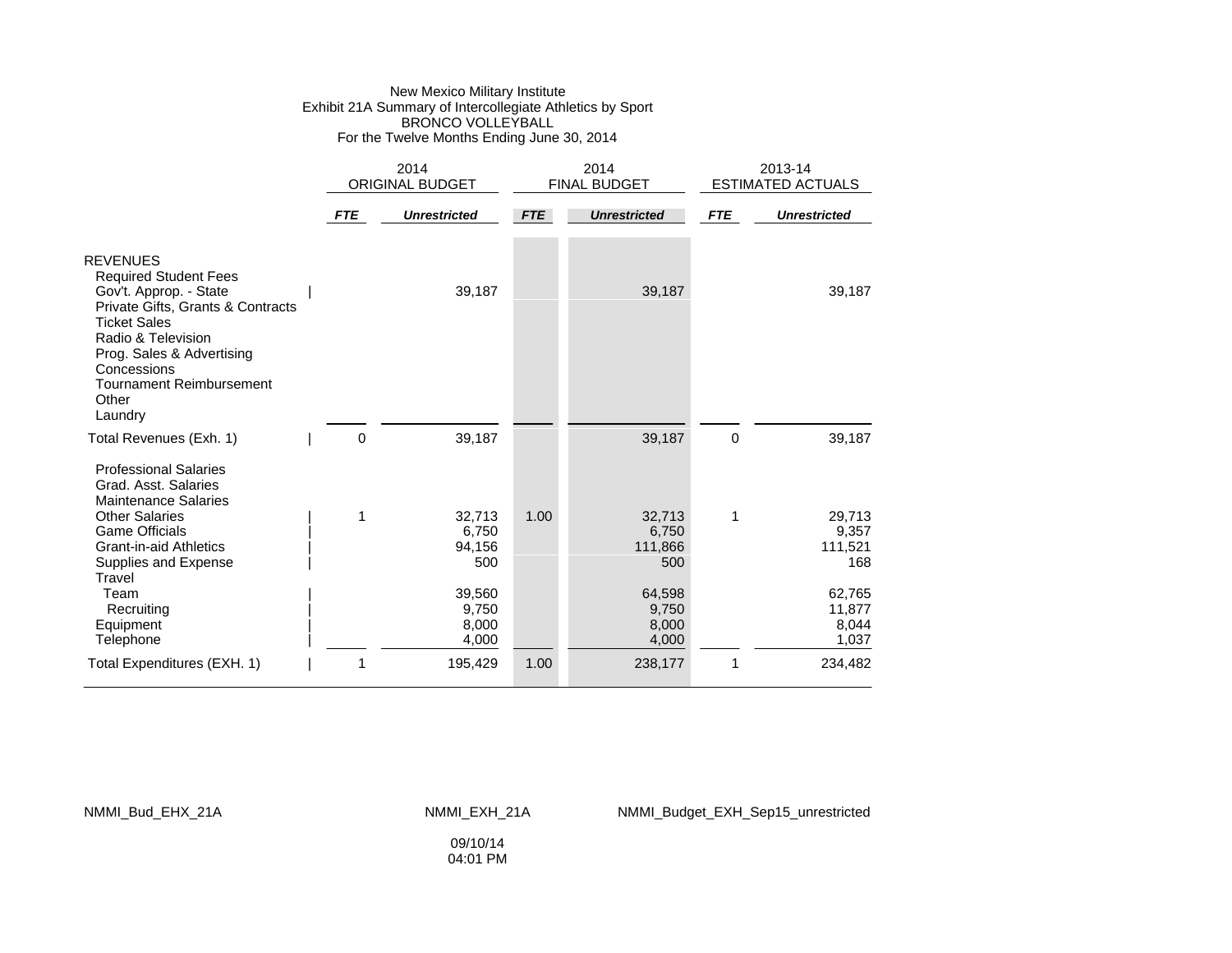### New Mexico Military Institute Exhibit 21A Summary of Intercollegiate Athletics by Sport BRONCO WOMEN'S CROSS CNTRY For the Twelve Months Ending June 30, 2014

|                                                                                                                                                                                                                                                                | 2014<br><b>ORIGINAL BUDGET</b> |                     | 2014<br>FINAL BUDGET |                     | 2013-14<br><b>ESTIMATED ACTUALS</b> |                     |
|----------------------------------------------------------------------------------------------------------------------------------------------------------------------------------------------------------------------------------------------------------------|--------------------------------|---------------------|----------------------|---------------------|-------------------------------------|---------------------|
|                                                                                                                                                                                                                                                                | <b>FTE</b>                     | <b>Unrestricted</b> | <b>FTE</b>           | <b>Unrestricted</b> | <b>FTE</b>                          | <b>Unrestricted</b> |
| <b>REVENUES</b><br><b>Required Student Fees</b><br>Gov't. Approp. - State<br>Private Gifts, Grants & Contracts<br><b>Ticket Sales</b><br>Radio & Television<br>Prog. Sales & Advertising<br>Concessions<br><b>Tournament Reimbursement</b><br>Other<br>Laundry |                                | 3,772               |                      | 3,772               |                                     | 3,772               |
| Total Revenues (Exh. 1)                                                                                                                                                                                                                                        | 0                              | 3,772               |                      | 3,772               | 0                                   | 3,772               |
| <b>Professional Salaries</b><br>Grad. Asst. Salaries<br><b>Maintenance Salaries</b>                                                                                                                                                                            |                                |                     |                      |                     |                                     |                     |
| <b>Grant-in-aid Athletics</b><br>Travel                                                                                                                                                                                                                        |                                | 31,920              |                      | 31,920              |                                     | 14,638              |
| Team<br>Recruiting                                                                                                                                                                                                                                             |                                | 9,310<br>500        |                      | 9,310<br>500        |                                     | 6,730               |
| Equipment                                                                                                                                                                                                                                                      |                                | 2,000               |                      | 2,000               |                                     | 35                  |
| Telephone                                                                                                                                                                                                                                                      |                                | 1,000               |                      | 1,000               |                                     | 360                 |
| Total Expenditures (EXH. 1)                                                                                                                                                                                                                                    | 0                              | 44,730              |                      | 44,730              | $\mathbf 0$                         | 21,764              |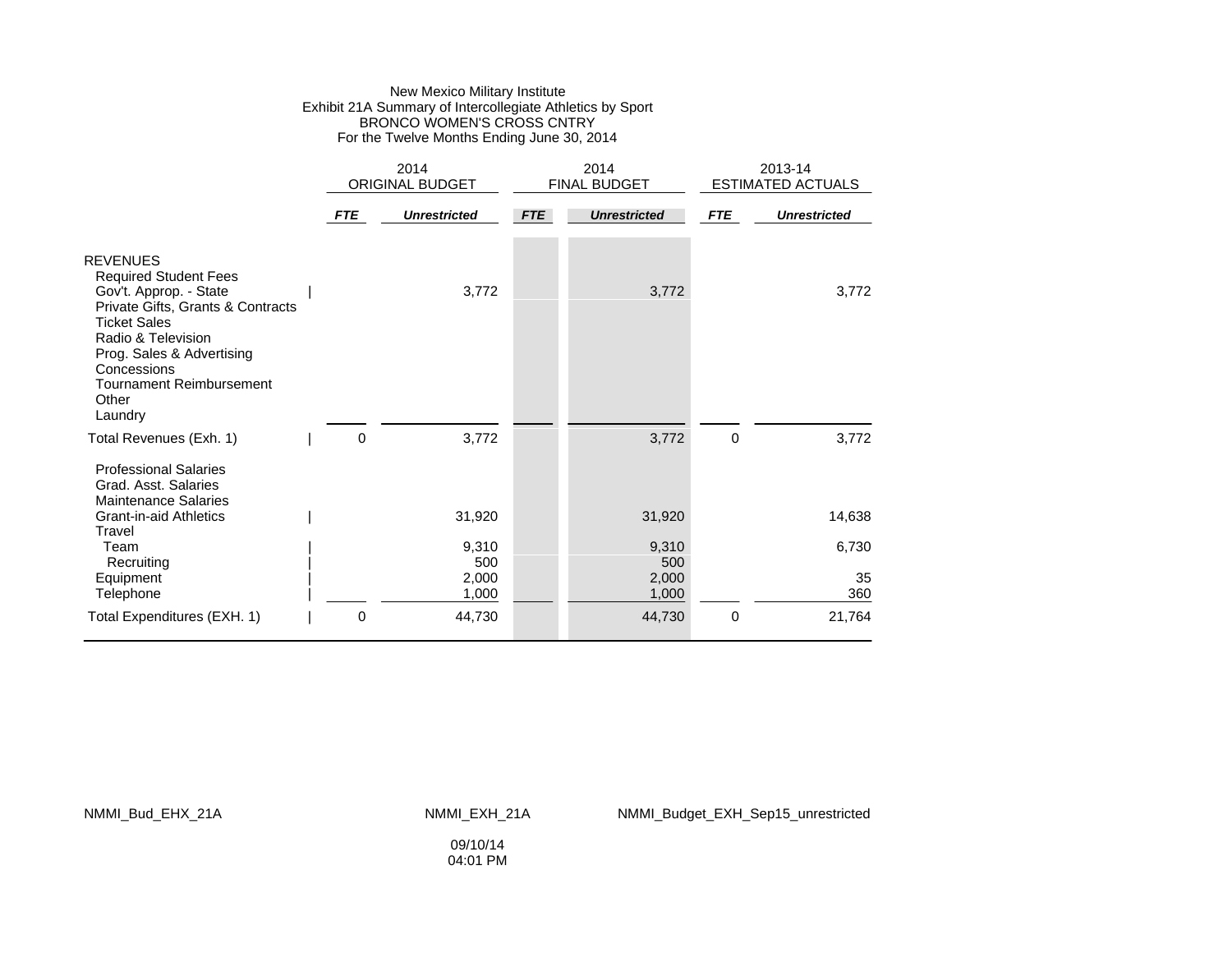#### New Mexico Military Institute Exhibit 21A Summary of Intercollegiate Athletics by Sport Other Sports For the Twelve Months Ending June 30, 2014

|                                                                                                                                                                                                                                      |     | 2014<br><b>ORIGINAL BUDGET</b>                      |            | 2014<br>FINAL BUDGET                                 | 2013-14<br><b>ESTIMATED ACTUALS</b> |                                                      |
|--------------------------------------------------------------------------------------------------------------------------------------------------------------------------------------------------------------------------------------|-----|-----------------------------------------------------|------------|------------------------------------------------------|-------------------------------------|------------------------------------------------------|
|                                                                                                                                                                                                                                      | FTE | <b>Unrestricted</b>                                 | <b>FTE</b> | <b>Unrestricted</b>                                  | <b>FTE</b>                          | <b>Unrestricted</b>                                  |
| <b>REVENUES</b><br><b>Required Student Fees</b><br>Private Gifts, Grants & Contracts<br><b>Ticket Sales</b><br>Radio & Television<br>Prog. Sales & Advertising<br>Concessions<br><b>Tournament Reimbursement</b><br>Other<br>Laundry |     |                                                     |            |                                                      |                                     |                                                      |
| <b>Professional Salaries</b><br>Grad, Asst. Salaries<br><b>Maintenance Salaries</b><br><b>Game Officials</b><br>Supplies and Expense<br>Travel<br>Team<br>Recruiting<br>Equipment                                                    |     | 15,050<br>5,100<br>98,520<br>9,218<br>28,588<br>500 |            | 16,342<br>5,100<br>132,108<br>9,218<br>28,588<br>500 |                                     | 16,962<br>(21)<br>135,389<br>16,712<br>24,866<br>258 |
| Telephone<br>Total Expenditures (EXH. 1)                                                                                                                                                                                             | 0   | 156,976                                             |            | 191,856                                              | $\mathbf 0$                         | 194,165                                              |

NMMI\_Bud\_EHX\_21A NMMI\_EXH\_21A NMMI\_Budget\_EXH\_Sep15\_unrestricted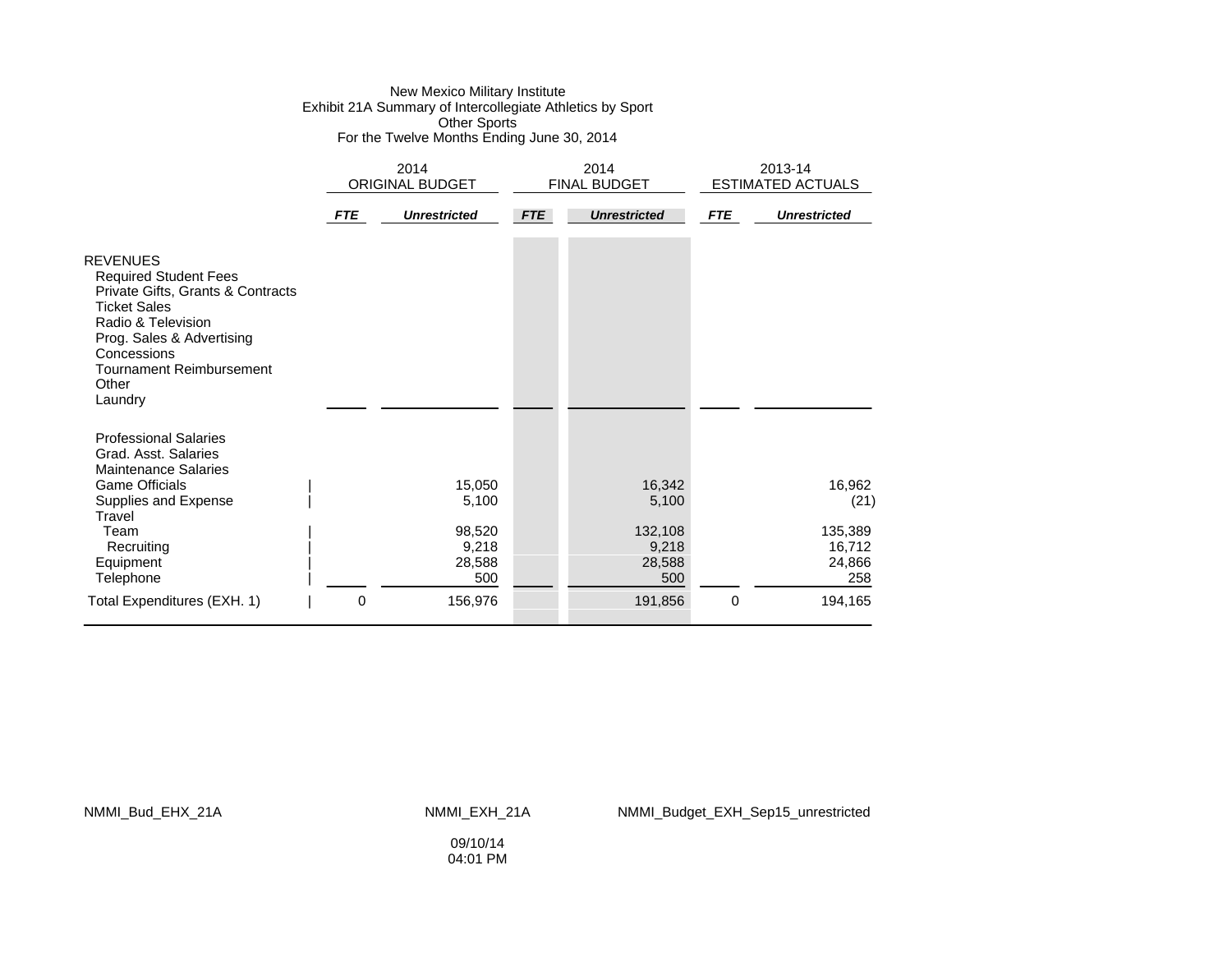### New Mexico Military Institute Exhibit 21A Summary of Intercollegiate Athletics by Sport Total 21A's For the Twelve Months Ending June 30, 2014

|                                                                                                                                                                                                                                                                | 2014<br><b>ORIGINAL BUDGET</b> |                                                                       | 2014<br><b>FINAL BUDGET</b> |                                                                        | 2013-14<br><b>ESTIMATED ACTUALS</b> |                                                                       |
|----------------------------------------------------------------------------------------------------------------------------------------------------------------------------------------------------------------------------------------------------------------|--------------------------------|-----------------------------------------------------------------------|-----------------------------|------------------------------------------------------------------------|-------------------------------------|-----------------------------------------------------------------------|
|                                                                                                                                                                                                                                                                | <b>FTE</b>                     | <b>Unrestricted</b>                                                   | <b>FTE</b>                  | <b>Unrestricted</b>                                                    | <b>FTE</b>                          | <b>Unrestricted</b>                                                   |
| <b>REVENUES</b><br><b>Required Student Fees</b><br>Gov't. Approp. - State<br>Private Gifts, Grants & Contracts<br><b>Ticket Sales</b><br>Radio & Television<br>Prog. Sales & Advertising<br>Concessions<br><b>Tournament Reimbursement</b><br>Other<br>Laundry |                                | 244,421                                                               |                             | 244,421                                                                |                                     | 244,421                                                               |
| Total Revenues (Exh. 1)                                                                                                                                                                                                                                        | 0                              | 244,421                                                               |                             | 244,421                                                                | $\mathbf 0$                         | 244,421                                                               |
| <b>Professional Salaries</b><br>Grad. Asst. Salaries<br><b>Maintenance Salaries</b><br><b>Other Salaries</b><br><b>Game Officials</b><br><b>Grant-in-aid Athletics</b><br>Supplies and Expense<br>Travel<br>Team<br>Recruiting<br>Equipment                    | 3                              | 91,557<br>43,915<br>1,220,537<br>9,000<br>378,052<br>36,568<br>77,884 | 3.00                        | 91,557<br>45,207<br>1,383,569<br>9,000<br>530,532<br>54,799<br>102,000 | 3                                   | 88,557<br>49,353<br>1,327,301<br>2,540<br>566,489<br>86,872<br>93,195 |
| Telephone                                                                                                                                                                                                                                                      |                                | 21,500                                                                |                             | 21,500                                                                 |                                     | 3,981                                                                 |
| Total Expenditures (EXH. 1)                                                                                                                                                                                                                                    | 3                              | 1,879,013                                                             | 3.00                        | 2,238,164                                                              | 3                                   | 2,218,289                                                             |

#### NMMI\_Bud\_EHX\_21A NMMI\_EXH\_21A NMMI\_Budget\_EXH\_Sep15\_unrestricted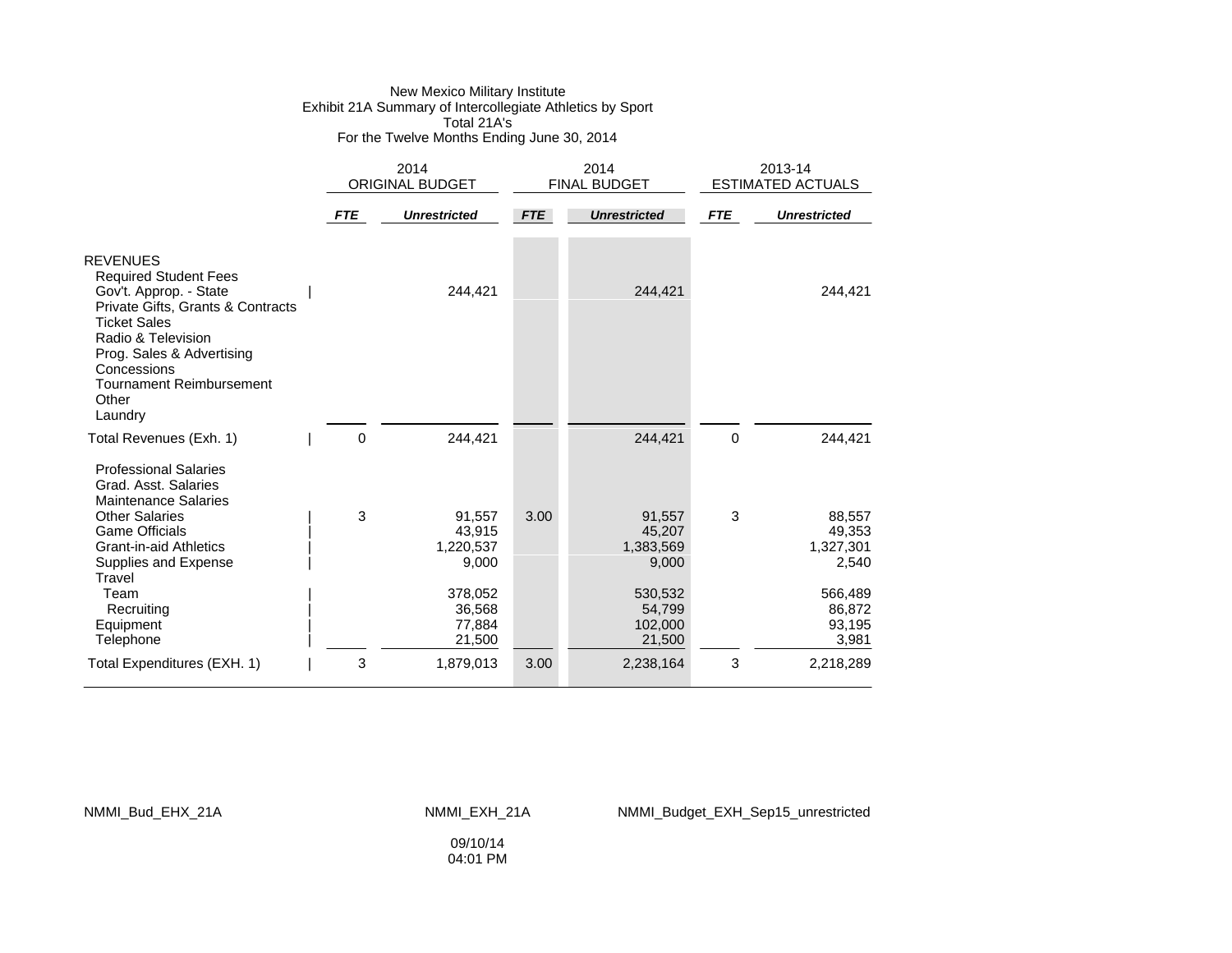#### New Mexico Military Institute Exhibit I Summary of Plant Fund Capital Outlay For the Twelve Months Ending June 30, 2014

|                                                                                                                                         | 2014<br><b>ORIGINAL BUDGET</b>                  | 2014<br><b>FINAL BUDGET</b>                     | 2013-14<br><b>ESTIMATED ACTUALS</b>           |
|-----------------------------------------------------------------------------------------------------------------------------------------|-------------------------------------------------|-------------------------------------------------|-----------------------------------------------|
|                                                                                                                                         | <b>Unrestricted</b>                             | <b>Unrestricted</b>                             | <b>Unrestricted</b>                           |
| <b>REVENUES</b><br>Interest on Investments<br>StateWide GO Bond<br><b>System Revenue Bonds</b><br><b>Required Student Fees</b><br>Other | 5.000.000<br>10,000,000<br>121,824<br>1,000,000 | 4,147,698<br>13,184,232<br>130,167<br>1,000,000 | 2,164,006<br>13,184,232<br>130,279<br>610,593 |
| <b>Total Revenues</b>                                                                                                                   | 16,121,824                                      | 18,462,097                                      | 16,089,110                                    |
| <b>BEGINNING BALANCES-MAJOR PROJECTS</b><br><b>BEGINNING BALANCES</b>                                                                   | 2,476,612<br>2,147,714                          | 2,774,537<br>2,817,700                          | 2,774,537<br>2,817,700                        |
| <b>TOTAL AVAILABLE</b><br><b>EXPENDITURES</b><br><b>Major Projects</b><br><b>Minor Capital Outlay</b>                                   | 20,746,150<br>19,200,000<br>1,403,269           | 24,054,334<br>8,124,742<br>1,403,269            | 21,681,347<br>3,021,060<br>1,054,997          |
| <b>Total Expenditures</b>                                                                                                               | 20,603,269                                      | 9,528,011                                       | 4,076,057                                     |
| TRANSFERS TO (FROM)<br>Instruction and General (EXH 2)<br><b>Auxiliary Enterprise</b>                                                   | (1,550,000)                                     | (1,550,000)                                     | (1,550,000)                                   |
| <b>Total Net Transfers</b>                                                                                                              | (1,550,000)                                     | (1,550,000)                                     | (1,550,000)                                   |
| <b>ENDING BALANCE</b>                                                                                                                   | 1,692,881                                       | 16,076,323                                      | 19,155,290                                    |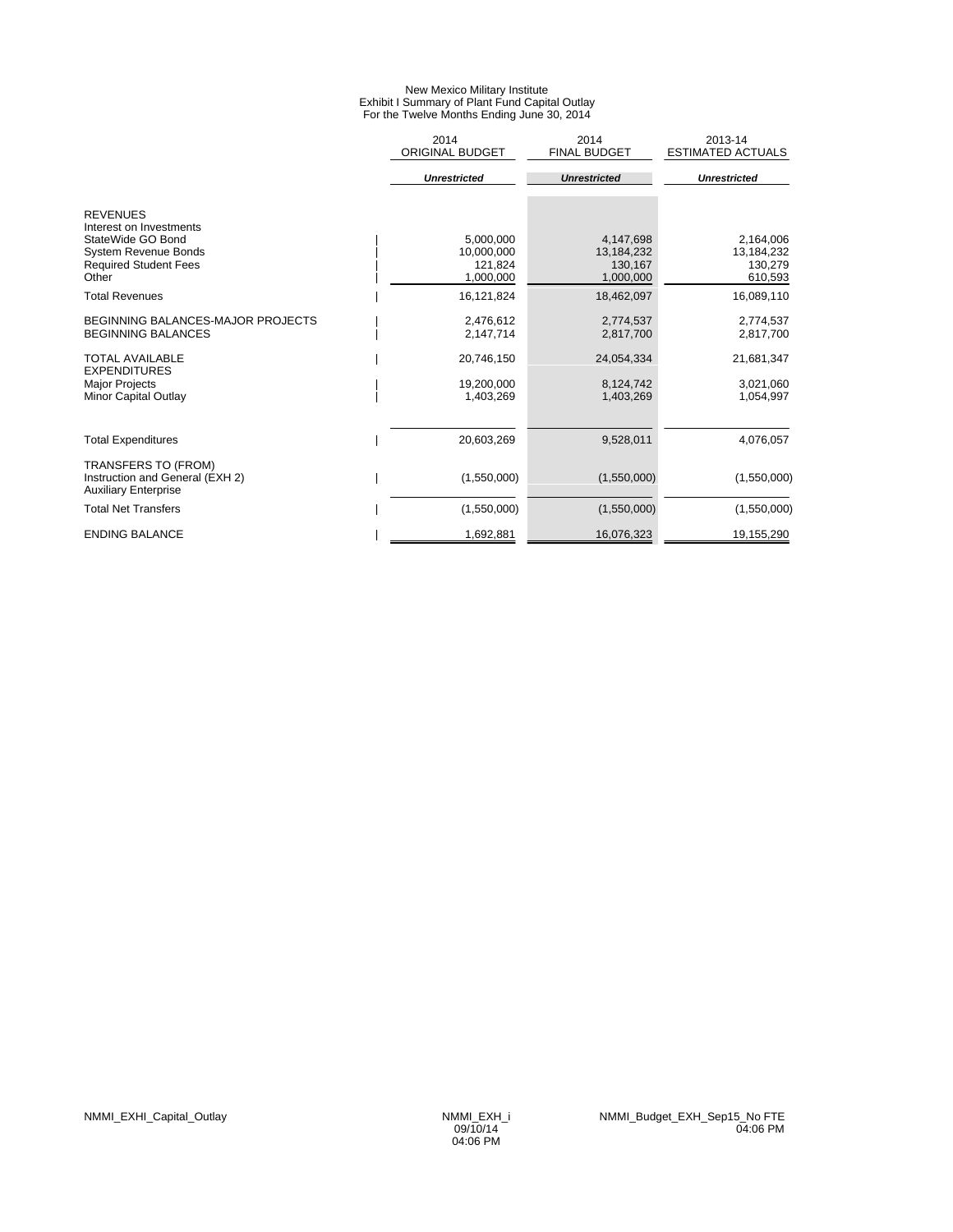### New Mexico Military Institute Exhibit II Renewal and Replacement For the Twelve Months Ending June 30, 2014

|                                                                                                                                    | 2014<br><b>ORIGINAL BUDGET</b> | 2014<br><b>FINAL BUDGET</b> | 2013-14<br><b>ESTIMATED ACTUALS</b> |
|------------------------------------------------------------------------------------------------------------------------------------|--------------------------------|-----------------------------|-------------------------------------|
|                                                                                                                                    | <b>Unrestricted</b>            | <b>Unrestricted</b>         | <b>Unrestricted</b>                 |
| <b>REVENUES</b><br>Interest on Investments<br>StateWide GO Bond<br>Infrastructure Funds<br>Gifts/Grants<br>Appropriations<br>Other |                                |                             |                                     |
| <b>BEGINNING BALANCES</b>                                                                                                          | 3,187,858                      | 3,878,962                   | 3,878,962                           |
| <b>TOTAL AVAILABLE</b><br><b>EXPENDITURES</b><br><b>Major Projects</b>                                                             | 3,187,858                      | 3,878,962                   | 3,878,962                           |
| Minor Capital Outlay<br>Renewal and Replacement                                                                                    | 2,233,869                      | 2,233,869                   | 1,492,963                           |
| <b>Total Expenditures</b>                                                                                                          | 2,233,869                      | 2,233,869                   | 1,492,963                           |
| TRANFFERS TO (FROM)<br><b>Instruction and General</b><br><b>Auxiliary Enterprise</b>                                               | (743, 800)                     | (743, 800)                  | (743, 800)                          |
| <b>Total Net Tranfers</b>                                                                                                          | (743, 800)                     | (743,800)                   | (743, 800)                          |
| <b>ENDING BALANCE</b>                                                                                                              | 1,697,789                      | 2,388,893                   | 3,129,800                           |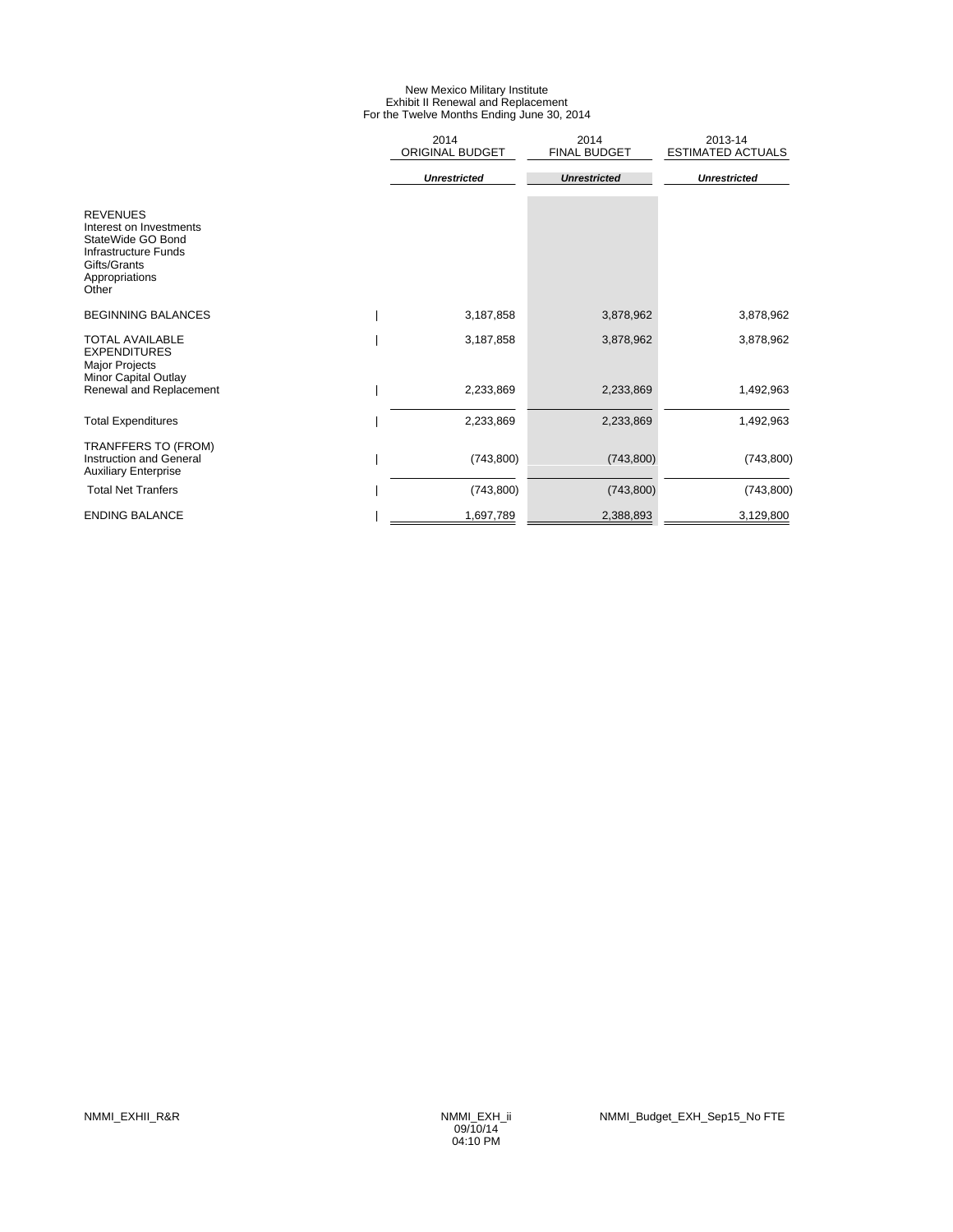### New Mexico Military Institute Exhibit III Retirement of Indebtedness For the Twelve Months Ending June 30, 2014

|                                                          | 2014<br>ORIGINAL BUDGET | 2014<br><b>FINAL BUDGET</b> | 2013-14<br><b>ESTIMATED ACTUALS</b> |
|----------------------------------------------------------|-------------------------|-----------------------------|-------------------------------------|
|                                                          | <b>Unrestricted</b>     | <b>Unrestricted</b>         | <b>Unrestricted</b>                 |
| <b>REVENUES</b><br><b>Required Student Fees</b><br>Other | 42,232                  | 45,213                      | 45,252                              |
| <b>Total Revenues</b>                                    | 42,232                  | 45,213                      | 45,252                              |
| <b>BEGINNING BALANCES</b>                                | 817,616                 | 1,020,303                   | 1,020,303                           |
| <b>TOTAL AVAILABLE</b><br><b>EXPENDITURES</b>            | 859,848                 | 1,065,516                   | 1,065,555                           |
| <b>Retirement of Principal</b>                           | 1,200,000               | 1,145,000                   | 1,145,000                           |
| Payment of interest                                      | 123,000                 | 176,469                     | 176,469                             |
| Lease-purchase agreements<br><b>Bond Issuance Costs</b>  | 248,271<br>0            | 248.271<br>196,629          | 43,333<br>196,772                   |
| <b>Total Expenditures</b>                                | 1,571,271               | 1,766,369                   | 1,561,574                           |
| TRANSFERS TO OR (FROM)                                   |                         |                             |                                     |
| Instruction and General                                  | (1,538,534)             | (1,538,534)                 | (1,538,534)                         |
| <b>ENDING BALANCES</b>                                   | 827,111                 | 837,681                     | 1,042,515                           |
|                                                          |                         |                             |                                     |
| Issue of 2013 System Revenue Bonds                       |                         |                             |                                     |
| <b>Retirement of Principal</b><br>Payment of interest    | 1,200,000<br>123,000    | 1,145,000<br>176,469        | 1,145,000<br>176,469                |
| Principal Outstanding at 6/30                            | 0                       | 12.915.000                  | 11,770,000                          |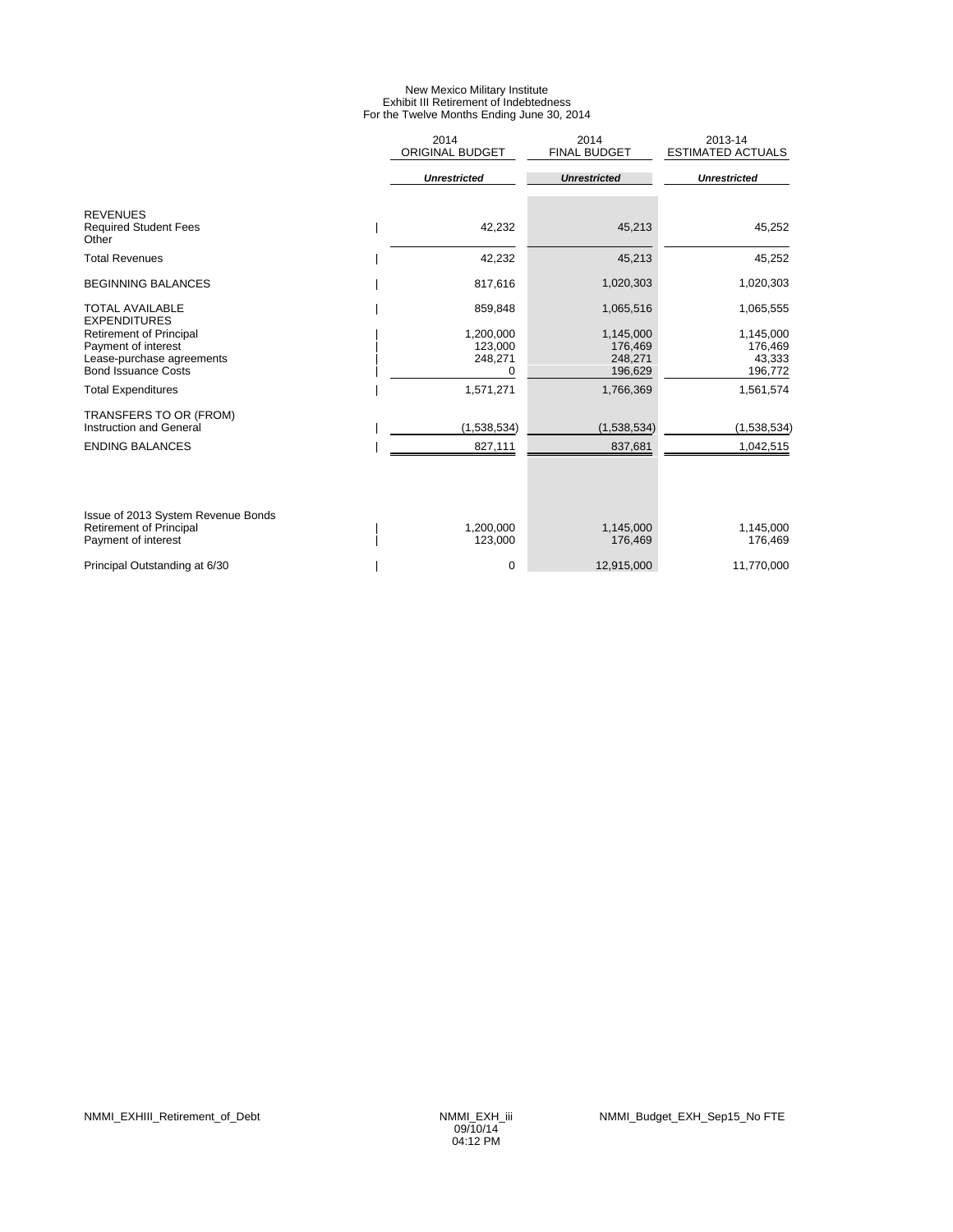|                                                                                                                                                             |                     | 2014<br><b>ORIGINAL BUDGET</b> |                   |                      | 2014<br><b>FINAL BUDGET</b> | 2013-14<br><b>ESTIMATED ACTUALS</b> |                   |  |
|-------------------------------------------------------------------------------------------------------------------------------------------------------------|---------------------|--------------------------------|-------------------|----------------------|-----------------------------|-------------------------------------|-------------------|--|
|                                                                                                                                                             | <b>Unrestricted</b> |                                | <b>Restricted</b> | <b>Unrestricted</b>  | <b>Restricted</b>           | <b>Unrestricted</b>                 | <b>Restricted</b> |  |
| TUITION AND FEES<br>Instruction and General (Ex.2)<br>Student Soc. & Cult. Devel. Act (Ex.15)<br>Research (Ex. 16)                                          |                     | 2,985,772<br>290,754           | 0<br>$\Omega$     | 3,009,686<br>344,942 | 0<br>0                      | 3,054,061<br>345,247                | 0<br>0            |  |
| Public Service (Ex.17)<br>Internal Service Dept. (Ex. 18)<br>Stu. Aid Grants & Stipends (Ex.19)                                                             |                     | 230,532                        | $\mathbf 0$       | 303,405              | 0                           | 303,690                             | 0                 |  |
| Auxil. Enterprises (Ex. 20)<br>Intercol. Enterprises (Ex. 21)<br>Independent Operations (Ex. 22)                                                            |                     | 4,941,189<br>291,566           | 0<br>$\Omega$     | 5,283,814<br>311,258 | 0<br>$\Omega$               | 5,267,905<br>311,573                | 0<br>$\Omega$     |  |
| Total from Tuition and Fees<br>FEDERAL GOVERNMENT APPR.                                                                                                     |                     | 8,739,813                      | 0                 | 9,253,105            | $\overline{0}$              | 9,282,475                           | 0                 |  |
| Instruction and General (Ex.2)<br>Student Soc. & Cult. Devel. Act (Ex.15)<br>Research (Ex. 16)<br>Public Service (Ex.17)<br>Internal Service Dept. (Ex. 18) |                     | $\Omega$                       | 0                 | 0                    | 0                           | 0                                   | 16,310            |  |
| Stu. Aid Grants & Stipends (Ex.19)<br>Auxil. Enterprises (Ex. 20)<br>Intercol. Enterprises (Ex. 21)<br>Independent Operations (Ex. 22)                      |                     | 0                              | 1,110,000         | $\overline{0}$       | 1,110,000                   | 0                                   | 845,984           |  |
| Total from Federal Government Appr.<br>STATE GOVERNMENT APPR.                                                                                               |                     | 0                              | 1,110,000         | $\Omega$             | 1,110,000                   | 0                                   | 862,294           |  |
| Instruction and General (Ex.2)<br>Student Soc. & Cult. Devel. Act (Ex.15)<br>Research (Ex. 16)<br>Public Service (Ex.17)                                    |                     | 1,062,700                      | 0                 | 1,173,600            | 0                           | 1,173,600                           | 0                 |  |
| Internal Service Dept. (Ex. 18)<br>Stu. Aid Grants & Stipends (Ex.19)<br>Auxil. Enterprises (Ex. 20)                                                        |                     | 842.800                        | 52,000            | 842,800              | 52,000                      | 842,800                             | 50,999            |  |
| Intercol. Enterprises (Ex. 21)<br>Independent Operations (Ex. 22)                                                                                           |                     | 279,500                        | 0                 | 279,500              | 0                           | 279,500                             | 0                 |  |
| Total from State Government Appr.<br>LOCAL GOVERNMENT APPR.<br>Instruction and General (Ev 2)                                                               |                     | 2,185,000                      | 52,000            | 2,295,900            | 52,000                      | 2,295,900                           | 50,999            |  |

 Instruction and General (Ex.2) Student Soc. & Cult. Devel. Act (Ex.15) Research (Ex. 16) Public Service (Ex.17)

Internal Service Dept. (Ex. 18)

NMMI\_EXH\_a\_Revenue by Source NMMI\_EXH\_a NMMI\_Budget\_EXH\_Sep15\_exh1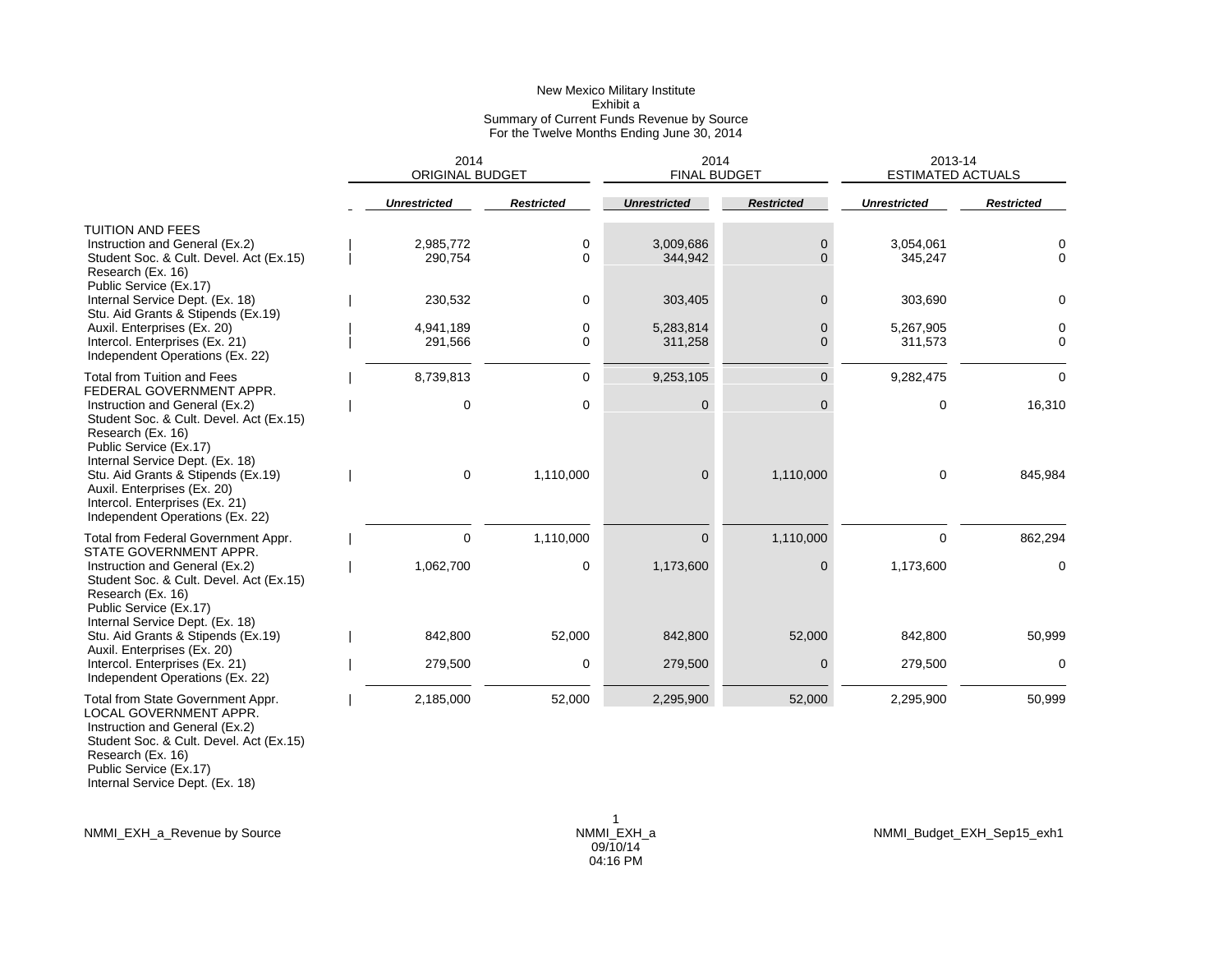|                                                                                                                                                                                                                                                                                                                                                                                               | 2014                | <b>ORIGINAL BUDGET</b> |                     | 2014<br>FINAL BUDGET | 2013-14<br><b>ESTIMATED ACTUALS</b> |                            |
|-----------------------------------------------------------------------------------------------------------------------------------------------------------------------------------------------------------------------------------------------------------------------------------------------------------------------------------------------------------------------------------------------|---------------------|------------------------|---------------------|----------------------|-------------------------------------|----------------------------|
|                                                                                                                                                                                                                                                                                                                                                                                               | <b>Unrestricted</b> | <b>Restricted</b>      | <b>Unrestricted</b> | <b>Restricted</b>    | <b>Unrestricted</b>                 | <b>Restricted</b>          |
| Stu. Aid Grants & Stipends (Ex.19)<br>Auxil. Enterprises (Ex. 20)<br>Intercol. Enterprises (Ex. 21)<br>Independent Operations (Ex. 22)                                                                                                                                                                                                                                                        |                     |                        |                     |                      |                                     |                            |
| FEDERAL GOVT GRANTS & CONTRACTS<br>Instruction and General (Ex.2)<br>Student Soc. & Cult. Devel. Act (Ex.15)<br>Research (Ex. 16)<br>Public Service (Ex.17)<br>Internal Service Dept. (Ex. 18)<br>Stu. Aid Grants & Stipends (Ex.19)<br>Auxil. Enterprises (Ex. 20)<br>Intercol. Enterprises (Ex. 21)<br>Independent Operations (Ex. 22)                                                      | $\Omega$            | 116,468                | $\mathbf 0$         | 204,468              | 0                                   | 132,142                    |
| Total from Federal Govt Grants & Contracts<br><b>STATE GOVT GRANTS &amp; CONTRACTS</b>                                                                                                                                                                                                                                                                                                        | $\mathbf 0$         | 116,468                | $\overline{0}$      | 204,468              | 0                                   | 132,142                    |
| Instruction and General (Ex.2)<br>Student Soc. & Cult. Devel. Act (Ex.15)<br>Research (Ex. 16)<br>Public Service (Ex.17)<br>Internal Service Dept. (Ex. 18)<br>Stu. Aid Grants & Stipends (Ex.19)<br>Auxil. Enterprises (Ex. 20)<br>Intercol. Enterprises (Ex. 21)<br>Independent Operations (Ex. 22)                                                                                         | 0                   | 2,800                  | 0                   | 2,800                | 0                                   | 1,158                      |
| Total from State Govt Grants & Contracts<br><b>LOCAL GOVT GRANTS &amp; CONTRACTS</b><br>Instruction and General (Ex.2)<br>Student Soc. & Cult. Devel. Act (Ex.15)<br>Research (Ex. 16)<br>Public Service (Ex.17)<br>Internal Service Dept. (Ex. 18)<br>Stu. Aid Grants & Stipends (Ex.19)<br>Auxil. Enterprises (Ex. 20)<br>Intercol. Enterprises (Ex. 21)<br>Independent Operations (Ex. 22) | $\Omega$            | 2,800                  | $\Omega$            | 2,800                | 0                                   | 1,158                      |
| PRIV GIFTS GRANTS & CONTRACTS<br>Instruction and General (Ex.2)<br>Student Soc. & Cult. Devel. Act (Ex.15)                                                                                                                                                                                                                                                                                    | 0                   | 931,142                | $\overline{0}$      | 991,142              | 0                                   | 853,816                    |
| NMMI_EXH_a_Revenue by Source                                                                                                                                                                                                                                                                                                                                                                  |                     |                        | 2<br>NMMI_EXH_a     |                      |                                     | NMMI_Budget_EXH_Sep15_exh1 |

09/10/14 04:16 PM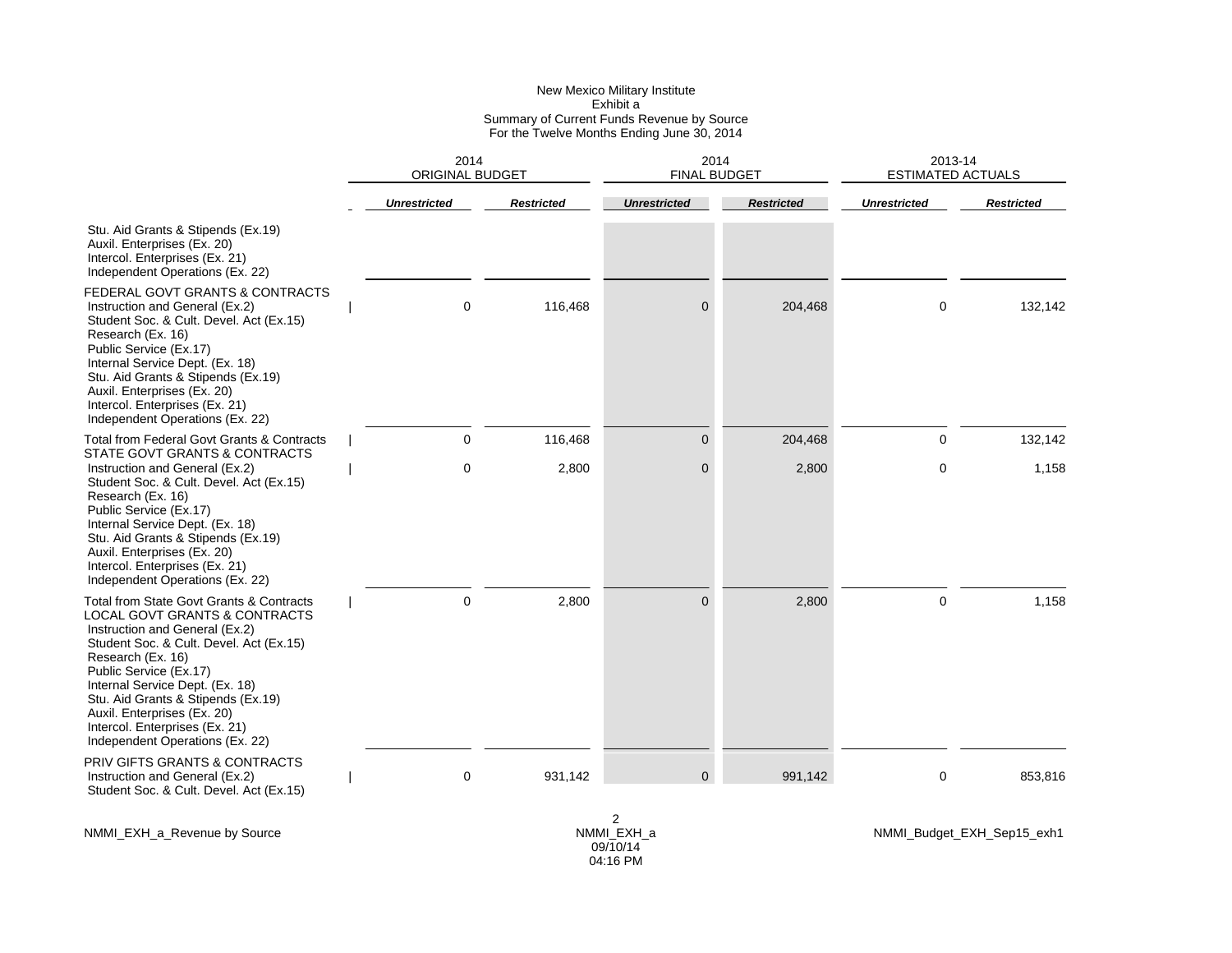|                                                                                                                                                                                                                                                                                                       | 2014<br><b>ORIGINAL BUDGET</b> |                   | 2014<br><b>FINAL BUDGET</b> |                   | 2013-14<br><b>ESTIMATED ACTUALS</b> |                   |
|-------------------------------------------------------------------------------------------------------------------------------------------------------------------------------------------------------------------------------------------------------------------------------------------------------|--------------------------------|-------------------|-----------------------------|-------------------|-------------------------------------|-------------------|
|                                                                                                                                                                                                                                                                                                       | <b>Unrestricted</b>            | <b>Restricted</b> | <b>Unrestricted</b>         | <b>Restricted</b> | <b>Unrestricted</b>                 | <b>Restricted</b> |
| Research (Ex. 16)<br>Public Service (Ex.17)<br>Internal Service Dept. (Ex. 18)<br>Stu. Aid Grants & Stipends (Ex.19)<br>Auxil. Enterprises (Ex. 20)<br>Intercol. Enterprises (Ex. 21)<br>Independent Operations (Ex. 22)                                                                              |                                |                   |                             |                   |                                     |                   |
| Total from Priv Govt Grants & Contracts<br><b>ENDOW. LD &amp; PERM FD</b>                                                                                                                                                                                                                             | 0                              | 931,142           | 0                           | 991,142           | 0                                   | 853,816           |
| Instruction and General (Ex.2)<br>Student Soc. & Cult. Devel. Act (Ex.15)<br>Research (Ex. 16)<br>Public Service (Ex.17)<br>Internal Service Dept. (Ex. 18)<br>Stu. Aid Grants & Stipends (Ex.19)<br>Auxil. Enterprises (Ex. 20)<br>Intercol. Enterprises (Ex. 21)<br>Independent Operations (Ex. 22) | 18,914,693                     | 0                 | 18,050,219                  | $\mathbf 0$       | 18,261,925                          | 0                 |
| Total from Endowment Land & Perm Fund                                                                                                                                                                                                                                                                 | 18,914,693                     | 0                 | 18,050,219                  | $\mathbf 0$       | 18,261,925                          | $\Omega$          |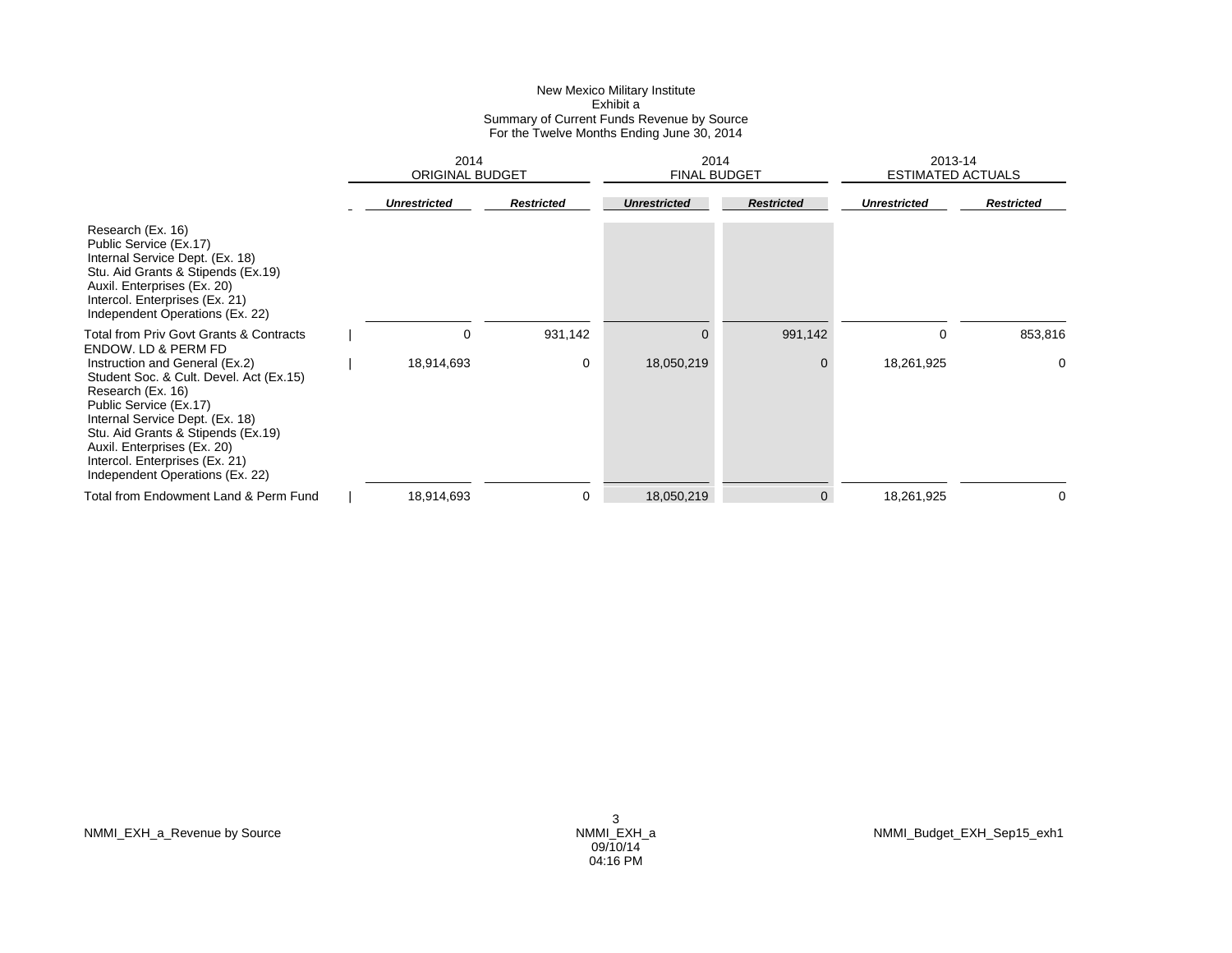|                                                                                                                                                                                                                                                   | 2014<br><b>ORIGINAL BUDGET</b>                   |                                                         | 2014<br><b>FINAL BUDGET</b>                      |                                                                | 2013-14<br><b>ESTIMATED ACTUALS</b>              |                                                       |
|---------------------------------------------------------------------------------------------------------------------------------------------------------------------------------------------------------------------------------------------------|--------------------------------------------------|---------------------------------------------------------|--------------------------------------------------|----------------------------------------------------------------|--------------------------------------------------|-------------------------------------------------------|
|                                                                                                                                                                                                                                                   | <b>Unrestricted</b>                              | <b>Restricted</b>                                       | <b>Unrestricted</b>                              | <b>Restricted</b>                                              | <b>Unrestricted</b>                              | <b>Restricted</b>                                     |
| <b>SALES &amp; SERVICES</b><br>Instruction and General (Ex.2)<br>Student Soc. & Cult. Devel. Act (Ex.15)<br>Research (Ex. 16)<br>Public Service (Ex.17)<br>Internal Service Dept. (Ex. 18)                                                        | 128,385                                          | 0                                                       | 128,385                                          | $\mathbf{0}$                                                   | 171,849                                          | 0                                                     |
| Stu. Aid Grants & Stipends (Ex.19)<br>Auxil. Enterprises (Ex. 20)<br>Intercol. Enterprises (Ex. 21)<br>Independent Operations (Ex. 22)                                                                                                            | 918,546<br>13,000                                | 0<br>0                                                  | 989,031<br>13,000                                | 0<br>$\mathbf{0}$                                              | 1,186,940<br>23,436                              | 0<br>0                                                |
| <b>Total from Sales &amp; Services</b>                                                                                                                                                                                                            | 1,059,931                                        | 0                                                       | 1,130,416                                        | $\overline{0}$                                                 | 1,382,226                                        | 0                                                     |
| OTHER SOURCES<br>Instruction and General (Ex.2)<br>Student Soc. & Cult. Devel. Act (Ex.15)<br>Research (Ex. 16)<br>Public Service (Ex.17)<br>Internal Service Dept. (Ex. 18)<br>Stu. Aid Grants & Stipends (Ex.19)<br>Auxil. Enterprises (Ex. 20) | 53,750<br>65,000                                 | 0<br>0                                                  | 86,709<br>65,000                                 | $\mathbf{0}$<br>$\mathbf 0$                                    | 216,602<br>179,275                               | $\mathbf 0$<br>0                                      |
| Intercol. Enterprises (Ex. 21)<br>Independent Operations (Ex. 22)                                                                                                                                                                                 |                                                  |                                                         |                                                  |                                                                |                                                  |                                                       |
| <b>Total from Other Sources</b><br>TOTAL CURRENT FUNDS REVENUE                                                                                                                                                                                    | 118,750                                          | 0                                                       | 151,709                                          | $\Omega$                                                       | 395,877                                          | $\Omega$                                              |
| <b>Tuition and Fees</b><br>Federal Govt. Appro.<br>State Govt. Appro.<br>Fed. Govt. Grts & Contr.<br>State Govt. Grts & Contr.<br>Priv Govt. Grts & Contr.                                                                                        | 8,739,813<br>∩<br>2,185,000<br>0<br>$\Omega$     | 0<br>1,110,000<br>52,000<br>116,468<br>2,800<br>931,142 | 9,253,105<br>0<br>2,295,900<br>$\Omega$          | $\Omega$<br>1,110,000<br>52,000<br>204,468<br>2,800<br>991,142 | 9,282,475<br>0<br>2,295,900<br>0                 | 0<br>862,294<br>50,999<br>132,142<br>1,158<br>853,816 |
| Endow. Land & Perm. Fund<br>Sales and Service<br><b>Other Sources</b><br><b>GRAND TOTAL CURRENT FUNDS REVEN</b>                                                                                                                                   | 18,914,693<br>1,059,931<br>118,750<br>31,018,187 | 0<br>$\Omega$<br>0<br>2,212,410                         | 18,050,219<br>1,130,416<br>151,709<br>30,881,349 | $\mathbf 0$<br>$\Omega$<br>$\Omega$<br>2,360,410               | 18,261,925<br>1,382,226<br>395,877<br>31,618,403 | $\Omega$<br>$\Omega$<br>1,900,409                     |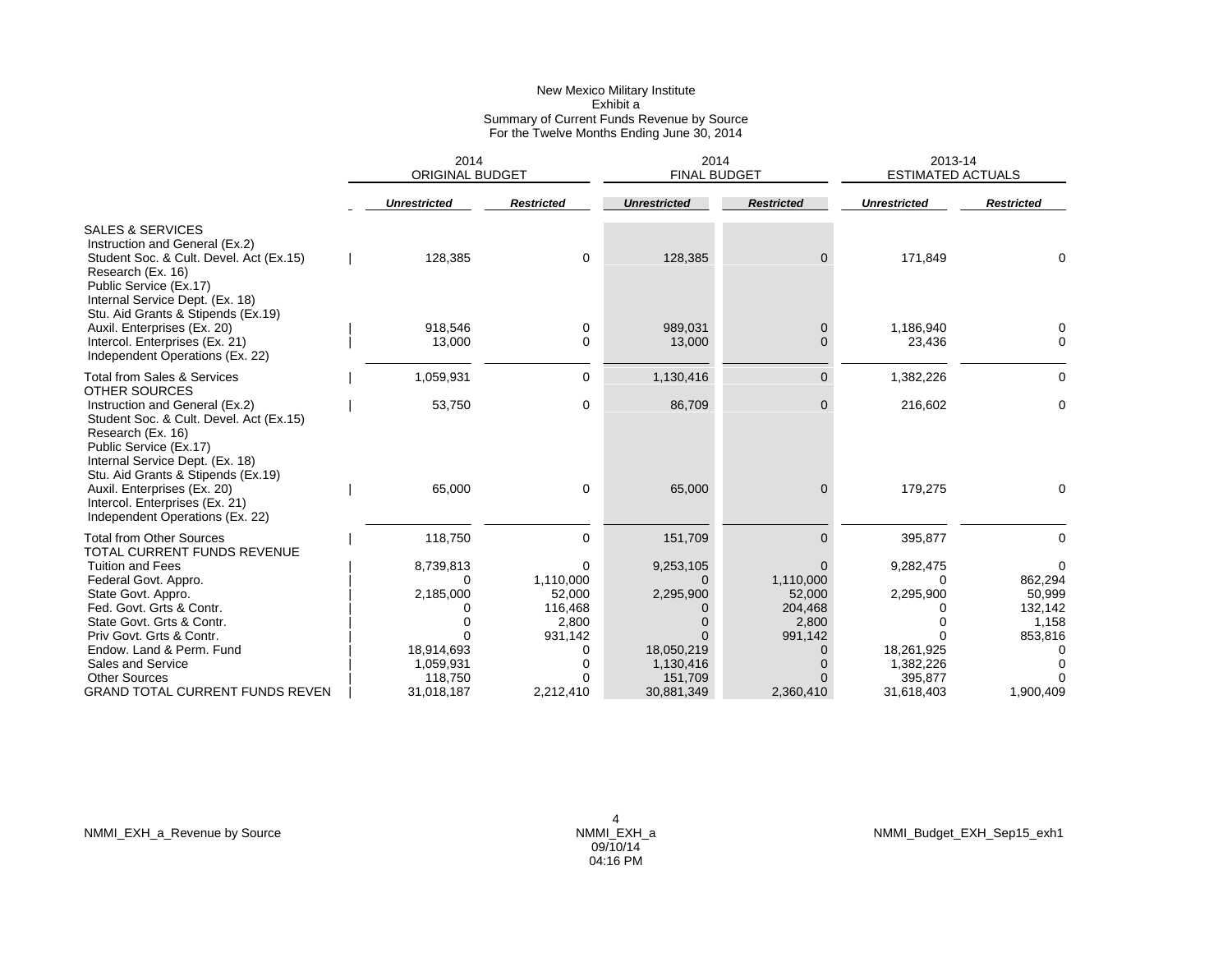|  |  | EXHIBIT b. Summary of Salaries in All Current Funds Page 1 |  |  |  |  |  |
|--|--|------------------------------------------------------------|--|--|--|--|--|
|--|--|------------------------------------------------------------|--|--|--|--|--|

----------------------------------------

| New Mexico Military Institute<br><b>FACULTY SALARIES</b>                                                                                                                                                                                                                     |                                                                                                                                       | Unrestricted<br>F.T.E.           | 2013-14 ORIGINAL BUDGET<br>Amount              | F.T.E.                       | Restricted<br>Amount                                    | Unrestricted<br>F.T.E.           | 2013-14 FINAL BUDGET<br>Amount                 | Restricted<br>F.T.E.         | Amount                                                       | Unrestricted<br>F.T.E.           | 2013-14 ESTIMATED ACTUALS<br>Amount            | Restricted<br>F.T.E.         | Amount                                                       |
|------------------------------------------------------------------------------------------------------------------------------------------------------------------------------------------------------------------------------------------------------------------------------|---------------------------------------------------------------------------------------------------------------------------------------|----------------------------------|------------------------------------------------|------------------------------|---------------------------------------------------------|----------------------------------|------------------------------------------------|------------------------------|--------------------------------------------------------------|----------------------------------|------------------------------------------------|------------------------------|--------------------------------------------------------------|
| Instruction<br>Academic Support<br><b>Student Services</b><br>Institutional Sup.<br>Oper. & Mtce. of Plt.<br>Stu Soc & Cult Dev Act<br>Research<br><b>Public Service</b><br>Internal Serv. Dept.<br><b>Auxiliary Enterprises</b><br>Intercol. Athletics<br>Independent Oper. | (EX.10A)<br>(EX.11A)<br>(EX.12A)<br>(EX.13A)<br>(EX.14A)<br>(EX.15)<br>(EX.16)<br>(EX.17)<br>(EX.18)<br>(EX.20)<br>(EX.21)<br>(EX.22) | 76.00                            | 4,390,045                                      |                              |                                                         | 76.00                            | 4,210,276                                      |                              |                                                              | 76.00                            | 4,195,412                                      |                              |                                                              |
| TOTAL FACULTY SALARIES                                                                                                                                                                                                                                                       |                                                                                                                                       | 76.00                            | 4,390,045                                      | 0.00                         | $0$                                                     | 76.00                            | 4,210,276                                      | 0.00                         | 0 <sup>1</sup>                                               | 76.00                            | 4,195,412                                      | 0.00                         | $0$                                                          |
| <b>Professional Salaries</b>                                                                                                                                                                                                                                                 |                                                                                                                                       | 92.00                            | 4,997,540                                      | 3.00                         | 399,302                                                 | 95.00                            | 5,087,714                                      | 4.00                         | 487,302                                                      | 97.00                            | 4,924,406                                      | 3.00                         | 430,395                                                      |
| <b>Support Staff Salaries</b>                                                                                                                                                                                                                                                |                                                                                                                                       | 93.00                            | 2,584,528                                      | 2.00                         | 82,889                                                  | 94.00                            | 2,634,400                                      | 2.00                         | 82,889                                                       | 94.00                            | 2,650,626                                      | 2.00                         | 89,112                                                       |
| <b>GA/TA Salaries</b>                                                                                                                                                                                                                                                        |                                                                                                                                       |                                  |                                                |                              |                                                         |                                  |                                                |                              |                                                              |                                  |                                                |                              |                                                              |
| <b>Student Salaries</b>                                                                                                                                                                                                                                                      |                                                                                                                                       |                                  |                                                |                              |                                                         |                                  |                                                |                              |                                                              |                                  |                                                |                              |                                                              |
| Federal/State Work Study Salar                                                                                                                                                                                                                                               |                                                                                                                                       |                                  |                                                |                              | 7,268                                                   |                                  |                                                |                              | 7,268                                                        |                                  |                                                |                              | 17,468                                                       |
| <b>Other Salaries</b>                                                                                                                                                                                                                                                        |                                                                                                                                       | 20.00                            | 693,991                                        | 1.00                         | 62,995                                                  | 20.00                            | 692,278                                        | 1.00                         | 67,645                                                       | 20.00                            | 649,524                                        | 1.00                         | 57,230                                                       |
| SUMMARY OF TOTAL SALAR<br><b>Faculty Salaries</b><br><b>Professional Salaries</b><br><b>Support Staff Salaries</b><br><b>GA/TA Salaries</b><br><b>Student Salaries</b><br>Federal Work Study Salaries<br><b>State Work Study Salaries</b><br><b>Other Salaries</b>           |                                                                                                                                       | 76.00<br>92.00<br>93.00<br>20.00 | 4,390,045<br>4,997,540<br>2,584,528<br>693,991 | 0.00<br>3.00<br>2.00<br>1.00 | $0$   <br>399,302   <br>82,889   <br>7,268   <br>62,995 | 76.00<br>95.00<br>94.00<br>20.00 | 4,210,276<br>5,087,714<br>2,634,400<br>692,278 | 0.00<br>4.00<br>2.00<br>0.50 | 0 <sup>1</sup><br>487,302   <br>82,889   <br>7,268<br>67,645 | 76.00<br>97.00<br>94.00<br>20.00 | 4,195,412<br>4,924,406<br>2,650,626<br>649,524 | 0.00<br>3.00<br>2.00<br>1.00 | 0 <sup>1</sup><br>430,395  <br>89,112   <br>17,468<br>57,230 |
| <b>GRAND TOTAL</b>                                                                                                                                                                                                                                                           |                                                                                                                                       | 281.00                           | 12,666,104                                     | 6.00                         | 552,454                                                 | 285.00                           | 12,624,668                                     | 6.50                         | 645,104                                                      | 287.00                           | 12,419,968                                     | 6.00                         | 594,205                                                      |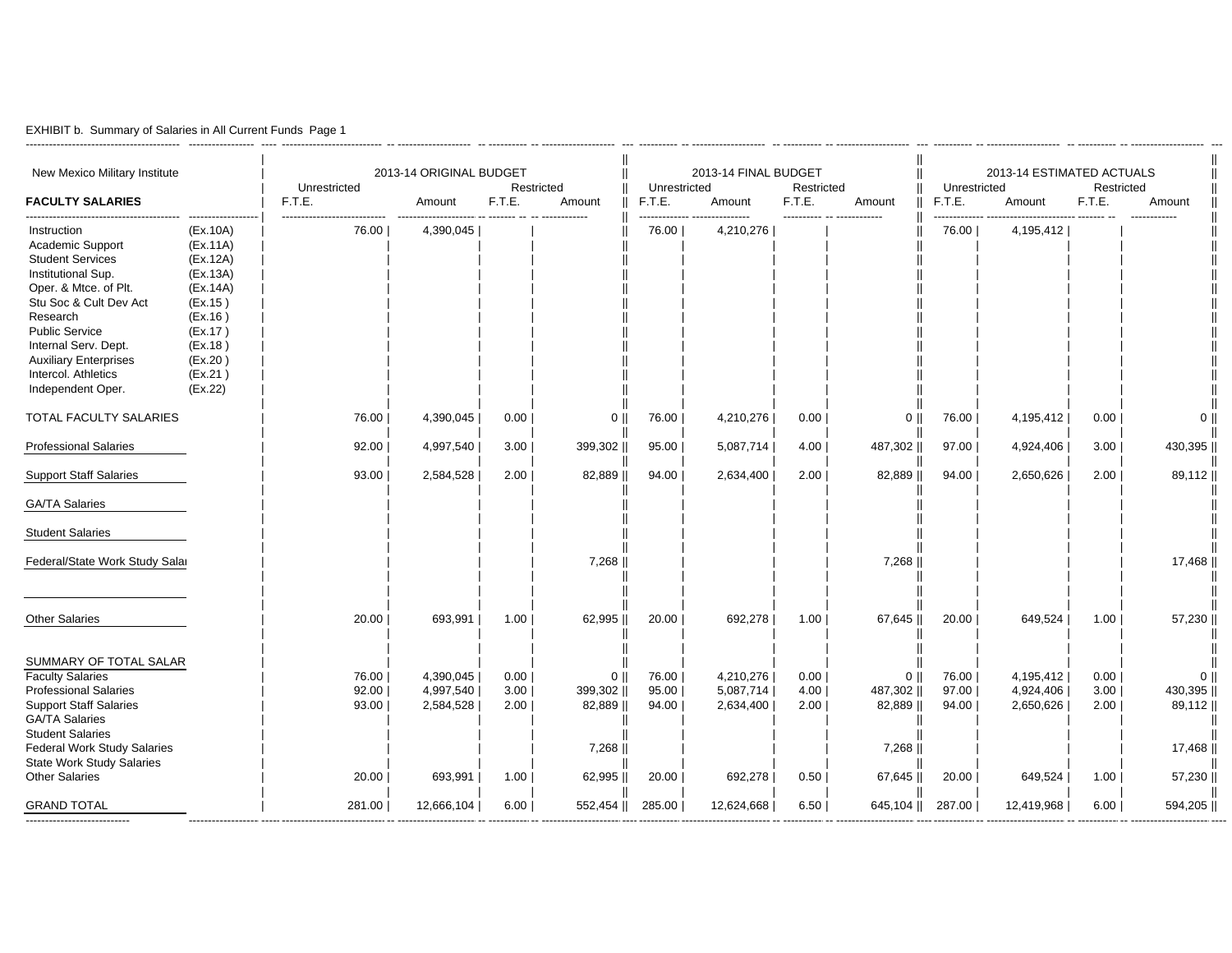## **EXHIBIT c. Actual Salary Increases**

| <b>ACTUAL</b><br>Percentage<br><b>Salary</b><br><b>Increase</b> |
|-----------------------------------------------------------------|
| 0.5%                                                            |
| $0.0\%$                                                         |
| 0.5%                                                            |
| 0.5%                                                            |
| N/A                                                             |
| N/A                                                             |
|                                                                 |
|                                                                 |

|| |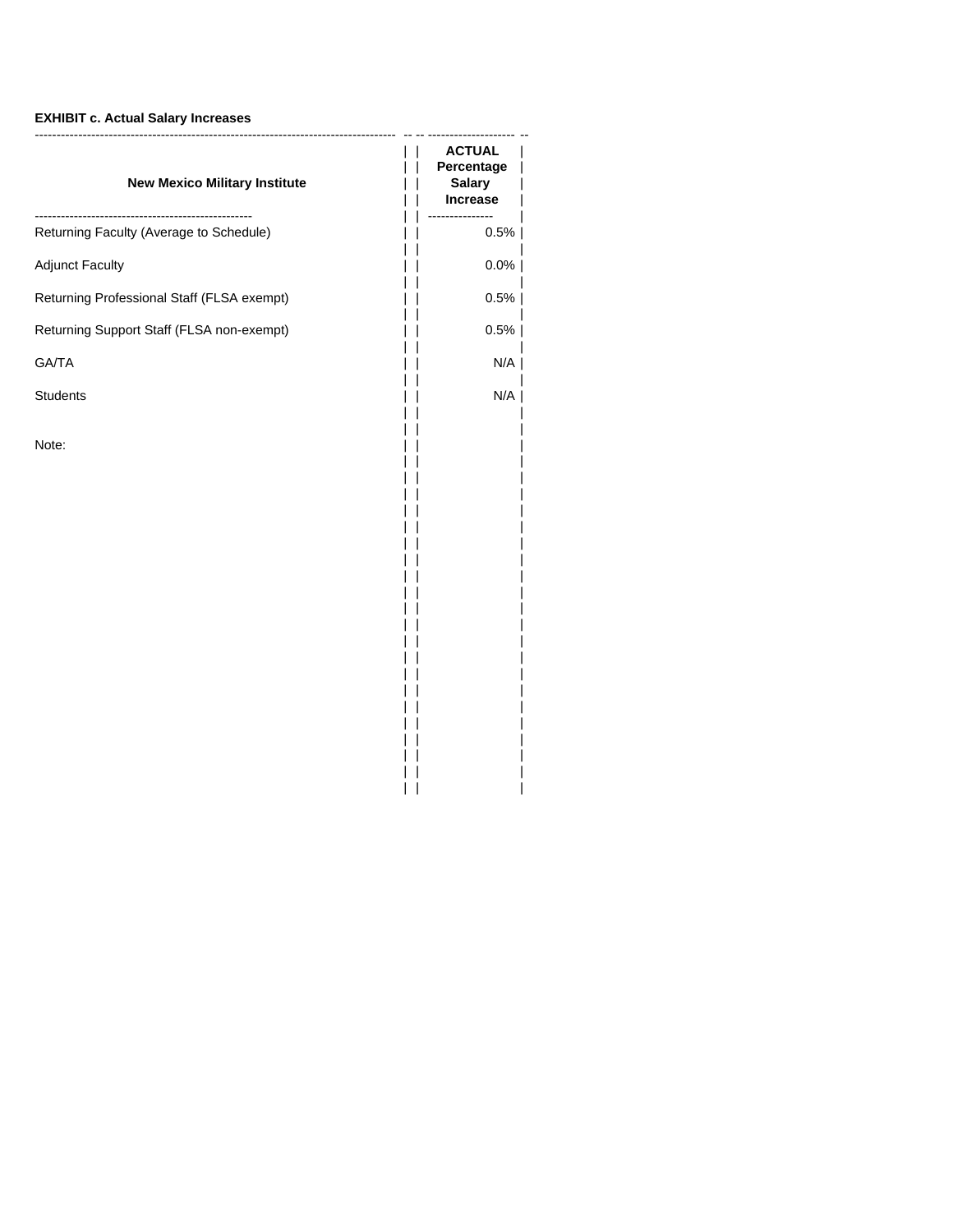------------------------------------------------------------------ -- ------- -- ---------------------------- -- --------------------------------- -- -------------------------------- --

| <br>---------------<br>MAIN CAMPUS - (Annual Cost)<br>1<br>$\overline{2}$<br>Tuition<br><b>Full-Time Students</b><br>3<br>Resident<br>1571  <br>1571<br>4<br>1571<br>Non-Resident<br>5<br>6090<br>6090<br>6<br>6400<br>International<br>6400<br>Part-Time Students - Hourly Rate<br>7<br>8<br>Resident<br>Non-Resident<br>9<br><b>Required Fees</b><br>10<br><b>Full-Time Students</b><br>2760<br>2760<br>2760<br>11<br>Part-Time Students - Hourly Rate<br>12<br><b>Total Tuition and Required Fees</b><br>13<br><b>Full-Time Students</b><br>14<br>Resident<br>15<br>4331<br>4331<br>4331<br>8850<br>Non-Resident<br>16<br>8850<br>17<br>9160<br>9160<br>International<br>Part-Time Students - Hourly Rate<br>18<br>Resident<br>19<br>Non-Resident<br>20<br>Room and Board<br>21<br>22<br>1390<br>1390<br>1390<br>Room-Range<br>Board - Number of Meals per Week<br>23<br>21<br>21<br><b>Annual Rate</b><br>24<br>3280<br>3280<br>25<br>26<br>MAIN CAMPUS - Summer Session-Weeks Duration<br>Tuition<br>27<br><b>Full-Time Students</b><br>28<br>Resident<br>29<br>Non-Resident<br>30<br>Part-Time Students - Hourly Rate<br>31<br>32<br>Resident<br>Non-Resident<br>33<br>34<br><b>Required Fees</b><br><b>Full-Time Students</b><br>35<br>Part-Time Students - Hourly Rate<br>36<br><b>Total Tuition and Required Fees</b><br>37<br><b>Full-Time Students</b><br>38<br>Resident<br>39<br>Non-Resident<br>40<br>Part-Time Students - Hourly Rate<br>41<br>Resident<br>42<br>Non-Resident<br>43 | <b>New Mexico Military Institute</b> | L<br>J.<br>N<br>Ε | 2013-14<br>ORIGINAL BUDGET | 2013-14<br><b>FINAL BUDGET</b> | 2013-14<br>ESTIMATED ACTUALS |
|---------------------------------------------------------------------------------------------------------------------------------------------------------------------------------------------------------------------------------------------------------------------------------------------------------------------------------------------------------------------------------------------------------------------------------------------------------------------------------------------------------------------------------------------------------------------------------------------------------------------------------------------------------------------------------------------------------------------------------------------------------------------------------------------------------------------------------------------------------------------------------------------------------------------------------------------------------------------------------------------------------------------------------------------------------------------------------------------------------------------------------------------------------------------------------------------------------------------------------------------------------------------------------------------------------------------------------------------------------------------------------------------------------------------------------------------------------------------------------------------------|--------------------------------------|-------------------|----------------------------|--------------------------------|------------------------------|
|                                                                                                                                                                                                                                                                                                                                                                                                                                                                                                                                                                                                                                                                                                                                                                                                                                                                                                                                                                                                                                                                                                                                                                                                                                                                                                                                                                                                                                                                                                   |                                      |                   |                            |                                |                              |
|                                                                                                                                                                                                                                                                                                                                                                                                                                                                                                                                                                                                                                                                                                                                                                                                                                                                                                                                                                                                                                                                                                                                                                                                                                                                                                                                                                                                                                                                                                   |                                      |                   |                            |                                |                              |
|                                                                                                                                                                                                                                                                                                                                                                                                                                                                                                                                                                                                                                                                                                                                                                                                                                                                                                                                                                                                                                                                                                                                                                                                                                                                                                                                                                                                                                                                                                   |                                      |                   |                            |                                |                              |
|                                                                                                                                                                                                                                                                                                                                                                                                                                                                                                                                                                                                                                                                                                                                                                                                                                                                                                                                                                                                                                                                                                                                                                                                                                                                                                                                                                                                                                                                                                   |                                      |                   |                            |                                | 6090                         |
|                                                                                                                                                                                                                                                                                                                                                                                                                                                                                                                                                                                                                                                                                                                                                                                                                                                                                                                                                                                                                                                                                                                                                                                                                                                                                                                                                                                                                                                                                                   |                                      |                   |                            |                                | 6400                         |
|                                                                                                                                                                                                                                                                                                                                                                                                                                                                                                                                                                                                                                                                                                                                                                                                                                                                                                                                                                                                                                                                                                                                                                                                                                                                                                                                                                                                                                                                                                   |                                      |                   |                            |                                |                              |
|                                                                                                                                                                                                                                                                                                                                                                                                                                                                                                                                                                                                                                                                                                                                                                                                                                                                                                                                                                                                                                                                                                                                                                                                                                                                                                                                                                                                                                                                                                   |                                      |                   |                            |                                |                              |
|                                                                                                                                                                                                                                                                                                                                                                                                                                                                                                                                                                                                                                                                                                                                                                                                                                                                                                                                                                                                                                                                                                                                                                                                                                                                                                                                                                                                                                                                                                   |                                      |                   |                            |                                |                              |
|                                                                                                                                                                                                                                                                                                                                                                                                                                                                                                                                                                                                                                                                                                                                                                                                                                                                                                                                                                                                                                                                                                                                                                                                                                                                                                                                                                                                                                                                                                   |                                      |                   |                            |                                |                              |
|                                                                                                                                                                                                                                                                                                                                                                                                                                                                                                                                                                                                                                                                                                                                                                                                                                                                                                                                                                                                                                                                                                                                                                                                                                                                                                                                                                                                                                                                                                   |                                      |                   |                            |                                |                              |
|                                                                                                                                                                                                                                                                                                                                                                                                                                                                                                                                                                                                                                                                                                                                                                                                                                                                                                                                                                                                                                                                                                                                                                                                                                                                                                                                                                                                                                                                                                   |                                      |                   |                            |                                |                              |
|                                                                                                                                                                                                                                                                                                                                                                                                                                                                                                                                                                                                                                                                                                                                                                                                                                                                                                                                                                                                                                                                                                                                                                                                                                                                                                                                                                                                                                                                                                   |                                      |                   |                            |                                | 8850                         |
|                                                                                                                                                                                                                                                                                                                                                                                                                                                                                                                                                                                                                                                                                                                                                                                                                                                                                                                                                                                                                                                                                                                                                                                                                                                                                                                                                                                                                                                                                                   |                                      |                   |                            |                                | 9160                         |
|                                                                                                                                                                                                                                                                                                                                                                                                                                                                                                                                                                                                                                                                                                                                                                                                                                                                                                                                                                                                                                                                                                                                                                                                                                                                                                                                                                                                                                                                                                   |                                      |                   |                            |                                |                              |
|                                                                                                                                                                                                                                                                                                                                                                                                                                                                                                                                                                                                                                                                                                                                                                                                                                                                                                                                                                                                                                                                                                                                                                                                                                                                                                                                                                                                                                                                                                   |                                      |                   |                            |                                |                              |
|                                                                                                                                                                                                                                                                                                                                                                                                                                                                                                                                                                                                                                                                                                                                                                                                                                                                                                                                                                                                                                                                                                                                                                                                                                                                                                                                                                                                                                                                                                   |                                      |                   |                            |                                |                              |
|                                                                                                                                                                                                                                                                                                                                                                                                                                                                                                                                                                                                                                                                                                                                                                                                                                                                                                                                                                                                                                                                                                                                                                                                                                                                                                                                                                                                                                                                                                   |                                      |                   |                            |                                | 21                           |
|                                                                                                                                                                                                                                                                                                                                                                                                                                                                                                                                                                                                                                                                                                                                                                                                                                                                                                                                                                                                                                                                                                                                                                                                                                                                                                                                                                                                                                                                                                   |                                      |                   |                            |                                | 3280                         |
|                                                                                                                                                                                                                                                                                                                                                                                                                                                                                                                                                                                                                                                                                                                                                                                                                                                                                                                                                                                                                                                                                                                                                                                                                                                                                                                                                                                                                                                                                                   |                                      |                   |                            |                                |                              |
|                                                                                                                                                                                                                                                                                                                                                                                                                                                                                                                                                                                                                                                                                                                                                                                                                                                                                                                                                                                                                                                                                                                                                                                                                                                                                                                                                                                                                                                                                                   |                                      |                   |                            |                                |                              |
|                                                                                                                                                                                                                                                                                                                                                                                                                                                                                                                                                                                                                                                                                                                                                                                                                                                                                                                                                                                                                                                                                                                                                                                                                                                                                                                                                                                                                                                                                                   |                                      |                   |                            |                                |                              |
|                                                                                                                                                                                                                                                                                                                                                                                                                                                                                                                                                                                                                                                                                                                                                                                                                                                                                                                                                                                                                                                                                                                                                                                                                                                                                                                                                                                                                                                                                                   |                                      |                   |                            |                                |                              |
|                                                                                                                                                                                                                                                                                                                                                                                                                                                                                                                                                                                                                                                                                                                                                                                                                                                                                                                                                                                                                                                                                                                                                                                                                                                                                                                                                                                                                                                                                                   |                                      |                   |                            |                                |                              |
|                                                                                                                                                                                                                                                                                                                                                                                                                                                                                                                                                                                                                                                                                                                                                                                                                                                                                                                                                                                                                                                                                                                                                                                                                                                                                                                                                                                                                                                                                                   |                                      |                   |                            |                                |                              |
|                                                                                                                                                                                                                                                                                                                                                                                                                                                                                                                                                                                                                                                                                                                                                                                                                                                                                                                                                                                                                                                                                                                                                                                                                                                                                                                                                                                                                                                                                                   |                                      |                   |                            |                                |                              |
|                                                                                                                                                                                                                                                                                                                                                                                                                                                                                                                                                                                                                                                                                                                                                                                                                                                                                                                                                                                                                                                                                                                                                                                                                                                                                                                                                                                                                                                                                                   |                                      |                   |                            |                                |                              |
|                                                                                                                                                                                                                                                                                                                                                                                                                                                                                                                                                                                                                                                                                                                                                                                                                                                                                                                                                                                                                                                                                                                                                                                                                                                                                                                                                                                                                                                                                                   |                                      |                   |                            |                                |                              |
|                                                                                                                                                                                                                                                                                                                                                                                                                                                                                                                                                                                                                                                                                                                                                                                                                                                                                                                                                                                                                                                                                                                                                                                                                                                                                                                                                                                                                                                                                                   |                                      |                   |                            |                                |                              |
|                                                                                                                                                                                                                                                                                                                                                                                                                                                                                                                                                                                                                                                                                                                                                                                                                                                                                                                                                                                                                                                                                                                                                                                                                                                                                                                                                                                                                                                                                                   |                                      |                   |                            |                                |                              |
|                                                                                                                                                                                                                                                                                                                                                                                                                                                                                                                                                                                                                                                                                                                                                                                                                                                                                                                                                                                                                                                                                                                                                                                                                                                                                                                                                                                                                                                                                                   |                                      |                   |                            |                                |                              |
|                                                                                                                                                                                                                                                                                                                                                                                                                                                                                                                                                                                                                                                                                                                                                                                                                                                                                                                                                                                                                                                                                                                                                                                                                                                                                                                                                                                                                                                                                                   |                                      |                   |                            |                                |                              |
|                                                                                                                                                                                                                                                                                                                                                                                                                                                                                                                                                                                                                                                                                                                                                                                                                                                                                                                                                                                                                                                                                                                                                                                                                                                                                                                                                                                                                                                                                                   | Room and Board                       | 44                |                            |                                |                              |
| 45<br>Room-Range                                                                                                                                                                                                                                                                                                                                                                                                                                                                                                                                                                                                                                                                                                                                                                                                                                                                                                                                                                                                                                                                                                                                                                                                                                                                                                                                                                                                                                                                                  |                                      |                   |                            |                                |                              |
| Board - Number of Meals per Week<br>46<br><b>Annual Rate</b><br>47                                                                                                                                                                                                                                                                                                                                                                                                                                                                                                                                                                                                                                                                                                                                                                                                                                                                                                                                                                                                                                                                                                                                                                                                                                                                                                                                                                                                                                |                                      |                   |                            |                                |                              |
| 48                                                                                                                                                                                                                                                                                                                                                                                                                                                                                                                                                                                                                                                                                                                                                                                                                                                                                                                                                                                                                                                                                                                                                                                                                                                                                                                                                                                                                                                                                                |                                      |                   |                            |                                |                              |
| Off Campus - College Credit<br>49                                                                                                                                                                                                                                                                                                                                                                                                                                                                                                                                                                                                                                                                                                                                                                                                                                                                                                                                                                                                                                                                                                                                                                                                                                                                                                                                                                                                                                                                 |                                      |                   |                            |                                |                              |
| 50<br>Extension - Entire Year<br>Correspondance - Entire Year<br>51                                                                                                                                                                                                                                                                                                                                                                                                                                                                                                                                                                                                                                                                                                                                                                                                                                                                                                                                                                                                                                                                                                                                                                                                                                                                                                                                                                                                                               |                                      |                   |                            |                                |                              |
| Residence Ctr. Attendance<br>52                                                                                                                                                                                                                                                                                                                                                                                                                                                                                                                                                                                                                                                                                                                                                                                                                                                                                                                                                                                                                                                                                                                                                                                                                                                                                                                                                                                                                                                                   |                                      |                   |                            |                                |                              |
| 53<br>54<br>DISTRIBUTION OF REQ. FEE RATE-Full-Time Student                                                                                                                                                                                                                                                                                                                                                                                                                                                                                                                                                                                                                                                                                                                                                                                                                                                                                                                                                                                                                                                                                                                                                                                                                                                                                                                                                                                                                                       |                                      |                   |                            |                                |                              |
| 291  <br>Student Activities (St Act, Soc Hos, Lyc, Erly)<br>55<br>291                                                                                                                                                                                                                                                                                                                                                                                                                                                                                                                                                                                                                                                                                                                                                                                                                                                                                                                                                                                                                                                                                                                                                                                                                                                                                                                                                                                                                             |                                      |                   |                            |                                | 291                          |
| 833<br><b>Health Service</b><br>56<br>833                                                                                                                                                                                                                                                                                                                                                                                                                                                                                                                                                                                                                                                                                                                                                                                                                                                                                                                                                                                                                                                                                                                                                                                                                                                                                                                                                                                                                                                         |                                      |                   |                            |                                | 833                          |
| Athletics (Ath/Golf)<br>57<br>366<br>366  <br>Show<br>58<br>23 <br>23                                                                                                                                                                                                                                                                                                                                                                                                                                                                                                                                                                                                                                                                                                                                                                                                                                                                                                                                                                                                                                                                                                                                                                                                                                                                                                                                                                                                                             |                                      |                   |                            |                                | 366<br>23                    |
| Publications<br>59<br>80<br>80                                                                                                                                                                                                                                                                                                                                                                                                                                                                                                                                                                                                                                                                                                                                                                                                                                                                                                                                                                                                                                                                                                                                                                                                                                                                                                                                                                                                                                                                    |                                      |                   |                            |                                | 80 <sub>1</sub>              |
| Intramurals (GAC)<br>60<br>14 <br>14 <br>61<br>295<br>295                                                                                                                                                                                                                                                                                                                                                                                                                                                                                                                                                                                                                                                                                                                                                                                                                                                                                                                                                                                                                                                                                                                                                                                                                                                                                                                                                                                                                                         |                                      |                   |                            |                                | 14 <br>295                   |
| Laundry<br>Others<br>62<br>656<br>656                                                                                                                                                                                                                                                                                                                                                                                                                                                                                                                                                                                                                                                                                                                                                                                                                                                                                                                                                                                                                                                                                                                                                                                                                                                                                                                                                                                                                                                             |                                      |                   |                            |                                | 656                          |
| Capital Outlay<br>63  <br>150  <br>150                                                                                                                                                                                                                                                                                                                                                                                                                                                                                                                                                                                                                                                                                                                                                                                                                                                                                                                                                                                                                                                                                                                                                                                                                                                                                                                                                                                                                                                            |                                      |                   |                            |                                | 150                          |
| <b>Debt Service</b><br>52 <br>52 <br>64<br>2760<br>2760<br>65                                                                                                                                                                                                                                                                                                                                                                                                                                                                                                                                                                                                                                                                                                                                                                                                                                                                                                                                                                                                                                                                                                                                                                                                                                                                                                                                                                                                                                     |                                      |                   |                            |                                | 52 <br>2760                  |
| 66<br>REVENUE FROM REQUIRED FEES APPLIED TO:                                                                                                                                                                                                                                                                                                                                                                                                                                                                                                                                                                                                                                                                                                                                                                                                                                                                                                                                                                                                                                                                                                                                                                                                                                                                                                                                                                                                                                                      |                                      |                   |                            |                                |                              |
| Student Activities (Exhibit 15)<br>67<br>290,754<br>344,942                                                                                                                                                                                                                                                                                                                                                                                                                                                                                                                                                                                                                                                                                                                                                                                                                                                                                                                                                                                                                                                                                                                                                                                                                                                                                                                                                                                                                                       |                                      |                   |                            |                                | 345,247                      |
| Health Service (Exhibit 20A)<br>676,530<br>723,175  <br>68<br>Athletics (Exhibit 21)<br>69<br>291,566<br>311,258                                                                                                                                                                                                                                                                                                                                                                                                                                                                                                                                                                                                                                                                                                                                                                                                                                                                                                                                                                                                                                                                                                                                                                                                                                                                                                                                                                                  |                                      |                   |                            |                                | 723,798<br>311,573           |
| Auxiliaries (Exhibit 20)<br>70<br>4,264,659<br>4,560,639                                                                                                                                                                                                                                                                                                                                                                                                                                                                                                                                                                                                                                                                                                                                                                                                                                                                                                                                                                                                                                                                                                                                                                                                                                                                                                                                                                                                                                          |                                      |                   |                            |                                | 4,544,107                    |
| Technology (Exhibit 18)<br>71<br>230,532<br>303,405<br>72<br>5,754,041                                                                                                                                                                                                                                                                                                                                                                                                                                                                                                                                                                                                                                                                                                                                                                                                                                                                                                                                                                                                                                                                                                                                                                                                                                                                                                                                                                                                                            |                                      |                   |                            |                                | 303,690                      |
| 6,243,419  <br>Capital Outlay (Exhibit I)<br>73<br>121,824<br>130,167                                                                                                                                                                                                                                                                                                                                                                                                                                                                                                                                                                                                                                                                                                                                                                                                                                                                                                                                                                                                                                                                                                                                                                                                                                                                                                                                                                                                                             |                                      |                   |                            |                                | 6,228,415<br>130,279         |
| Debt Service (Exhibit III)<br>74<br>42,232  <br>41,042                                                                                                                                                                                                                                                                                                                                                                                                                                                                                                                                                                                                                                                                                                                                                                                                                                                                                                                                                                                                                                                                                                                                                                                                                                                                                                                                                                                                                                            |                                      |                   |                            |                                | 45,252                       |
| <b>Total Revenue from Required Fees</b><br>75<br>5,918,097<br>6,414,628<br>76                                                                                                                                                                                                                                                                                                                                                                                                                                                                                                                                                                                                                                                                                                                                                                                                                                                                                                                                                                                                                                                                                                                                                                                                                                                                                                                                                                                                                     |                                      |                   |                            |                                | 6,403,946                    |
| 77                                                                                                                                                                                                                                                                                                                                                                                                                                                                                                                                                                                                                                                                                                                                                                                                                                                                                                                                                                                                                                                                                                                                                                                                                                                                                                                                                                                                                                                                                                |                                      |                   |                            |                                |                              |